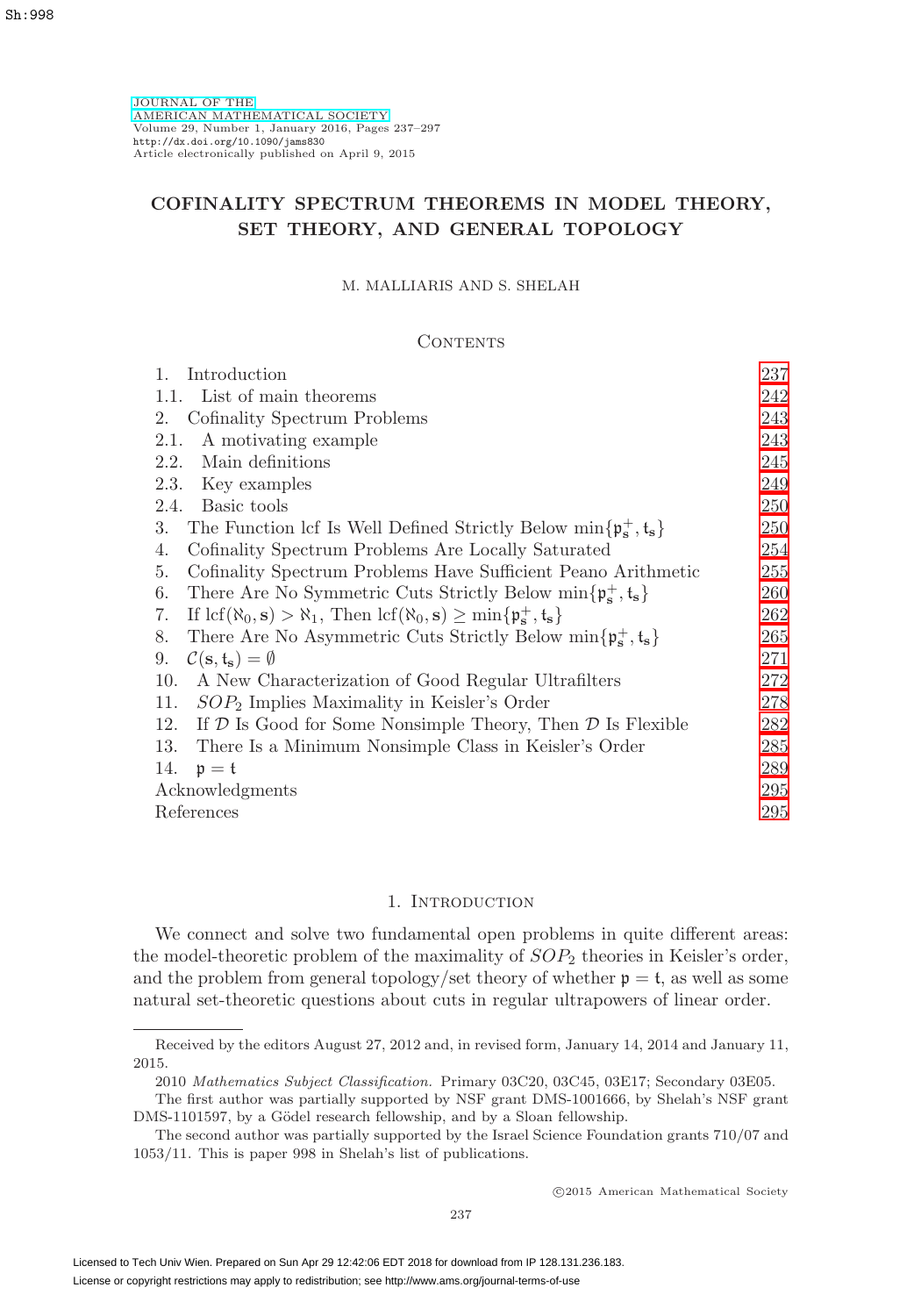Let us begin with the simpler of the two problems to state: whether  $p = t$ . Cantor proved in 1874 that the continuum is uncountable, i.e.,  $\aleph_0 < 2^{\aleph_0}$  [\[6\]](#page-58-2). The study of cardinal invariants or characteristics of the continuum illuminates this gap by studying connections between cardinals measuring the continuum which arise from different perspectives: combinatorics, algebra, topology, and measure theory. Although there are many cardinal invariants and many open questions about them (see, e.g., the surveys of van Douwen [\[8\]](#page-58-3), Vaughan [\[49\]](#page-59-0), and Blass [\[5\]](#page-58-4)), the problem of whether  $p = t$  is the oldest and so holds a place of honor. (Moreover, usually if such an equality was not obviously true it was consistently false, by forcing.)

Before reviewing the history, we give the easily stated definition.

<span id="page-1-1"></span>**Definition 1.1.** (See, e.g., [\[8\]](#page-58-3).) We define several properties which may hold of a family  $D \subseteq [\mathbb{N}]^{\aleph_0}$ , i.e., a family of infinite sets of natural numbers. Let  $A \subseteq^* B$ mean that  $\{x : x \in A, x \notin B\}$  is finite.

- D has a pseudo-intersection if there is an infinite  $A \subseteq \mathbb{N}$  such that for all  $B \in D$ ,  $A \subset^* B$ .
- D has the s.f.i.p. (strong finite intersection property) if every nonempty finite subfamily has infinite intersection.
- D is called a tower if it is well ordered by  $\supseteq^*$  and has no infinite pseudointersection.

Then,

 $\mathfrak{p} = \min\{|\mathcal{F}| : \mathcal{F} \subseteq [\mathbb{N}]^{\mathbb{N}_0} \text{ has the s.f.i.p. but has no infinite pseudo-intersection}\},\$  $\mathfrak{t} = \min \{ | \mathcal{T} | : \mathcal{T} \subseteq [\mathbb{N}]^{\aleph_0} \text{ is a tower} \}.$ 

Clearly, both **p** and **t** are at least  $\aleph_0$  and no more than  $2^{\aleph_0}$ . It is easy to see that  $\mathfrak{p} \leq \mathfrak{t}$ , since a tower has the s.f.i.p. By a 1934 theorem of Hausdorff  $\aleph_1 \leq \mathfrak{p}$  [\[13\]](#page-58-5). In 1948 [\[37\]](#page-59-1), Rothberger proved (in our terminology) that  $\mathfrak{p} = \aleph_1$  implies  $\mathfrak{p} = \mathfrak{t}$ , which begs the question of whether  $p = t$ .

## <span id="page-1-0"></span>**Problem 1.**  $Is \mathfrak{p} = \mathfrak{t}$ ?

Problem [1](#page-1-0) appears throughout the literature. Van Douwen presents six primary cardinal invariants (of a model of set theory),  $a, b, \delta, p, s$ , and t; he attributes  $b, p, t$ to Rothberger in 1939 and 1948, d to Katetov in 1960, a to Hechler in 1972 and Solomon in 1977, and  $\mathfrak s$  to Booth in 1974 (see [\[8\]](#page-58-3), p. 123). Vaughan's [\[49\]](#page-59-0) Problem 1.1 includes the only inequalities about van Douwen's six cardinals which remained open in 1990; it is noted there that "we believe (a)" (i.e., whether  $p < t$  is consistent with Zermelo-Fraenkel set theory with the axiom of choice (ZFC)) "is the most interesting." Following Shelah's solution of Vaughan's 1.1(b) in [\[43\]](#page-59-2) (showing it was independent), Problem [1](#page-1-0) is therefore both the oldest and the only remaining open inequality about van Douwen's cardinals.

There has been much work on  $\mathfrak p$  and  $\mathfrak t$ , for example: Bell [\[4\]](#page-58-6) proved that  $\mathfrak p$  is the first cardinal  $\mu$  for which  $MA_{\mu}(\sigma$ -centered) fails; in topological language, this asserts that no separable compact Hausdorff space can be covered by fewer than p nowhere dense sets. Szymański proved that  $\mathfrak p$  is regular. Piotrowski and Szymański [\[34\]](#page-59-3) proved that  $t \leq add(\mathcal{M})$ , where M is the ideal of meager sets, and  $add(I)$ denotes the smallest number of sets in an ideal  $I$  with the union not in  $I$ . Shelah proved in [\[44\]](#page-59-4) that if  $p < t$ , then there is a so-called peculiar cut in  $\omega_{\omega}$  (see Section [14,](#page-52-0) Theorem [G](#page-56-0) below); we will leverage this result in the present work.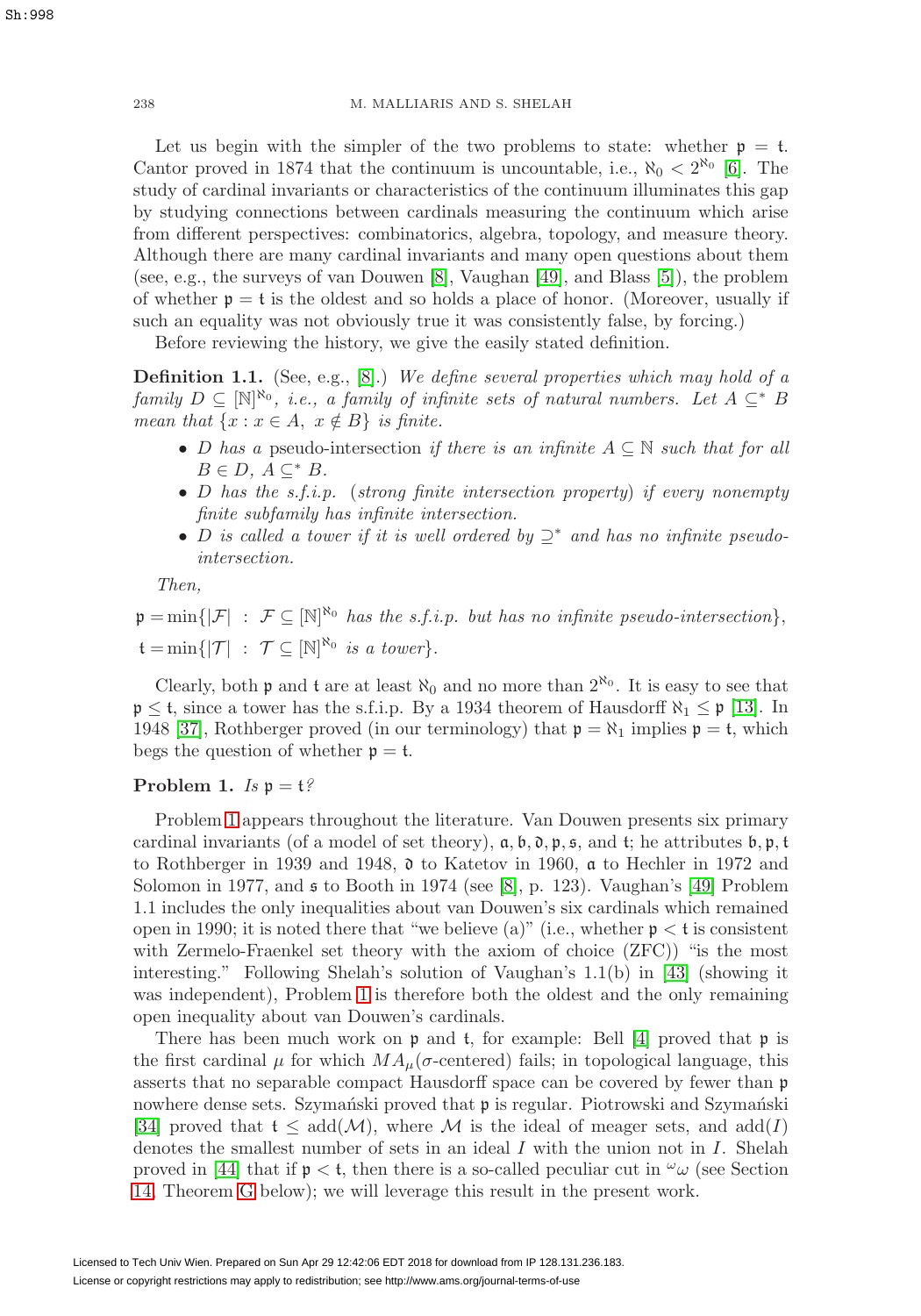In Section [14](#page-52-0) of this paper, we apply the methods developed in earlier sections to answer Problem [1.](#page-1-0)

#### **Theorem.** (Theorem [14.1\)](#page-57-0)  $p = t$ .

In the context of the general framework we build (of cofinality spectrum problems), this answer is natural, but it is a priori very surprising. Given the length of time this problem had remained open, the expectation was an independence result.

We now describe the second problem, which concerns a criterion for maximality in Keisler's 1967 order on theories. In this discussion, all theories are complete and countable. If  $\mathcal D$  is an ultrafilter on  $\lambda$ , let us say that  $\mathcal D$  saturates M if the ultrapower  $M^{\lambda}/\mathcal{D}$  is  $\lambda^{+}$ -saturated.<sup>[1](#page-2-0)</sup> When  $\mathcal{D}$  is a regular ultrafilter on  $\lambda$  and  $M, N$  are both models of the same complete, countable first-order theory  $T$ , then  $D$  saturates  $M$ if and only if (iff)  $D$  saturates N, so we may simply say that  $D$  saturates T.

Keisler's order is the relation:  $T_1 \leq T_2$  iff for any infinite cardinal  $\lambda$  and any regular ultrafilter D on  $\lambda$ ; if D saturates  $T_2$ , then D saturates  $T_1$ . Keisler's order is a pre-order on theories, and a partial order on the equivalence classes. It was recognized early on that this order gave a powerful way of comparing the complexity of any two theories, even in different languages. Determining the structure of this order is a large-scale, and largely open, problem in model theory. It is not known, for instance, whether the order is linear, or whether it is absolute, although it has long been thought to have finitely many classes and be linearly ordered. Its structure on the stable theories is known [\[40\]](#page-59-5), and the first dividing line in Keisler's order among the unstable theories has just been discovered [\[28\]](#page-59-6).

It has been known since 1967 that the order has a maximum class, whose modeltheoretic identity has remained elusive. Around 1963, Keisler proved the existence of a strong family of ultrafilters, the good regular ultrafilters: see [\[14\]](#page-58-7), or Definition [10.8](#page-36-0) below.[2](#page-2-1) In defining his order, Keisler connected these filters to model theory by showing that on the one hand, good regular ultrafilters saturate any theory, and on the other, there exist theories complex enough to be able to code any failure of goodness as an omitted type in the ultrapower. In other words, there exist  $T$  such that  $D$  saturates  $T$  iff  $D$  is good. This shows the existence of a maximum class in Keisler's order, which can be characterized set-theoretically as the set of complete countable first-order theories which are saturated only by those regular  $D$  which are good.

A first surprise was that complexity in the sense of coding is not an essential model-theoretic feature of theories in the maximum Keisler class: in 1978, Shelah [\[40\]](#page-59-5) proved that any theory of linear order, or more precisely with the strict order property, belongs to the maximum class. Later, this was weakened to the strong order property  $SOP_3$ , which retains many features of linear order. For a long time, it was not clear whether to expect that any theories without the obvious features of linear order might belong to the maximum class. Attention focused on  $SOP_2$ , a kind of maximally inconsistent tree: we say that a theory T has  $SOP_2$ 

<span id="page-2-0"></span><sup>&</sup>lt;sup>1</sup>Saturation is a fullness condition. Given a model M and  $A \subseteq \text{dom}(M)$ , the n-types over A are the maximal consistent sets of formulas in  $n$  free variables with parameters from  $A$ . A type  $p(\bar{x})$  is realized in M if there is  $\bar{a}$  such that  $M \models \varphi(\bar{a})$  for each  $\varphi \in p$ ; otherwise it is omitted. A model is called  $\kappa$ -saturated if all types, or equivalently all 1-types, over all subsets of M of size  $\lt \kappa$  are realized.

<span id="page-2-1"></span><sup>2</sup>Keisler's proof assumed the generalized continuum hypothesis (GCH), which was later eliminated by Kunen.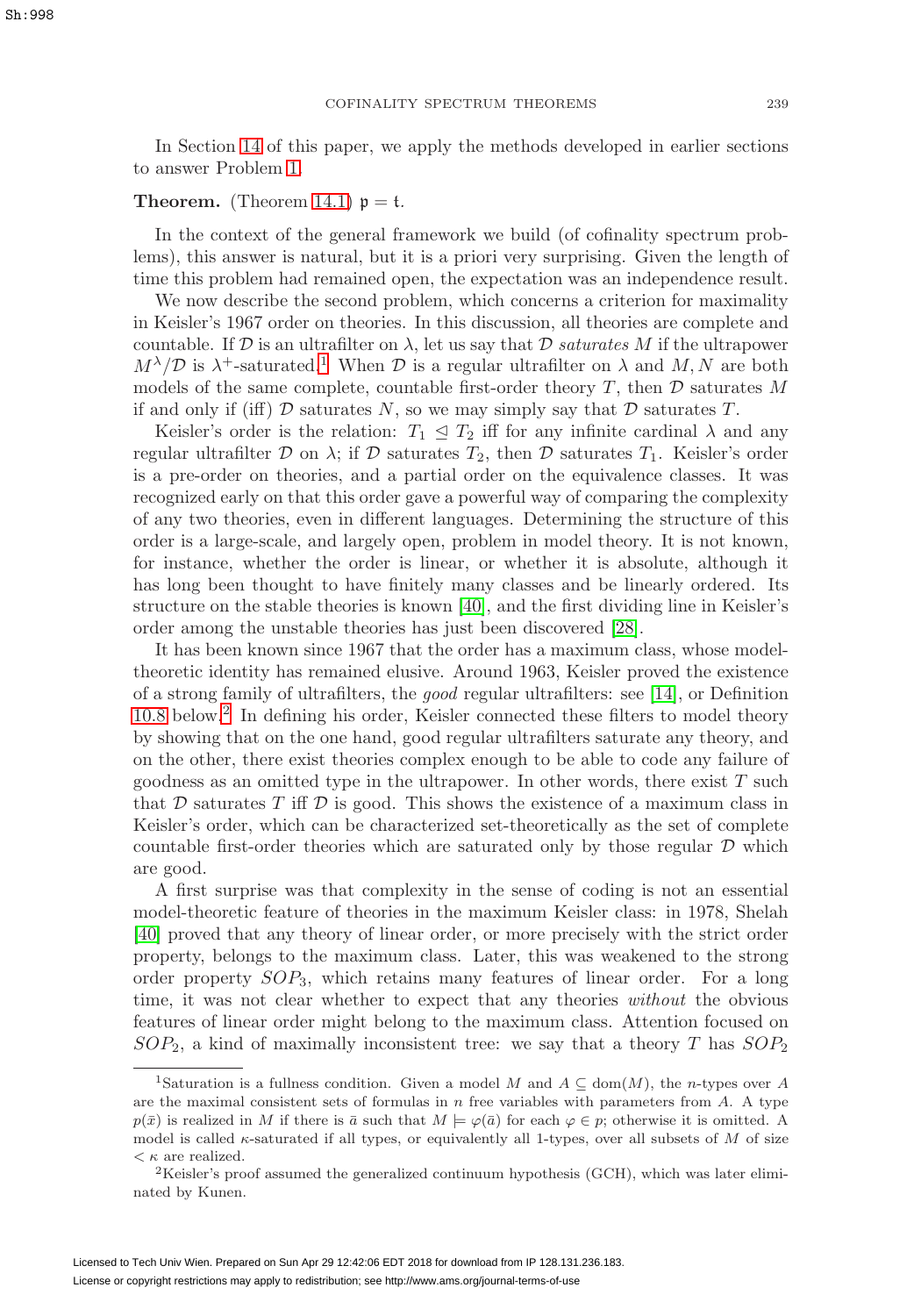if for some formula<sup>[3](#page-3-0)</sup>  $\varphi(\bar{x}, \bar{y})$ , we may, in some sufficiently saturated model of T, find a set of parameters for  $\varphi$  indexed by the nodes of a binary tree such that the set of instances of  $\varphi$  along any path through the tree is consistent, whereas any two instances assigned to incomparable nodes are inconsistent. This occurs easily in models of linear order, but also in the generic triangle-free graph. (These properties are discussed further in Section [10.](#page-35-0)) The second major problem this paper addresses is the following.

<span id="page-3-1"></span>**Problem 2.** Does  $SOP_2$  imply maximality in Keisler's order?

Problem [2](#page-3-1) does not settle the identity of the maximum class; why, then, is it so significant? For one, it moves the possible boundary of the maximum class onto what we believe to be a dividing line, in the sense of classification theory. Moreover, we believe the following conjecture.

<span id="page-3-4"></span>**Conjecture 1.2.** SOP<sub>2</sub> characterizes maximality in Keisler's order.

Evidence for this conjecture is discussed in [11.12](#page-44-0) below. In Section [11](#page-41-0) below we give a positive answer to Problem [2.](#page-3-1)

**Theorem.** (Theorem [11.11\)](#page-44-1) Let T be a theory with  $SOP_2$ . Then T is maximal in Keisler's order.

To prove Theorem [11.11](#page-44-1) we develop a general theory of cofinality spectrum problems, a main contribution of the paper (which we will return to presently). Applying a theorem of Malliaris [\[24,](#page-58-8) [25\]](#page-59-7), we then show the following theorem.

**Theorem.** (Theorem [13.1\)](#page-48-1) There is a minimum class among the nonsimple theories in Keisler's order, which contains the theory  $T_{feq}$  of a parametrized family of independent equivalence relations.

In order to state the paper's remaining central theorem, we now outline some features of our approach which connects and solves both Problems [1](#page-1-0) and [2](#page-3-1) above. In this discussion, we use  $\mathcal D$  to denote a regular ultrafilter on  $\lambda$ .

By cut we will mean an unfilled pre-cut (in set-theoretic literature cuts in reduced powers are often referred to as  $qaps$ ). Define the cut spectrum of the ultrafilter  $D$ to be

 $\mathcal{C}(\mathcal{D}) = \{(\kappa_1, \kappa_2) : \kappa_1, \kappa_2 \text{ regular}, \kappa_1 + \kappa_2 \leq \lambda, (\mathbb{N}, \langle)^\lambda/\mathcal{D} \text{ has a } (\kappa_1, \kappa_2) \text{-cut } \}.$ 

Since any theory of linear order is in the maximal Keisler class, we have the following fact.

<span id="page-3-3"></span>**Fact 1.3.** Let D be a regular ultrafilter on  $\lambda$ . Then D is  $\lambda^+$ -good iff  $C(\mathcal{D}) = \emptyset$ .

By a tree  $(\mathcal{T}, \trianglelefteq)$  we will mean a set  $\mathcal T$  of sequences partially ordered by initial segment  $\leq$  such that the set of predecessors of any element of  $\mathcal T$  is well-ordered. Say that D has  $\kappa$ -treetops if for any tree  $(\mathcal{T}, \leq)$  and any infinite regular cardinal  $\gamma < \kappa$ , any strictly increasing  $\gamma$ -indexed sequence in  $(\mathcal{T}, \trianglelefteq)^{\lambda}/\mathcal{D}$  has an upper bound. In Section [11](#page-41-0) below, we prove that if  $D$  saturates some theory with  $SOP_2$ , then  $D$ has  $\lambda^+$ -treetops. Then a positive answer to Problem [2](#page-3-1) would follow from a positive answer to Problem 3.

<span id="page-3-2"></span>**Problem 3.** Suppose  $\mathcal{D}$  has  $\lambda^+$ -treetops. Is  $\mathcal{C}(\mathcal{D}) = \emptyset$ ?

<span id="page-3-0"></span><sup>&</sup>lt;sup>3</sup>For transparency we simplify: we should really speak about pairs  $(T, \varphi)$ .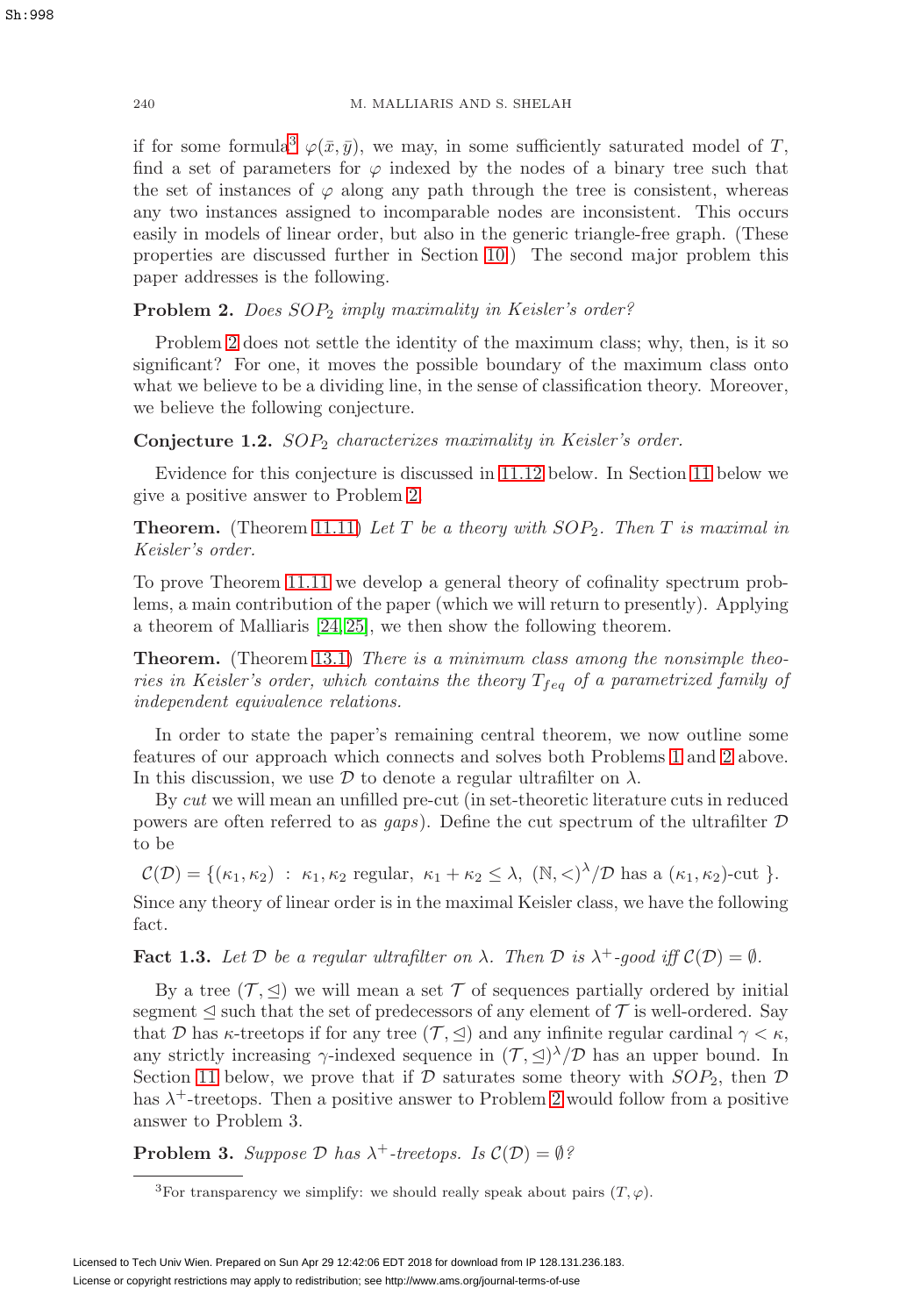This is because a positive answer to Problem [3](#page-3-2) would establish that any ultrafilter able to saturate some theory with  $SOP<sub>2</sub>$  is necessarily good.

To further compare  $\mathcal{C}(\mathcal{D})$  with the treetops of  $\mathcal{D}$ , let us define  $\mathfrak{p}_{\mathcal{D}}$  to be the least  $\kappa$  such that there exist  $\kappa_1, \kappa_2$  with  $\kappa_1 + \kappa_2 = \kappa$  and  $(\kappa_1, \kappa_2) \in C(\mathcal{D})$ . Likewise, define  $t_{\mathcal{D}}$  to be the greatest  $\kappa$  such that  $\mathcal D$  has  $\kappa$ -treetops. Below  $\mathfrak{p}_{\mathcal{D}}$  there are no cuts, then, and below  $t_D$  infinite paths through trees have upper bounds. The names  $\mathfrak{p}_D$ ,  $t_D$  are chosen to be suggestive of the cardinal invariants of Section [14,](#page-52-0) and note that Problem [3](#page-3-2) is equivalent to asking the question of Problem 3.

## <span id="page-4-0"></span>**Problem 4.** Can it happen that  $\mathfrak{p}_D < \mathfrak{t}_D$ ?

This analogy between Problems [1](#page-1-0) and [2](#page-3-1) becomes formal as follows. Preliminary investigation, e.g., the claim in Section [2.1](#page-6-1) below, shows that the hypothesis of treetops has nontrivial consequences for the possible cuts in ultrapowers of linear orders. Moreover, such proofs may be carried out using only a few essential features of ultrapowers: the fact that ultrapower of  $(N, <)$  is pseudo-finite (it remains a discrete linear order in which any nonempty, bounded, definable subset has a first and a last element), and the fact that ultrapowers commute with reducts (meaning here that we may expand a given model of linear order to have available certain trees of functions from the order to itself, which the proof may then manipulate). Section [2.1](#page-6-1) below gives further details.

In Section [2,](#page-6-0) we define the true general context: cofinality spectrum problems, a central definition of the paper. These are given essentially as the data **s** of an elementary pair of models  $M \preceq M_1$ , equipped with a suitably closed set of formulas  $\Delta$  which define distinguished pseudo-finite linear orders in  $M_1$ , and which admit expansion to the elementary pair  $M^+ \preceq M_1^+$  where this expanded language has available uniform definitions for certain trees of functions from each distinguished linear order to itself (trees under the partial order given by the initial segment). For a given cofinality spectrum problem **s**, let Or(**s**) denote the set of distinguished orders and  $Tr(s)$  the set of associated trees. Let  $t_s$  be the minimal regular cardinal  $\tau$  such that some tree in Tr(s) has a strictly increasing  $\tau$ -sequence with no upper bound. When  $\lambda < t_s$ , we say **s** has  $\lambda^+$ -treetops. Let  $\mathcal{C}^{ct}(s)$  be the set of pairs of regular cardinals  $(\kappa_1, \kappa_2)$  which appear as the cofinalities of a cut in some distinguished linear order of **s**.

In this context, the problem of comparing linear orders and trees has become Question 1.4.

<span id="page-4-1"></span>**Question 1.4** (Central question)**.** Let **s** be a cofinality spectrum problem. What are the possible values of

$$
\mathcal{C}(\mathbf{s},\mathfrak{t}_{\mathbf{s}}) = \{ (\kappa_1,\kappa_2) : (\kappa_1,\kappa_2) \in \mathcal{C}^{\mathrm{ct}}(\mathbf{s}), \ \kappa_1 + \kappa_2 < \mathfrak{t}_{\mathbf{s}} \} \quad ?
$$

In particular, is  $\mathcal{C}(\mathbf{s}, \mathbf{t}_{\mathbf{s}}) = \emptyset$ ? That is, for a cofinality spectrum problem **s**, can it happen that  $\mathfrak{p}_s < \mathfrak{t}_s$ ? As the definition of cofinality spectrum problems includes that of regular ultrapowers, this generalizes Problem [4.](#page-4-0) Thus, the maximality of  $SOP<sub>2</sub>$  in Keisler's order would follow from proving that for any cofinality spectrum problem **s**,  $C(\mathbf{s}, \mathbf{t}_\mathbf{s}) = \emptyset$ .

In Section [14,](#page-52-0) it is proved that if  $p < t$ , then there exists a cofinality spectrum problem in which  $\mathfrak{p}_s \leq \mathfrak{p} < t \leq t_s$ , where  $\mathfrak{p}$ , t are the cardinal invariants from Definition [1.1.](#page-1-1) (In fact,  $p_s = p$  and  $t_s = t$ , though this is not used.) This cofinality spectrum problem is built using  $M = M^+ = (\mathcal{H}(\omega_1), \epsilon)$  with **G** a generic ultrafilter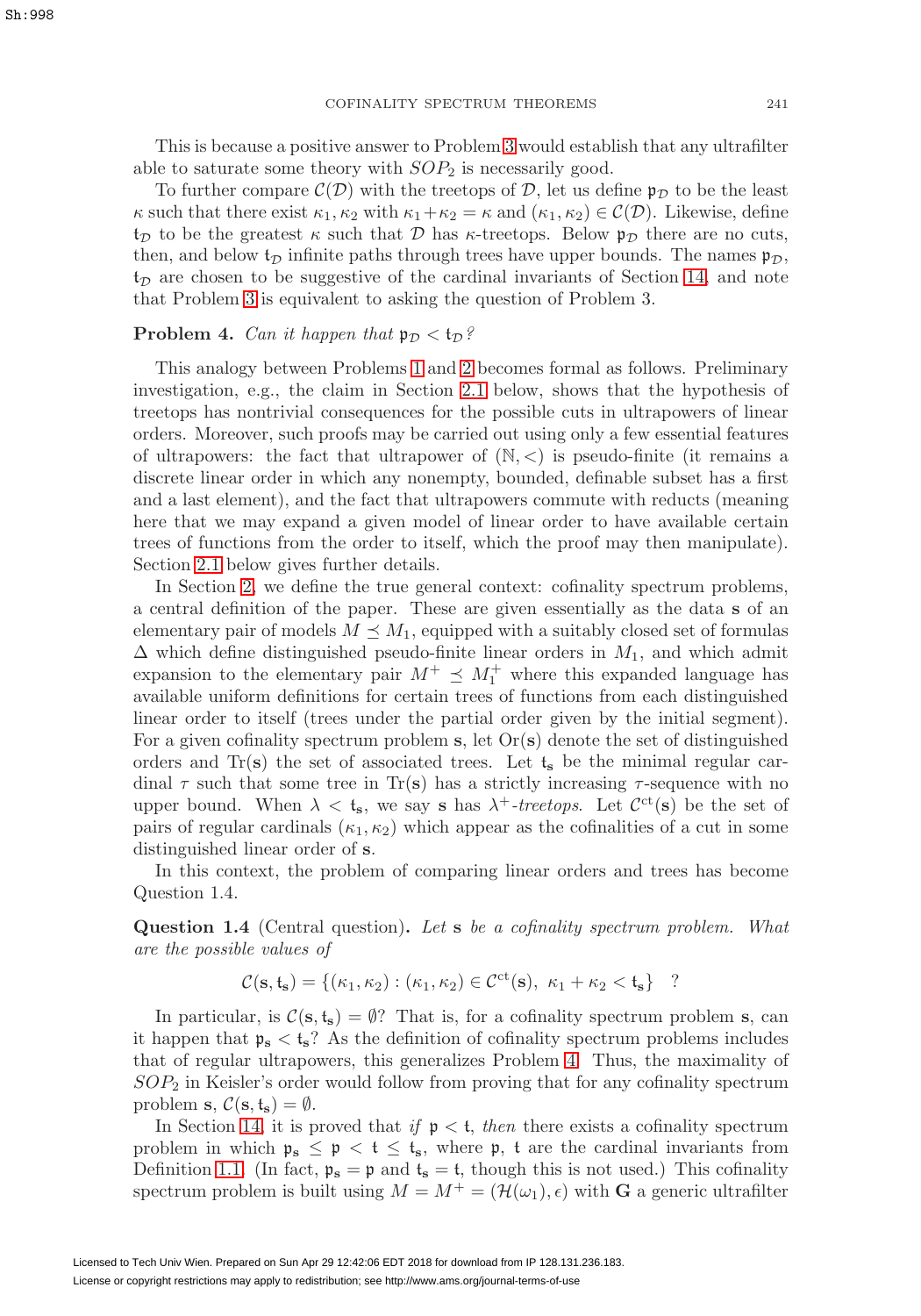for the forcing notion  $([\omega]^{\aleph_0}, \supseteq^*)$  and  $M_1 = M_1^+$  the generic ultrapower  $M^{\omega}/\mathbf{G}$ . By definition of  $\mathfrak{p}_s$ , this says that if  $\mathfrak{p} < \mathfrak{t}$ , there is a cofinality spectrum problem **s** for which  $\mathcal{C}(\mathbf{s}, \mathbf{t}_{\mathbf{s}}) \neq \emptyset$ . Thus, in order to prove  $\mathfrak{p} = \mathfrak{t}$ , it would suffice to prove, in ZFC, that  $\mathcal{C}(\mathbf{s}, \mathbf{t}_s) = \emptyset$  for all cofinality spectrum problems **s**.

These reductions underline the importance of Question [1.4,](#page-4-1) whose solution is the core of the paper. The main steps are as follows, and the proofs are primarily model-theoretic. In Section [2,](#page-6-0) we introduce the right level of abstraction. In Section [3,](#page-13-1) we prove that for any cardinal  $\kappa < \min\{\mathfrak{p}_s^+, \mathfrak{t}_s\}$  there is at most one  $\kappa'$  such that  $(\kappa, \kappa') \in \mathcal{C}(\mathbf{s}, \mathbf{t}_{\mathbf{s}})$ . In other words, the lower cofinality (or coinitiality) function is well defined. In Section [4,](#page-17-0) we prove that cofinality spectrum problems have a certain amount of local saturation; here, local types are types of elements in one of the distinguished linear orders. In Section [5,](#page-18-0) we show that any cofinality spectrum problem contains a certain amount of Peano arithmetic, sufficient to carry out Gödel coding. In Section [6,](#page-23-0) we rule out symmetric cuts in  $\mathcal{C}(\mathbf{s}, \mathbf{t}_\mathbf{s})$ . In Section [7,](#page-25-0) a warm-up to Section [8,](#page-28-0) we show that if the lower cofinality of  $\aleph_0$  is not  $\aleph_1$ , then it is at least  $\min\{\mathfrak{p}_s^+, \mathfrak{t}_s\}$ . In the key Section [8,](#page-28-0) we rule out *all* asymmetric cuts in  $\mathcal{C}(\mathbf{s}, \mathbf{t}_\mathbf{s})$ . In Section [9,](#page-34-0) we give one of the paper's main theorems: for any cofinality spectrum problem **s**,  $C(\mathbf{s}, \mathbf{t}_s) = \emptyset$ .

Sections [10–](#page-35-0)[13](#page-48-0) develop the consequences for regular ultrapowers and Keisler's order. Section [14](#page-52-0) addresses p and t.

Our work here also gives a new characterization of Keisler's good ultrafilters, Theorem [10.25](#page-41-1) quoted below. Cofinality spectrum problems include other central examples, such as Peano arithmetic, as developed further in our paper [\[33\]](#page-59-8).

There we give evidence that  $NSOP_2$  is a dividing line, including characterizing maximality in a relative of Keisler's order. In other continuations of the present work, we prove Keisler's order is not so simple [\[32\]](#page-59-9) and try to understand simple unstable theories [\[31\]](#page-59-10).

∗ ∗ ∗ ∗ ∗∗

<span id="page-5-0"></span>1.1. **List of main theorems.** The main results of the paper are the following.

**Main Theorem.** (Theorem [9.1\)](#page-34-1) Let **s** be a cofinality spectrum problem. Then  $\mathcal{C}(\mathbf{s}, \mathbf{t}_{\mathbf{s}}) = \emptyset.$ 

**Theorem.** (Theorem [11.11\)](#page-44-1) Let T be a theory with  $SOP_2$ . Then T is maximal in Keisler's order.

**Theorem.** (Theorem [10.25\)](#page-41-1) For a regular ultrafilter  $\mathcal D$  on  $\lambda$ , the following are equivalent: (a) D has  $\lambda^+$ -treetops, (b)  $\kappa \leq \lambda$  implies  $(\kappa, \kappa) \notin C(\mathcal{D}),$  (c)  $C(\mathcal{D}) = \emptyset$ , (d)  $\mathcal{D}$  is  $\lambda^+$ -good.

**Theorem.** (Theorem [13.1\)](#page-48-1) There is a minimum class among the nonsimple theories in Keisler's order, which contains the theory  $T_{feq}$  of a parametrized family of independent equivalence relations.

**Theorem.** (Theorem [14.1\)](#page-57-0)  $p = t$ .

Our methods give various results about the structure of regular ultrapowers. For instance, combining our work here with the work of Malliaris [\[22,](#page-58-9) [24\]](#page-58-8), we prove that any ultrafilter which saturates some nonlow or nonsimple theory must be flexible; see Conclusion [12.16](#page-48-2) below.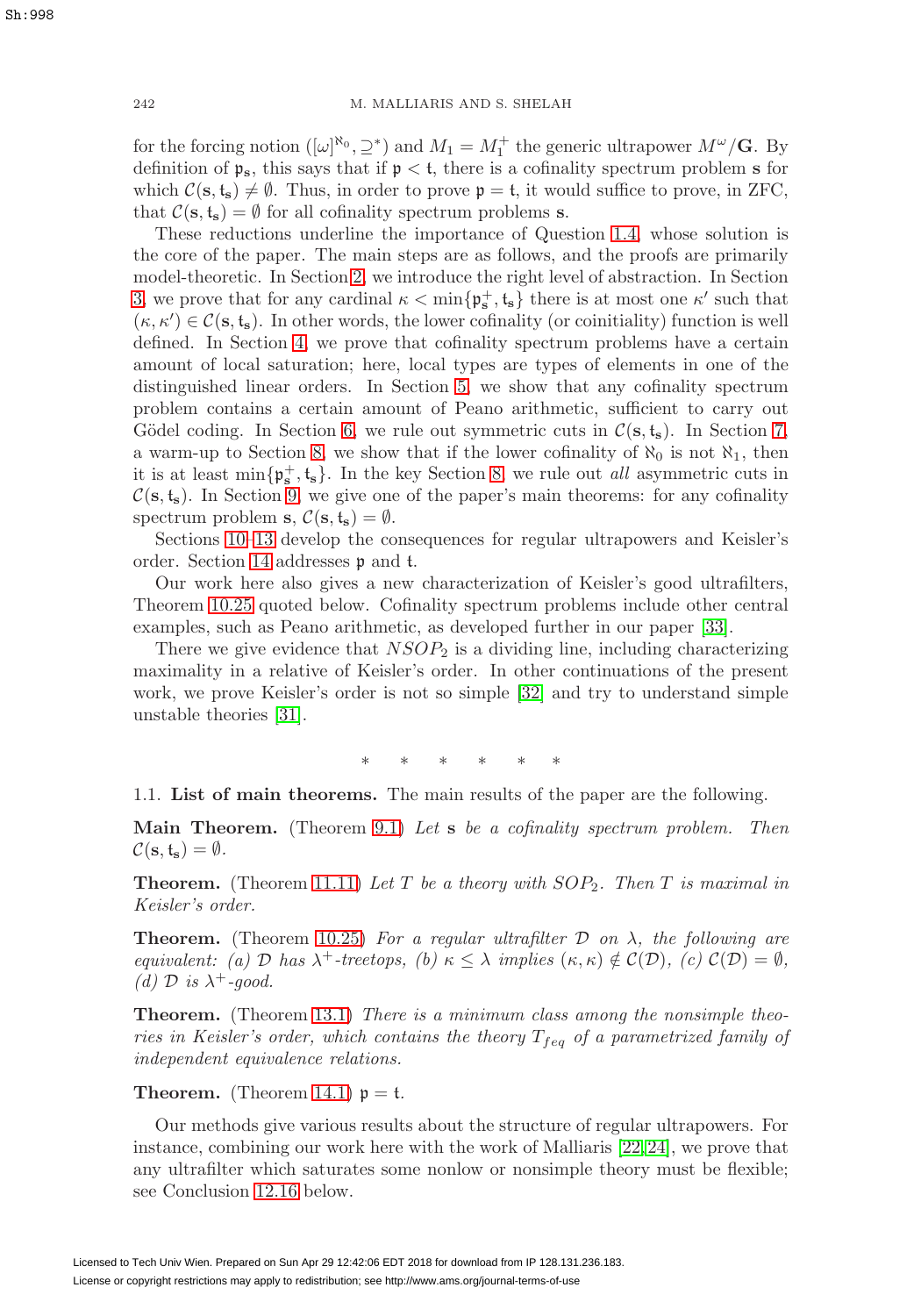The sections on regular ultrafilters and on cardinal invariants of the continuum may be read independently of each other, while Sections [2–](#page-6-0)[9](#page-34-0) are prerequisites for both.

In a work in preparation we intend to deal also with the following questions: Do cofinality spectrum problems require high theories (like bounded Peano arithmetic, in Section [5](#page-18-0) below)? Last elements? Successor? Do the theorems on the cofinality spectrum [i.e., [3.1](#page-14-0) (thus, [3.4,](#page-16-0) [3.5,](#page-16-1) [3.6,](#page-16-2) [3.8,](#page-17-1) [7.1](#page-28-1)[–7.4,](#page-26-0) [8.1](#page-30-0) and also [2.15,](#page-13-2) [3.1, 3.1,](#page-13-3) [3.7\)](#page-16-3)] really need the same assumptions? What happens with so-called  $\mathfrak{p}_{\lambda}, \mathfrak{t}_{\lambda}$ ? This work in preparation will also show that the lower cofinality is well defined in a more general setting; see [14.12](#page-56-1) below. We also intend to deal with characterizing the maximum class in the related order  $\leq_*$ , leveraging the work of [\[9,](#page-58-10)45] mentioned above and the results here.

## 2. Cofinality Spectrum Problems

<span id="page-6-0"></span>In this section we give some central definitions of the paper.

<span id="page-6-2"></span>**Convention 2.1** (Conventions on notation)**.**

- (1)  $\ell(\bar{y})$  is the length of a tuple of variables  $\bar{y}$ . This length exists in the ambient model of set theory. It is always a standard ordinal and is usually finite.
- (2) Definable means with parameters, unless otherwise stated.
- (3) We say that a linear order is pseudo-finite if it is discrete and every nonempty, bounded, definable subset has a first and a last element.
- $(4)$  When T is a theory or M a model, we follow model-theoretic convention and write  $\tau(T)$ ,  $\tau(M)$ ,  $\tau_T$ ,  $\tau_M$ , etc., to indicate the ambient vocabulary or signature.
- (5) Given an ultrapower  $M^I/\mathcal{D}$ , we fix in advance some lifting  $M^I/\mathcal{D} \to M^I$ . Then for any element a of the ultrapower and  $t \in I$ , we write a[t] to denote the projection to the tth coordinate of this fixed representation.

<span id="page-6-1"></span>2.1. **A motivating example.** Let D be a regular ultrafilter on  $\lambda$ . Let  $\mathcal{C}(\mathcal{D})$ and  $\lambda^+$ -treetops be as defined in the Introduction immediately before and after Fact [1.3.](#page-3-3) We begin with a proof to illustrate the effect of treetops on  $\mathcal{C}(\mathcal{D})$ , which will serve to motivate the definition of cofinality spectrum problems. Namely, with Problems [3](#page-3-2) and [4](#page-4-0) from the Introduction in mind, we rule out symmetric cuts.

<span id="page-6-3"></span>**Lemma 2.2.** Suppose D is a regular ultrafilter on  $\lambda$  with  $\lambda^+$ -treetops, and  $\kappa < \lambda^+$ is regular. Then  $C(\mathcal{D})$  has no  $(\kappa, \kappa)$ -cuts, i.e.,  $(\kappa, \kappa) \notin C(\mathcal{D})$ .

*Proof.* Let  $M = (\mathbb{N}, <)$  and  $M_1 = M^{\lambda}/\mathcal{D}$ . Note that by the first fundamental theorem of ultraproducts, Los' theorem, any nonempty bounded definable subset of the domain of  $M_1$  has a first and a last, i.e., least and greatest, element.

Assume for a contradiction that in  $M_1$  there is  $(\bar{a}, \bar{b}) = (\langle a_\alpha : \alpha < \kappa \rangle, \langle b_\alpha : \alpha <$  $\kappa$ ) such that for all  $\beta < \alpha < \kappa$ ,  $M_1 \models a_{\beta} < a_{\alpha} < b_{\alpha} < b_{\beta}$  but there is no  $c \in M_1$ such that  $a_{\alpha} < c < b_{\alpha}$  for all  $\alpha < \kappa$ .

Let  $(\mathcal{T}, \leq)$  be the tree whose elements are finite sequences of pairs of natural numbers, partially ordered by initial segment. Expand  $M$  to a model  $M^+$  in which the tree  $(\mathcal{T}, \leq)$  is definable, for instance, by letting  $M^+ = (\mathcal{H}(\omega_1), \epsilon)$  and identifying  $\mathbb{N} = \text{dom}(M)$  with  $\omega$  in  $M^+$ . In this expansion, what is important is that

- (a) N is a definable set,  $\mathcal T$  is a definable set, and  $\leq$  is a definable relation.
- (b) Elements of  $\mathcal T$  are functions from an initial segment of  $\mathbb N$  into  $\mathbb N \times \mathbb N$ .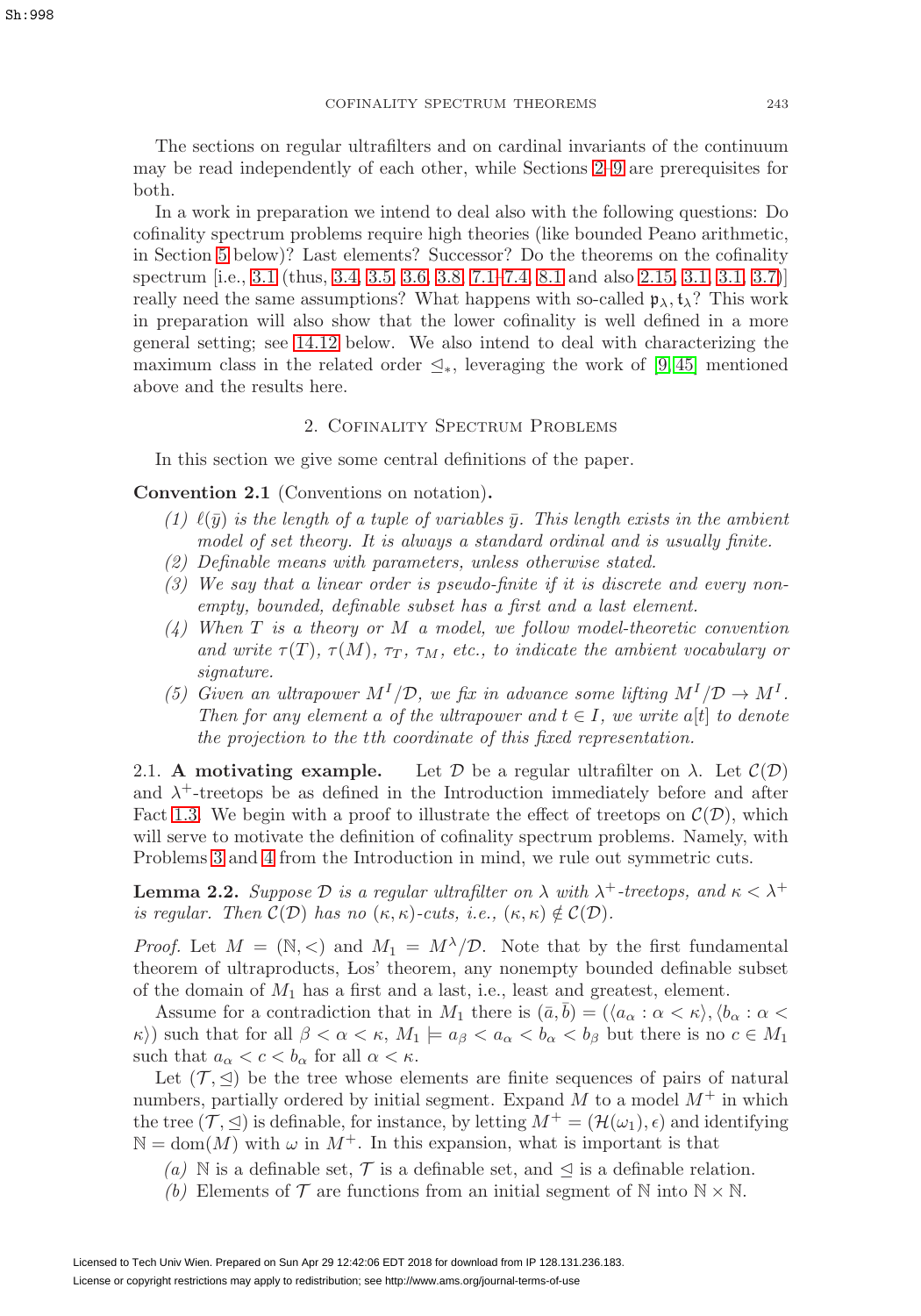- (c) The following are definable, uniformly, for each  $a \in \mathcal{T}$ :
	- (i) the length function  $\lg(a)$ ,
	- (ii) the function giving max $(\text{dom}(a))$ , i.e.  $\lg(a) 1$ ,
	- (iii) for each  $n \leq \max(\text{dom}(a))$ , the evaluation function  $a(n)$ ,
	- (iv) for each  $n \leq \max(\text{dom}(a))$ , the projection functions  $a(n, 0)$  and  $a(n, 1)$ , where these denote the two coordinates of  $a(n)$ .

The second fundamental theorem of ultraproducts, Theorem [A](#page-36-1) below, states that ultraproducts commute with reducts. Having chosen  $M^+$ , then, let  $M_1^+$  be the induced expansion of  $M_1$ . Then, e.g., elements of  $\mathcal{T}^{M_1^+}$  are functions from an initial segment of the nonstandard integers into pairs of nonstandard integers, and (a)–(c) remain definable in  $M_1^+$ . The length function lg will then often take a nonstandard length. (Throughout the paper, we will use lg to denote a possibly nonstandard length function definable in the structure under consideration. In contrast, we use  $\ell(\bar{y})$  following Convention [2.1.](#page-6-2))

Let  $\varphi(x)$  be a formula expressing  $x \in \mathcal{T}$  and  $n < m \leq \max(\text{dom}(x))$  implies  $x(n,0) < x(m,0) < x(m,1) < x(n,1)$ . In  $M_1^+$ ,  $\varphi$  defines an infinite subtree of  $\mathcal{T}^{M_1^+}$ , which we denote in the rest of the proof<sup>[4](#page-7-0)</sup> as  $\mathcal{T}_{*}$ . Note that if  $M_1^+ \models \varphi(c)$  and  $n \leq \max(\text{dom}(c)), \text{ then } M_1^+ \models \varphi(c \restriction_n).$ 

By induction on  $\alpha < \kappa$  we now choose elements  $c_{\alpha}$  of  $\mathcal{T}_{*}$  and  $n_{\alpha}$  of  $\mathbb{N}^{M_{1}^{+}}$  such that

- (1) for all  $\beta < \alpha < \kappa$ ,  $M_1^+ \models c_\beta \trianglelefteq c_\alpha$ ,
- (2) for all  $\alpha < \kappa$ ,  $n_{\alpha} = \max(\text{dom}(c_{\alpha})),$
- (3) for all  $\alpha < \kappa$ ,  $c_{\alpha}(n_{\alpha}, 0) = a_{\alpha}$ , and  $c_{\alpha}(n_{\alpha}, 1) = b_{\alpha}$ .

For the base case, let  $c_0 = \langle (a_0, b_0) \rangle$ .

When  $\alpha = \beta + 1$ , having defined  $c_{\beta}$ , let  $c_{\alpha} = c_{\beta} \gamma \langle (a_{\alpha}, b_{\alpha}) \rangle$ . Then  $c_{\alpha} \in \mathcal{T}_{*}$  by definition of the sequences  $\bar{a}$ , b. Let  $n_{\alpha} = n_{\beta} + 1$ .

When  $\alpha$  is a limit ordinal, by the hypothesis of treetops there is  $c_* \in \mathcal{T}_*$  such that  $\beta < \alpha$  implies  $c_{\beta} \leq c_*$ . Let  $n_* = \max(\text{dom}(c_*))$ . By definition of  $\mathcal{T}_*$  and of  $\leq$ , it will be the case that  $\beta < \alpha$  implies  $c_{\beta}(n_{\beta}, 0) = c_*(n_{\beta}, 0) < c_*(n_*, 0) < c_*(n_*, 1)$  $c_*(n_{\beta}, 1) = c_{\beta}(n_{\beta}, 1)$ , but it may also be the case that  $a_{\alpha} < c_*(n_*, 0) < c_*(n_*, 1)$  $b_{\alpha}$ . However, the set

$$
\{n \le n_* : c_*(n,0) < a_\alpha \land b_\alpha < c_*(n,1)\}
$$

is a nonempty bounded definable subset of nonstandard integers, so it has a maximal element; call it  $m_*$ . Note that necessarily  $c_{\beta} \leq c_* \mid_{m_*}$  for each  $\beta < \alpha$ . Now  $c_{\alpha} = c_* \nvert_{m_*}^\infty(\langle a_\alpha, b_\alpha \rangle)$  realizes  $\varphi$  and, letting also  $n_\alpha = m_*$ , this completes the inductive construction.

Now the path  $\bar{c} = \langle c_{\alpha} : \alpha < \kappa \rangle$  in  $\mathcal{T}_{*}$  corresponds, by construction, to a cofinal sequence in our original cut. By hypothesis of treetops, there is an upper bound  $c_{\star} \in \mathcal{T}_{*}$  so  $\alpha < \kappa$  implies  $c_{\alpha} \leq c_{\star}$ . Let  $n_{\star} = \max(\text{dom}(c_{\star}))$ . Then for each  $\alpha < \kappa$ , by definition of  $\varphi$ ,

$$
a_{\alpha} = c_{\alpha}(n_{\alpha},0) = c_{\star}(n_{\alpha},0) < c_{\star}(n_{\star},0) < c_{\star}(n_{\star},1) < c_{\star}(n_{\alpha},1) = c_{\alpha}(n_{\alpha},1) = b_{\alpha},
$$

realizing the cut  $(\bar{a}, \bar{b})$ . This contradiction shows  $(\bar{a}, \bar{b})$  cannot exist.

<span id="page-7-0"></span><sup>&</sup>lt;sup>4</sup>Why not simply begin with the definition for  $\mathcal{T}_*$ ? The present approach generalizes more easily to later sections, where we will distinguish certain families of basic trees and then work, as necessary, within their definable subtrees.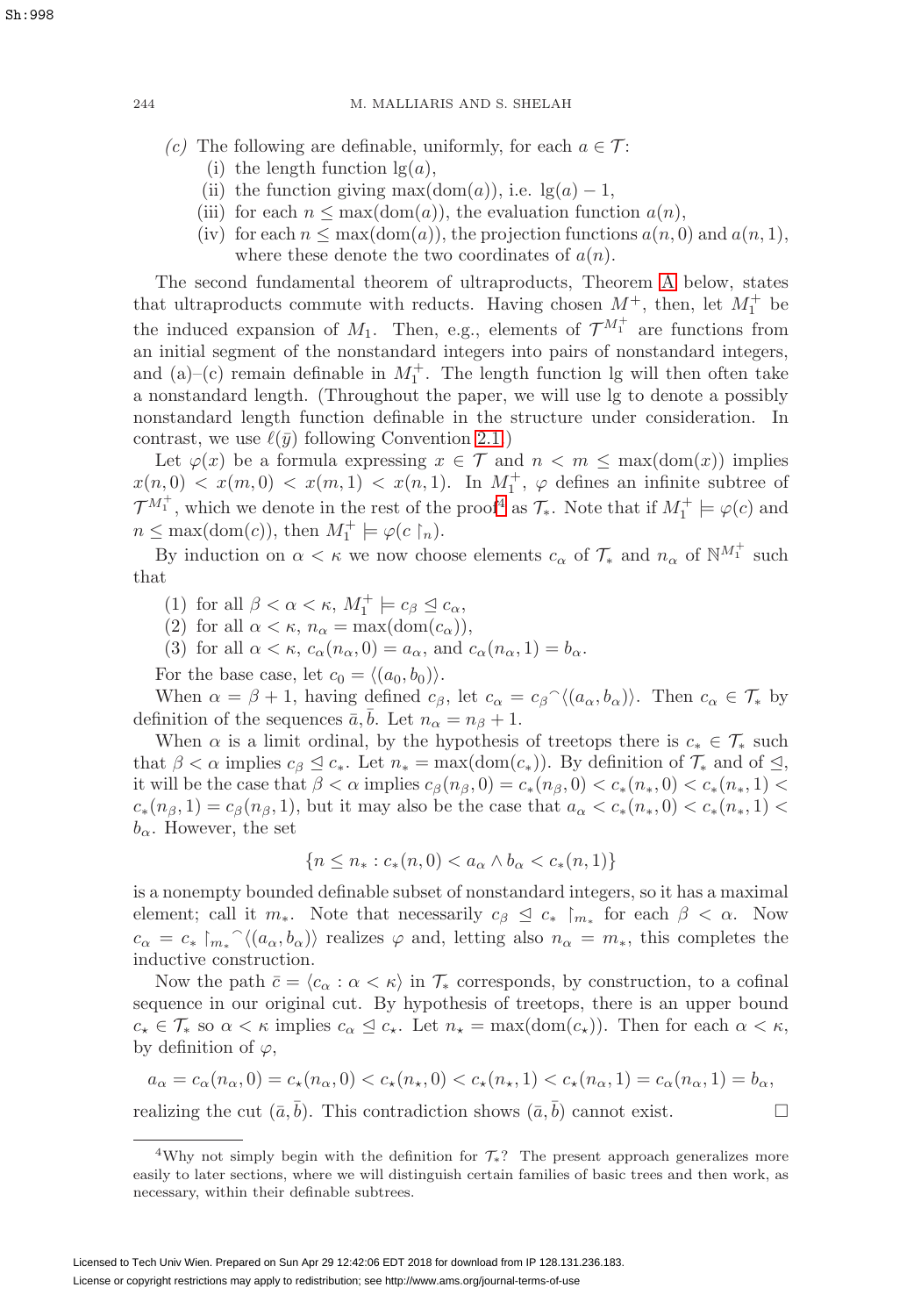Lemma [2.2](#page-6-3) hints at the power of the treetops hypothesis with respect to saturation of the underlying order. It suggests that in regular ultrapowers, one might productively analyze the existence or nonexistence of other families of cuts in  $\mathcal{C}(\mathcal{D})$ by considering progressively more sophisticated trees. However, on closer inspection, the use of regular ultrapowers does not appear essential. Rather, the key features of that setting were the following:

- (1) Los' theorem, used to show  $M \preceq M_1$ , and that the set  $\mathbb{N}^{M_1}$  behaved in a pseudo-finite way: it remained a definable, discrete linear order in which any bounded, nonempty definable subset had a first and a last element.
- (2) Ultrapowers commute with reducts, invoked to study a given order in  $M, M<sub>1</sub>$  by uniformly (simultaneously) expanding both models to have available a suitable tree of sequences from the order to itself. Note that even after the expansion, any bounded, nonempty definable subset of  $\mathbb{N}^{M_1^+}$  has a first and a last element.

The setting of cofinality spectrum problems, a fundamental definition of this paper, can be seen as a suitable abstraction of this setting (i.e., studying cuts in linear orders under the hypothesis of the existence of paths through related families of trees) which retains the key features just described. Although Definitions [2.3](#page-8-1) and [2.5](#page-9-0) have wider application, regular ultrapowers will be an important context for the second half of the paper.

<span id="page-8-0"></span>2.2. **Main definitions.** We now give several main definitions of the paper.

First, given a family of formulas defining linear orders, we specify which trees we would like to have available.<sup>[5](#page-8-2)</sup> The conditions are of two kinds: on the one hand, we require that  $\Delta$  have a certain form and satisfy some closure conditions, and on the other hand, we require that certain sets derived from  $\Delta$  are definable.

<span id="page-8-1"></span>**Definition 2.3.** (ESTT, enough set theory for trees) Let  $M_1$  be a model and  $\Delta$  a nonempty set of formulas in the language of  $M_1$ . We say that  $(M_1, \Delta)$  has enough set theory for trees when the following conditions are true.

- (1)  $\Delta$  consists of first-order formulas  $\varphi(\bar{x}, \bar{y}; \bar{z})$ , with  $\ell(\bar{x}) = \ell(\bar{y})$ .
- (2) For each  $\varphi \in \Delta$  and each parameter  $\overline{c} \in {}^{\ell(\overline{z})}M_1$ ,  $\varphi(\overline{x}, \overline{y}, \overline{c})$  defines a discrete linear order on  $\{\bar{a}: M_1 \models \varphi(\bar{a}, \bar{a}, \bar{c})\}$  with a first and a last element.
- (3) The family of all linear orders defined in this way will be denoted  $\text{Or}(\Delta, M_1)$ . Specifically, each  $\mathbf{a} \in \text{Or}(\Delta, M_1)$  is a tuple  $(X_{\mathbf{a}}, \leq_{\mathbf{a}}, \varphi_{\mathbf{a}}, \overline{c}_{\mathbf{a}}, d_{\mathbf{a}})$ , where
	- (a)  $X_{\mathbf{a}}$  denotes the underlying set  $\{\bar{a}: M_1 \models \varphi_{\mathbf{a}}(\bar{a}, \bar{a}, \bar{c}_{\mathbf{a}})\},\$
	- (b)  $\bar{x} \leq_{\bf a} \bar{y}$  abbreviates the formula  $\varphi_{\bf a}(\bar{x}, \bar{y}, \bar{c}_{\bf a})$ ,
	- (c)  $d_{\mathbf{a}} \in X_{\mathbf{a}}$  is a bound for the length of elements in the associated tree; it is often, but not always, max  $X_a$ . If  $d_a$  is finite, we call a trivial.
- (4) For each  $\mathbf{a} \in \text{Or}(\mathbf{a})$ ,  $(X_{\mathbf{a}}, \leq_{\mathbf{a}})$  is pseudo-finite, meaning that any bounded, nonempty,  $M_1$ -definable subset has a  $\leq_{\mathbf{a}}$ -greatest and a  $\leq_{\mathbf{a}}$ -least element.
- (5) For each pair **a** and **b** in  $Or(\Delta, M_1)$ , there is  $\mathbf{c} \in Or(\Delta, M_1)$  such that
	- (a) there exists an M<sub>1</sub>-definable bijection  $Pr: X_{a} \times X_{b} \rightarrow X_{c}$  such that the coordinate projections are  $M_1$ -definable.
	- (b) if  $d_{\bf{a}}$  is not finite in  $X_{\bf{a}}$  and  $d_{\bf{b}}$  is not finite in  $X_{\bf{b}}$ , then also  $d_{\bf{c}}$  is not finite in  $X_c$ .

<span id="page-8-2"></span><sup>5</sup>Although in Section [2.1](#page-6-1) we used that ultrapowers commute with reducts, giving us access to any reasonable tree, it is not necessary to have all or even many trees available. Here we ask for uniform definitions for the necessary families of trees.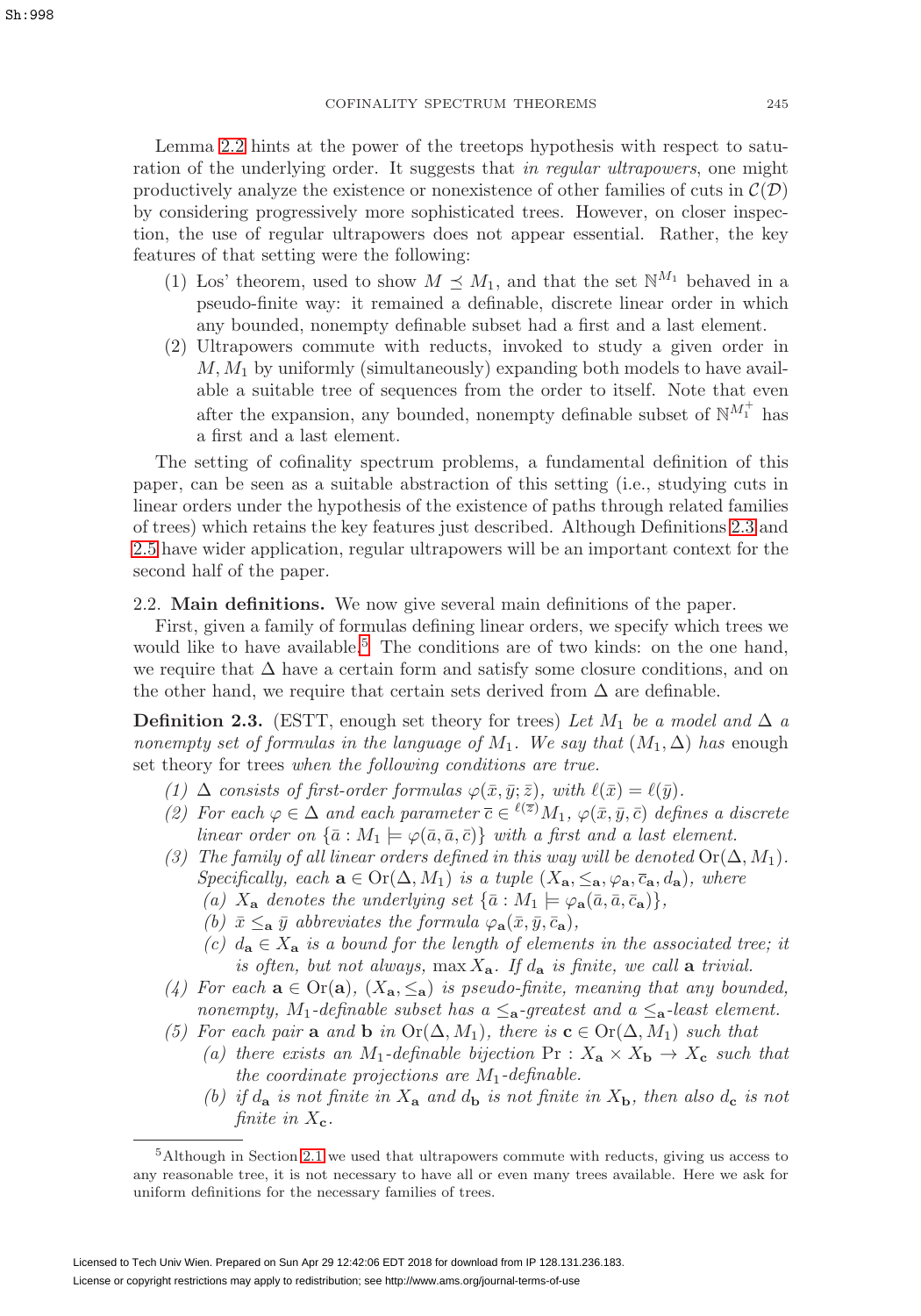(6) For some nontrivial  $\mathbf{a} \in \text{Or}(\Delta, M_1)$ , there is  $\mathbf{c} \in \text{Or}(\Delta, M_1)$  such that  $X_c = \Pr(X_a \times X_a)$  and the ordering  $\leq_c$  satisfies

$$
M_1 \models (\forall x \in X_{\mathbf{a}})(\exists y \in X_{\mathbf{c}})(\forall x_1, x_2 \in X_{\mathbf{a}})(\max\{x_1, x_2\} \leq_{\mathbf{a}} x \iff \Pr(x_1, x_2) \leq_{\mathbf{c}} y).
$$

- (7) To the family of distinguished orders, we associate a family of trees, as follows. For each formula  $\varphi(\bar{x}, \bar{y}; \bar{z})$  in  $\Delta$  there are formulas  $\psi_0, \psi_1, \psi_2$  of the language of  $M_1$  such that for any  $\mathbf{a} \in \text{Or}(\mathbf{s})$  with  $\varphi_{\mathbf{a}} = \varphi$ 
	- (a)  $\psi_0(\bar{x}, \bar{c}_a)$  defines a set, denoted  $\mathcal{T}_a$ , of functions from  $X_a$  to  $X_a$ .
	- (b)  $\psi_1(\bar{x}, \bar{y}, \bar{c})$  defines a function  $\lg_{\mathbf{a}} : \mathcal{T}_{\mathbf{a}} \to X_{\mathbf{a}}$  satisfying
		- (i) for all  $b \in \mathcal{T}_{\mathbf{a}}, \lg_{\mathbf{a}}(b) \leq_{\mathbf{a}} d_{\mathbf{a}}$ .
		- (ii) for all  $b \in \mathcal{T}_{a}$ ,  $\lg_{a}(b) = \max(\text{dom}(b)).$
	- (c)  $\psi_2(\bar{x}, \bar{y}, \bar{c})$  defines a function from  $\{(b, a) : b \in \mathcal{T}_a, a \in X_a, a \leq_a \lg_a(b)\}\$ into  $X_{\mathbf{a}}$  whose value is called val<sub> ${\bf a}(b, c)$ , and abbreviated  $b(a)$ .</sub>
		- (i) if  $c \in \mathcal{T}_a$ ,  $\lg_a(c) < d_a$ , and  $a \in X_a$ , then  $c^{\frown}{\langle a \rangle}$  exists; i.e., there is  $c' \in \mathcal{T}_{\mathbf{a}}$  such that  $\lg_{\mathbf{a}}(c') = \lg_{\mathbf{a}}(c) + 1$ ,  $c'(\lg_{\mathbf{a}}(c)) = a$ , and

$$
(\forall a <_{\mathbf{a}} \lg_{\mathbf{a}}(c))(c(a) = c'(a)).
$$

- (ii)  $\psi_0(\bar{x}, \bar{c})$  implies that if  $b_1 \neq b_2 \in \mathcal{T}_{\mathbf{a}}, \lg_{\mathbf{a}}(b_1) = \lg_{\mathbf{a}}(b_2)$ , then for some  $n <$ **a**  $\lg_{a}(b_1)$ ,  $b_1(n) \neq b_2(n)$ .
- (d)  $\psi_3(\bar{x}, \bar{y}, \bar{c})$  defines the partial order  $\leq_{\mathbf{a}}$  on  $\mathcal{T}_{\mathbf{a}}$  given by initial segment, that is, such that  $b_1 \leq_a b_2$  implies
	- (i) for all  $b, c \in \mathcal{T}_a$ ,  $b \leq c$  implies  $\lg_a(b) \leq_a \lg_a(c)$ .
	- (ii)  $\lg_{\mathbf{a}}(b_1) \leq_{\mathbf{a}} \lg_{\mathbf{a}}(b_2)$ .
	- (*iii*)  $(\forall a \leq_{\mathbf{a}} \lg_{\mathbf{a}}(b_1))$   $(b_2(a) = b_1(a)).$

The family of all  $\mathcal{T}_a$  defined this way will be denoted  $\text{Tr}(\Delta, M_1)$ . We refer to elements of this family as trees.

In [2.3\(](#page-8-1)2), we ask for both first and last elements. The first element is important: we repeatedly use that these orders are pseudo-finite. The last element is technical; we could alter this but would need to make other changes to ensure that the derived trees are not too large. Also, the condition in (6) should be understood as saying that while we need Cartesian products to exist, it is largely unimportant what exactly the order on these products is (as long as it is discrete, pseudo-finite, and so forth). It is sufficient that one such order behaves well, like the usual Gödel pairing function. We could have alternately asked that (6) hold for all products.

**Convention 2.4.** Many proofs will consider elements of a given tree  $\mathcal{T}_a$  or a given linear order  $X_{\mathbf{a}}$ . Although these orders or trees may be defined by some  $\varphi(\bar{x}, \dots)$ with  $\ell(\bar{x}) > 1$ , we will often omit overlines on their elements; this should not cause confusion as the provenance of such elements is clear.

<span id="page-9-0"></span>**Definition 2.5.** Say that  $(M, M_1, M^+, M_1^+, T, \Delta)$  is a cofinality spectrum problem when

- $(1)$   $M \preceq M_1$ .
- (2)  $T \supseteq Th(M)$  is a theory in a possibly larger vocabulary.
- (3)  $\Delta$  is a set of formulas in the language of M; i.e., we are interested in studying the orders of  $\mathcal{L}(M) = \mathcal{L}(M_1)$  in the presence of the additional structure of  $\mathcal{L}(M^+) = \mathcal{L}(M_1^+).$
- (4)  $M^+$ ,  $M_1^+$  expand  $M$ ,  $M_1$ , respectively, so that  $M^+ \preceq M_1^+$   $\models$  T and  $(M_1^+,\Delta)$ has enough set theory for trees.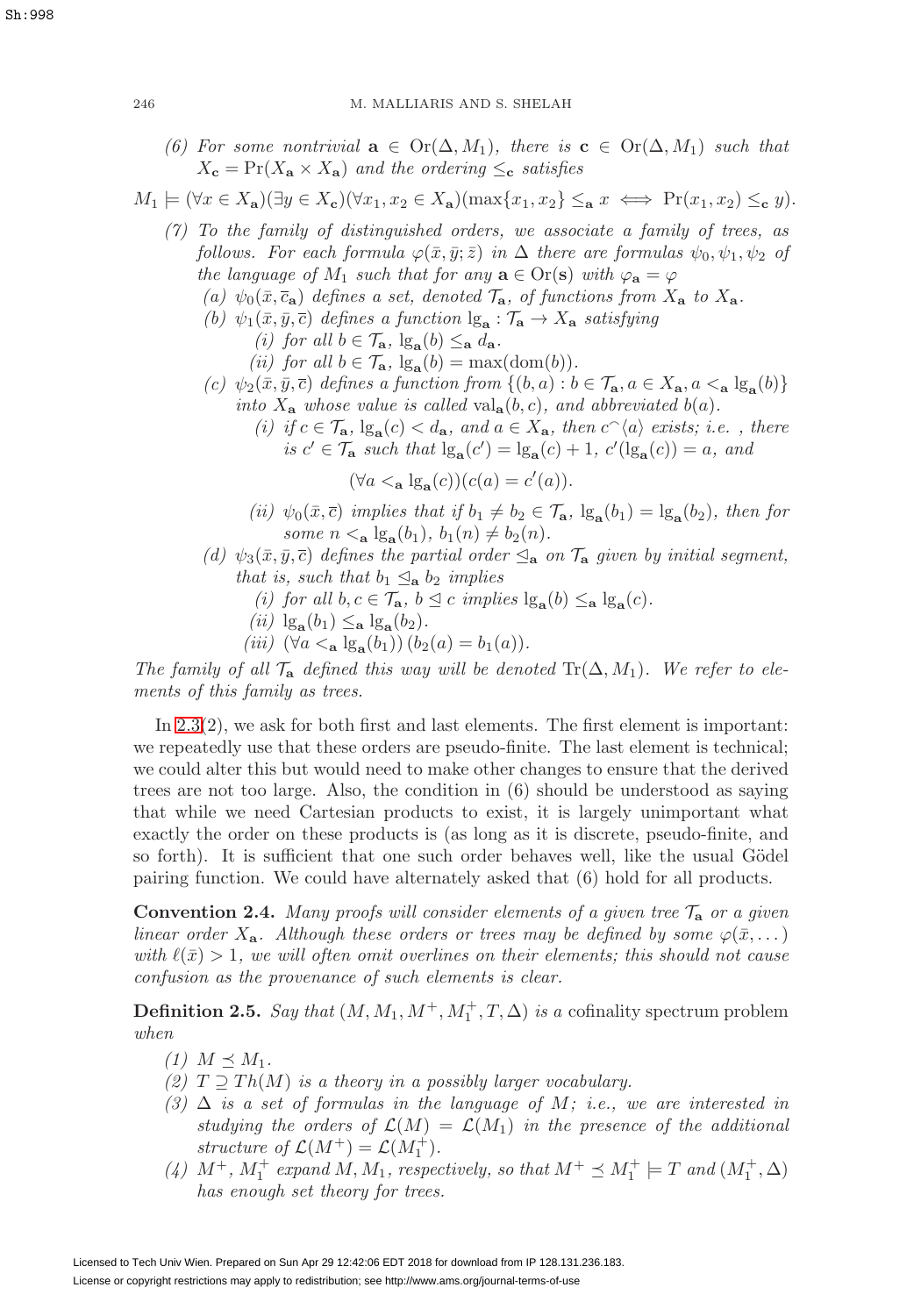(5) We may refer to the components of **s** as  $M^s$ ,  $\Delta^s$ , etc., for definiteness. When  $T = Th(M)$ ,  $M = M^{+}$ ,  $M_1 = M_1^{+}$ , or  $\Delta$  is the set of all formulas  $\varphi(x, y, \overline{z})$  in the language of T which satisfy [2.3\(](#page-8-1)2)–(4), these may be omitted.

In what follows, we work almost exclusively with  $M^+, M_1^+$  but our results are for  $M, M_1$ . We will make the following conventions in the remainder of the paper.

**Convention 2.6** (Conventions on cofinality spectrum problems)**.**

- (1) Extending Definition [2.3\(](#page-8-1)3)(c) we say that **s** is trivial if every  $\mathbf{a} \in \text{Or}(\mathbf{s})$  is trivial (note that this need not mean all the orders are finite, just that the choice of tree-height bound  $d_{\bf a}$  is in each instance finite). We will assume that all cofinality spectrums we work with are nontrivial, though sometimes this is repeated for emphasis.
- (2) Likewise, by " $\mathbf{a} \in \text{Or}(\mathbf{s})$ " we will mean " $\mathbf{a} \in \text{Or}(\mathbf{s})$  and  $\mathbf{a}$  is nontrivial," unless otherwise indicated.
- (3) By definable we shall mean definable in the larger expanded model, i.e., in  $M_1^+$ , possibly with parameters, unless otherwise stated.
- (4) We will present Cartesian products without explicitly mentioning the pairing functions, writing, e.g., "let  $\mathbf{a} \in \text{Or}(\mathbf{s})$  and let  $\mathbf{b}$  be such that  $X_{\mathbf{b}} = X_{\mathbf{a}} \times$ X**a**."
- (5) If  $c, a_0, \ldots, a_k \in Or(s)$  are such that  $X_c = X_{a_0} \times \cdots \times X_{a_k}$ , and  $c \in \mathcal{T}_c$  and  $n \in X_c$ ,  $n < \lg(c)$  (thus,  $c(n)$  is well defined), then we will write  $c(n, i)$  to mean the ith coordinate of  $c(n)$ .

**Definition 2.7.** When  $s_1, s_2$  are cofinality spectrum problems, write  $s_1 \leq s_2$  to mean

- $M^{s_1} = M^{s_2}, M_1^{s_1} = M_1^{s_2}.$
- $\tau(M^{+,s_1}) \subseteq \tau(M^{+,s_2})$ , *i.e.*, the vocabulary may be larger, and likewise  $T^{+, \mathbf{s}_1} \subseteq T^{+, \mathbf{s}_2}$ .
- $(M^{+,s_2} \upharpoonright_{\tau(M^{+,s_1})}) \cong M^{+,s_1}.$
- $(M_1^{+,s_2} \restriction_{\tau(M^{+,s_1})}) \cong M_1^{+,s_1}.$
- $\bullet$   $\Delta^{\mathbf{s}_1} \subseteq \Delta^{\mathbf{s}_2}$ .

We will study properties of orders and trees arising in cofinality spectrum problems, as we now describe. We follow the model-theoretic terminology, writing cuts instead of gaps. For clarity, see Definition 2.8.

**Definition 2.8.** (Cuts, pre-cuts, and representations of cuts) Let **s** be a cofinality spectrum problem,  $\mathbf{a} \in \text{Or}(\mathbf{s})$ . When  $\kappa_1, \kappa_2$  are regular, define

- (1) A  $(\kappa_1, \kappa_2)$ -cut in  $X_a$ , i.e., in  $(X_a, \leq_a)$ , is given by a pair of sets  $(C_1, C_2)$ such that
	- $(a)$   $C_1 \cap C_2 = \emptyset$ ,
	- (b)  $C_1$  is downward closed,  $C_2$  is upward closed,
	- (c) (∀x ∈ C1)(∀y ∈ C2)(x <**<sup>a</sup>** y),
	- (d)  $C_1 \cup C_2 = X_a$ .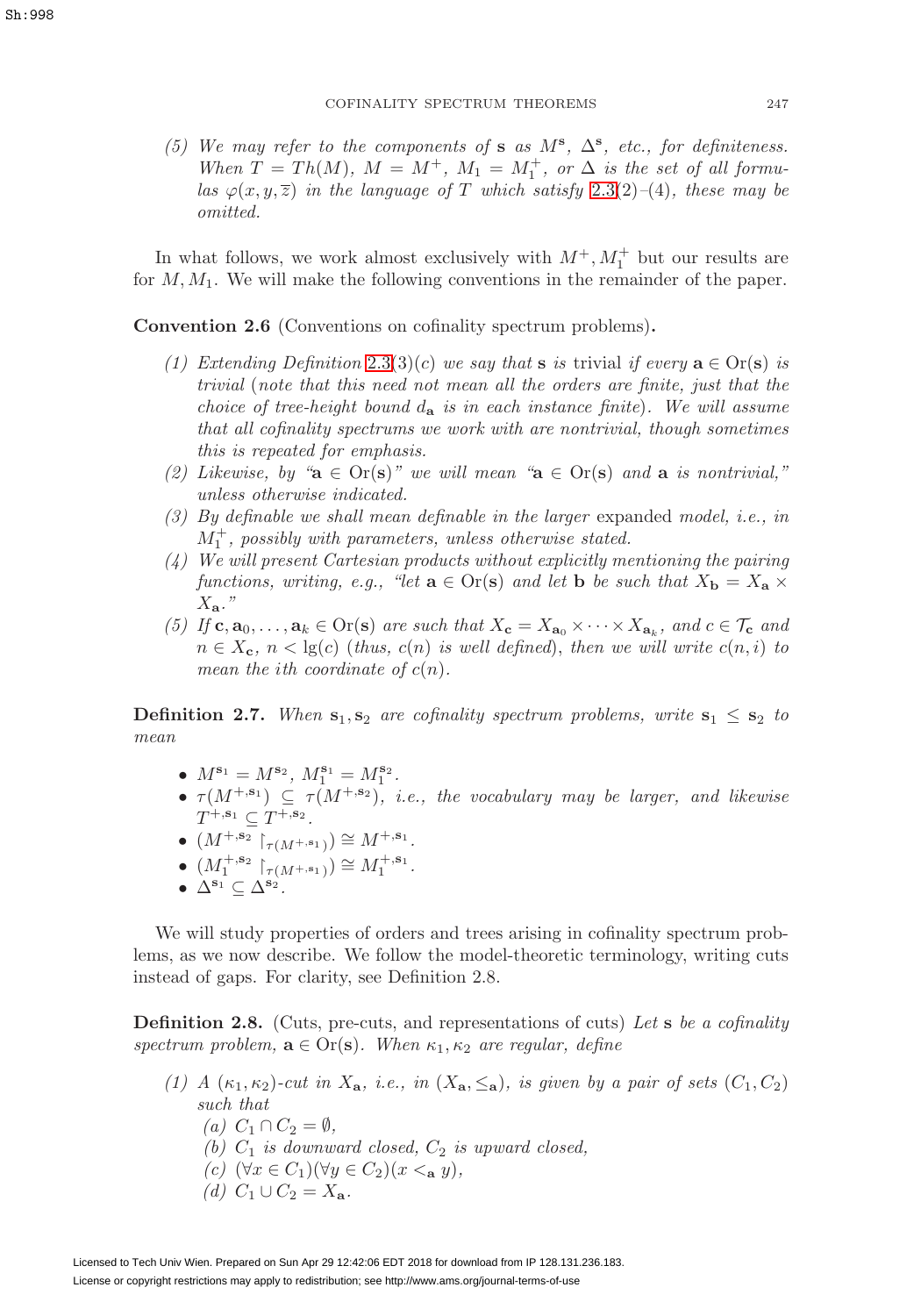- (2) If  $(C_1, C_2)$  satisfies conditions (a), (b), (c) for being a cut, it is called a pre-cut, meaning that possibly  $(\exists c)(C_1 < c < C_2)$ .
- (3) By a  $(\kappa_1, \kappa_2)$ -representation of a pre-cut  $(C_1, C_2)$  in  $X_a$  we mean a pair of sequences
	- $(\langle a_i : i < \kappa_1 \rangle, \langle b_i : j < \kappa_2 \rangle)$  of elements of  $X_{\mathbf{a}}$  such that
	- (a)  $\kappa_1, \kappa_2$  are regular cardinals,
	- (b)  $\langle a_i : i < \kappa_1 \rangle$  is strictly  $\langle a_i \cdot \text{increasing and cofinal in } C_1,$
	- (c)  $\langle b_i : j \langle \kappa_2 \rangle$  is strictly  $\langle a_i$ -decreasing and coinitial in  $C_2$ .

When the (pre-)cut  $(C_1, C_2)$  has a  $(\kappa_1, \kappa_2)$ -representation, we say that it is a  $(\kappa_1, \kappa_2)$ -(pre-)cut. When there is no danger of confusion, we may informally identify cuts or pre-cuts with one of their representations.

<span id="page-11-0"></span>**Definition 2.9.** For a cofinality spectrum problem **s** we define the following:

- (1)  $\text{Or}(\mathbf{s}) = \text{Or}(\Delta^{\mathbf{s}}, M_1^{\mathbf{s}}).$
- (2)  $C^{ct}(s) = \{(\kappa_1, \kappa_2) : \text{ for some } a \in \text{Or}(s, M_1), (X_a, \leq_a) \text{ has a } (\kappa_1, \kappa_2)\text{-}cut\}.$
- (3)  $\text{Tr}(\mathbf{s}) = {\mathcal{T}_\mathbf{a} : \mathbf{a} \in \text{Or}(\mathbf{s})} = \text{Tr}(\Delta^{\mathbf{s}}, M_1^{\mathbf{s}}).$
- (4)  $\mathcal{C}^{\text{ttp}}(\mathbf{s}) = \{\kappa : \kappa \geq \aleph_0, \mathbf{a} \in \text{Or}(\mathbf{s}), \text{ and there is in the tree } \mathcal{T}_{\mathbf{a}} \text{ a strictly }$ increasing sequence of cofinality  $\kappa$  with no upper bound.
- <span id="page-11-1"></span>(5) Let  $\mathfrak{t}_s$  be min  $\mathcal{C}^{\text{ttp}}(\mathbf{s})$  and let  $\mathfrak{p}_s$  be min $\{\kappa : (\kappa_1, \kappa_2) \in \mathcal{C}^{\text{ct}}(\mathbf{s})$  and  $\kappa = \kappa_1 + \kappa_2\}.$

Our main focus in this paper will be  $C(s, t_s)$  where this means

(6) For  $\lambda$  an infinite cardinal, write

$$
\mathcal{C}(\mathbf{s}, \lambda) = \{ (\kappa_1, \kappa_2) : \ \kappa_1 + \kappa_2 < \lambda, \ (\kappa_1, \kappa_2) \in \mathcal{C}^{\mathrm{ct}}(\mathbf{s}) \}.
$$

Note that by definition of  $\mathcal{C}^{ct}(s)$  and  $\mathcal{C}^{ttp}(s)$ , both  $t_s$  and  $p_s$  are regular. The following is a central definition of the paper.

<span id="page-11-3"></span>**Definition 2.10.** (Treetops) Let **s** be a cofinality spectrum problem and  $t_s$  be given by [2.9\(](#page-11-0)[5\)](#page-11-1). When  $\lambda \leq t_s$  we say that **s** has  $\lambda$ -treetops. Our main focus will be the case  $\lambda = \mu^+$  for some  $\mu < t_s$ .

The name treetops reflects the definition of  $t_s$ : when  $\kappa = cf(\kappa) < t_s$ ,  $a \in Or(s)$ and thus  $\mathcal{T}_a \in \text{Tr}(s)$ , [2.9\(](#page-11-0)5), any strictly increasing  $\kappa$ -sequence of elements of  $\mathcal{T}_a$ has an upper bound in  $\mathcal{T}_a$ .

<span id="page-11-2"></span>**Definition 2.11.** Let **s** be a cofinality spectrum problem,  $\mathbf{a} \in \text{Or}(\mathbf{s})$ .

- (0) Write  $0_{\mathbf{a}}$  for the  $\leq_{\mathbf{a}}$ -least element of  $X_{\mathbf{a}}$ .
- (1) For any natural number k and any  $a \in X_a$ , let  $S_a^k(a)$  denote the kth successor of a in the discrete linear order  $\leq_{a}$ , if defined, and likewise let  $S_{a}^{-k}(a)$ denote the kth predecessor of a, if defined. We will generally write  $S^k(a)$ ,  $S^{-k}(a)$  when **a** is clear from context.
- (2) Say that  $c \in \mathcal{T}_a$  is below the ceiling if  $S^k(\lg(c)) <_{a} d_a$  for all  $k < \omega$ , i.e., if these successors exist and the statements are true.

We retain the notation  $S^k(\cdots)$  rather than abbreviating to  $+k$  in Definition [2.11](#page-11-2) because addition will be introduced formally later on.

To conclude this section, let us emphasize that Definition [2.3](#page-8-1) is a choice of abstraction, suitable for our purposes but also relatively strong. In future work, it will be useful to consider various substitutions and weakenings. Toward this, we include some alternatives in [2.12](#page-12-1) and [2.13](#page-12-2) below.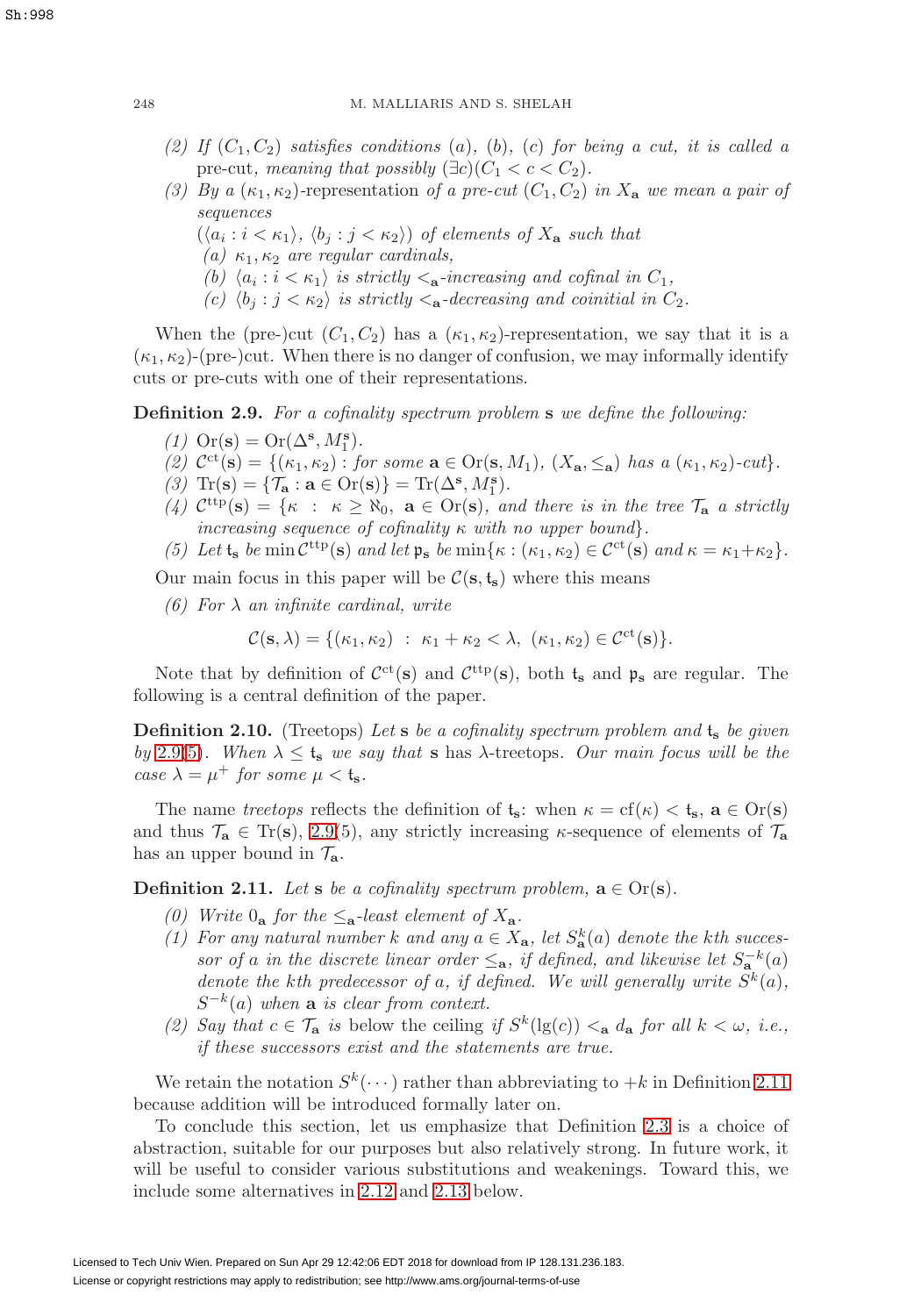<span id="page-12-1"></span>**Discussion 2.12.** (Alternate version A: one-to-one) In Definition [2.3](#page-8-1) one could drop the bound  $d_{\bf a}$  and retain an implicit bound on the length of sequences in  $\mathcal{T}_{\bf a}$ by requiring no repetition in the range. Formally, one would modify [2.3](#page-8-1) as follows: drop  $d_{\mathbf{a}}$  from the definition of  $\mathrm{Or}(\Delta, M_1)$ , add condition (1) below, and replace  $(7)(b)(iv)$  by  $(2)$  below.

- (1)  $a_1 < a_2 < a \lg_a(b)$  implies  $(b(a_1)) \neq (b(a_2))$ .
- (2) if  $b \in \mathcal{T}_a$ ,  $a \in X_a \setminus {\{ \text{val}_a(b(a')) : a' < \text{lg}_a(b) \}}$ , and there is still room to concatenate, i.e.,

$$
|X_{\mathbf{a}} \setminus (\{a\} \cup \{ \text{val}_{\mathbf{a}}(b(a')) : a' < \lg_{\mathbf{a}}(b) \})| \ge 2,
$$

then  $b^{\frown}\langle a \rangle$  exists; i.e., there is b' such that  $b \leq_{\mathbf{a}} b'$ ,  $\lg_{\mathbf{a}}(b') = \lg_{\mathbf{a}}(b) + 1$ , and val $(b'(\lg(b)) = a$ .

<span id="page-12-2"></span>**Discussion 2.13.** (Alternate version B: Allowing other orders) In Definition [2.3](#page-8-1) one could rename the current set  $Or(s)$  as Psf-ord( $s$ ), the set of pseudo-finite orders, and make the following changes. First, allow other kinds of linear orders in Or(**s**) (e.g., dense linear orders, or any definable linear order). Second, change the requirements on trees so that any tree is a set of sequences from some  $X_{a}$  into some  $X_{\mathbf{b}}$  where  $\mathbf{a} \in \text{Psf-ord}(\mathbf{s})$  and  $\mathbf{b} \in \text{Or}(\mathbf{s})$ .

<span id="page-12-0"></span>2.3. **Key examples.** A first motivating example is that of Section [2.1.](#page-6-1) Consider  $M \models (N, <)$ . In this case, there are a set of *L*-formulas  $\Delta \supseteq \{x \leq y\}$ , an expanded language  $\mathcal{L}^+$ , and an  $\mathcal{L}^+$ -theory  $T \supseteq Th(M)$  such that  $(M, M_1, M^+, M_1^+, T, \Delta)$ is a cofinality spectrum problem. For instance, we may take  $T = Th(\mathcal{H}(\omega_1), \epsilon)$ and identify  $\mathbb N$  with  $\omega$ . The reader interested primarily in our model-theoretic conclusions for regular ultrapowers may wish to look first at Section [11,](#page-41-0) where the main definitions are specialized to the case of regular ultrapowers.

A second motivating example involves pairs of models which admit expansions. Suppose that  $M \preceq M_1$ , and so that this example is nontrivial, that M includes an infinite definable linear order.  $M, M_1$  can be, respectively, expanded to models  $M^+, M_1^+$  in a larger signature  $\tau_{M^+} \supseteq \tau_M$  such that

- (1)  $M^+ \preceq M_1^+,$
- (2)  $M = (M^+ \upharpoonright P^{M^+}) \upharpoonright \tau_M$ ,
- (3)  $M_1 = (M_1^+ \upharpoonright P^{M_1^+}) \upharpoonright \tau_M$ ,
- (4)  $M^+ = (\mathcal{H}(\chi), \in, P^{M^+}, R^{M^+})_{R \in \tau(M)}$  for some  $\chi$ , where  $M \in \mathcal{H}(\chi)$ .

As ultrapowers commute with reducts, this example generalizes the first one.

A third motivating example will be defined in Section [14,](#page-52-0) but is fundamental to one of our applications so we mention it here. Let  $M = (\mathcal{H}(\aleph_1), \in)$ , let  $\mathbf{Q} =$ ( $[N]^{\aleph_0}, \supseteq^*$ ), let **G** be a generic subset of **Q**, and let  $\mathcal{N} = M^{\omega}/\mathbf{G}$  be the generic ultrapower. Then  $M \leq N$ . It will be shown in Section [14](#page-52-0) that there is a natural cofinality spectrum problem **s** with  $M = M_s^+$ ,  $N = M_{1,s}^+$ .

A fourth motivating example involves arithmetic with bounded induction. Let M be a model of Peano arithmetic with bounded induction, meaning that we have induction only for formulas all of whose quantifiers are bounded. Choose  $M_1$  so that  $M \preceq M_1$ . Let  $T = Th(M)$  and let  $\Delta$  be a set which includes  $\{(\exists w)(x + w = y)\}\$ and its finite products. So the elements of  $\text{Or}(\Delta, M_1)$  are (finite Cartesian products of) initial segments of the domain of  $M_1^s$ , and the fact that this may be regarded as a cofinality spectrum problem follows from the fact that Gödel coding can be carried out in this context, meaning that we may speak about sequences—which

Sh:998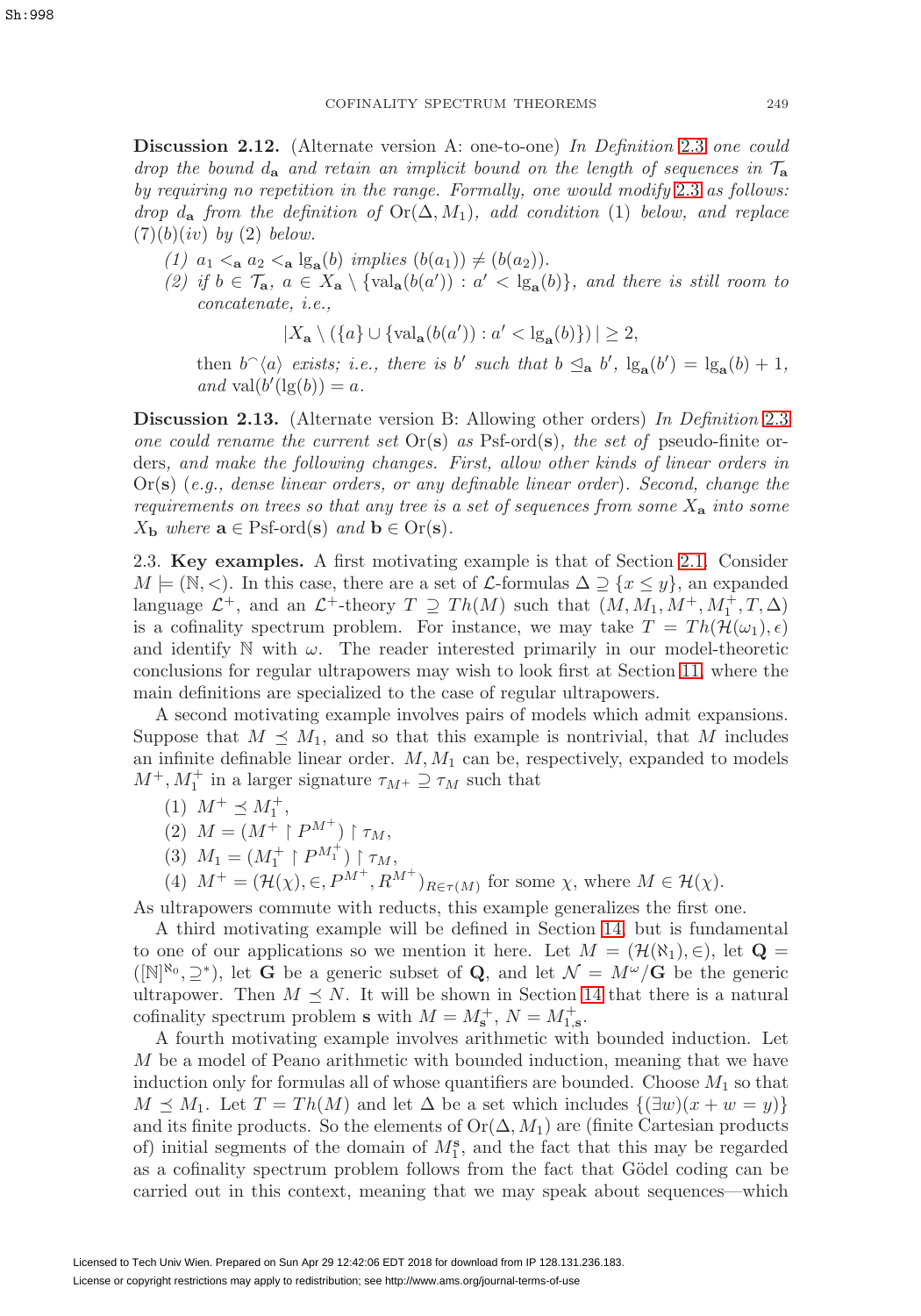are not too long—of elements of  $X_a$  and thus about trees. The naturalness of this example appears in Section [5](#page-18-0) below.

<span id="page-13-0"></span>2.4. **Basic tools.** We now develop some consequences of Definition [2.5.](#page-9-0) Recall that definable means with parameters in  $M_1^+$ , and that *below the ceiling* was defined in Definition [2.11](#page-11-2) above.

<span id="page-13-4"></span>**Claim 2.14.** (Treetops for definable subtrees) Let **s** be a cofinality spectrum problem,  $M_1^+ = M_1^{+, \mathbf{s}}$ . Let  $\mathbf{a} \in \text{Or}(\mathbf{s})$ , so  $\mathcal{T}_\mathbf{a} \in \text{Tr}(\mathbf{s})$ . Let  $\varphi$  be a formula, possibly with parameters, in  $M_1^+$ , and let  $(\mathcal{T}, \leq_{\mathbf{a}})$  be the subtree of  $(\mathcal{T}_{\mathbf{a}}, \leq_{\mathbf{a}})$  defined by  $\varphi$  in  $M_1^+$ . Let  $\langle c_{\alpha} : \alpha < \kappa \rangle$  be a  $\leq_{\mathbf{a}}$ -increasing sequence of elements of  $\mathcal{T}, \ \kappa = \text{cf}(\kappa) < \mathfrak{t}_{\mathbf{s}}$ . Then there is  $c_* \in \mathcal{T}$  such that for all  $\alpha < \kappa$ ,  $c_{\alpha} \leq_{\mathbf{a}} c_*$ .

*Proof.* By definition of  $t_s$ , there is an element  $c \in \mathcal{T}_a$ , not necessarily in  $\mathcal{T}$ , such that for all  $\alpha < \kappa$ ,  $c_{\alpha} \leq_{\mathbf{a}} c$ . The set  $\{lg(c') : c' \leq_{\mathbf{a}} c$  and  $c' \in \mathcal{T}\}\$ is a nonempty definable subset of  $X_{\mathbf{a}}$ , and hence contains a last member  $a_*$ . Let  $c_*$  be such that  $c_* \leq c$  and  $\lfloor c/c \rfloor = a_*$ , i.e.  $c_* = c$ .  $c_* \leq c$  and  $\lg(c_*) = a_*,$  i.e.,  $c_* = c \restriction_{a_*}$ .

<span id="page-13-2"></span>**Lemma 2.15.** (Treetops below the ceiling) Let **s** be a cofinality spectrum problem,  $\mathbf{a} \in \text{Or}(\mathbf{s}), \ \kappa < \min\{\mathfrak{p}_{\mathbf{s}}, \mathfrak{t}_{\mathbf{s}}\}.$  Let  $\mathcal{T} \subseteq \mathcal{T}_{\mathbf{a}}$  be a definable subtree and  $\overline{c} = \langle c_{\alpha} : \alpha < \kappa \rangle$ a strictly  $\leq_{\mathbf{a}}$ -increasing sequence of elements of  $\mathcal{T}$ . Then there exists  $c_{**} \in \mathcal{T}$  such that  $\alpha < \kappa$  implies  $c_{\alpha} \leq c_{**}$  and  $c_{**}$  is below the ceiling.

*Proof.* Let  $c_* \in \mathcal{T}$  be such that  $\alpha < \beta$  implies  $c_{\alpha} \leq c_*,$  as given by Claim [2.14.](#page-13-4) As we assumed the sequence  $\bar{c}$  is strictly increasing, for each  $\alpha < \kappa$  the element  $c_{\alpha}$ must be below the ceiling. If  $c_*$  is also below the ceiling, we finish. Otherwise,

$$
(\{\lg(c_{\beta}) : \beta < \alpha\}, \{S^{-k}(\lg(c_{*})) : k < \omega\})
$$

describes a pre-cut in  $X_a$ . It cannot be a cut, as then  $(\aleph_0, \kappa) \in C^{\text{ct}}(\mathbf{s})$ , contradicting the definition of  $\mathfrak{p}_s$ . Choose  $a \in X_a$  realizing this pre-cut, and let  $c_{**} = c_* \upharpoonright a$ .

Normally,  $\mathfrak{p}_s \leq t_s$  though we shall not need this for the main theorems of the paper, instead keeping track of each separately.

# <span id="page-13-1"></span>3. The Function lcf Is Well Defined Strictly Below  $\min\{\mathfrak{p}_s^+, \mathfrak{t}_s\}$

In the next six sections, we give a series of constructions which show how to translate certain conditions on realization of pre-cuts in linear order into conditions on existence of paths through trees, leading to the central theorem of Section [9.](#page-34-0)

We generally write, e.g.,  $M_1^+$  rather than  $M_1^{+,s}$ , but this should not cause confusion; the components of a cofinality spectrum problem are always understood to depend on a background **s** fixed at the beginning of a proof.

<span id="page-13-3"></span>**Lemma 3.1.** Let **s** be a cofinality spectrum problem. If  $\mathbf{a} \in \text{Or}(\mathbf{s})$  is nontrivial, then for each infinite regular  $\kappa \leq \mathfrak{p}_s$ ,

(1) there is a strictly decreasing  $\kappa$ -indexed sequence  $\overline{a} = \langle a_{\alpha} : \alpha < \kappa \rangle$  of elements of X**<sup>a</sup>** such that

 $({S^k}(0_a): k < \omega$ ,  ${a_\alpha : \alpha < \kappa}$ )

represents a pre-cut (and possibly a cut) in X**a**.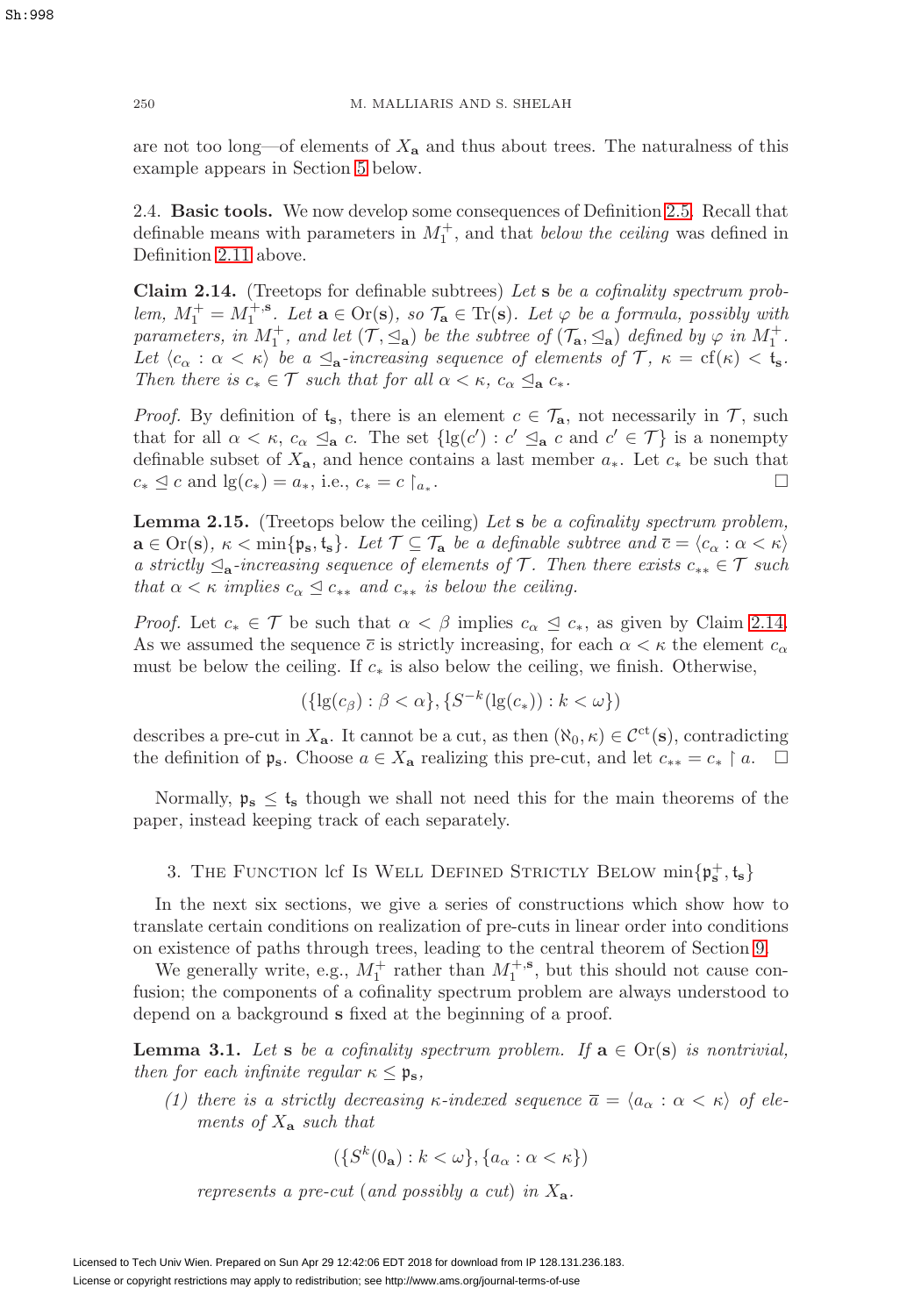(2) there is a strictly increasing  $\kappa$ -indexed sequence  $\overline{a} = \langle a_{\alpha} : \alpha < \kappa \rangle$  of elements of  $X_a$  such that

$$
(\{a_{\alpha} : \alpha < \kappa\}, \{S^{-k}(d_{\mathbf{a}}) : k < \omega\})
$$

represents a pre-cut (and possibly a cut) in X**a**.

- (3) thus, there is at least one infinite regular  $\theta$  such that  $(\kappa, \theta) \in C^{ct}(s)$ , witnessed by a  $(\kappa, \theta)$ -cut in  $X_a$ .
- (4) thus, there is at least one infinite regular  $\theta'$  such that  $(\theta', \kappa) \in C^{ct}(s)$ , witnessed by a  $(\theta', \kappa)$ -cut in  $X_a$ .

*Proof.* (1) By induction on  $\alpha < \kappa$  we choose elements  $a_{\alpha} \in X_{\mathbf{a}}$  such that

- (a) for each  $\alpha < \kappa$  and each  $k < \omega$ ,  $S^k(0_a) < a_\alpha$ ,
- (b)  $\beta < \alpha$  implies  $a_{\alpha} < a_{\beta}$ .

For  $\alpha = 0$ , let  $a_0$  be the last element of  $X_a$ . As **a** is nontrivial, condition (a) is satisfied. For  $\alpha = \beta + 1$ , let  $a_{\alpha} = S^{-1}(a_{\beta})$ , recalling that any nonempty definable subset of  $X_{\mathbf{a}}$  has a greatest element so the predecessor of any element not equal to  $0_a$  is well defined. As (a) holds for  $\beta$  by inductive hypothesis, it will remain true for  $\beta + 1$ . For limit  $\alpha$ , by inductive hypothesis,

$$
(\{S^k(0_\mathbf{a}): k < \omega\}, \{a_\beta : \beta < \alpha\})
$$

is a pre-cut. However, it cannot be a cut, as then we would have  $(\aleph_0, cf(\alpha)) \in \mathcal{C}^{ct}(s)$ with  $|\alpha| + \aleph_0 < |\kappa| \leq \mathfrak{p}_s$ , contradicting the definition of  $\mathfrak{p}_s$ . Let  $a_\alpha$  be any element realizing this pre-cut. This completes the construction of the sequence and thus the proof.

(2) The argument is parallel to (1), going up instead of down.

(3) Let  $\bar{a}$  be a  $\kappa$ -indexed strictly increasing  $\leq$ <sub>a</sub>-monotonic sequence of elements of  $X_{\mathbf{a}}$  given by (2). By construction,  $B = \{b \in X_{\mathbf{a}} : \alpha < \kappa \text{ implies } a_{\alpha} <_{\mathbf{a}} b\} \neq \emptyset$ . Let  $\theta$  be the cofinality of B considered with the reverse order. It cannot be the case that for some  $b \in B$ ,

$$
(\{a_{\alpha} : \alpha < \kappa\}, \{b\})
$$

represents a cut, since  $\overline{a}$  is strictly increasing, thus  $\alpha < \kappa$  implies  $a_{\alpha} < \kappa S^{-1}(b) < \kappa b$ . So  $\theta$  is an infinite (regular) cardinal, and  $(\kappa, \theta) \in C^{\rm ct}(s)$ .

(4) The argument is parallel using (1).  $\Box$ 

Of course, in Lemma [3.1,](#page-13-3) the cardinals  $\theta$ ,  $\theta'$  may be quite large. In what follows, we will be interested in whether they must always be at least the size of t**s**.

<span id="page-14-0"></span>**Theorem 3.1.** (Uniqueness) Let **s** be a cofinality spectrum problem. Then for each regular  $\kappa \leq \mathfrak{p}_s$ ,  $\kappa < \mathfrak{t}_s$ ,

- (1) there is one and only one  $\lambda$  such that  $(\kappa, \lambda) \in C^{ct}(s)$ .
- (2)  $(\kappa, \lambda) \in C^{\rm ct}(\mathbf{s})$  iff  $(\lambda, \kappa) \in C^{\rm ct}(\mathbf{s})$ .

*Proof.* Fix  $\kappa$  satisfying the hypotheses of the theorem. We will prove that whenever we are given

- $\mathbf{a}, \mathbf{b} \in \text{Or}(\mathbf{s}),$
- $(\langle a^1_\alpha : \alpha < \kappa \rangle, \langle b^1_\epsilon : \epsilon < \theta_1 \rangle)$  representing a  $(\kappa, \theta_1)$ -cut in  $(X_{\mathbf{a}}, <_{\mathbf{a}})$ ,
- $(\langle b_{\epsilon}^2 : \epsilon < \theta_2 \rangle, \langle a_{\alpha}^2 : \alpha < \kappa \rangle)$  representing a  $(\theta_2, \kappa)$ -cut in  $(X_{\mathbf{b}}, <_{\mathbf{b}})$ ,

then  $\theta_1 = \theta_2$ . The proof will proceed essentially by threading together the  $\kappa$ -sides of the cuts.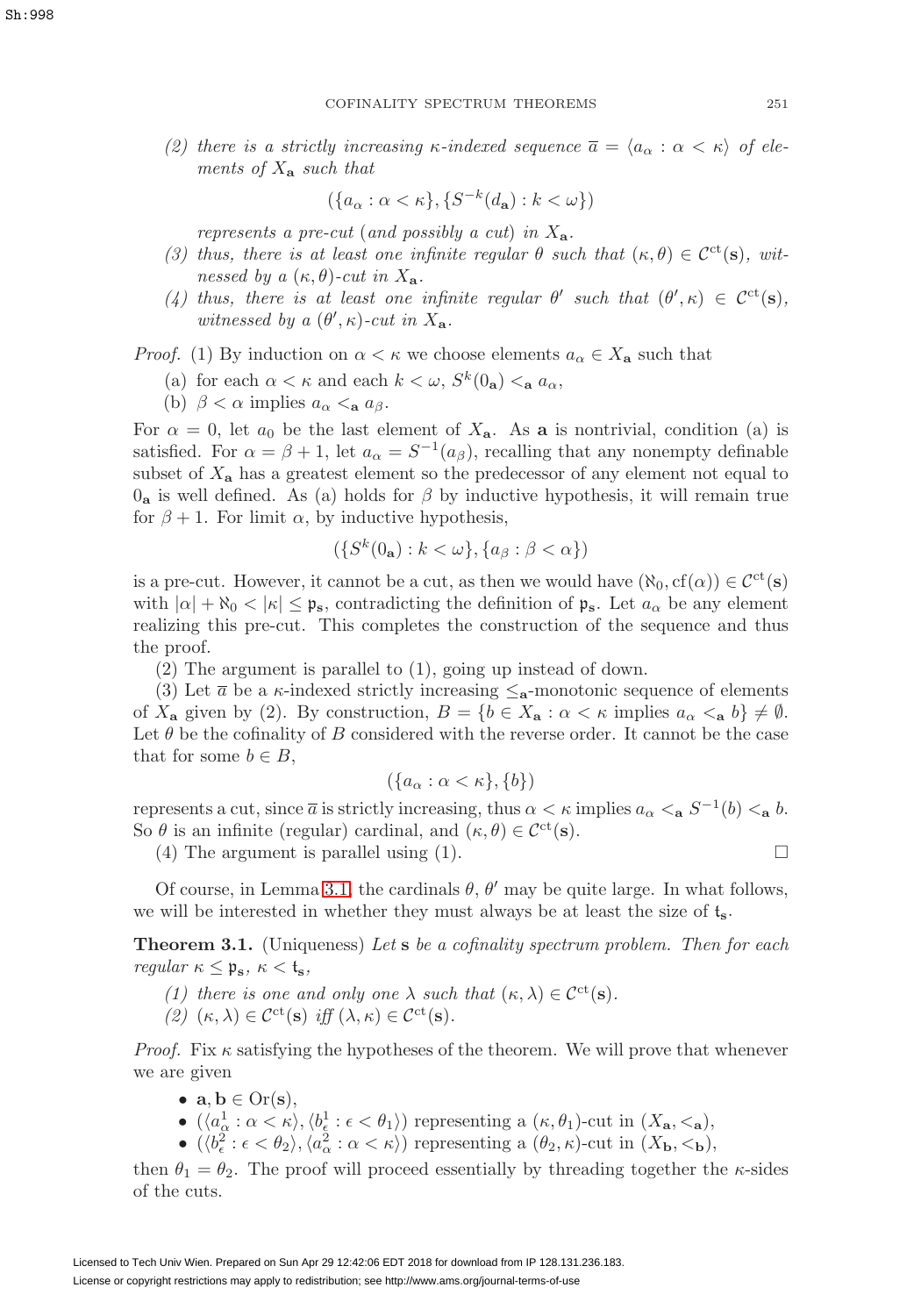252 M. MALLIARIS AND S. SHELAH

To see why this will suffice for the theorem, note first that Lemma [3.1](#page-13-3) guarantees the existence of some  $\theta_1$ ,  $\theta_2$  such that  $(\kappa, \theta_1) \in C^{\rm ct}(s)$  and  $(\theta_2, \kappa) \in C^{\rm ct}(s)$ . The statement in the previous paragraph will establish that  $\theta_1 = \theta_2$ . It will then follow by transitivity of equality that if  $(\kappa, \theta), (\kappa, \theta') \in C^{\rm ct}(s)$ , then  $\theta = \theta'$ , and likewise if  $(\theta, \kappa), (\theta', \kappa) \in C^{\rm ct}(\mathbf{s}), \text{ then } \theta = \theta'.$ 

Let **c**  $\in$  Or(**s**) be such that  $X_c = X_a \times X_b$ . Thus, for any  $x \in \mathcal{T}_c$  and any  $n \leq \max(\text{dom}(x)), x(n)$  is a pair  $(x(n, 1), x(n, 2))$ , with  $x(n, 1) \in X_a$ , and  $x(n, 2) \in$  $X_{\mathbf{b}}$ . Consider the definable subtree  $\mathcal{T}_0 \subseteq \mathcal{T}_{\mathbf{c}}$  consisting of all  $x \in \mathcal{T}_{\mathbf{c}}$  such that x is strictly increasing in the first coordinate and strictly decreasing in the second; i.e.,

 $n' <_{c} n <_{c} \lg(x)$  implies  $(x(n', 1) <_{a} x(n, 1)) \wedge (x(n, 2) <_{b} x(n', 2)).$ 

Keeping in mind the representations of cuts fixed at the beginning of the proof, we now choose  $c_{\alpha}$ ,  $n_{\alpha}$  by induction on  $\alpha < \kappa$ , such that

- (1)  $c_{\alpha} \in \mathcal{T}_0$  and  $n_{\alpha} \in X_c$ ,
- (2)  $\beta < \alpha$  implies  $M_1^+ \models c_{\beta} \leq_{\mathbf{c}} c_{\alpha}$ ,
- (3)  $c_{\alpha}$  is below the ceiling, Definition [2.11,](#page-11-2)
- (4)  $n_{\alpha} = \lg(c_{\alpha}) 1$ , so max(dom( $c_{\alpha}$ )) is well defined (and  $c_{\alpha}$  is not the empty sequence),
- (5)  $c_{\alpha}(n_{\alpha}, \ell) = a_{\alpha}^{\ell}$  for  $\ell = 1, 2$ .

For  $\alpha = 0$ : let  $c_0 = \langle a_0^1, a_0^2 \rangle$ , and let  $n_0 = 0$ <sub>a</sub>.

For  $\alpha = \beta + 1$ : since  $c_{\beta}$  is below the ceiling, concatenation is possible. So by conditions (4) and (5) of the inductive hypothesis, we may concatenate  $\langle a_{\beta+1}^1, a_{\beta+1}^2 \rangle$ onto the existing sequence, and let  $n_{\alpha} = n_{\beta} + 1$ .

For  $\alpha < \kappa$  limit: As cf( $\alpha$ )  $<$  min{ $\mathfrak{p}_s$ ,  $t_s$ }, apply Lemma [2.15](#page-13-2) to choose  $c \in \mathcal{T}_0$ such that  $\beta < \alpha$  implies  $M_1^+ \models c_{\beta} \leq c$ , and c is below the ceiling. Then the set

$$
\{n: n <_{\mathbf{c}} \lg(c), M_1^+ \models (c(n,1) <_{\mathbf{a}} a^1_\alpha) \wedge (a^2_\alpha <_{\mathbf{b}} c(n,2))\}
$$

is definable, bounded, and nonempty in  $X_c$ , so it has a maximal element  $n_*$ . By (b) above and the choice of c as an upper bound, necessarily for all  $\beta < \alpha$ 

$$
M_1^+ \models (a_\beta^1 <_{\mathbf{a}} c(n_*, 1)) \land (c(n_*, 2) <_{\mathbf{b}} a_\beta^2).
$$

As c and thus all of its initial segments are below the ceiling, concatenation is possible. Define  $c_{\alpha}$  to be  $(c|_{n_*+1})^{\frown}(a_{\alpha}^1, a_{\alpha}^2)$ . Let  $n_{\alpha} = n_* + 1$ . By construction,  $c_{\alpha}$ will remain strictly monotonic in all coordinates and will  $\leq_c$ -extend the existing sequence, as desired. This completes the inductive choice of the sequence.

As  $\kappa < t_s$ , by Claim [2.14](#page-13-4) there is  $c \in \mathcal{T}_0$  so that  $\alpha < \kappa$  implies  $c_\alpha \leq_\mathbf{a} c$ . Let  $n_{**} = \lg(c) - 1$ , so  $n_{**} \in X_c$ . For  $\ell = 0, 1, 2$  and each  $\epsilon < \theta_{\ell}$ , recalling the  $b_{\epsilon}^{i}$  from our original choice of cuts, define

$$
n_{\epsilon,1} = \max\{n \leq_{\mathbf{c}} n_{**} : c(n,1) <_{\mathbf{a}} b_{\epsilon}^1\},\,
$$
  

$$
n_{\epsilon,2} = \max\{n \leq_{\mathbf{c}} n_{**} : b_{\epsilon}^2 <_{\mathbf{b}} c(n,2)\}.
$$

Clearly,  $\alpha < \kappa$  implies  $n_{\alpha} < e$ ,  $n_{\epsilon,\ell}$  for  $\ell = 1, 2$ . By the choice of sequences witnessing the original cuts, for  $\ell = 1, 2$  we have that

$$
(\langle n_{\alpha} : \alpha < \kappa \rangle, \langle n_{\epsilon,\ell} : \epsilon < \theta_{\ell} \rangle)
$$

represents a cut in  $X_c$ . (Clearly it is a pre-cut; if it were filled, say, by  $i_*$ , then the elements  $c(i_*, 1)$  and  $c(i_*, 2)$  would realize our two original cuts, a contradiction.) As we assumed  $\theta_1, \theta_2$  were each regular, clearly  $\theta_1 = \theta_2$ .

This completes the proof.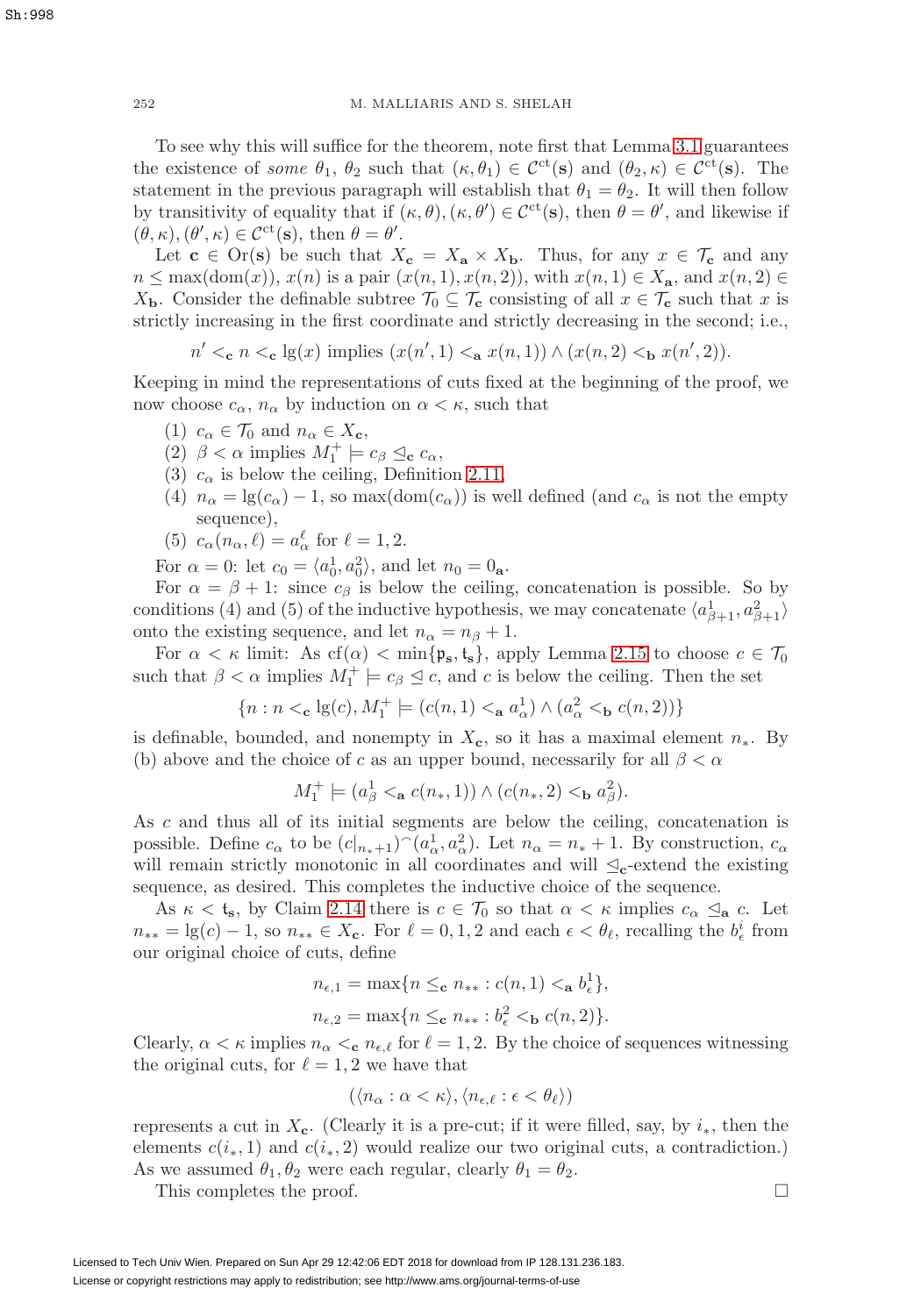In light of Theorem [3,](#page-13-1) the following will be well defined.

<span id="page-16-4"></span>**Definition 3.2** (The lower cofinality lcf( $\kappa$ , **s**)). Let **s** be a cofinality spectrum problem. For regular  $\kappa \leq \mathfrak{p}_s$ ,  $\kappa \leq t_s$ , we define  $\text{lcf}(\kappa, s)$  to be the unique  $\theta$  such that  $(\kappa, \theta) \in C^{\rm ct}(\mathbf{s}).$ 

**Remark 3.3.** Lemma [2.15](#page-13-2) could be proved under the hypothesis that  $\text{lcf}(\aleph_0, \mathbf{s})$  is large, as could Lemma [3.1](#page-13-3).

The function  $\kappa \mapsto \text{lcf}(\kappa, \mathbf{s})$  remains interesting even after the main theorems of this paper.

<span id="page-16-0"></span>**Corollary 3.4.** Let **s** be a cofinality spectrum problem and  $\gamma$  a regular cardinal,  $\gamma \leq \mathfrak{p}_s$ ,  $\gamma < t_s$ . Then the following are equivalent:

(1) 
$$
\text{lcf}(\gamma, \mathbf{s}) = \gamma',
$$
  
\n(2)  $(\gamma, \gamma') \in \mathcal{C}^{\text{ct}}(\mathbf{s}),$   
\n(3)  $(\gamma', \gamma) \in \mathcal{C}^{\text{ct}}(\mathbf{s}).$ 

<span id="page-16-1"></span>**Corollary 3.5.** Let **s** be a cofinality spectrum problem and let  $\kappa$ ,  $\theta$  be regular cardinals with  $\kappa \leq \mathfrak{p}_s$ ,  $\kappa < t_s$ . In order to show that  $(\kappa, \theta) \notin C^{\text{ct}}(s)$ , it is sufficient to show that for some nontrivial  $\mathbf{a} \in \text{Or}(\mathbf{s})$ ,  $X_{\mathbf{a}}$  has no  $(\kappa, \theta)$ -cut.

Corollary [3.5](#page-16-1) shows that each of the orders is in some sense a reflection of the structure of the whole cofinality spectrum problem, at least for the cardinals we consider. As a result, when proving results about  $\mathcal{C}^{ct}(s)$  we are free to work in the nontrivial **a** which appears most suited to the given proof. Moreover, see Conclusion 3.6.

<span id="page-16-2"></span>**Conclusion 3.6.** Let **s** be a cofinality spectrum problem. In light of [3.1](#page-14-0) we may, without loss of generality, study  $C(s, t_s)$  by looking at

$$
\{(\kappa_1,\kappa_2):(\kappa_1,\kappa_2)\in\mathcal{C}(\mathbf{s},\mathfrak{t}_\mathbf{s}),\kappa_1\leq\kappa_2\}.
$$

The proof of Theorem [3.1](#page-14-0) has the following very useful corollary.

<span id="page-16-3"></span>**Corollary 3.7** (Definable monotonic maps exist)**.** Let **s** be a cofinality spectrum problem,  $\mathbf{a}, \mathbf{b} \in \text{Or}(\mathbf{s})$ , and  $\kappa = \text{cf}(\kappa) \leq \mathfrak{p}_{\mathbf{s}}, \ \kappa < \mathfrak{t}_{\mathbf{s}}$ . Let  $\overline{a} = \langle a_{\alpha} : \alpha < \kappa \rangle$  be a strictly  $\langle \mathbf{a} \cdot \mathbf{a} \rangle$  be a strictly  $\langle \mathbf{a} \cdot \mathbf{a} \rangle$  as sequence of elements of  $X_{\mathbf{a}}$ , and let  $\overline{b} = \langle b_{\alpha} : \alpha \langle \mathbf{a} \rangle$  be a strictly  $\lt_b$ -monotonic sequence of elements of  $X_b$ . Then in  $M_1^+$  there is a definable monotonic partial injection f from  $X_a$  to  $X_b$  whose domain includes  $\{a_\alpha : \alpha < \kappa\}$ and such that  $f(a_{\alpha}) = b_{\alpha}$  for all  $\alpha < \kappa$ .

*Proof.* Without loss of generality,  $\bar{a}$  is increasing and b is decreasing (otherwise carry out this proof twice, and compose the functions).

Carry out the proof of Theorem [3.1,](#page-14-0) substituting  $\bar{a}$  here for  $\langle a_{\alpha}^1 : \alpha < \kappa \rangle$  there, and  $\bar{b}$  here for  $\langle a_{\alpha}^2 : \alpha < \kappa \rangle$  there. Let  $\bar{c} = \langle c_{\alpha} : \alpha < \kappa \rangle$  be the corresponding path through the definable tree  $\mathcal{T}_0$  constructed in the proof of Theorem [3.1,](#page-14-0) and let  $c \in \mathcal{T}_0$  be an upper bound for this path in the tree, as there. Then let  $f : \overline{a} \to \overline{b}$  be the function whose graph is  $\{(c(n, 0), c(n, \ell)) : n <_{\mathbf{c}} \lg(c)\}\)$ . Clearly f is definable, and the hypothesis of monotonicity in each coordinate from the proof of Theorem [3.1](#page-14-0) guarantees that f is an injection, which takes  $a_{\alpha}$  to  $b_{\alpha}$  for all  $\alpha < \kappa$ .

A note to model theorists: Recall that by a characterization of Morley and Vaught the saturated models are exactly those which are both homogeneous and universal. Regular ultrapowers are universal for models of cardinality no larger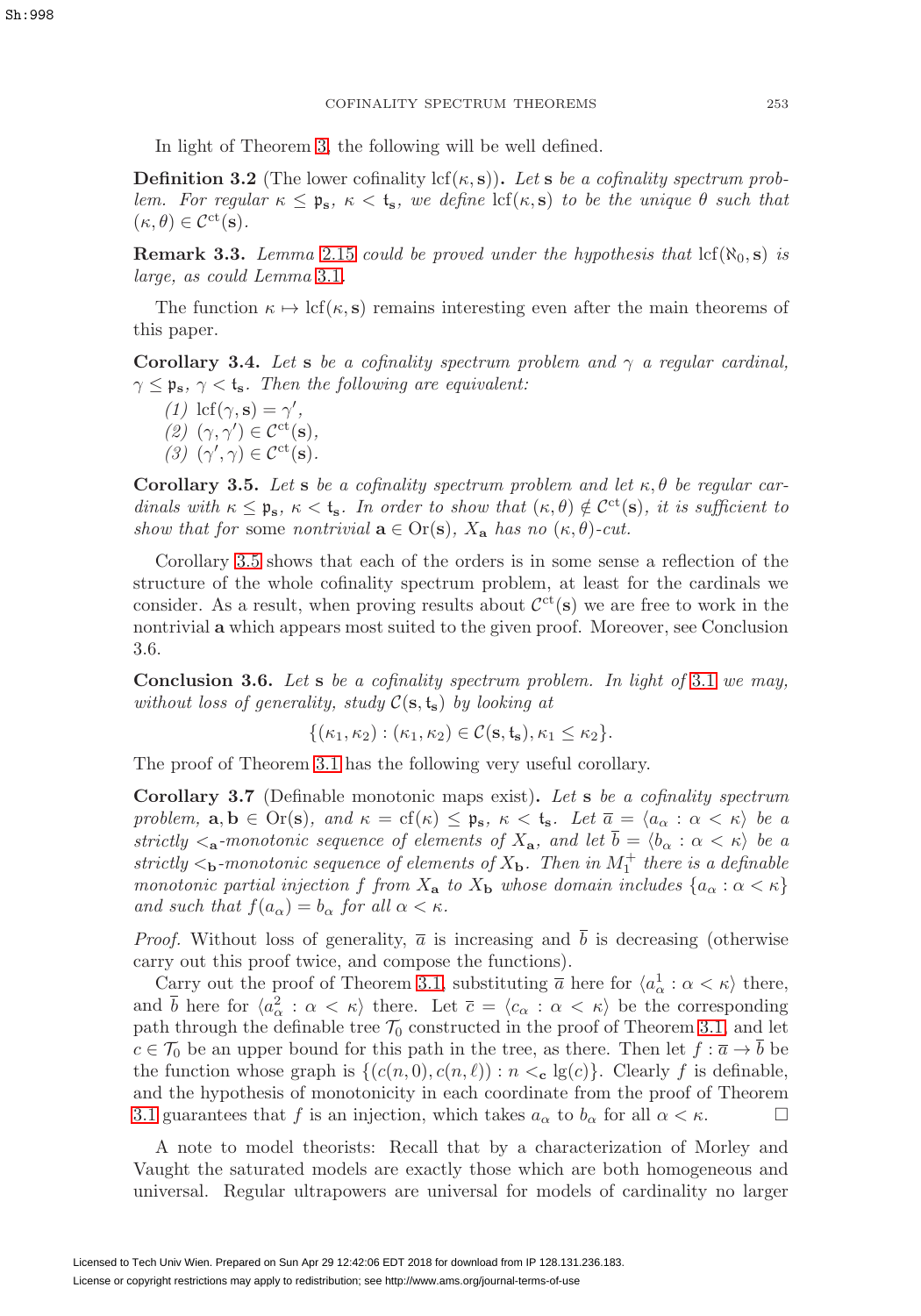than the size of the index set, and thus failures of saturation come from failures of homogeneity. Saturation of regular ultrapowers can therefore be gauged by the absence or existence of internal structure-preserving maps between small subsets of the ultrapower. A recurrent theme of this paper, illustrated by Corollary [3.7,](#page-16-3) is how trees assist in the building of such maps.

<span id="page-17-1"></span>**Corollary 3.8.** Let  $s_1, s_2$  be cofinality spectrum problems and suppose that  $M^{s_1} =$  $M^{\mathbf{s}_2}$ ,  $M_1^{+,\mathbf{s}_1} = M_1^{+,\mathbf{s}_2}$ . If  $\text{Or}(\mathbf{s}_1) \cap \text{Or}(\mathbf{s}_2)$  contains a nontrivial **a** (thus  $\Delta^{\mathbf{s}_1} \cap \Delta^{\mathbf{s}_2} \neq$ ∅), then for all regular κ with κ ≤ p**s**, κ < t**s**,

$$
lcf(\kappa, \mathbf{s}_1) = lcf(\kappa, \mathbf{s}_2).
$$

Moreover, the same conclusion holds if  $s \leq s'$ .

Thus, without loss of generality, when computing  $\mathcal{C}^{ct}(s)$  for such  $\kappa$  we may work in a larger language (provided  $M^s$ ,  $M_1^s$  admit the corresponding expansion and remain an elementary pair in the larger language) and/or consider a larger set of formulas  $\Delta$ , provided that it meets the closure conditions of Definition [2.3.](#page-8-1)

<span id="page-17-2"></span>**Corollary 3.9.** Given a cofinality spectrum problem **s**, we may assume Or(**s**) is closed under definable subsets of  $X_{a}$ ; i.e., whenever  $a \in Or(s)$ ,  $\psi(x)$  a formula in the language of  $M_1$  such that  $\psi(x) \vdash x \in X_a$ , there is  $\mathbf{b} \in \text{Or}(\mathbf{s})$  with  $\leq_{\mathbf{b}} = \leq_{\mathbf{a}}$  and

$$
X_{\mathbf{b}} = \{ a \in X_{\mathbf{a}} : M_1 \models \psi(a) \}.
$$

For definiteness, we specify that  $d_{\bf{b}} = \min\{d_{\bf{a}}, \max\{x : \psi(x)\}\}.$ 

*Proof.* Let  $\Delta' \supseteq \Delta^{\mathbf{s}}$  be the set of  $\varphi'(x, y, \overline{z}')$  such that for some  $\varphi(x, y, \overline{z}_1) \in \Delta$  and  $\psi(x,\overline{z}_2) \in \tau(M^{\mathbf{s}})$  we have that  $\overline{z}' = \overline{z}_1 \widehat{z}_2$  and  $\varphi' = \varphi \wedge \psi$ . Now apply Corollary [3.8](#page-17-1) in the case where  $\mathbf{s}' = (M, M_1, M^+, M_1^+, T, \Delta')$  (i.e., only the last component changes). Clearly,  $s'$  remains nontrivial.

In fact, for our proofs below, we use this only to assume that for  $\mathbf{a} \in \text{Or}(\mathbf{s})$  and  $a \in X_{\mathbf{a}}$ , the order  $({x : x \in X_{\mathbf{a}}, x \leq a}, \langle {\mathbf{a}} \rangle)$  may be regarded as an element of Or(**s**). This would be a perfectly reasonable condition to add to the definition of ESTT, though we prefer to derive it.

## 4. Cofinality Spectrum Problems Are Locally Saturated

<span id="page-17-0"></span>In this section we prove that cofinality spectrum problems have a certain amount of local saturation. Here "local" means partial types which are finitely satisfiable in one of the distinguished linear orders.

<span id="page-17-3"></span>**Definition 4.1.** Let **s** be a cofinality spectrum problem and  $\lambda$  a regular cardinal. Let  $p = p(x_0, \ldots, x_{n-1})$  be a consistent partial type with parameters in  $M_1^+$ . We say that p is an Or-type over  $M_1^+$  if p is a consistent partial type in  $M_1^+$  and for some  $\mathbf{a}_0, \ldots, \mathbf{a}_{n-1} \in \text{Or}(\mathbf{s})$ , we have that

$$
p \vdash \bigwedge_{i < n} x_i \in X_{\mathbf{a}_i}.
$$

We say simply that  $M_1^+$  is  $\lambda$ -Or-saturated if every Or-type over  $M_1^+$  over a set of size  $\langle \lambda \rangle$  is realized in  $M_1^+$ . Finally, we say that **s** is  $\lambda$ -Or-saturated if  $M_1^+$  is.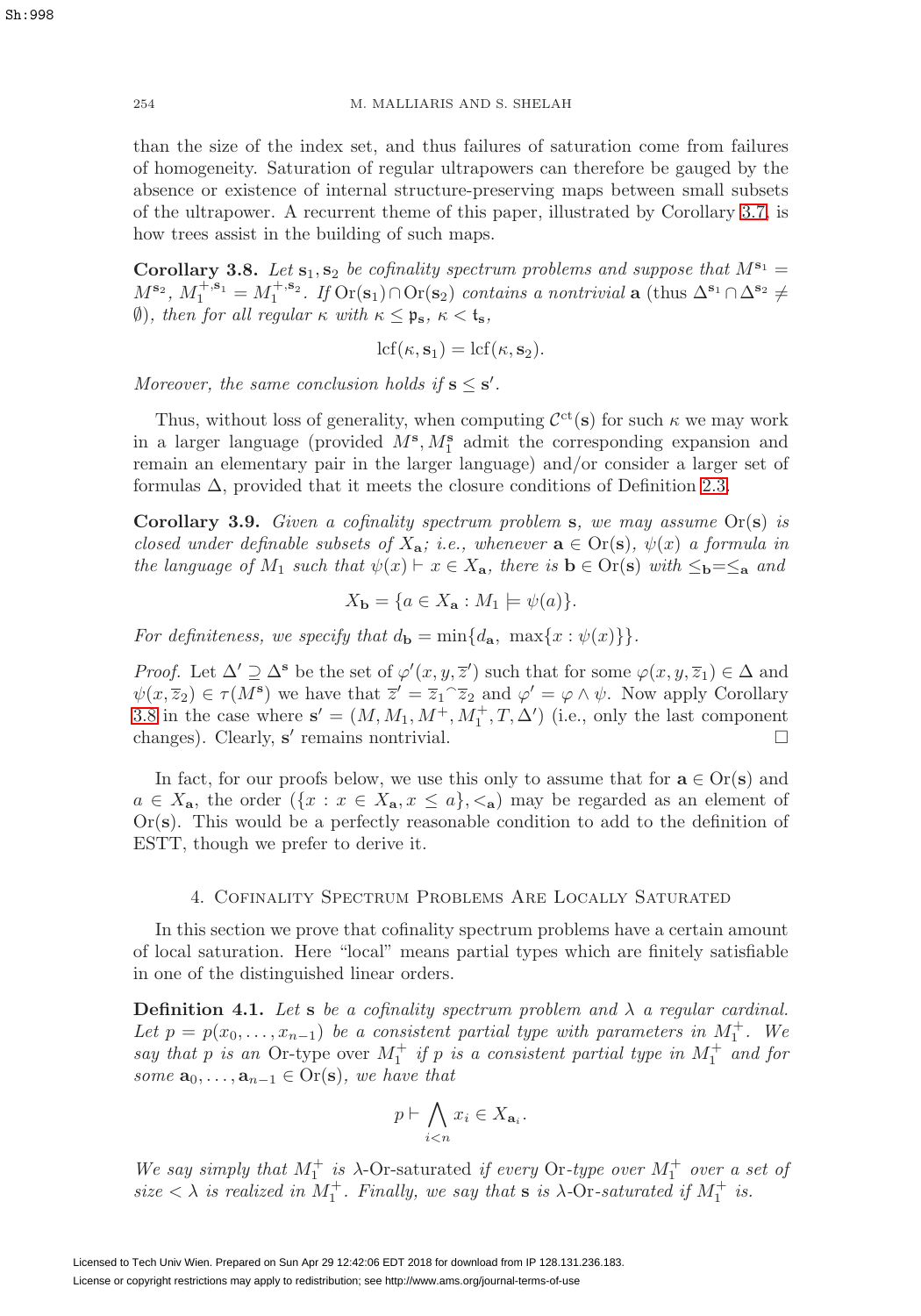As we asked that Or(**s**) be closed under small Cartesian products, without loss of generality we prove Theorem [4.1](#page-18-1) assuming that  $p = p(x)$  where  $p \vdash x \in X_{\mathbf{a}}$  for some  $\mathbf{a} \in \text{Or}(\mathbf{s})$ . (Note p may not be a 1-type, for instance, if the formula defining  $X_{\mathbf{a}}$  has arity greater than 1.)

<span id="page-18-1"></span>**Theorem 4.1.** Let **s** be a cofinality spectrum problem. If  $\kappa < \min\{\mathfrak{p}_s, \mathfrak{t}_s\}$ , then **s** is  $\kappa^+$ -Or-saturated.

*Proof.* We prove the claim by induction on  $\kappa < \min\{\mathfrak{p}_s, \mathfrak{t}_s\}$ . Suppose that  $\kappa = \aleph_0$ or that the theorem holds for all infinite cardinals  $\rho < \kappa$ . Suppose we are given  $\mathbf{a} \in \text{Or}(\mathbf{s})$  and  $p = \{\varphi_i(x, \overline{a}_i) : i < \kappa\}$  which is finitely satisfiable in  $X_{\mathbf{a}}$ . By a second (call it internal) induction on  $\alpha \leq \kappa$ , we choose  $c_{\alpha} \in \mathcal{T}_{a}$  and  $n_{\alpha} \in X_{a}$  such that

(1)  $n_{\alpha} = \lg(c_{\alpha}) - 1$ .

(2)  $\beta < \alpha$  implies  $c_{\beta} \leq c_{\alpha}$ .

- (3) if  $i < \beta \leq \alpha$  and  $n_{\beta} \leq_{\mathbf{a}} n \leq_{\mathbf{a}} n_{\alpha}$ , then  $M_1 \models \varphi_i(c_{\alpha}(n), \overline{a_i})$ .
- (4)  $c_{\alpha}$  is below the ceiling.

For  $\alpha = 0$  this is trivial. For  $\alpha = \beta + 1$ , by the external inductive hypothesis (or by the definition of a consistent type if  $\kappa = \aleph_0$ , let d realize  $\{\varphi_i(x, \overline{a}_i) : i \leq \beta\}$ , since  $|\alpha| < \kappa$ . By the internal inductive hypothesis (4), we may concatenate, so let  $c_{\alpha} = c_{\beta} \gamma \langle d \rangle$ ,  $n_{\alpha} = n_{\beta} + 1$ . For  $\alpha$  limit  $\leq \kappa$ ,  $cf(\alpha) < \min\{\mathfrak{p}_{s}, \mathfrak{t}_{s}\}\$  so by Lemma [2.15](#page-13-2) there is  $c_* \in \mathcal{T}$  such that  $\beta < \alpha$  implies  $c_{\beta} \leq c_*$  and  $c_*$  is below the ceiling. Let  $n_* = \lg(c_*) - 1$ . Now we correct the value at the limit by restricting to a suitable initial segment which preserves item (3). That is, for each  $i < \alpha$ , define

 $n(i) = \max\{n \leq_{\mathbf{a}} n_* : \models \varphi_i(c_*(n_*), \overline{a}_i) \text{ for all } m \text{ such that } n_i <_{\mathbf{a}} m \leq_{\mathbf{a}} n\}.$ 

As this is a bounded nonempty subset of  $X_{a}$ ,  $n(i)$  exists for each  $i < \alpha$ . By the internal inductive hypothesis (3),  $n(i)$ **a** > $n_\beta$  for each  $i, \beta < \alpha$ . Thus,  $({n_\beta : \beta <$  $\{\alpha\}, \{n(i): i < \alpha\}$  represents a pre-cut in  $X_a$ . Let  $\gamma$  be the reverse cofinality of the set  $\{n(i): i < \alpha\}$ , i.e., its cofinality under the reverse order. Necessarily  $\gamma \leq |\alpha| \leq \kappa < \mathfrak{p}_{\mathbf{s}}$ . If  $(cf(\alpha), \gamma) \in \mathcal{C}(\mathbf{s}, \mathbf{t}_{\mathbf{s}})$ , we would contradict the definition of  $\mathfrak{p}_{\mathbf{s}}$ . Thus, there is an element  $n_{**}$  such that for all  $i < \alpha$  and  $\gamma < \alpha$ ,  $n_{\gamma} < a$ ,  $n_{**} < a$ ,  $n(i)$ . Let  $c_{\alpha} = c \nvert_{n_{**}}$  and let  $n_{\alpha} = \lg(c_{\alpha}) - 1$ . Then by construction,

$$
i < \alpha \text{ implies } M_1 \models \varphi_i(c_\alpha(n_\alpha), \overline{a}_i)
$$

as desired, completing the limit step. As the limit case was also proved for  $\alpha = \kappa$ ,  $c_{\kappa}(n_{\kappa})$  realizes the type p, which completes the proof.

Note that Theorem [4.1](#page-18-1) does not require that the type consist of instances of formulas from some finite set (a usual definition of local); however, this is a kind of local saturation in the sense that we use  $p(x) \vdash x \in X_a$  for some suitable **a**.

#### <span id="page-18-0"></span>5. Cofinality Spectrum Problems Have Sufficient Peano Arithmetic

In this section two things are accomplished. First, we build a certain amount of arithmetic, which shows the naturalness of the corresponding example from Section [2.3](#page-12-0) and makes available addition and multiplication which will be useful in later proofs. Second, we show that for certain  $\mathbf{a} \in \text{Or}(\mathbf{s})$ , we may regard all definable subtrees  $\mathcal{T} \subseteq \mathcal{T}_a \in \text{Tr}(s)$  as definable subsets of some  $X_b$ ,  $b \in \text{Or}(s)$ . Thus, in our future constructions we will have available more powerful trees, e.g., of sequences of finite tuples some of whose coordinates belong to some  $X_a$  and some of whose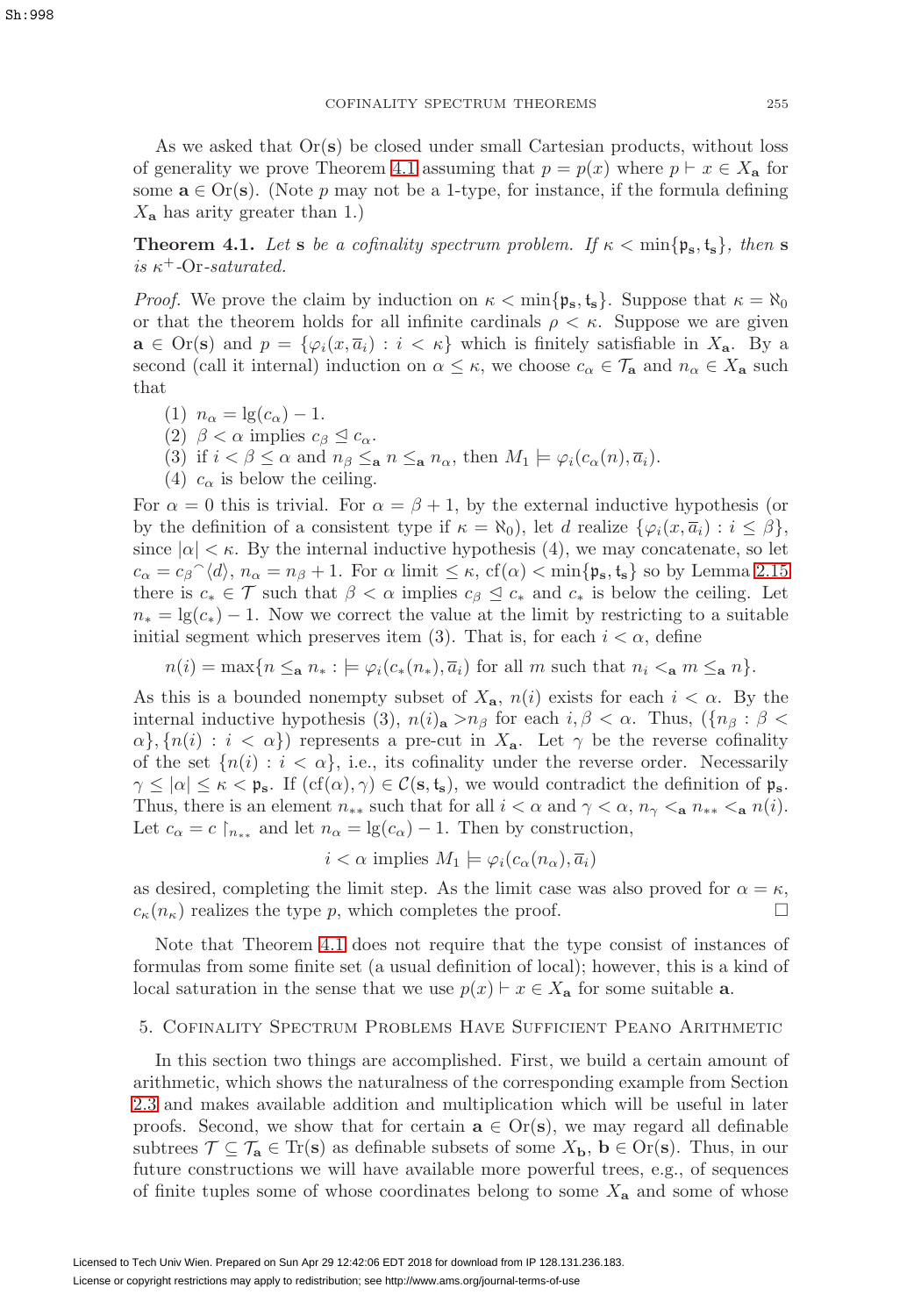coordinates effectively belong to a definable tree (thus are internal partial functions on, or subsets of, some  $X_a$ ,  $a \in Or(s)$ ). This could have been guaranteed simply by making stronger assumptions in Definition [2.3,](#page-8-1) which would remain true in our cases of main interest. Thus, the reader interested primarily in models of set theory or in regular ultrapowers may wish to simply read Convention [5.1,](#page-19-0) Conclusion [5.8,](#page-21-0) Convention [5.16](#page-23-1) and continue. However, the analysis here shows that the necessary structure already arises from our more basic assumptions.

To begin, given **s** and  $\mathbf{a} \in \text{Or}(\mathbf{s})$ , we introduce notation for the relative cardinality of definable sets  $A \subseteq X_{a}$ ,  $B \subseteq X_{b}$  as computed by the model  $M_{1}^{+}$  under consideration.

<span id="page-19-0"></span>**Convention 5.1.** (An internal notion of cardinality) Let **s** be a cofinality spectrum problem and  $\mathbf{a}, \mathbf{b} \in \text{Or}(\mathbf{s})$ . Let  $\mathbf{c} = \mathbf{a} \times \mathbf{b}$  and let  $\text{Par}(\mathbf{a}, \mathbf{b})$  be the definable subtree of  $\mathcal{T}_{\mathbf{c}}$  given by  $(\varphi(\mathcal{T}_{\mathbf{c}}), \leq_{\mathbf{c}})$ , where  $\varphi(x)$  says that  $\{(x(c, 0), x(c, 1)) : c <_{\mathbf{c}} \lg(x)\}\)$  is the graph of a partial one-to-one function from  $X_a$  to  $X_b$ . We will adopt the following convention. Whenever A, B are given as definable subsets of  $X_a$ ,  $X_b$ , respectively, we write

 $|A| <^{\mathbf{s}} |B|$ 

to mean "there exists  $x \in \text{Par}(\mathbf{a}, \mathbf{b})$  such that  $A \subseteq \{x(n, 0) : n \leq_{\mathbf{c}} \lg(x)\}\$  and  ${x(m, 1) : m <_{\mathbf{c}} \lg(x)} \subseteq B$ ." Likewise, we write

 $|A| <^{\mathbf{s}} |B|$ 

to mean " $(|A| \leq |B|) \wedge \neg (|B| \leq |A|)$ "; i.e.,  $|A| \leq |B|$  and there does not exist  $x \in \text{Par}(\mathbf{a})$  which is an injection from B into A.

**Discussion 5.2.** Does the internal notion of cardinality just described behave more like (the cardinality of) the natural numbers or infinite sets? For our present purposes, it behaves like pseudo-finite numbers. However, the same definition applies in very different contexts with different results, for instance, in weakenings of cofinality spectrum problems studied in [\[30\]](#page-59-12), where the order is dense.

We now show that a sufficient amount of Gödel coding is available in any cofinality spectrum problem (CSP). More precisely, we would like to find  $\mathbf{a} \in \text{Or}(\mathbf{s})$ such that for some other  $\mathbf{b} \in \text{Or}(\mathbf{s})$  extending **a**, the set of Gödel codes of partial functions from  $X_a$  to  $X_a$  may be viewed as a definable subset of  $X_b$ . Informally, the issue is that  $X_a$  may need to be quite small relative to  $X_b$ ; we would like not only for statements of basic arithmetic and bounded induction to hold in X**<sup>b</sup>** of elements in  $X_{a}$ , but crucially, for all functions necessary for Gödel coding of  $X_{a}$ -sequences—which, a priori, may be fast growing—to remain available.

<span id="page-19-1"></span>**Lemma 5.3.** Let **s** be a CSP and **b**  $\in$  Or(**s**). Then there is  $\mathbf{a} \in$  Or(**s**) such that  $X_{\mathbf{a}}$ is an initial segment of  $X<sub>b</sub>$  and all Gödel codes for elements of  $\mathcal{T}<sub>a</sub>$  belong to  $X<sub>b</sub>$ . In particular, we may identify  $\mathcal{T}_a$  with a definable subset of  $X_b$ .

*Proof.* Let  $\mathbf{b} \in \text{Or}(\mathbf{s})$  be given. We define a series of formulas in the language of  $M_1^+$ . The variables range over elements of  $X_{\bf{b}}$  unless otherwise indicated.

First, we define (the graph of a partial function corresponding to) addition to be the set of  $(x, y, z)$  such that there is an element  $\eta$  of  $\mathcal{T}_{\mathbf{b}}$ , i.e., a sequence of elements of  $X_{\mathbf{b}}$ , of length y whose first element is x, whose last element is z, and which increments by one. Formally,  $\varphi_+(x,y,z)=(\exists \eta \in \mathcal{T}_\mathbf{b})(\lg(\eta) = y \wedge \eta(0) =$  $x \wedge \eta(y-1) = z \wedge (\forall i)(i < \lg(\eta) \rightarrow \eta(S(i))) = S(\eta(i)))$ . Note that we may do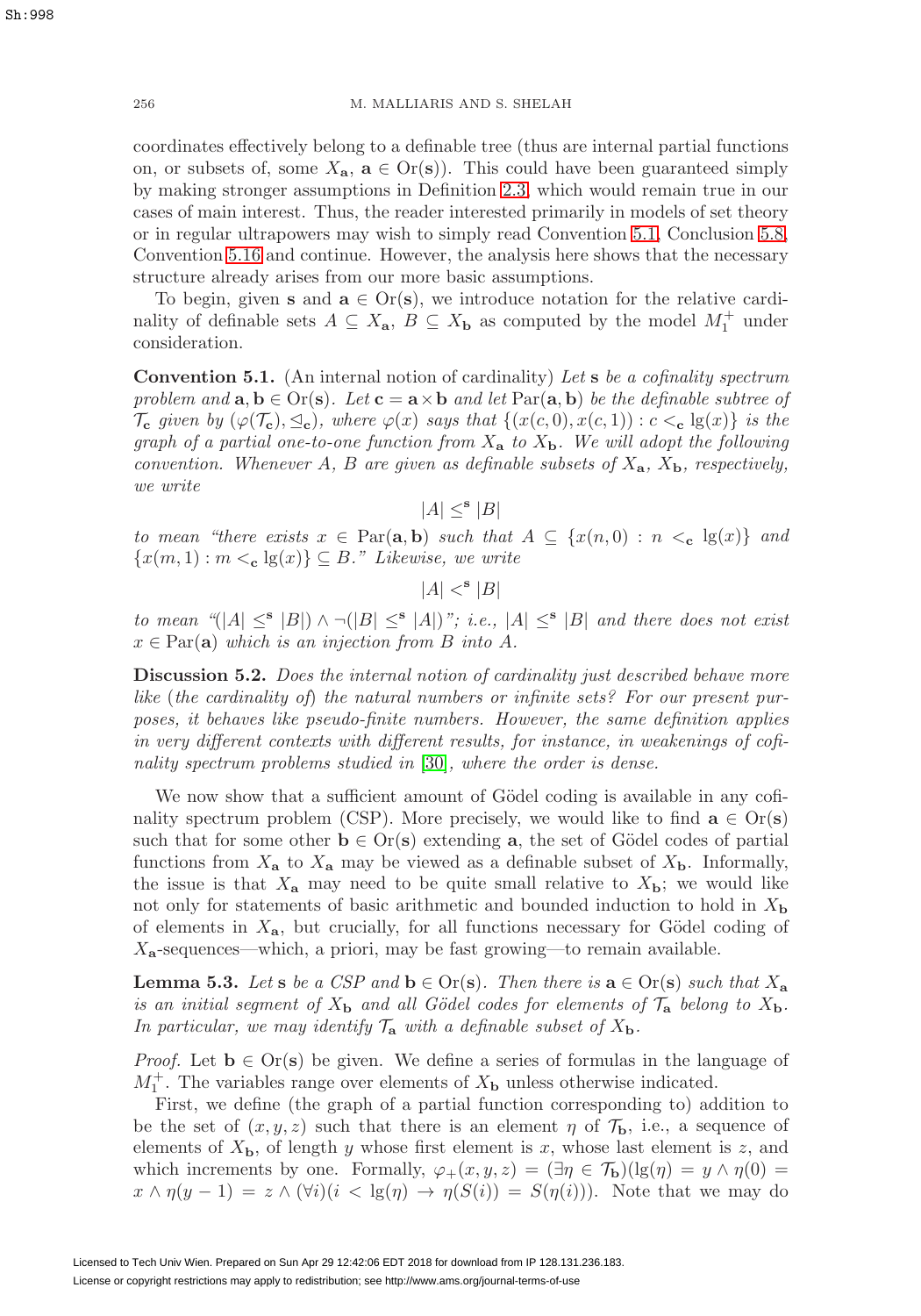this uniformly across  $\mathbf{b} \in \text{Or}(\mathbf{s})$  if we ask that  $\varphi_+$  also accept a fourth parameter, the defining parameter  $c_{\bf b}$  for  $X_{\bf b}$ , and require that the formula  $\varphi_+(x, y, z)$  imply  $x, y, z \in X_{\mathbf{b}}$  and that  $(\forall i)$  abbreviate  $(\forall i \in X_{\mathbf{b}})$ . We will assume this to be true and will omit it here and in the remaining formulas of this proof for readability.

Analogously, we may define multiplication  $\varphi_{\times}(x, y, z)$  by substituting  $(i < \text{lg}(\eta))$  $\rightarrow \eta(S(i)) = \eta(i) + x$  in the appropriate place, i.e., requiring that the sequence increment by x. Define exponentiation  $\varphi_{exp}(x, y, z)$  by substituting  $(i < \text{lg}(\eta) \rightarrow$  $\eta(S(i)) = \eta(i) \times x$ ) in the appropriate place, i.e., requiring that the sequence increment by a factor of  $x$ .

Note that  $\varphi_+(x, y, z), \varphi_*(x, y, z),$  and  $\varphi_{exp}(x, y, z)$  are graphs of partial functions, which we will refer to informally as  $x + y$ ,  $x \times y$  and  $x^y$ . Let  $\theta(x)$  assert that  $x + y$ ,  $x \times y$ , and  $x^y$  exist for all  $y < x$ .

Clearly, with addition and multiplication we can define " $x$  is a prime." Let  $\varphi_4(x, y)$  assert that x is the yth prime. Let the formula  $\varphi_5(x, n, m)$  assert that x is divisible by the *n*th prime precisely m times, by asserting the existence of  $\eta \in \mathcal{T}_{\mathbf{b}}$  of length  $m$  whose first element is  $x$ , whose subsequent elements decrease by a factor of the nth prime, and whose last element has no more such factors.

Finally, let the formula  $\varphi_6(x, \eta)$  assert that  $x \in X_b$  is a Gödel code for  $\eta$ , by asserting the existence of  $\eta \neq \emptyset$  such that  $\eta \in \mathcal{T}_{\mathbf{b}}$ ,  $x > 2$ , and for all  $i < \lg(\eta)$ , x is divisible by the *i*th prime precisely  $\eta(i) + 1$  times.

To conclude, let  $\psi(w)$  be the formula

$$
(\forall x < w)\theta(x) \land (\forall \eta \in \mathcal{T}_{\mathbf{b}})\left((\lg(\eta) < w \land (\forall i < \lg(\eta))(\eta(i) < w)\right) \to (\exists x)(\varphi_6(x, \eta))\right),
$$

which asserts that Gödel codes exist for all functions from  $X_{\mathbf{b}} \upharpoonright_{w}$  to itself. Then  $\psi(w)$  holds of  $0<sub>b</sub>$ , and of all its finite successors, so it holds also on some nonstandard number  $a_*$ . Let **a** be the order given by  $X_a = (X_b \rvert a_*, \leq_b)$ , and  $d_{\mathbf{a}} = \min\{d_{\mathbf{b}}, \max(X_{\mathbf{a}})\}\.$  Then  $\mathbf{a} \in \text{Or}(\mathbf{s})$  by Corollary [3.9](#page-17-2) and inherits nontriviality from **b**. Thus **a**, **b** are as desired.

The "in particular" clause in the statement of the Lemma is clear as this was done in a (uniformly) definable way.

**Definition 5.4.** (Covers) Let **s** be a cofinality spectrum problem and  $\mathbf{a} \in \text{Or}(\mathbf{s})$ .

- (1) Say that  $\mathbf{b} \in \text{Or}(\mathbf{s})$  is a cover for **a** if all Gödel codes for elements of  $\mathcal{T}_{\mathbf{a}}$ belong to  $X_{\bf b}$ . The usual case is when  $X_{\bf a}$  is an initial segment of  $X_{\bf b}$ , so is itself an element of Or by [3.9](#page-17-2).
- (2) We define k-coverable by induction on  $k < \omega$ .
	- (a) Say that **a** is 0-coverable if  $\mathbf{a} \in \text{Or}(\mathbf{s})$  is nontrivial.
	- (b) Say that **a** is  $k + 1$ -coverable if there exists  $\mathbf{b} \in \text{Or}(\mathbf{s})$  such that  $\mathbf{b}$  is a cover for **a** and is itself k-coverable.
- (3) Say that **a** is coverable if it is 1-coverable; this will be our main case.

<span id="page-20-0"></span>**Claim 5.5.** Let **s** be a cofinality spectrum problem. For each  $k < \omega$  the set

$$
\{ \mathbf{a} \in \text{Or}(\mathbf{s}) : \ \mathbf{a} \ \text{is } k\text{-}coverable \}
$$

is not empty.

*Proof.* We prove this by induction on  $k < \omega$ . In the case where  $k = 0$  this is trivially true as  $\Delta$  is nonempty and  $\text{Or}(\mathbf{s})$  is assumed to be nontrival. Suppose then that **b** ∈ Or(**s**) is k-coverable; we would like to find  $\mathbf{a} \in \text{Or}(\mathbf{s})$  which is  $k + 1$ -coverable, which we can do by applying Lemma [5.3.](#page-19-1)  $\square$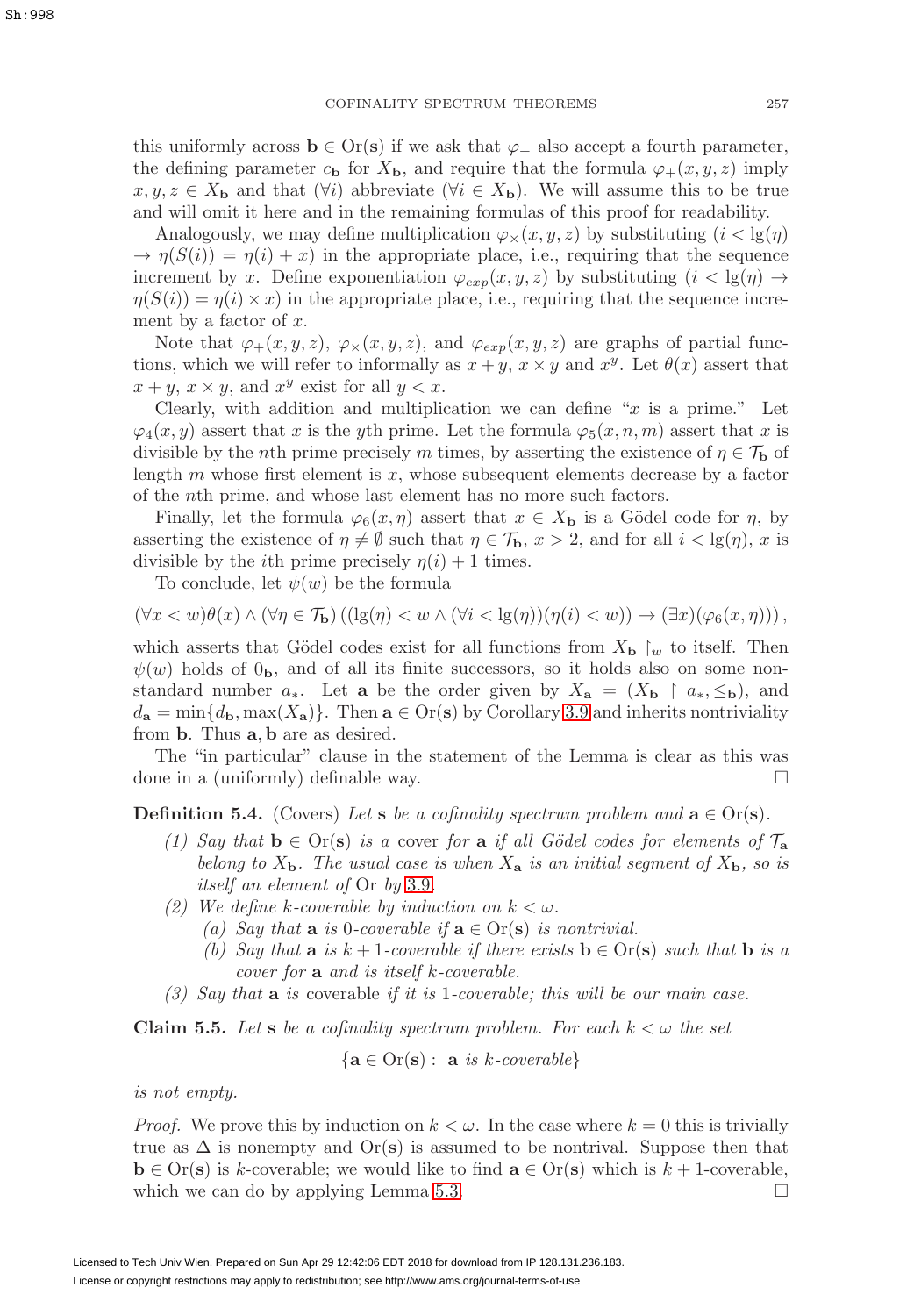It will be useful to have the analogous result for Cartesian products.

<span id="page-21-1"></span>**Definition 5.6.** Say that  $\mathbf{a} \in \text{Or}(\mathbf{s})$  is coverable as a pair  $(by \mathbf{d} \in \text{Or}(\mathbf{s}))$  when

- (a) there is  $\mathbf{c} \in \text{Or}(\mathbf{s})$  such that  $X_{\mathbf{c}} = X_{\mathbf{a}} \times X_{\mathbf{a}}$  and [2.3\(](#page-8-1)6) holds of  $\mathbf{a}, \mathbf{c}$ ,
- (b) **c** is coverable (by **d**).

<span id="page-21-3"></span>**Corollary 5.7.** There exists  $\mathbf{a} \in \text{Or}(\mathbf{s})$  which is coverable as a pair, say by  $\mathbf{d} \in$ Or(**s**), and moreover this implies

- (1) There is  $a \in X_a$ , not a finite successor of  $0_a$ , such that the Gödel codes for functions from  $[0, a]_a$  to  $[0, a]_a \times [0, a]_a$  may be identified with a definable subset of  $X_{d}$ .
- (2) **a** is coverable by **d**.

When **a** is coverable as a pair, we may informally abbreviate condition (1) by saying that some given  $M_1^+$ -definable function may be thought of as an element of  $\mathcal{T}_{\mathbf{a}\times\mathbf{a}}$ .

*Proof.* By Claim [5.5](#page-20-0) (or just Lemma [5.3\)](#page-19-1) and the fact that Definition  $5.6(a)$  requires that the pairing function be well behaved.  $\square$ 

When constructing trees in the continuation of the paper, we will generally build trees of pseudo-finite sequences of *n*-tuples  $(n < 10)$ . The components of these tuples will belong to some  $X_a$  for  $a \in Or(s)$ , they will be definable partial functions with domain and range contained in some  $X_{\mathbf{a}}$  which is k-coverable or coverable as a pair (i.e., they will be elements of certain trees), or they will be domains of such functions, as has been justified by the work in this section.

<span id="page-21-0"></span>**Conclusion 5.8.** (More powerful trees) Let  $\mathbf{a} \in \text{Or}(\mathbf{s})$  be coverable. We may in our future constructions consider as a definable subtree of an element of Tr(**s**) any tree of sequences of finite tuples some of whose coordinates range over elements of a definable subtree of  $\mathcal{T}_a$ . Without loss of generality, we also allow some coordinates to be the domain or range of such a function.

*Proof.* By Corollary [3.5,](#page-16-1) to study  $C(s, t_s)$  we may freely choose the order we work in from among the nontrivial elements of  $Or(s)$ . By Claim [5.5](#page-20-0) we may assume **a** is coverable (or k-coverable if necessary), so elements of  $\mathcal{T}_a$  may be considered as elements of a definable subset of some  $X_{\mathbf{b}}$ ,  $\mathbf{b} \in \text{Or}(\mathbf{s})$ . Then the desired tree will be a definable subtree of  $\mathcal{T}_{\mathbf{b}}$  or of  $\mathcal{T}_{\mathbf{c}}$  where **c** is a finite Cartesian product of **b**.

For the last line, the use of domains and ranges of such functions is entirely a matter of presentation. We could easily in each case use a different defining formula for the tree which did not list the domain as a separate component of the tuple. For more complex arguments, one could alternatively formalize a suitable internal notion of power set.  $\Box$ 

We now justify the naturalness of models of Peano arithmetic with bounded induction as an example of a cofinality spectrum problem. We use exponentiation in the sense of the relation from Lemma [5.3](#page-19-1) (which satisfies all of the usual properties of the graph of exponentiation except for the sentence  $(\forall x \forall y \exists z) \varphi_{exp}(x, y, z)$ .

<span id="page-21-2"></span>**Definition 5.9.** (Weak powers) Let **s** be a cofinality spectrum problem and  $\mathbf{a} \in \mathbb{R}$ Or(s). Let  $e_a$  denote the last element of  $X_a$ . Say that  $a \in X_a$  has weak powers if a is not a finite successor of  $0_{a}$ , there exists  $z \in X_{a}$  such that  $(a^{a} = z)$ , and for each  $\ell<\omega,$ 

$$
a^a \leq_{\mathbf{a}} S^{-\ell}(e_{\mathbf{a}}).
$$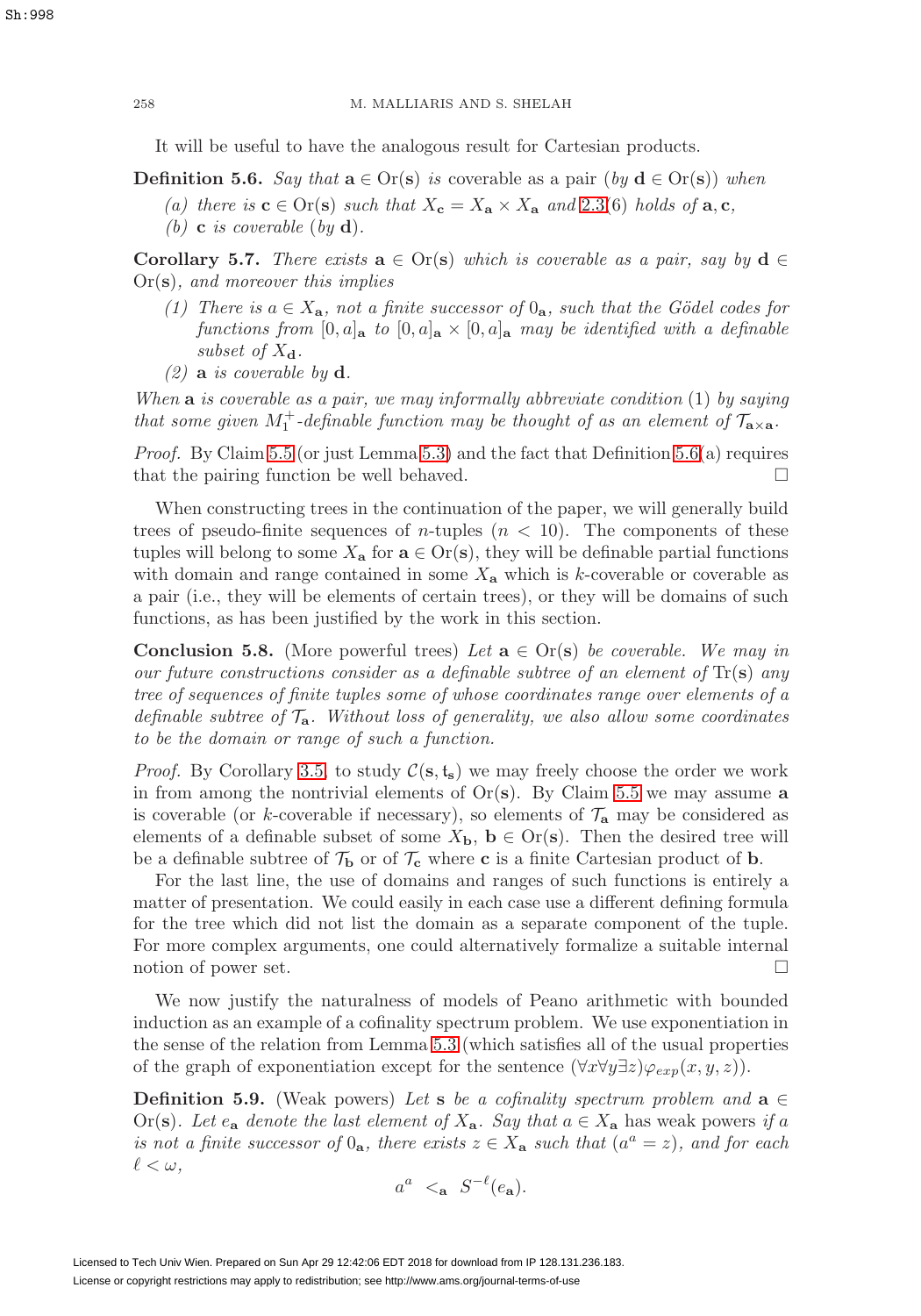**Remark 5.10.** Note that Definition [5.9](#page-21-2) implies that  $a^k <sub>a</sub> S^{-\ell}(e_a)$  for each  $\ell, k <$  $\omega$ , where  $a^k$  means  $a^{S^k(0_a)}$ .

<span id="page-22-0"></span>**Lemma 5.11.** Let **s** be a cofinality spectrum problem,  $\mathbf{a} \in \text{Or}(\mathbf{s})$ , and suppose  $a \in X_a$  has weak powers. Then there are definable functions  $+_{a}$ ,  $\times_{a}$  such that identifying k with  $S^k(0_a)$ , the model

$$
N^*_a := (\bigcup_{k < \omega} [0_{\mathbf{a}}, a^k)_{\mathbf{a}}; +_{\mathbf{a}}, \times_{\mathbf{a}}, S^1_{\mathbf{a}}, \leq_{\mathbf{a}}, 0_{\mathbf{a}})
$$

may be regarded as a model of  $I\Delta_0$ , arithmetic with bounded induction, meaning that the arithmetic operations are well defined on the domain of  $N_a^*$  and for any bounded formula  $\varphi(x)$  in the language of arithmetic which implies  $x \in X_{a}$ , the following holds in  $M_1$ :

$$
(\forall x \leq a_*)(\forall \overline{y}) (\varphi(0_*, \overline{y}) \land (\forall z \leq x) (\varphi(z, \overline{y}) \to \varphi(S(z), \overline{y})) \to (\forall z \leq x) \varphi(z, \overline{y})).
$$

**Remark 5.12.** Clearly, the domain of  $N_a^*$  is not definable in  $M_1^+$ .

*Proof.* (of Lemma [5.11\)](#page-22-0) First, we define  $+_{a}$ ,  $\times_{a}$  as partial functions from  $X_{a} \times$  $X_{\mathbf{a}} \to X_{\mathbf{a}}$  and check that they behave as desired. We could use the formulas from Lemma [5.3,](#page-19-1) but it is interesting to do this another way, based only on [5.1.](#page-19-0) Let Int<sub>a</sub> = { $[e_1, e_2)$  :  $e_1 <sub>a</sub> e_2, e_1, e_2 \in X_a$ }. Formally, elements of Int<sub>a</sub> are presented as pairs but we think of them as closed and open intervals. Let  $E_a$  be the definable equivalence relation on Int**<sup>a</sup>** given by having the same cardinality in the sense of **s** (i.e., writing  $X = \{x : e_1 \leq_a x \leq_a e_2\}$ ,  $Y = \{y : e'_1 \leq_a y \leq_a e'_2\}$ , we have that  $|X| \leq^{\mathbf{s}} |Y|$  and  $|Y| \leq^{\mathbf{s}} |X|$ ).

Denote by  $0_a$  the  $\leq_a$ -minimal element of  $X_a$ . For addition, define

$$
+_{\mathbf{a}}(x,y) = z \text{ if } (\exists w \in X_{\mathbf{a}}) (w \leq_{\mathbf{a}} z \wedge [0_{\mathbf{a}}, x) E_{\mathbf{a}}[0_{\mathbf{a}}, w) \wedge [0_{\mathbf{a}}, y) E_{\mathbf{a}}[w, z)).
$$

We will write  $1 = 1_a$  for the successor of  $0_a$  in the discrete linear order  $\leq_a$ . Then clearly

$$
S^1(w) = +_{\mathbf{a}}(w, 1_{\mathbf{a}}).
$$

For multiplication, define

$$
\times_{\mathbf{a}}(x,y) = z \text{ if }
$$
  

$$
(\exists f \in \text{Par}(\mathbf{a})) (\text{dom}(f) = [0,x)_{\mathbf{a}} \land (\forall w <_{\mathbf{a}} x = \lg(f))([f(w), f(w+1))E_{\mathbf{a}}[0, y)) ).
$$

Clearly  $+_{a}$ ,  $\times_{a}$  act like addition and multiplication except for the fact that not all pairs of elements of X**<sup>a</sup>** will have a sum or product (if they are too large). This shows  $N_a^*$  is a model of Peano arithmetic without induction in which every nonzero element has a predecessor.

Recalling that  $dom(N_a^*) = \bigcup_{k \lt \omega} [0_a, a^k)_a$ , we verify bounded induction on  $[0_a, a^k]$ for each relevant formula and each k. Let  $k < \omega$  be given and let  $a_* = a^k$ . For any bounded formula  $\psi(x)$  in the language of arithmetic, possibly with parameters, which implies  $x \in X_{\mathbf{a}}$ , if  $M_1^+ \models \psi(\mathbf{0}_{\mathbf{a}})$ , then the set  $\{x \in X_{\mathbf{a}} : (\forall z \leq_{\mathbf{a}} x)\psi(z)\}\$ is a definable nonempty subset of  $X_{a}$ , and so has a greatest element  $n_{\psi}$ . If  $n_{\psi} \leq a_{*}$ ,  $(\forall z \leq n_{\psi})(\psi(z) \to \psi(S(z)))$  is well defined, so it is either true in  $M_1^+$  (in which case we contradict  $n_{\psi} \leq a_{*}$ ) or false in  $M_{1}^{+}$  (in which case this instance of induction is trivially true).

This completes the proof.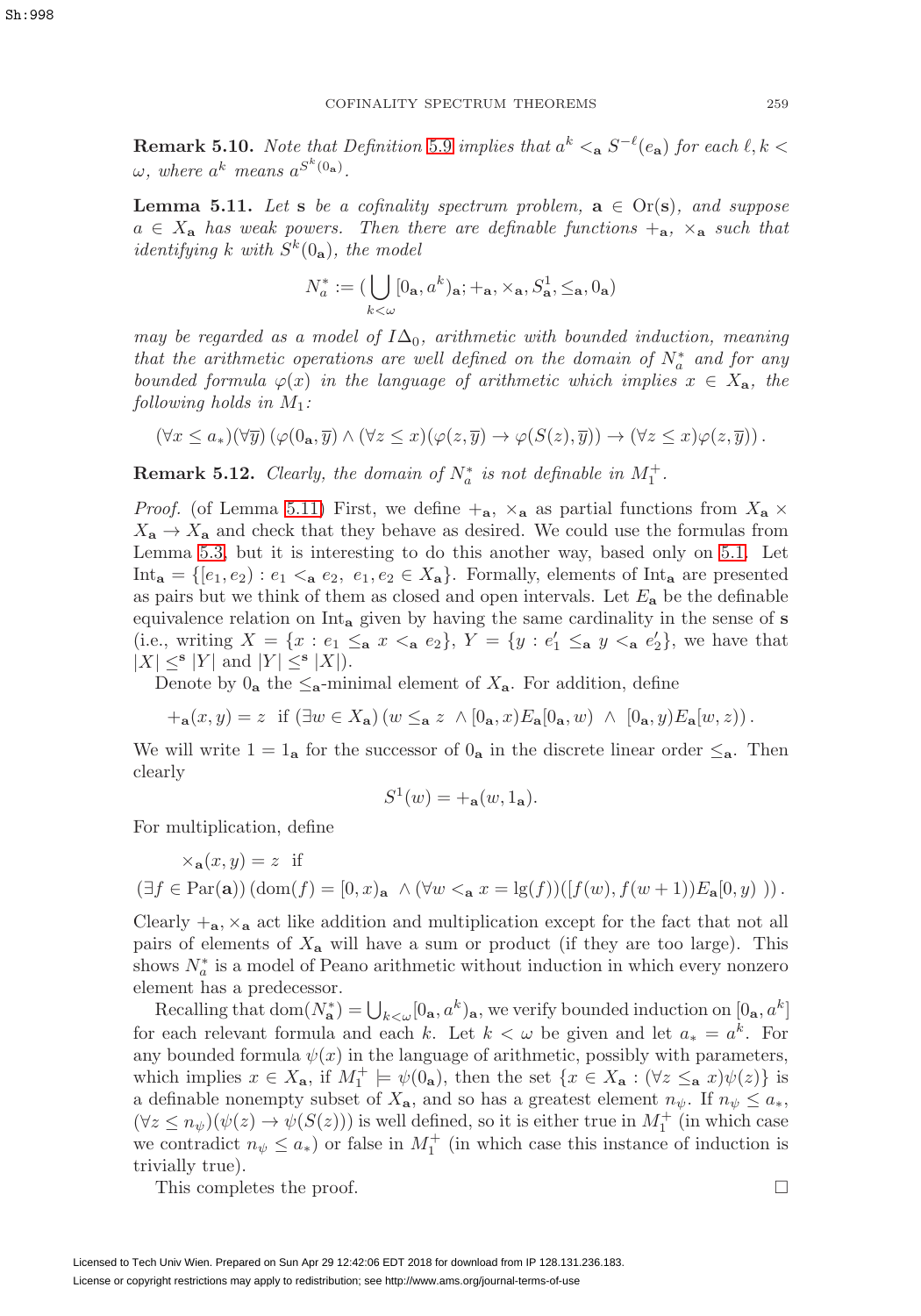**Definition 5.13.** Say that  $\varphi(x)$  is a weakly initial formula for **a** if it is a formula in the language of  $M_1^+$ , possibly with parameters, which implies  $x \in X_a$  and which holds on  $S^k(0_a)$  for all  $k < \omega$ .

<span id="page-23-2"></span>**Claim 5.14.** Let **s** be a cofinality spectrum problem,  $\mathbf{a} \in \text{Or}(\mathbf{s})$ ,  $\varphi(x)$  a weakly initial formula for **a**.

- (1) There is a nonstandard  $a \in X_a$  such that  $M_1^+ \models \varphi(a)$ .
- (2) We may also require that  $a < S^{-\ell}(e_{\bf a})$  for all  $\ell < \omega$ .

*Proof.* For part (1), the set  $A = \{b \in X_a : (\forall c \leq_a b) \varphi(c)\}\)$  contains all the standard elements of  $X_a$  and is definable, so it has a last element  $a_*$ , which is necessarily nonstandard. For part  $(2)$ , let a be any element realizing the countable pre-cut described by the standard elements on the left and  $\{S^{-\ell}(a_*) : \ell < \omega\}$  on the  $\Box$  right.

Alternately, Theorem [4.1](#page-18-1) shows that in Claim [5.14](#page-23-2) we may replace  $\varphi$  with a consistent partial type  $\Sigma(x)$  closed under conjunction, each of whose formulas (thus, finite subtypes) is weakly initial for **a** and such that  $|\Sigma| < \min\{p_s, t_s\}$ .

**Conclusion 5.15.** Let **s** be a cofinality spectrum problem,  $\mathbf{a} \in \text{Or}(\mathbf{s})$ . There are  $a \in X_a$  which have weak powers in the sense of [5.9](#page-21-2), i.e., for which the hypotheses of Lemma [5.11](#page-22-0) are satisfied.

*Proof.* Let  $\varphi_{exp}(x, y, z) = "x^y = z$ " be the formula from Lemma [5.3,](#page-19-1) let  $\varphi(x) =$  $\exists y \psi(x, x, y)$ , and apply Claim [5.14](#page-23-2) to  $\varphi(x)$ .

<span id="page-23-1"></span>**Convention 5.16.** In what follows, whenever the context of a background  $X_a$  is clear, we freely use the partial functions  $+$ ,  $\times$ , and exponentiation from Lemma [5.11](#page-22-0) (or Lemma [5.3\)](#page-19-1), as well as 0, 1,  $+k$ ,  $-k$ , internal cardinality  $|\cdot|$  in the sense of [5.1](#page-19-0) (really a means of internally comparing two sets), successor  $S^{\ell}, S^{-\ell}$  from [2.11](#page-11-2). We also adopt the more usual notation  $x + y$ ,  $x \times y$ .

<span id="page-23-0"></span>6. THERE ARE NO SYMMETRIC CUTS STRICTLY BELOW  $\min\{\mathfrak{p}_s^+, \mathfrak{t}_s\}$ 

With the results of Sections [4](#page-17-0) and [5](#page-18-0) (local saturation, basic arithmetic) in hand, we return to the main line of our investigation: the cofinality spectrum  $\mathcal{C}(\mathbf{s}, \mathbf{t}_s)$ . To Uniqueness, Theorem [3.1,](#page-14-0) we now add Lemma 6.1.

<span id="page-23-3"></span>**Lemma 6.1.** Let **s** be a cofinality spectrum problem. Then for all regular  $\kappa$  such that  $\kappa \leq \mathfrak{p}_s$ ,  $\kappa < t_s$ , we have that  $(\kappa, \kappa) \notin C^{ct}(s)$ .

*Proof.* Without loss of generality, we fix  $\mathbf{a} \in \text{Or}(\mathbf{s})$  which is coverable, say by **b**. We prove the lemma by induction on  $\kappa$ . Arriving to  $\kappa$ , assume for a contradiction that  $(\langle a_{\alpha} : \alpha < \kappa \rangle, \langle b_{\alpha} : \alpha < \kappa \rangle)$  represents a  $(\kappa, \kappa)$ -cut in  $X_a$ . Fix a definable partial injection g from  $X_{\mathbf{b}} \times X_{\mathbf{b}}$  to  $X_{\mathbf{b}}$  whose domain includes  $X_{\mathbf{a}} \times X_{\mathbf{a}}$ . (Such a function always exists as  $\mathcal{T}_a$  may be identified with a definable subset of  $X_b$ , and ordered pairs of elements of  $X_a$  may be represented as elements of  $\mathcal{T}_a$  of length 2. For definiteness, we may assume  $X_{\mathbf{a}} \subseteq X_{\mathbf{b}}$  and use  $(a, b) \mapsto (a+b+1)^2 + a$ , which will be defined on all pairs of elements from  $X_{a}$  by the choice of  $X_{b}$ .) Define  $\mathcal{T}$  to be the set of  $x \in \mathcal{T}_{\mathbf{b}}$  such that

- (a)  $x(n)$ , when defined, is  $g(a, b)$  for some  $a, b \in X_a$ . In slight abuse of notation, we will denote a by  $x(n, 0)$  and b by  $x(n, 1)$ .
- (b)  $n_1 < b, n_2 < b$  lg(x) implies  $x(n_1, 0) < a, x(n_2, 0) < x(n_2, 1) < a, x(n_1, 1)$ .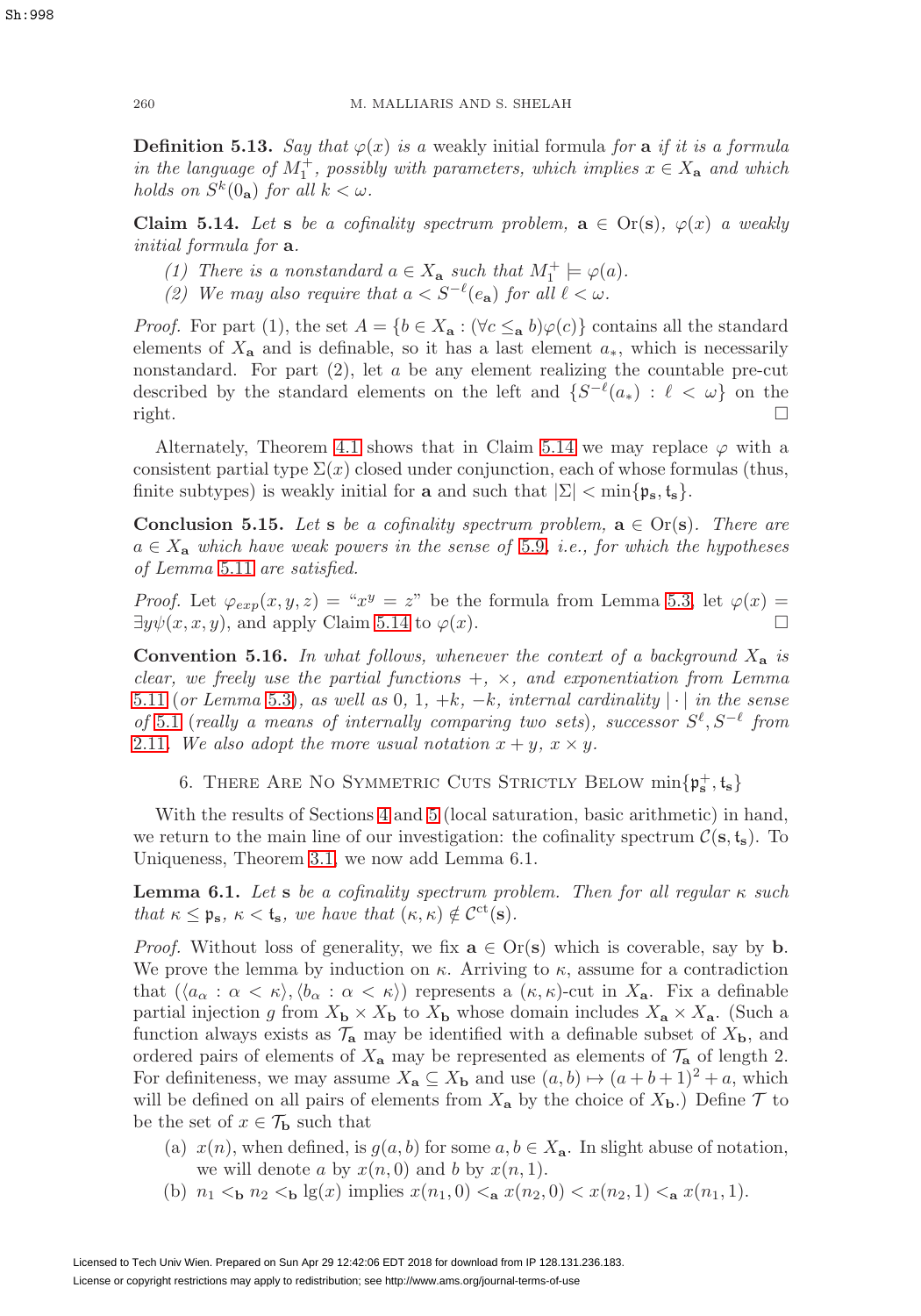Just as in the proof of Theorem [3.1,](#page-14-0) we choose a sequence  $c_{\alpha}$ ,  $n_{\alpha}$  by induction on  $\alpha < \kappa$  so that

- (1)  $c_{\alpha} \in \mathcal{T}$  and  $n_{\alpha} = \lg(c_{\alpha})$ .
- (2)  $\beta < \alpha$  implies  $c_{\beta} \leq c_{\alpha}$ .
- (3)  $c_{\alpha}$  is below the ceiling.
- (4)  $c_{\alpha}(n_{\alpha}) = g(a_{\alpha}, b_{\alpha}).$

For limit  $\alpha < \kappa$ , Lemma [2.15](#page-13-2) applies, so we may carry out the induction. Having defined  $\langle c_{\alpha} : \alpha < \kappa \rangle$ , as  $\kappa < t_{s}$  we apply Claim [2.14](#page-13-4) to choose  $c \in \mathcal{T}$  such that  $\alpha < \kappa$  implies  $c_{\alpha} \leq c$ . Let  $\mathbf{n} = \lg(c) - 1$ . Then by clause (b) of the definition of  $\mathcal{T}$ , we have that for all  $\alpha < \kappa$ ,

$$
a_{\alpha} = c(n_{\alpha}, 0) <_{\mathbf{a}} c(n, 0) <_{\mathbf{a}} c(n, 1) <_{\mathbf{a}} c(n_{\alpha}, 1) = b_{\alpha}.
$$

This contradicts the assumption that  $(\langle a_{\alpha} : \alpha < \kappa \rangle, \langle b_{\alpha} : \alpha < \kappa \rangle)$  represents a  $(\kappa, \kappa)$ -cut in  $X_{\mathbf{a}}$ .

Note that Lemma [6.1](#page-23-3) generalizes Lemma [2.2.](#page-6-3)

<span id="page-24-0"></span>**Lemma 6.2.** Let **s** be a cofinality spectrum problem and  $\kappa$  a regular cardinal. If  $\kappa = t_s$ , then there is a definable linear order which has a  $(\kappa, \kappa)$ -cut.

**Remark 6.3.** It is not asserted that this definable linear order is an element of Or(**s**).

*Proof of Lemma* [6.2](#page-24-0). By Definition [2.10,](#page-11-3) if  $\kappa = \mathfrak{t}_s$ , then there is some  $\mathcal{T}_a \in \text{Tr}(s)$ which contains a strictly  $\mathcal{L}_{a}$ -increasing sequence  $\langle c_i : i \langle \kappa \rangle$  with no upper bound.

We construct a linear order by collapsing the tree so that the presence or absence of  $\kappa^+$ -treetops (upper bounds of linearly ordered sequences of cofinality  $\kappa$ ) corresponds to realization or omission of symmetric  $(\kappa, \kappa)$ -cuts. Note that as  $X_a$  is linearly ordered by  $\leq_a$ , we have available a definable linear ordering on the immediate successors of any given  $c \in \mathcal{T}_{a}$ . To simplify notation, write  $\operatorname{cis}(c_i, c_j)$  for the common initial segment of  $c_i, c_j$ .

Fix two distinct elements of  $X_{a}$ ; without loss of generality we use  $0_{a}$ ,  $1_{a}$ , called 0, 1, so  $0 \leq_a 1$ . Let X be the set  $\mathcal{T}_a \times \{0,1\}$ . Let  $\leq_X$  be the linear order on X defined as follows:

- If  $c = d$ , then  $(c, 0) < x$   $(c, 1)$ .
- If  $c \leq_{\mathbf{a}} d$  and  $c \neq d$ , then  $(c, 0) \leq_{X} (d, 0) \leq_{X} (d, 1) \leq_{X} (c, 1)$ .
- If c, d are  $\leq$ -incomparable, then let  $e \in \mathcal{T}_a$ ,  $n_c, n_d \in X_a$  be such that  $e = \operatorname{cis}(c, d)$ ,  $e^{\wedge} n_c \leq_{\mathbf{a}} c$ , and  $e^{\wedge} n_d \leq_{\mathbf{a}} d$ . Necessarily  $n_c \neq n_d$  by definition of e, so for  $s, t \in \{0, 1\}$  we define

$$
(c,s) <_X (d,t) \iff n_c <_{\mathbf{a}} n_d.
$$

(Informally speaking, each node separates into a set of matched parentheses enclosing the cone above it.) Then  $\lt_X$  is definable linear order on X with a first and a last element.

Recalling the definition of the sequence  $\langle c_i : i \langle \kappa \rangle$  from the beginning of the proof, it follows that

$$
(\langle (c_i, 0) : i < \kappa \rangle, \langle (c_i, 1) : i < \kappa \rangle)
$$

represents a  $(\kappa, \kappa)$ -cut in  $(X, \langle x \rangle)$ . This is because it is a definable linear order on a definable set in  $M_1^+$  and every element misses the cut at some initial stage. This completes the proof.  $\Box$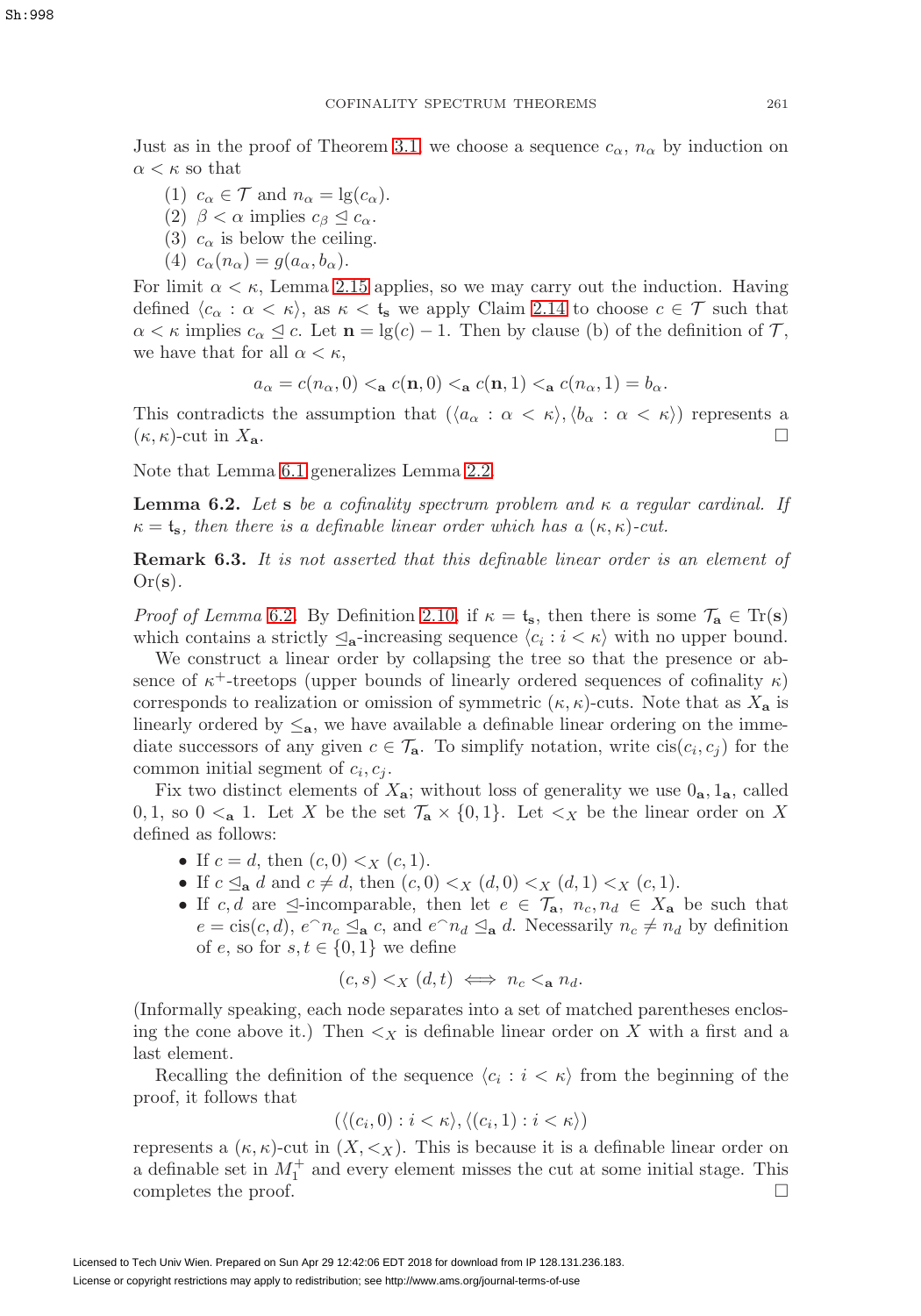Lemma [6.2](#page-24-0) shows that if we were to, e.g., extend our definition of cuts in  $\mathcal{C}^{ct}(s)$ to include the one in Lemma [6.2](#page-24-0) (or to show that  $\Delta$  may be suitably extended, so [3.8](#page-17-1) applies), this would give a characterization of  $t_s$ : if  $\kappa = t_s$ , then  $t_s =$  $\min\{\kappa : (\kappa, \kappa) \in C^{ct}(s)\};$  thus also  $\mathfrak{p}_s \leq \mathfrak{t}_s$  by definition of  $\mathfrak{p}_s$ . This is not necessary for our present arguments; it is established in certain cases, e.g., [10.24](#page-40-0) below. The full characterization is proved under similar additional hypotheses (which hold in all the main examples of the present paper) in the authors' paper [\[33\]](#page-59-8).

7. IF  $\text{lcf}(\aleph_0, \mathbf{s}) > \aleph_1$ , THEN  $\text{lcf}(\aleph_0, \mathbf{s}) \ge \min\{\mathfrak{p}_\mathbf{s}^+, \mathfrak{t}_\mathbf{s}\}$ 

<span id="page-25-0"></span>As a warm-up to Section [8,](#page-28-0) in the present section we will prove Theorem [7.1:](#page-28-1) for a cofinality spectrum problem **s**, if  $\text{lcf}(\aleph_0, \mathbf{s}) \neq \aleph_1$ , then either  $\text{lcf}(\aleph_0, \mathbf{s}) > \mathfrak{p}_\mathbf{s}$  or  $\text{lcf}(\aleph_0, \mathbf{s}) \geq \mathfrak{t}_{\mathbf{s}}.$ 

**Convention 7.1.** For **s** a cofinality spectrum problem,  $\mathbf{a} \in \text{Or}(\mathbf{s})$ ,  $a_1 \leq_{\mathbf{a}} a_2$  from  $X_{\mathbf{a}}$  we write  $(a_1, a_2)_{\mathbf{a}}$  for

 ${x \in X_\mathbf{a} : a_1 \leq_\mathbf{a} x \leq_\mathbf{a} a_2} \subseteq X_\mathbf{a}$ 

and analogously for closed and half-open intervals.

**Convention 7.2.** Various subsequent proofs will involve the same three types of sequences: we are given a cut represented by  $(\overline{d}, \overline{e})$  and an additional sequence of constants  $\overline{a}$ . We standardize indexing as follows:

$$
\bullet \ \overline{d} = \langle d_{\epsilon} : \epsilon < \cdots \rangle;
$$

- $\bullet\ \overline{e}=\langle e_\alpha:\alpha<\cdots\rangle;$
- $\bullet \ \overline{a} = \langle a_i : i \langle \cdots \rangle.$

The proofs also involve building sequences  $\langle c_{\alpha} : \alpha < \cdots \rangle$  of elements in a given tree, where the definition of  $c_{\alpha}$  generally depends on  $e_{\alpha}$ , as the index suggests.

We begin with a preliminary claim. Our main case is  $\kappa = \aleph_0$ , but it will be useful to have the general statement.

<span id="page-25-1"></span>**Claim 7.3.** Let **s** be a cofinality spectrum problem. Suppose that we are given

- (1)  $\mathbf{a} \in \text{Or}(\mathbf{s})$ , which is coverable as a pair by  $\mathbf{b}$ ,
- (2)  $e \leq_a e' \in X_a$  infinitely far apart,
- $(3)$   $\kappa^+ < \min\{\mathfrak{p}_s, \mathfrak{t}_s\},\$
- (4)  $\{a_i : i < \kappa^+\}$  a set of pairwise distinct elements of  $X_a$ ,
- $(5)$   $\gamma = \text{cf}(\gamma) < \min\{\mathfrak{p}_{s}, \mathfrak{t}_{s}\},$
- (6)  $\langle f_\beta : \beta < \gamma \rangle$  a sequence of definable partial injections from  $X_\mathbf{a}$  into  $X_\mathbf{a}$ , such that for all  $\beta < \gamma$ ,

$$
\operatorname{dom}(f_{\beta}) \supsetneq \{a_i : i < \kappa^+\}.
$$

Then there exists a definable partial injection f such that

- (a)  $a_i \in \text{dom}(f)$  for all  $i < \kappa^+$ ,
- (b) dom(f)  $\subseteq$  dom(f<sub>β</sub>) for all  $\beta < \gamma$ ,
- $(c) \text{ range}(f) \subseteq (e, e')_{\mathbf{a}}.$

Moreover, we may identify f with an element of  $X_{\bf{b}}$ .

Proof. We have assumed **a** is coverable as a pair by **b**, Definition [5.6,](#page-21-1) which assumes we fix an appropriate  $\mathbf{c} \in \text{Or}(\mathbf{s})$  such that  $X_{\mathbf{c}} = X_{\mathbf{a}} \times X_{\mathbf{a}}$  and **b** covers **c**. Let  $\mathcal{T} \subseteq \mathcal{T}_{\mathbf{c}}$ be the definable subtree of elements x such that  $range(x)$  is the graph of a partial injection from  $X_{\mathbf{a}}$  into  $(e, e')_{\mathbf{a}}$ , which we denote  $g_x$ . Let p be the partial type of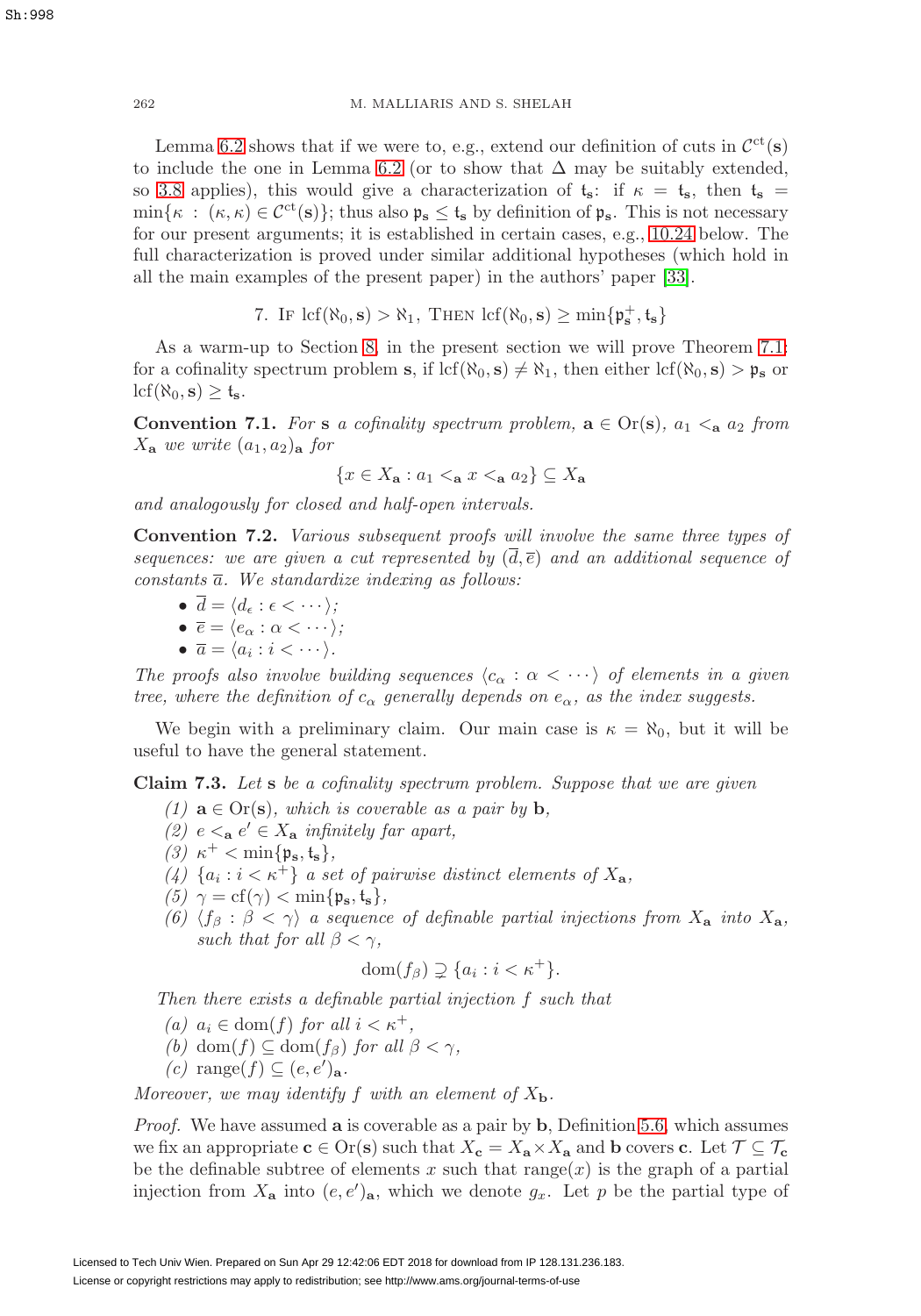an element  $x \in \mathcal{T}$  whose associated  $g_x$  satisfies the conditions (a)–(c) on f given in the statement of the Claim. By hypothesis, elements of  $\mathcal T$  may be identified with elements of  $X_{\mathbf{b}}$ . Thus, to show that p is a partial Or-type in  $M_1^+$  of size  $\kappa^+ + |\gamma| < \min{\{\mathfrak{p}_s, t_s\}}$ , it will suffice to show that p is finitely satisfiable in T.

Consider an arbitrary but fixed finite subset  $p_* \subseteq p$  involving only  $\{f_\beta : \beta \in \sigma\}$ and  $\{a_i : i \in \tau\}$  for some fixed  $\sigma \in [\gamma]^{< \aleph_0}$  and  $\tau \in [\kappa^+]^{< \aleph_0}$ . By assumption (6) of the Claim,  $\{a_i : i \in \tau\} \subseteq \bigcap_{\beta \in \sigma} \text{dom}(f_\beta)$ . List this set as  $\{a_{i_k} : k < |\tau|\}$ . By assumption (2), there exist  $|\tau|$  distinct elements  $\{b_k : k < |\tau|\}$  of the interval  $(e, e')_a$ . Let  $c_* = \langle a_0, b_0 \rangle \cap \cdots \cap \langle a_{i_{|\tau|-1}}, b_{|\tau|-1} \rangle$ . Note that this function will be an element of  $\mathcal T$  by closure under concatenation and the hypothesis that **a** is nontrivial (thus also **c** is nontrivial, by choice of **c** in [5.6\)](#page-21-1). Thus,  $c_*$  realizes  $p_*$ . This completes the proof that  $p$  is finitely satisfiable in  $\mathcal{T}$ .

By Or-saturation, Theorem [4.1](#page-18-1) above,  $p$  is realized by some  $c$ . Let  $g_c$  be the associated definable partial function described in the first paragraph of the proof. Then  $f = g_c$  is as required.

Note that in the proof just given, we did not require the functions  $f_\beta$  to be uniformly definable nor to belong to  $\mathcal{T}_{c}$ .

<span id="page-26-0"></span>**Lemma 7.4.** Let **s** be a cofinality spectrum problem and  $\aleph_1 < \lambda = cf(\lambda) < p_s$ ,  $\lambda <$ **t**<sub>s</sub>. If

 $\text{lcf}(\aleph_1, \mathbf{s}) \geq \aleph_2$  and  $\text{lcf}(\aleph_0, \mathbf{s}) \geq \lambda$ ,

then  $\text{lcf}(\aleph_0, \mathbf{s}) > \lambda$ .

Proof. Assume for a contradiction that  $\text{lcf}(\aleph_0, \mathbf{s}) = \lambda$ . Note that the hypotheses of the claim guarantee that  $\aleph_1 < \min\{\mathfrak{p}_s, \mathfrak{t}_s\}$ . Since we may choose any order in which to work, let  $\mathbf{a} \in \text{Or}(\mathbf{s})$  be coverable as a pair and let  $\mathbf{b} \in \text{Or}(\mathbf{s})$  be a cover for it. Without loss of generality, we may choose

$$
(\langle d_{\epsilon} : \epsilon < \omega \rangle, \langle e_{\alpha} : \alpha < \lambda \rangle)
$$

representing an  $(\aleph_0, \lambda)$ -cut in  $X_a$  such that  $d_0$  is the  $\leq_a$ -least element of  $X_a$  and  $d_{\epsilon+1} = S^1(d_{\epsilon})$  for  $\epsilon < \omega$ , whereas the elements of  $\bar{\epsilon}$  are infinitely far apart:  $S^k(e_{\alpha+1}) < e_\alpha$  for each  $\alpha < \lambda$  and  $k < \omega$ . This can be done as follows. Let  $\langle d_{\epsilon} : \epsilon < \omega \rangle$  be as specified; by choice of  $X_{\mathbf{a}}, X := X_{\mathbf{a}} \setminus \{d_{\epsilon} : \epsilon < \omega\} \neq \emptyset$  so by uniqueness there is a sequence  $\overline{e} = \langle e_\alpha : \alpha < \lambda \rangle$  coinitial in X. If necessary, replace  $\overline{e}$  with  $\langle e_{\omega} \cdot \alpha : \alpha < \lambda \rangle$  (ordinal product) to achieve the spacing.

To complete the preliminaries, choose a sequence  $\langle a_i : i < \aleph_1 \rangle$  of distinct elements of  $X_{\mathbf{a}}$ , which exists by Claim [3.1](#page-13-3) since a fortiori  $\aleph_1 \leq \mathfrak{p}_\mathbf{s}$ .

Let  $\mathbf{d} \in \text{Or}(\mathbf{s})$  be such that  $X_{\mathbf{d}} = X_{\mathbf{a}} \times X_{\mathbf{a}} \times X_{\mathbf{b}} \times X_{\mathbf{b}}$ . Let  $\mathcal{T}_2$  be the subtree of  $\mathcal{T}_{d}$  consisting of elements x such that

- (a)  $x(n, 0) <_{\mathbf{a}} x(n, 1)$  are from  $X_{\mathbf{a}}$ ;
- (b)  $x(n, 2)$  is a subset of  $X_{a}$ , equal to  $dom(x(n, 3))$ ;
- (c)  $x(n, 3)$  is a one-to-one function from  $x(n, 2)$  into the interval  $(x(n, 0), x(n, 1))$ **a**;
- (d)  $n_1 <_{\mathbf{d}} n_2$  in dom(x) implies  $x(n_2, 1) <_{\mathbf{a}} x(n_1, 0)$  and  $x(n_2, 2) \subsetneq x(n_1, 2)$ .

Recalling the choice of  $\langle e_{\alpha} : \alpha < \lambda \rangle$ , we will now choose  $c_{\alpha} \in \mathcal{T}_2$ ,  $n_{\alpha} \in X_c$  by induction on  $\alpha < \lambda$  such that

- (i)  $\beta < \alpha$  implies  $c_{\beta} \leq c_{\alpha}$ ;
- (ii)  $n_{\alpha} = \max(\text{dom}(c_{\alpha}))$ ;
- (iii) each  $c_{\alpha}$  is below the ceiling;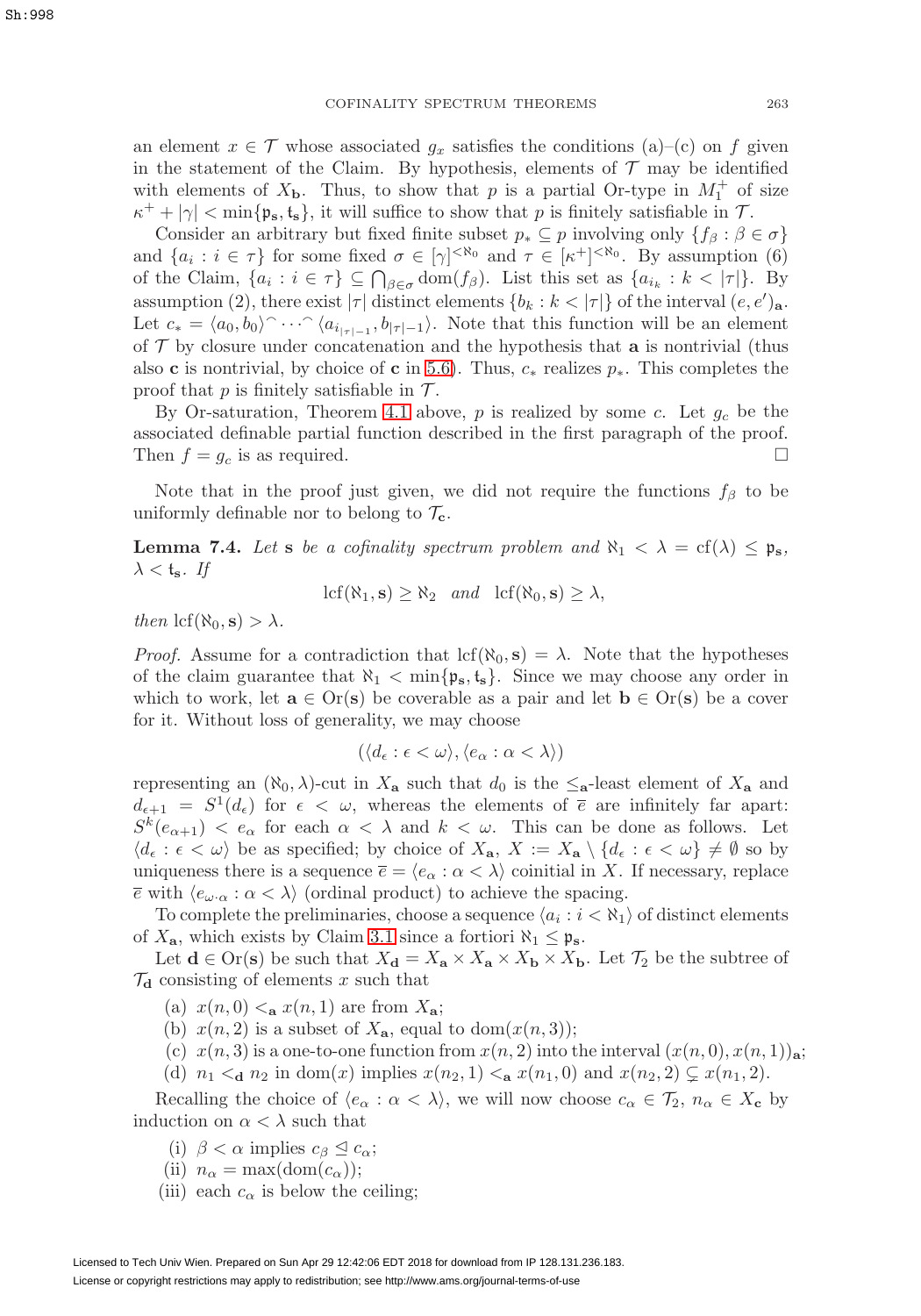- (iv)  $e_{\alpha+1} \leq_{\mathbf{a}} c_{\alpha}(n_{\alpha},0) \leq_{\mathbf{a}} c_{\alpha}(n_{\alpha},1) \leq_{\mathbf{a}} e_{\alpha};$
- (v)  $a_i \in c_\alpha(n_\alpha, 2)$  for each  $i < \aleph_1$ .

Let us carry out the induction:

For  $\alpha = 0$ : Apply Claim [7.3](#page-25-1) with  $\kappa^+ = \aleph_1$ ,  $\gamma = 0$ ,  $e = e_1$ ,  $e' = e_0$  to obtain a suitable partial injection g, which can be coded as an element of  $X<sub>b</sub>$ , and whose domain contains  $\{a_i : i < \aleph_1\}$ . Let  $c_0 = \langle e_1, e_0, \text{dom}(g), g \rangle$ , and let  $n_0 = 0$ .

For  $\alpha = \beta + 1$ : Likewise, apply Claim [7.3](#page-25-1) with  $\kappa^+ = \aleph_1$ ,  $\gamma = 1$ ,  $f_0 = c_\beta(n_\beta, 3)$ ,  $e = e_{\alpha+1}, e' = e_{\alpha}$  to obtain a definable partial injection  $g \in X_{\mathbf{b}}$  whose domain includes  $\{a_i : i < \aleph_1\}$  and whose range is included in the interval  $(e_{\alpha+1}, e_{\alpha})$ . Let  $c_{\alpha} = c_{\beta} \hat{\;} \langle e_{\alpha}, e_{\beta}, \text{dom}(g), g \rangle$ . Let  $n_{\alpha} = n_{\beta} + 1$ .

For  $\alpha < \lambda$  limit: As  $cf(\alpha) \leq \alpha < \lambda$  thus  $cf(\alpha) < \min\{\mathfrak{p}_s, \mathfrak{t}_s\}$ , by Lemma [2.15](#page-13-2) there is  $c \in \mathcal{T}_2$  such that  $\beta < \alpha$  implies  $c_{\beta} \leq c$  and c is below the ceiling. Then

$$
\{n: n <_{\mathbf{c}} \lg(c),\ M_1^+ \models e_\alpha \lneq_{\mathbf{a}} c(n,0)\ \}
$$

is a bounded nonempty subset of  $X_c$  which contains  $n_\beta = \max(\text{dom}(c_\beta))$  for all  $\beta < \alpha$ . Let  $n_*$  be its maximal element (necessarily  $n_* > n_\gamma$  for all  $\gamma \leq \beta$ ). Once more, let  $g$  be the definable partial injection given by Claim [7.3](#page-25-1) when we use

- (1)  $e_{\alpha+1}, e_{\alpha}$  for  $e, e'$  in [7.3\(](#page-25-1)2);
- (2)  $\kappa^+ = \aleph_1$  in [7.3\(](#page-25-1)3);
- (3)  $\{a_i : i < \aleph_1\}$  in [7.3\(](#page-25-1)4);
- (4) cf( $\alpha$ ) for  $\gamma$  in [7.3\(](#page-25-1)5), noting that cf( $\alpha$ ) <  $\lambda$  thus cf( $\alpha$ ) < min{ $\mathfrak{p}_s$ ,  $\mathfrak{t}_s$ };
- (5)  $\langle c(n_{\zeta},3): \zeta \in X \rangle$  for the sequence of functions in [7.3\(](#page-25-1)6), where X is any sequence cofinal in  $\alpha$ .

Let  $c_{\alpha} = \langle e_{\alpha+1}, e_{\alpha}, \text{dom}(g), g \rangle$  and let  $n_{\alpha+1} = \max(\text{dom}(c_{\alpha}))$ .

This completes the inductive construction of the sequence  $\langle c_{\alpha} : \alpha \langle \lambda \rangle$ . As  $\lambda <$ **t**<sub>s</sub>, by Claim [2.14](#page-13-4) there is  $c \in \mathcal{T}_2$  such that  $c_{\alpha} \leq c$  for all  $\alpha < \lambda$ . Let  $m = \max(\text{dom}(c))$ . By the choice of  $(\bar{d}, \bar{e})$ , necessarily both  $c(m, 0) < a$ ,  $c(m, 1)$ are elements of the sequence  $\overline{d}$ . For each  $i < \aleph_1$ , the set of  $m' \leq_c m$  such that  $M_1^+$   $\models$   $a_i \in c(m', 2)$  is definable, bounded, and nonempty, so let  $m_i \leq_c m$  be its maximal element. By our construction,  $n_{\alpha} \leq_c m_i$  for each  $i < \aleph_1$  and each  $\alpha < \lambda$ . Thus, for each  $i < \aleph_1$ , also  $c(m_i, 0) < a$   $c(m_i, 1)$  are elements of the countable sequence d. By the pigeonhole principle, there is  $d_{\star} \in d$  such that  $W := \{i \leq \aleph_1 : c(m_i, 1) = d_*\}$  is uncountable. Note that by our choice of  $\overline{d}$ , the element  $d_*$  is finite, so in particular the set  $[0, d_*]_a$  of predecessors of  $d_*$  is finite. There are two cases. If there exists an uncountable (or just infinite)  $W' \subseteq W$ on which the function  $i \mapsto m_i$  is constant, let  $m_*$  denote this constant value. In this case  $c(m_*, 3)$  is a definable injection whose domain includes  $\{a_i : i \in W'\}$  and whose range is contained in the finite set of predecessors of  $d_*$ , a clear contradiction. Otherwise, we may find an infinite  $W' \subseteq W$  on which the function  $i \mapsto m_i$  is oneto-one. Let g be the function given by  $a_i \mapsto c(m_i, 3)(a_i)$ . Then g is one-to-one on  $\{a_i : i \in W'\}$  because  $k \leq_c l$  implies  $c(l, 0) \leq_a c(l, 1) \leq_a c(k, 0) \leq_a c(k, 1)$ . Moreover,  $g(a_i) \leq_{\mathbf{a}} d_*$  for all  $i \in W'$ . Let  $W''$  be any subset of  $W'$  of cardinality  $d_* + 2$ . Then  $g \restriction \{a_i : i \in W''\}$  is a definable injection of a finite set of size  $d_* + 2$ into a finite set of size  $d_* + 1$ , a clear contradiction. This completes the proof.  $\Box$ 

We arrive to the main result of the section, Theorem [7.1,](#page-28-1) whose statement suggests that to show  $(\aleph_0, \lambda) \notin C(s, t_s)$  the hardest cut to rule out is the cut  $(\aleph_0, \aleph_1)$ . This intuition will be borne out in later cases.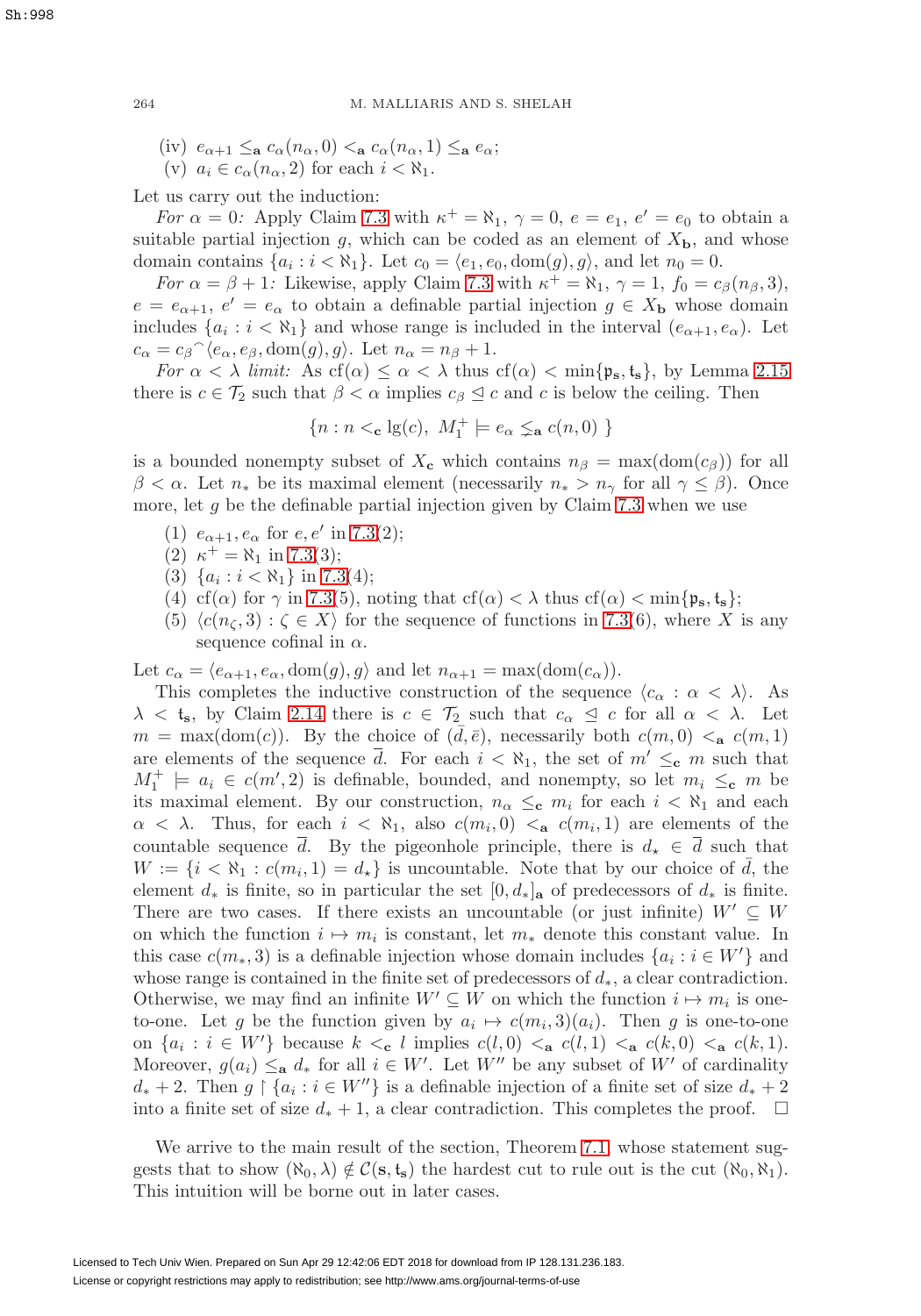<span id="page-28-1"></span>**Theorem 7.1.** Let **s** be a cofinality spectrum problem. If  $\text{lcf}(\aleph_0, \mathbf{s}) \neq \aleph_1$ , then  $\text{either } \text{lcf}(\aleph_0, \mathbf{s}) > \mathfrak{p}_\mathbf{s} \text{ or } \text{lcf}(\aleph_0, \mathbf{s}) \geq \mathfrak{t}_\mathbf{s}.$ 

*Proof.* We will prove that if  $\text{lcf}(\aleph_1, \mathbf{s}) \geq \aleph_2$ , then  $\text{lcf}(\aleph_0, \mathbf{s}) > \lambda$  for all regular  $\lambda$  such that  $\aleph_1 < \lambda \leq \mathfrak{p}_s$  and  $\lambda < \mathfrak{t}_s$ . This is equivalent to the statement of the theorem because lcf( $\aleph_1$ , **s**)  $\geq \aleph_2$  precisely when  $(\aleph_0, \aleph_1) \notin \mathcal{C}(\mathbf{s}, \mathbf{t}_\mathbf{s})$ , recalling Theorem [3.1](#page-14-0) (Uniqueness) and Lemma [6.1](#page-23-3) (Anti-Symmetry).

We prove the claim by induction on  $\lambda \geq \aleph_2$ . Recall that by Corollary [3.4,](#page-16-0) for regular cardinals  $\gamma_1, \gamma_2 < \mathfrak{t}_s$ , lcf $(\gamma_1, \mathbf{s}) = \gamma_2$  iff  $(\gamma_1, \gamma_2) \in \mathcal{C}^{ct}(\mathbf{s})$  iff lcf $(\gamma_2, \mathbf{s}) = \gamma_1$ .

Base case:  $\lambda = \aleph_2$ . First,  $(\aleph_0, \aleph_0) \notin C^{\text{ct}}(\mathbf{s})$  by Lemma [6.1.](#page-23-3) Second, by hypothesis, lcf( $\aleph_1$ , **s**)  $\geq \aleph_2$ . So by uniqueness, Theorem [3.1,](#page-14-0) there is  $\kappa \geq \aleph_2$  such that  $(\aleph_1, \kappa) \in C^{\rm ct}(\mathbf{s})$  and thus  $(\aleph_0, \aleph_1) \notin C^{\rm ct}(\mathbf{s})$ . Thus by Corollary [3.4,](#page-16-0) lcf $(\aleph_0, \mathbf{s}) \geq \aleph_2$ . We then apply Lemma [7.4](#page-26-0) to conclude  $\text{lcf}(\aleph_0, \mathbf{s}) > \aleph_2$ .

Inductive case. In both the successor and limit stages, by inductive hypothesis, lcf( $\aleph_0$ , **s**) >  $\kappa$  for all  $\kappa < \lambda$ . Thus lcf( $\aleph_0$ , **s**)  $\geq \lambda$ . By Lemma [7.4,](#page-26-0) lcf( $\aleph_0$ , **s**)  $> \lambda$  as desired.  $\Box$ 

# <span id="page-28-0"></span>8. THERE ARE NO ASYMMETRIC CUTS STRICTLY BELOW  $\min\{\mathfrak{p}_\mathbf{s}^+,\mathfrak{t}_\mathbf{s}\}$

In this section we substantially generalize the results of the previous section to prove Theorem [8.1](#page-30-0) on asymmetric cuts. We assume  $\mathfrak{p}_s < t_s$  (though we will state where this is used), as our background goal is to show that  $\mathcal{C}(\mathbf{s}, \mathbf{t}_{\mathbf{s}}) = \emptyset$ , which is clearly true if  $\mathfrak{p}_s \geq \mathfrak{t}_s$  by definition of  $\mathfrak{p}_s$ . We also use upgraded trees, following [5.8,](#page-21-0) without further comment.

<span id="page-28-2"></span>**Discussion 8.1.** (Strategy for [8.1\)](#page-30-0) Theorem [7.1](#page-28-1) above, an early prototype of The-orem [8.1,](#page-30-0) proved that under certain conditions lcf( $\aleph_0$ ) >  $\lambda$ . The key inductive step in the proof involved assuming, for a contradiction, that equality held. We fixed a representative  $(\bar{d}, \bar{e})$  of an  $(\aleph_0, \lambda)$ -cut in some  $X_{\mathbf{a}}$ , where the elements of  $\bar{e}$  were infinitely far apart and the elements of d were all finite, and fixed a distinguished uncountable set  $\{a_i : i < \aleph_1\}$ . We considered a tree  $\mathcal T$  where  $x \in \mathcal T$ and  $n \leq \max(\text{dom}(x))$  meant that  $x(n)$  gave essentially the data of a (uniformly) definable partial injection along with its domain, which included  ${a_i : i < \aleph_1}$ , and an interval of  $X_a$  containing its range. As  $n \leq \max(\text{dom}(x))$  grew, the domains of these partial functions formed a decreasing sequence and the intervals bounding the range were pairwise disjoint and moved toward the left. We built a path  $\langle c_{\alpha} : \alpha \langle \rangle$  through this tree such that evaluated on the maximal element of its domain,  $c_{\alpha}$  gave an injection into the interval  $(e_{\alpha+1}, e_{\alpha})$ . Informally, we were carrying the uncountable set  $\{a_i : i < \aleph_1\}$  left along the right-hand side of the cut. By treetops, this sequence  $\langle c_{\alpha} : \alpha < \lambda \rangle$  had an upper bound c. Since  $(d, \overline{e})$  was a cut, the elements  $\{a_i : i < \aleph_1\}$  each overspilled into the domains of partial injections into intervals bounded on the right by elements of  $\overline{d}$ . From this one could find a partial injection of some large set into a finite set for the contradiction.

The main result of this section, Theorem [8.1,](#page-30-0) significantly generalizes that construction to show that  $\text{lcf}(\kappa) > \lambda$  whenever  $\kappa < \lambda \leq \mathfrak{p}_{s} < \mathfrak{t}_{s}$ . A first issue in this more general case is that when  $\kappa > \aleph_0$ , it is not a priori sufficient to carry a set of size  $\kappa^+$  into a  $\kappa$ -indexed sequence to obtain a contradiction. After all, elements of the  $\kappa$ -indexed sequence may be far apart (consider, e.g., the diagonal embedding of  $\kappa$  in a regular ultrapower of  $(\kappa, \langle \rangle)$ . Our control on size will need to come from internal cardinality in the sense of [5.1.](#page-19-0) A second issue arises in the case where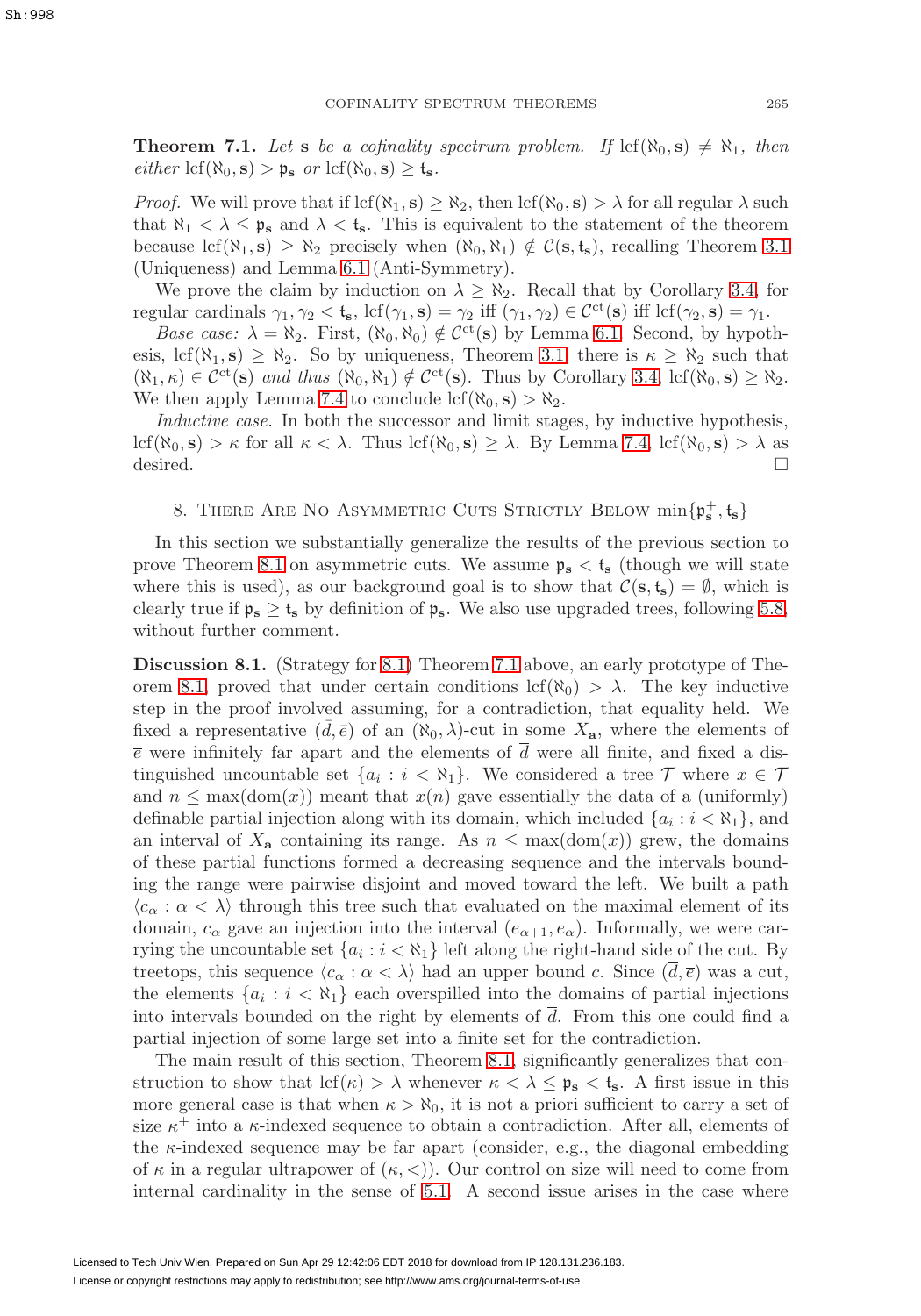$\kappa^+ = \lambda$ , the most subtle case of all. (Note that in [7.1,](#page-28-1) we had to assume the case  $(\aleph_0, \aleph_1)$  did not occur.) Our mechanism there for carrying the set of size  $\kappa^+$ through limit stages, [7.3,](#page-25-1) required  $\kappa^+$   $<$   $\mathfrak{p}_s$  in order to apply Or-saturation (also  $\kappa^+ < t_s$ , but recall we are assuming  $\mathfrak{p}_s < t_s$ ). Clearly, this is not satisfied when  $\kappa^+ = \lambda = \mathfrak{p}_s$ . In Theorem [8.1,](#page-30-0) this is solved by gradually growing the size of the set we carry (called there  $\{y_{\beta+1} : \beta < \alpha \cap \kappa^+\}$ ) so that it has size  $\leq \kappa$  at each inductive stage  $\alpha$  when  $\kappa^+ = \lambda$ . It will grow all the way to  $\kappa^+$  if  $\kappa^+ < \lambda$ , but then it is not a problem. The construction of the present section is built to coordinate these various requirements.

We begin by fine-tuning the construction of cuts. The idea of Claim [8.2](#page-29-0) is that what was essential about  $(\overline{d}, \overline{e})$  in Lemma [7.4](#page-26-0) was that the elements of  $\overline{d}$  increased in internal cardinality in the sense of [5.1](#page-19-0) and those of  $\bar{e}$  were sufficiently spaced. Here we show how to specify a minimum spacing for elements in the sequence representing the cut without losing the fact that (from the point of view of **s**) the cardinality genuinely grows. Recall that addition and multiplication are available following Section [5.](#page-18-0)

<span id="page-29-0"></span>**Claim 8.2.** Let **s** be a cofinality spectrum problem,  $\mathbf{a} \in \text{Or}(\mathbf{s})$ ,  $\kappa \leq \mathbf{p}_{\mathbf{s}}$ ,  $(\kappa, \lambda) \in$  $\mathcal{C}(\mathbf{s}, \mathbf{t}_\mathbf{s})$ . Let  $f : X_\mathbf{a} \to X_\mathbf{a}$  be multiplication by 2. Then we may choose sequences  $\langle d_{\epsilon} : \epsilon \langle \kappa \rangle, \langle e_{\alpha} : \alpha \langle \lambda \rangle \text{ of elements of } X_{\mathbf{a}} \text{ such that }$ 

$$
(\langle d_{\epsilon} : \epsilon < \kappa \rangle, \langle e_{\alpha} : \alpha < \lambda \rangle)
$$

represents a  $(\kappa, \lambda)$ -cut, and moreover

(1)  $\alpha < \lambda$  implies  $f(e_{\alpha+1}) <_{\mathbf{a}} e_{\alpha}$ ;

(2) for each  $\epsilon < \kappa$  there is  $\delta = \delta(\epsilon)$ ,  $\epsilon < \delta < \kappa$  such that

 $M_1^+ \models |d_{\epsilon}| <^{\mathbf{s}} |d_{\delta}|,$ 

where  $|d| := |\{x \in X_{\mathbf{a}} : x \leq_{\mathbf{a}} d\}|$  and cardinality is meant the sense of [5.1](#page-19-0).

**Remark 8.3.** As is clear, the proof holds for more general functions f. Recall that [5.1](#page-19-0) describes an internal relation comparing certain definable sets by means of partial functions available in specific trees.

Proof of Claim [8.2](#page-29-0). Note that  $(\kappa, \lambda) \in C(\mathbf{s}, \mathbf{t}_{\mathbf{s}})$  implies  $\kappa + \lambda < \mathbf{t}_{\mathbf{s}}$  by definition. Let  $\mathcal{T}_4$  be the definable subtree of  $\mathcal{T}_a$  consisting of elements x such that

- (i)  $n_1 <_{\mathbf{a}} n_2 <_{\mathbf{a}} \lg(x)$  implies  $f(x(n_1)) <_{\mathbf{a}} x(n_2);$
- (ii)  $n_1 < a n_2 < a \lg(x)$  implies  $|x(n_1)| <^{\mathbf{s}} |x(n_2)|$  in the sense of [5.1.](#page-19-0)

Note that this tree is nonempty and contains arbitrarily long finite branches. For  $a \in X_a$ , say that *cardinality f grows above a* to mean that for each  $n < \omega$  there are  $x_0, \ldots, x_n \in X_a$  such that  $x_0 = a, f(x_\ell) <_{\mathbf{a}} x_{\ell+1}$  for  $\ell < n$ , and

$$
|a|<^{\mathbf{s}} |x_1|<^{\mathbf{s}} \cdots <^{\mathbf{s}} |x_n|.
$$

Clearly this holds for all finite successors of  $0_a$ . By induction on  $\epsilon < \kappa$  we choose  $c_{\epsilon} \in \mathcal{T}_4$ ,  $n_{\epsilon} = \lg(c_{\epsilon}) - 1 \in X_{\mathbf{a}}$ , and  $d_{\epsilon} \in X_{\mathbf{a}}$  so that

(a)  $\beta < \epsilon$  implies  $c_{\beta} \leq c_{\epsilon};$ 

(b)  $c_{\epsilon}(n_{\epsilon}) = d_{\epsilon};$ 

- (c)  $c_{\epsilon}$  is below the ceiling;
- (d) for each  $n \leq_a n_{\epsilon}$ , cardinality f grows above  $c_{\epsilon}(n)$ .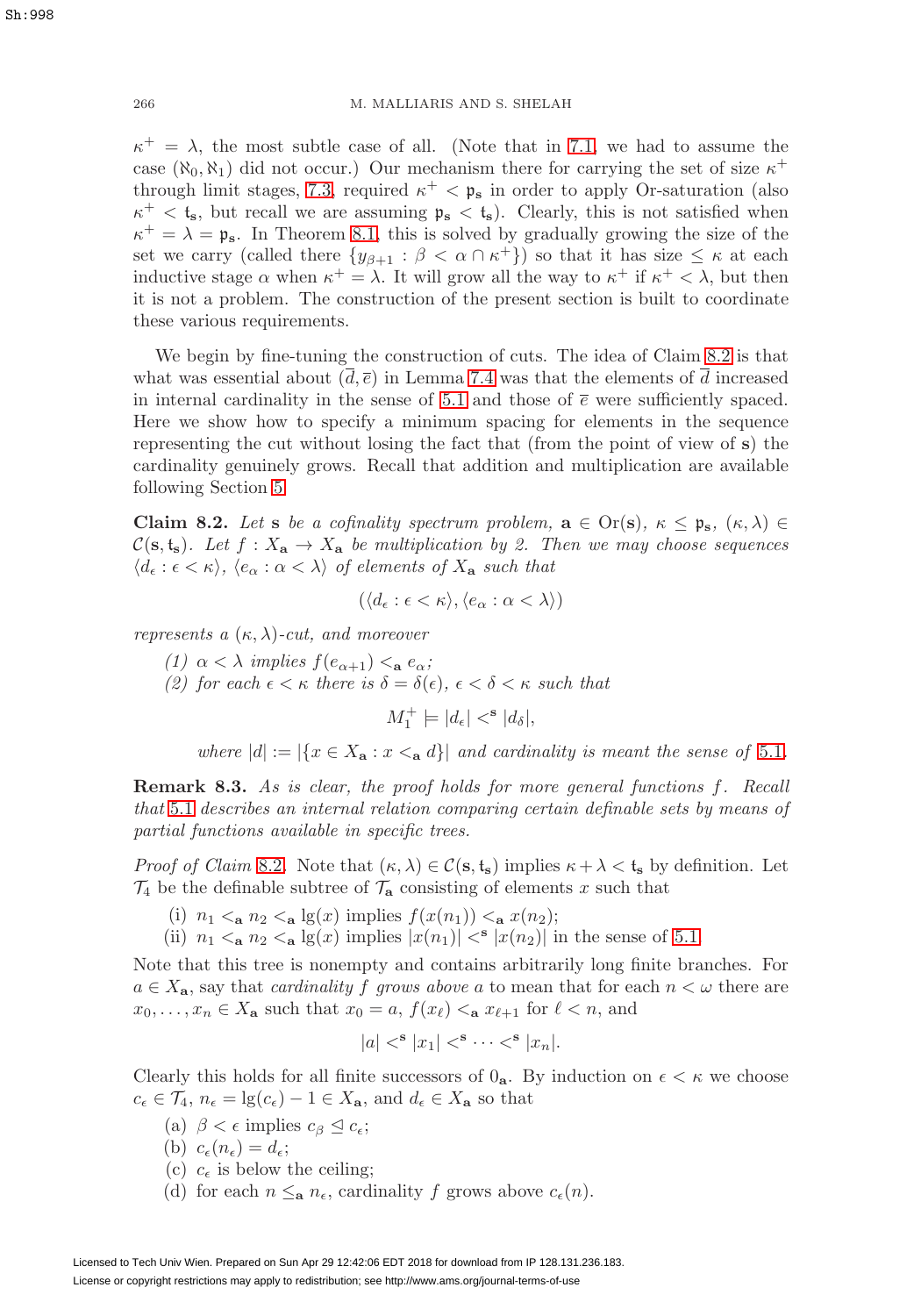The proof is similar to Theorem [3.1](#page-14-0) (Uniqueness), with an adjustment for (d); however, we will give the argument for completeness.

For  $\epsilon = 0$ : let  $c_0 = \langle 0_a \rangle$  and let  $n_0 = 0_a$ . As **a** is nontrivial (so contains all the finite successors of  $0_a$ ) and f is multiplication by 2, (d) is satisfied.

For  $\epsilon = \beta + 1$ : since  $c_{\beta}$  is below the ceiling, concatenation is possible. By inductive hypothesis (d), we may choose  $d_{\epsilon} \in X_{\mathbf{a}}$  such that  $f(c_{\beta}(n_{\beta})) <_{\mathbf{a}} d_{\epsilon}$ ,  $|f(c_{\beta}(n_{\beta}))| <^{s} |d_{\epsilon}|$ , and cardinality f grows above  $d_{\epsilon}$ . Let  $c_{\epsilon} = c_{\beta} \gamma \langle d_{\epsilon} \rangle$ , and let  $n_{\epsilon} = n_{\beta} + 1$ , and the inductive hypotheses will be preserved.

For  $\epsilon < \kappa$  limit: As cf( $\epsilon$ ) < min{ $\mathfrak{p}_s$ ,  $t_s$ }, apply Lemma [2.15](#page-13-2) to obtain  $c \in \mathcal{T}_4$  such that  $\beta < \epsilon$  implies  $M_1^+ \models c_{\beta} \leq c$ , and c is below the ceiling. Let  $d_{\infty} = c(\lg(c) - 1)$ . The key point is to ensure (d). As  $c \in \mathcal{T}_4$ , (ii) holds. For each  $k < \omega$ , let  $m_k =$ max ${n \le a \lg(c) : c(n) \le a} f^{-k}(d_{\infty})$ . Recalling (i) in the definition of  $\mathcal{T}_4$  and the fact that  $\langle c_\beta : \beta < \epsilon \rangle$  is a strictly increasing sequence below c, each  $m_k$  is well defined and

$$
(\langle n_\beta : \beta < \epsilon \rangle, \langle m_k : k < \omega \rangle)
$$

is a pre-cut in  $X_a$  and cannot be a cut without contradicting the definition of  $\mathfrak{p}_s$ . Let  $n_{**} \in X_{\mathbf{a}}$  realize this pre-cut. Let  $c_{\epsilon} = c \nvert_{n_{**}+1}, n_{\epsilon} = n_{**}$  and  $d_{\epsilon} = c_{\epsilon}(n_{\epsilon})$ . Clearly  $c_{\epsilon}$  satisfies (d). This completes the inductive choice of the sequence.

Once the sequence has been constructed,  $\kappa < t_{\rm s}$  implies that  $\langle c_{\epsilon} : \epsilon < \kappa \rangle$  has an upper bound c in  $\mathcal{T}_4$  by Claim [2.14.](#page-13-4) We first choose a cut in the domain of c, as follows. Consider the sequence  $\langle n_{\epsilon} := \lg(c_{\epsilon}) - 1 : \epsilon < \kappa \rangle$  in  $X_{\mathbf{a}}$ . By Theorem [3.1](#page-14-0) (Uniqueness) and the assumption that  $(\kappa, \lambda) \in C^{ct}(s)$ , there is a sequence  $\langle m_{\alpha} :$  $\alpha < \lambda$  of elements of  $\{n \in X_a : n <_a \lg(c)\}\$  such that  $(\langle n_{\epsilon} : \epsilon < \kappa \rangle, \langle m_{\alpha} : \alpha < \lambda \rangle)$ represents a  $(\kappa, \lambda)$ -cut.

Finally, let the sequence  $\langle e_{\alpha} : \alpha \langle \lambda \rangle$  in  $X_{\mathbf{a}}$  given by  $e_{\alpha} = c(m_{\alpha})$ . Then  $\langle d_{\epsilon} : \epsilon \langle \kappa \rangle, \langle e_{\alpha} : \alpha \langle \lambda \rangle$  satisfy our requirements, by the definition of  $\mathcal{T}_4$ .

<span id="page-30-1"></span>**Fact 8.4.** There exists a symmetric function  $g : \kappa^+ \times \kappa^+ \to \kappa$  such that

 $W \in [\kappa^+]^{\kappa^+}$  implies  $\text{sup}(\text{range}(g \restriction W \times W)) = \kappa$ .

For instance, a symmetric function g has the desired property if whenever  $\alpha$  <  $\alpha' < \beta, g(\alpha, \beta) \neq g(\alpha', \beta).$ 

We now prove the main result of this section.

<span id="page-30-0"></span>**Theorem 8.1.** Let **s** be a cofinality spectrum problem. Suppose that  $\kappa$ ,  $\lambda$  are regular and  $\kappa < \lambda = \mathfrak{p}_s < \mathfrak{t}_s$ . Then  $(\kappa, \lambda) \notin \mathcal{C}(\mathbf{s}, \mathfrak{t}_s)$ .

*Proof.* We suppose for a contradiction that  $\text{lcf}(\kappa) = \lambda$ . Note that necessarily  $\kappa + \lambda$ is minimal among  $(\kappa, \lambda) \in \mathcal{C}(\mathbf{s}, \mathbf{t}_s)$  by definition of  $\mathfrak{p}_s$ . Let  $\mathbf{a} \in \text{Or}(\mathbf{s})$  be coverable as a pair by  $a'$  in the sense of [5.7](#page-21-3) (in this proof we will write  $a \times a$  to refer to the **c** of that definition). Let

$$
(\langle d_{\epsilon} : \epsilon < \kappa \rangle, \langle e_{\alpha} : \alpha < \lambda \rangle)
$$

be a representation of a  $(\kappa, \lambda)$ -cut in  $X_{\mathbf{a}}$  given by Claim [8.2.](#page-29-0) To complete the preliminaries, fix  $g : \kappa^+ \times \kappa^+ \to \kappa$  given by Fact [8.4.](#page-30-1) This is an outside function, which will help in the proof.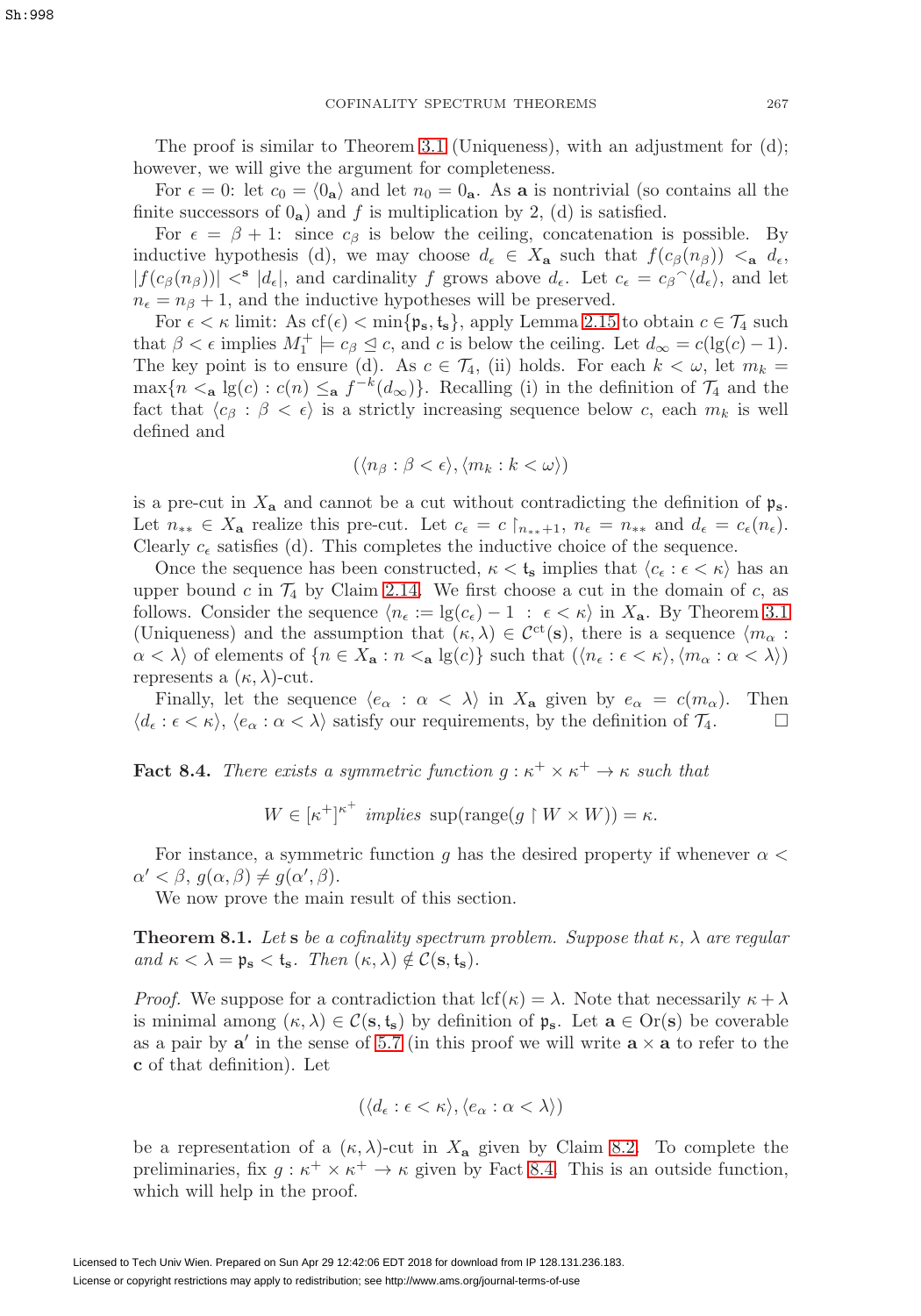We now define an appropriate tree. Let  $\mathbf{b} \in \text{Or}(\mathbf{s})$  be such that  $X_{\mathbf{b}} = X_{\mathbf{a}} \times X_{\mathbf{a}} \times X_{\mathbf{b}}$  $X_{\mathbf{a}} \times X_{\mathbf{a}'} \times X_{\mathbf{a}'} \times X_{\mathbf{a}'}$ . We will work in the definable subtree  $\mathcal{T}_6$  of  $\mathcal{T}_b$  consisting of elements  $x \in \mathcal{T}_{\mathbf{b}}$  such that

(a)  $n_1 <$ **b**  $n_2 <$ **b** lg(x) implies

 $x(n_2, 0) \leq_a x(n_2, 1) \leq_a x(n_2, 2) \leq_a x(n_1, 0);$ 

- (b)  $x(n, 3)$  is a nonempty subset of  $X_a$  and  $|x(n, 3)| \leq^s |X_a|/2$  in the sense of [5.1,](#page-19-0) i.e., its cardinality is  $\leq^{\mathbf{s}}$  that of its complement;
- (c)  $x(n, 4)$  is a symmetric 2-place function with domain  $x(n, 3) \times x(n, 3)$  and range  $\subseteq X_{\mathbf{a}}$ , which we call a distance estimate function;
- (d)  $x(n, 5)$  is a one-to-one function from  $x(n, 3)$  to the interval  $(x(n, 1), x(n, 2))$ <sub>a</sub> such that

$$
a \neq b \in x(n, 3)
$$
 implies  $|x(n, 4)(a, b)| \leq^{\mathbf{s}} |x(n, 5)(a) - x(n, 5)(b)|$ .

(Recall that for any  $z \in X_{\mathbf{a}}$ , the internal cardinality |z| is identified with  $|[0, z]_{\mathbf{a}}|$  following [8.2\(](#page-29-0)2) above.)

(e) if  $n_1 < b n_2 < b \lg(x)$  and a, b in  $X_a$  are such that

$$
(\forall m)((n_1 \leq_{\mathbf{b}} m \leq_{\mathbf{b}} n_2) \to \{a, b\} \subseteq x(m, 3)),
$$

then  $x(n_1, 4)(a, b) = x(n_2, 4)(a, b)$ .

This completes the description of  $\mathcal{T}_6$ . (Informally, given  $n \leq \max(\text{dom}(x)) \in \mathcal{T}_6$ ,  $x(n, 0)$  is a marker moving left toward the cut and  $x(n, 5)$  is an injection from  $x(n, 3)$ into the interval  $(x(n, 1), x(n, 2))$ <sub>a</sub>. The new point is a distance estimate function  $x(n, 4)$ : we ask  $x(n, 5)$  to respect the internal spacing given by this function, and we ask that as n grows, the distance estimate remains unchanged on pairs of elements which remain continuously in the sequence of domains  $x(n, 3)$ .)

In the next, core part of the proof, we will choose  $c_{\alpha} \in \mathcal{T}_6$ ,  $n_{\alpha} = \max(\text{dom}(c_{\alpha}))$ by induction on  $\alpha < \lambda$ . When  $\alpha$  is a successor we will also choose  $y_{\alpha}$ . Our inductive hypothesis is as follows:

- For all  $\alpha < \lambda$ , we ensure that
	- (1)  $\beta < \alpha$  implies  $c_{\beta} \leq c_{\alpha}$ .
	- (2)  $\beta < \alpha$  implies

$$
e_{\alpha+1} \leq_{\mathbf{a}} c_{\alpha}(n_{\alpha},0) <_{\mathbf{a}} c_{\alpha}(n_{\alpha},1) <_{\mathbf{a}} c_{\alpha}(n_{\alpha},2) <_{\mathbf{a}} e_{\beta+1},
$$

and if  $\alpha = \beta + 1$ , then in addition  $c(n_{\alpha}, 0) = e_{\alpha+1}$ .

- (3) For all  $\gamma < \min\{\alpha, \kappa^+\},$ 
	- (a)  $y_{\gamma+1} \in c_{\alpha}(n_{\alpha},3);$
	- (b)  $(\forall m)[n_{\gamma+1} \leq_b m \leq_b n_\alpha \rightarrow y_{\gamma+1} \in c_\alpha(m, 3)];$
	- (c) for all  $\zeta + 1 < \gamma + 1$  and for all m such that  $n_{\gamma+1} \leq_{\mathbf{b}} m \leq_{\mathbf{b}} n_{\alpha}$ ,

$$
x(m,4)(y_{\zeta+1}, y_{\gamma+1}) = d_{g(\zeta+1,\gamma+1)}.
$$

- <span id="page-31-0"></span>• When  $\alpha = \beta + 1 < \kappa^+$ , then in addition we choose  $y_\alpha = y_{\beta+1}$  so that the following are true:
	- (4)  $y_{\beta+1} \in X_{\mathbf{a}} \setminus \{y_{\gamma+1} : \gamma < \beta\};$
	- (5)  $y_{\beta+1} \in c_{\alpha}(n_{\alpha}, 3);$
	- (6)  $y_{\beta+1} \notin c_{\beta}(n_{\beta}, 3);$
	- $|c_{\alpha}(n_{\alpha},3)| \leq^{s} |X_{\mathbf{a}}|/2;$
	- (8) for all  $\gamma + 1 < \beta + 1$  and all n such that  $n_{\gamma+1} \leq_{\mathbf{b}} n \leq_{\mathbf{b}} n_{\alpha}$ ,

$$
x(n,4)(y_{\gamma+1}, y_{\beta+1}) = d_{g(\gamma+1,\beta+1)}.
$$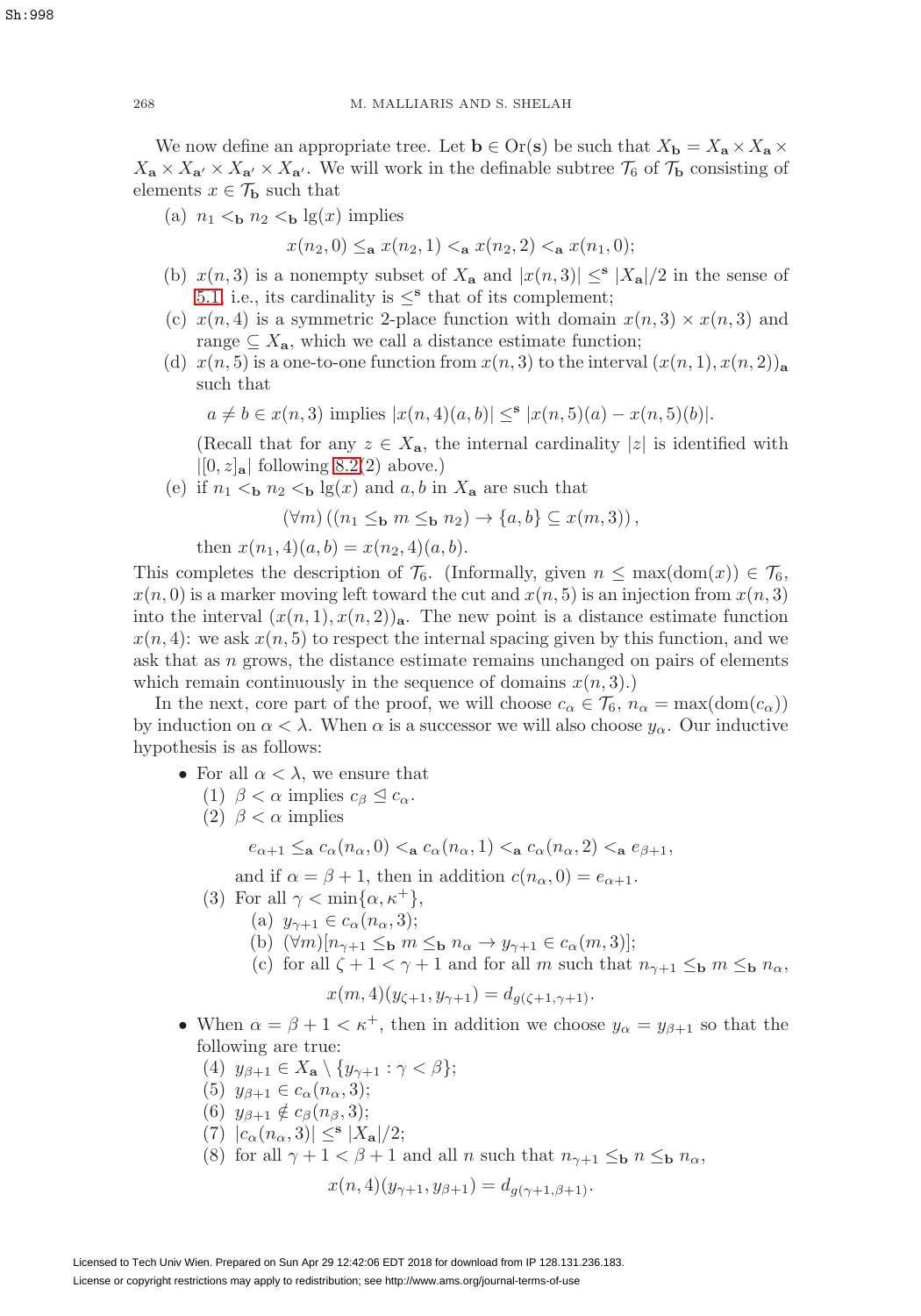Note that  $d_{q(\beta,\gamma)}$  functions here as a constant; g, set at the beginning of the proof, is an outside function not mentioned by the definition of  $\mathcal{T}_6$ . Condition [\(7\)](#page-31-0) is part of the definition of  $\mathcal{T}_6$ , repeated for clarity.

This completes the statement of the inductive hypothesis; let us now carry out the induction.

For the case  $\alpha = 0$ : Trivial.

For the case  $\alpha = \beta + 1$ , when in addition  $\alpha < \kappa^+$ : If  $\alpha = \beta + 1 < \kappa^+$ , then we first define  $y_{\alpha} = y_{\beta+1}$ . By inductive hypothesis,  $M_1^+ \models c_{\beta} \in \mathcal{T}_6$ . Thus by (b) in the definition of  $\mathcal{T}_6$ ,  $X_\mathbf{a} \setminus c_\beta(n_\beta, 3) \neq \emptyset$ . Choose  $y_{\beta+1} \in X_\mathbf{a} \setminus c_\beta(n_\beta, 3)$ . Note that we choose  $c_{\alpha}(n_{\alpha},3)$  below and will ensure there that it remains small enough; in particular, it is irrelevant whether  $c_\beta(n_\beta, 3) \cup \{y_{\beta+1}\}\$  has size no larger than its complement in X**a**.

Then conditions (4) and (6) of the inductive hypothesis hold, so by condition (e) of the definition of  $\mathcal{T}_6$  we will be allowed to freely choose the value of  $c_{\alpha}(n_{\alpha}, 4)$  on any pair which includes  $y_{\beta+1}$ . Label this (\*\*) for later reference.

Having defined  $y_{\beta+1}$ , continue as in the general successor step: For the case  $\alpha = \beta + 1$  for arbitrary  $\alpha < \lambda$ : We now assume that  $y_{\beta+1}$  has been

chosen for all  $\beta < \min{\{\alpha, \kappa^+\}}$  and continue the proof assuming only  $\alpha = \beta + 1 < \lambda$ . The key point at this step is to define  $c_{\alpha}(n_{\alpha}, \ell)$  for  $\ell < 6$ . The nontrivial cases are  $\ell = 3, 4, 5$ . We will do this by showing it may be expressed as a consistent partial Or-type, and then applying Theorem [4.1,](#page-18-1) local saturation. Recall that we are assuming  $\mathfrak{p}_s < \mathfrak{t}_s$ .

Let  $p(x_0, x_1, x_2, x_3, x_4, x_5)$  be the partial type stating the following. (Note that  $x_0, x_1, x_2$  are determined by  $x_3, x_4, x_5$ . The  $e_\alpha$  are from the background cut.)

- $(x_1, x_2, x_1, x_2, x_3)$  are elements of  $X_a$  and  $x_3, x_4, x_5$  are elements of  $X_{a'}$ .
- (p.2)  $x_0 = e_{\alpha+1} \leq_\mathbf{a} x_1 <_\mathbf{a} x_2 \leq_\mathbf{a} e_\alpha.$
- $(x_3)$   $x_3 = \text{dom}(x_4) \subseteq X_\mathbf{a}$  and  $|x_3| \leq |\mathbf{x}_\mathbf{a}|/2$ .
- $(p.4)$   $x_4$  is a definable symmetric 2-place function from  $x_3$  to  $X_a$ .
- (p.5)  $x_5$  is a definable injection from  $x_3$  into the interval  $(e_{\alpha+1}, e_{\alpha})_a$ such that

$$
a \neq b \in x_3 \to |x_4(a, b)| \leq^{\mathbf{s}} |x_5(a) - x_5(b)|.
$$

(p.6)  $x_1 = \min(\text{range}(x_5)), x_2 = \max(\text{range}(x_5)).$ 

(p.7) if  $a, b \in c_{\beta}(n_{\beta}, 3) \cap x_3$  then  $x_4(a, b) = c_{\beta}(n_{\beta}, 4)(a, b)$ .

For  $\gamma < \min\{\alpha, \kappa^+\}$  we add  $(p.8)_{\gamma}$ 

$$
y_{\gamma+1} \in x_3.
$$

For  $\zeta < \gamma < \min\{\alpha, \kappa^+\}$  we add  $(p.9)_{\zeta,\gamma}$ 

 $x_4(y_{\zeta+1}, y_{\gamma+1}) = d_{g(\zeta+1, \gamma+1)}.$ 

(Note:  $(p.9)$  is legitimate by the observation  $(**)$  from the case " $\alpha = \beta + 1, \alpha < \kappa^{+}$ " when the pair includes  $y_{\beta+1}$ , and by (1) of the inductive hypothesis for all other pairs of  $y$ 's.)

To show that  $p$  is an Or-type in the sense of [4.1–](#page-17-3)[4.1,](#page-18-1) note that first,  $p$  depends on the parameters  $\{e_{\alpha}, e_{\alpha+1}, c_{\beta}\}\cup \{y_{\gamma+1} : \gamma < \min\{\alpha, \kappa^+\}\}\.$  Recall from the statement of the Lemma that  $\lambda = \mathfrak{p}_s$ , and thus  $|\alpha| < \mathfrak{p}_s$ . It remains to show that p is finitely satisfiable in  $X<sub>b</sub>$  (i.e., consistent). Since we choose a domain  $x<sub>3</sub>$ , a distance estimate function  $x_4$ , and a partial injection  $x_5$  simultaneously, the true constraints come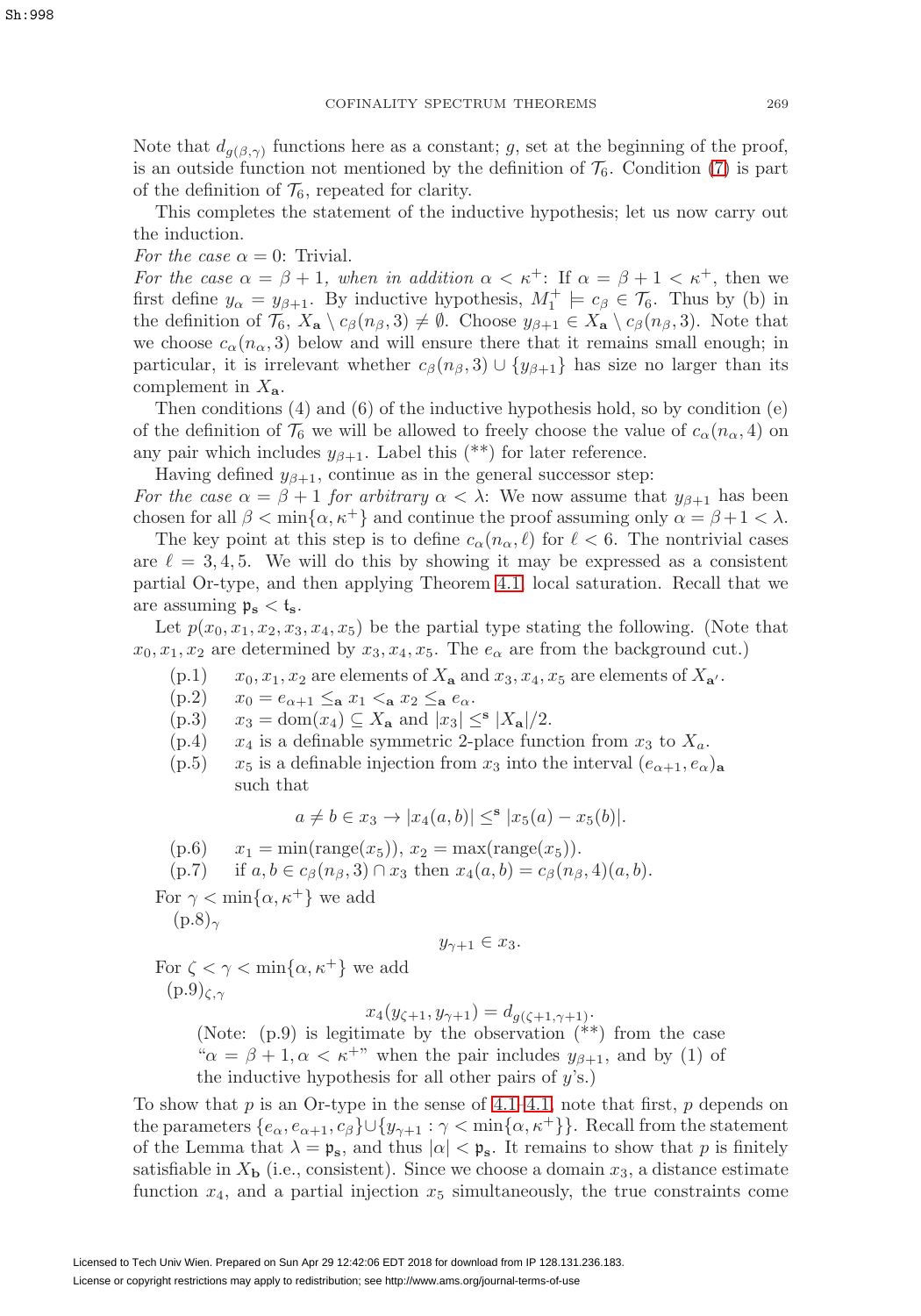from the schemata (p.8) and (p.9) which require that certain elements are in the domain, thus certain previously set distance estimates must be respected, and, if applicable, certain new distances set.

Let us check finite satisfiability (by compactness this will suffice). Let a nonempty finite subset  $\Gamma \subseteq \alpha \cap \kappa^+$  be given. Let  $p_0 \subseteq p$  be finite and such that  $p_0$  implies (p.1)–(p.7),  $p_0$  implies  $(p.8)_{\gamma}$  for each  $\gamma \in \Gamma$ , and  $p_0$  implies  $(p.9)_{\zeta,\gamma}$  for each  $\zeta, \gamma \in \Gamma, \zeta < \gamma$ . We will prove that  $p_0$  is satisfiable.

We define  $b_3$ ,  $b_4$ ,  $b_5$ ,  $b_1$ ,  $b_2$  as follows:

- (i) Let  $b_3 = \{y_{\gamma+1} : \gamma \in \Gamma\}.$
- (ii) Let  $b_4$  be the symmetric 2-place function on  $b_3$  defined by

$$
(y_{\zeta+1}, y_{\gamma+1}) \mapsto d_{g(\zeta+1, \gamma+1)}
$$

for  $\zeta, \gamma \in \Gamma$ . (Note that this function exists and may be identified with an element of  $\mathcal{T}_{\mathbf{a}\times\mathbf{a}}$ , thus of  $X_{\mathbf{a}'}$ , by the choice of  $\mathbf{a}, \mathbf{a}'$  satisfying [5.7,](#page-21-3) and the fact that finite sequences in this tree are closed under concatenating an additional element, since **a**' is nontrivial.)

- (iii) Let  $d = \max\{d_{g(\zeta+1,\gamma+1)} : \zeta \neq \gamma \in \Gamma\}$ . Note that for all  $\alpha < \lambda, d < e_\alpha$ , by choice of the cuts at the beginning of the proof.
- (iv) Let  $\{\gamma_0,\ldots,\gamma_n\}$  enumerate  $\Gamma$  in increasing order, without repetition. Let  $b<sub>5</sub>$  be the definable partial injection given by

$$
y_{\gamma_i+1} \mapsto e_{\alpha+1} +_{\mathbf{a}} 1 +_{\mathbf{a}} i \cdot d
$$

for  $i = 0, \ldots, n$ . By the choice of  $\bar{e}$ , max(range(b<sub>5</sub>))  $\lt_{a} e_{\alpha}$ . (The parenthetical remark from (ii) applies here also.)

(v) Let  $b_0, b_1, b_2$  be defined from  $b_3, b_4, b_5$  by conditions (p.1), (p.2), (p.6) of the definition of p.

Let us verify that  $(b_0,\ldots,b_5) \models p_0$ . Condition (p.1) is obvious. For Conditions (p.2) and (p.6), note that by (iv) max(range( $b_5$ ))  $\lt$ <sub>a</sub>  $e_\alpha$ . Condition (p.3) is obvious as  $b_3$  is finite and  $X_a$  is not. Conditions (p.4), (p.5), and (p.6) are immediate from the definitions of the elements  $b_i$ . For  $\zeta \leq \gamma \leq \beta$ , Conditions  $(p.8)_{\gamma}$  and  $(p.9)_{\zeta,\gamma}$  are also immediate. What about Condition (p.7)? (Note that on our proposed finite fragment,  $c_\beta(n_\beta, 3) \cap b_3 \subseteq b_3$ .) By inductive hypothesis [(1), (5)], we have that

$$
c_{\beta}(n_{\beta},3) \cap b_3 = \{y_{\gamma+1} : \gamma \in \Gamma, \gamma \neq \beta\}.
$$

Thus, when  $\zeta < \gamma < \beta$ , Condition (p.7) for  $a = y_{\zeta+1}, b = y_{\gamma+1}$  is ensured by Condition  $(p.9)_{\zeta,\gamma}$ , and when  $\zeta < \beta$ , Condition  $(p.7)$   $a = y_{\zeta+1}, b = y_{\beta+1}$  is trivially true since  $y_{\beta+1} \notin c_{\beta}(n_{\beta}, x_3)$ .

This completes the proof that  $p_0$  is realized, and thus that p is an Or-type in the sense of Definition [4.1](#page-17-3) over a set of size  $\langle \mathfrak{p}_s \rangle$ .

By Theorem [4.1,](#page-18-1)  $p$  has a realization  $\langle b_i^* : i < 6 \rangle$ . By inductive hypothesis, we may concatenate. Let  $n_{\alpha} = n_{\beta} + 1$  and let  $c_{\alpha} = c_{\beta} \gamma_{0}^{*}, \ldots, b_{5}^{*}$ . This completes the successor step.

For the case of  $\alpha$  limit: Since  $cf(\alpha) < \lambda \leq \mathfrak{p}_s \leq \mathfrak{t}_s$ , by Lemma [2.15](#page-13-2) there is  $c \in \mathcal{T}_6$ such that  $\beta < \alpha$  implies  $c_{\beta} \leq c$  and c is below the ceiling. The key point is to adjust this by choosing a suitable initial segment  $c_{\alpha}$  of c so that Conditions (1),  $(2)$ , and  $(3)(a)$  of the inductive hypothesis will be satisfied. (Conditions  $(3)(b)$  and  $3(c)$  will then follow by definition of  $\mathcal{T}_6$ .) First, let

$$
n_* = \max\{n : n <_{\mathbf{b}} \lg(c), M_1^+ \models (e_\alpha <_{\mathbf{a}} c(n, 0))\}.
$$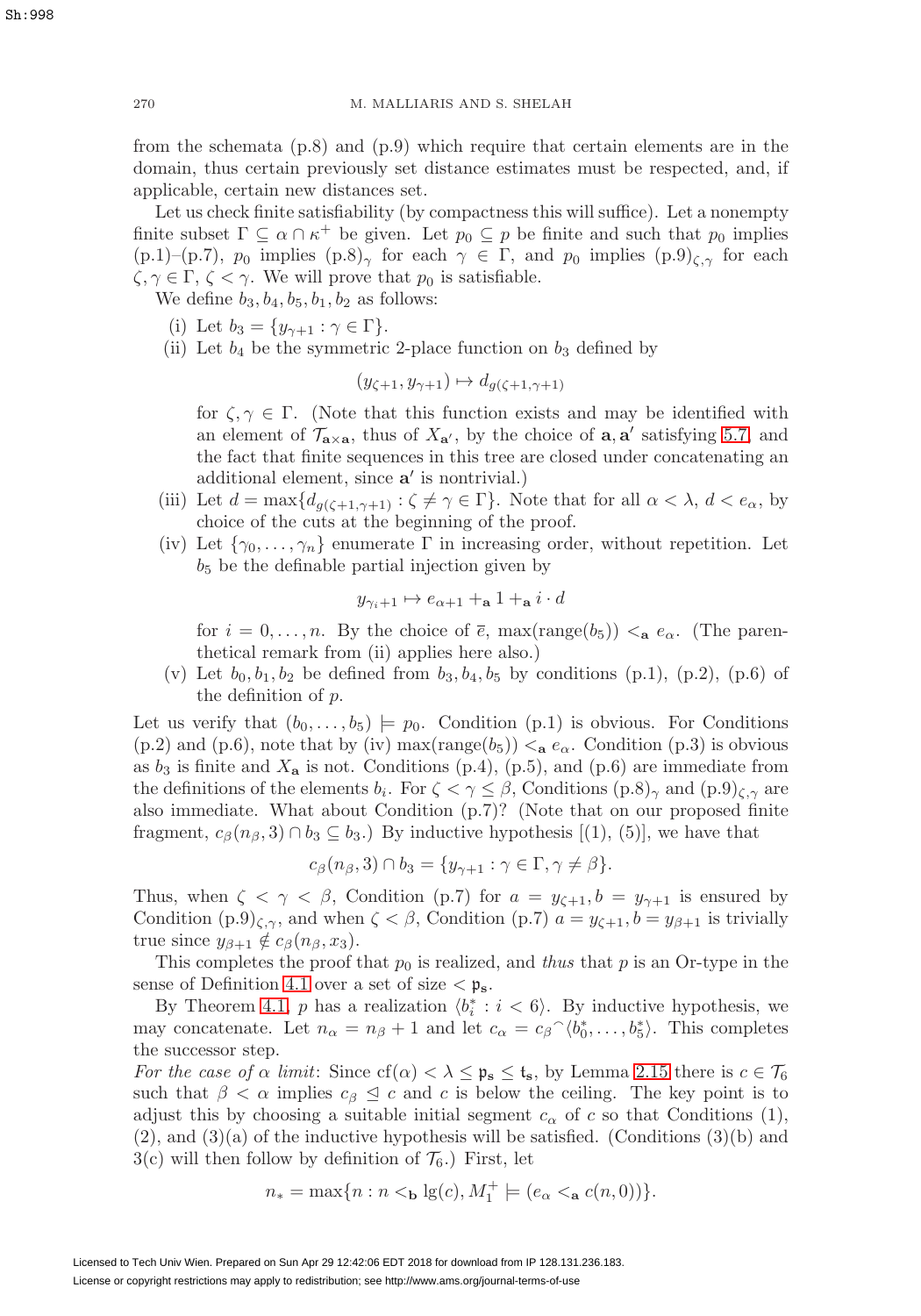Necessarily for all  $\beta < \alpha$ ,  $\lg(c_{\beta}) <_{\mathbf{b}} n_*$ . Second, for each  $\beta < \max\{\alpha, \kappa^+\}$ , let

$$
n(\beta) = \max\{n \leq_{\mathbf{b}} n_* : y_{\beta+1} \in c(n,3)\}.
$$

For each  $\gamma < \beta < \alpha$ , inductive hypothesis (3) for  $\beta$  implies  $y_{\gamma+1} \in c_{\beta}(n_{\beta}, 3)$ . In other words,

$$
(\{n_\beta : \beta < \alpha \cap \kappa^+ \}, \{n(\beta) : \beta < \alpha \cap \kappa^+ \})
$$

is a pre-cut in  $X_{\mathbf{b}}$ , and thus a  $(\kappa_1, \kappa_2)$ -pre-cut for some regular  $\kappa_1, \kappa_2 \leq |\alpha \cap \kappa^+|$ . It cannot be a cut, as then  $\kappa_1 + \kappa_2 \leq |\alpha| < \lambda = \mathfrak{p}_s$  contradicting the definition of  $\mathfrak{p}_s$ . So we may choose  $n_{**} \leq_b n_*$  such that for all  $\gamma, \beta < \alpha \cap \kappa^+,$ 

$$
n_{\gamma} <_{\mathbf{b}} n_{**} <_{\mathbf{b}} n_{\beta}.
$$

Let  $n_{\alpha} = n_{**}$ , and let  $c_{\alpha} = c \nvert_{n_{\alpha}}$ . This completes the limit case, and thus the inductive construction of the sequence  $\langle c_{\alpha}, n_{\alpha} : \alpha < \lambda \rangle$ .

We arrive at the final stage of the proof. Having built our sequence  $\langle c_{\alpha} : \alpha < \kappa \rangle$ , as  $\lambda = \mathfrak{p}_s < \mathfrak{t}_s$  we may choose  $c_{\lambda} \in \mathcal{T}_6$  such that for all  $\alpha < \lambda$ ,  $c_{\alpha} \leq c_{\lambda}$ . Let  $n_{\lambda} = \max(\text{dom}(c_{\lambda}))$ . By construction,  $\langle n_{\alpha} : \alpha \langle \lambda \rangle$  is an increasing sequence of elements of  $X_{\mathbf{b}}$  below  $n_{\lambda}$ . By Theorem [3.1](#page-14-0) (Uniqueness), there is a sequence  $\langle m_{\epsilon} : \epsilon < \kappa \rangle$  such that

$$
(\langle n_{\alpha} : \alpha < \lambda \rangle, \langle m_{\epsilon} : \epsilon < \kappa \rangle)
$$

represents a  $(\lambda, \kappa)$ -cut in  $X_{\mathbf{b}}$ . Without loss of generality, for some increasing  $\zeta$ :  $\kappa \to \kappa$ ,

$$
d_{\zeta(\epsilon)} <_{\mathbf{a}} c_{\lambda}(m_{\epsilon}, 0) <_{\mathbf{a}} d_{\zeta(\epsilon+1)}.
$$

Now for each  $\beta < \kappa^+$  and each  $\alpha_1, \alpha_2$  with  $\beta < \alpha_1 < \alpha_2 < \lambda$ , the set

$$
X_{\beta} := \{ n : n \leq_{\mathbf{b}} n_{\lambda}, (\forall n') (n_{\beta+1} \leq_{\mathbf{b}} n' \leq_{\mathbf{b}} n \rightarrow y_{\beta+1} \in c_{\lambda}(n', 3)) \}
$$

is a subset of  $X_{\mathbf{b}}$  which includes the interval  $[n_{\alpha_1}, n_{\alpha_2}]_{\mathbf{b}}$ , recalling the notation  $n_{\gamma} = \max(\text{dom}(c_{\gamma}))$ . Thus for some  $\epsilon(\beta) < \kappa$ ,

$$
[n_{\beta+1}, m_{\epsilon(\beta)}]_{\mathbf{b}} \subseteq X_{\beta}.
$$

As  $\beta < \kappa^+$  was arbitrary, there is  $\epsilon_* < \kappa$  such that

$$
W = \{ \beta < \kappa^+ : \epsilon(\beta) = \epsilon_* \}
$$

has cardinality  $\kappa^+$ . For simplicity of notation, let  $F := c_{\lambda}(m_{\epsilon_*}, 4)$ . By Condition (d) in the definition of  $\mathcal{T}_6$  and the inductive hypothesis, for every  $\beta \neq \gamma \in W$ we have that  $F(y_\gamma, y_\beta) = d_{g(\gamma, \beta)}$ . However, by the choice of  $\overline{d}$ , the choice of the outside function g and the fact that  $|W| = \kappa^+$ , there exist  $\gamma, \beta \in W$  such that  $M_1^+ \models |d_{\zeta(\epsilon_*)+1}| <^{\mathbf{s}} |d_{g(\gamma,\beta)}|$ . This contradiction completes the proof.

9. 
$$
\mathcal{C}(\mathbf{s}, \mathbf{t}_{\mathbf{s}}) = \emptyset
$$

<span id="page-34-0"></span>With the results of the previous sections in hand, we now prove the paper's fundamental result.

<span id="page-34-1"></span>**Central Theorem 9.1.** Let **s** be a cofinality spectrum problem. Then  $C(s, t_s) = \emptyset$ .

Proof. There are two cases.

Case 1.  $\mathfrak{p}_s < \mathfrak{t}_s$ . Let  $\kappa, \lambda$  be such that  $\kappa + \lambda = \mathfrak{p}_s$  and  $(\kappa, \lambda) \in \mathcal{C}(s, \mathfrak{t}_s)$ . By Claim [3.1,](#page-14-0) Conclusion [3.6,](#page-16-2) and Lemma [6.1,](#page-23-3)  $\kappa \neq \lambda$ , and we may assume  $\kappa < \lambda = \mathfrak{p}_s$ . Then the hypotheses of Theorem [8.1](#page-30-0) are satisfied, so  $(\kappa, \lambda) \notin C(\mathbf{s}, \mathbf{t}_{\mathbf{s}})$ , contradiction. This shows Case 1 cannot occur.

Case 2.  $t_s \leq p_s$ , so by definition of  $p_s$ ,  $\mathcal{C}(s, t_s) = \emptyset$ . This proves the theorem.  $\Box$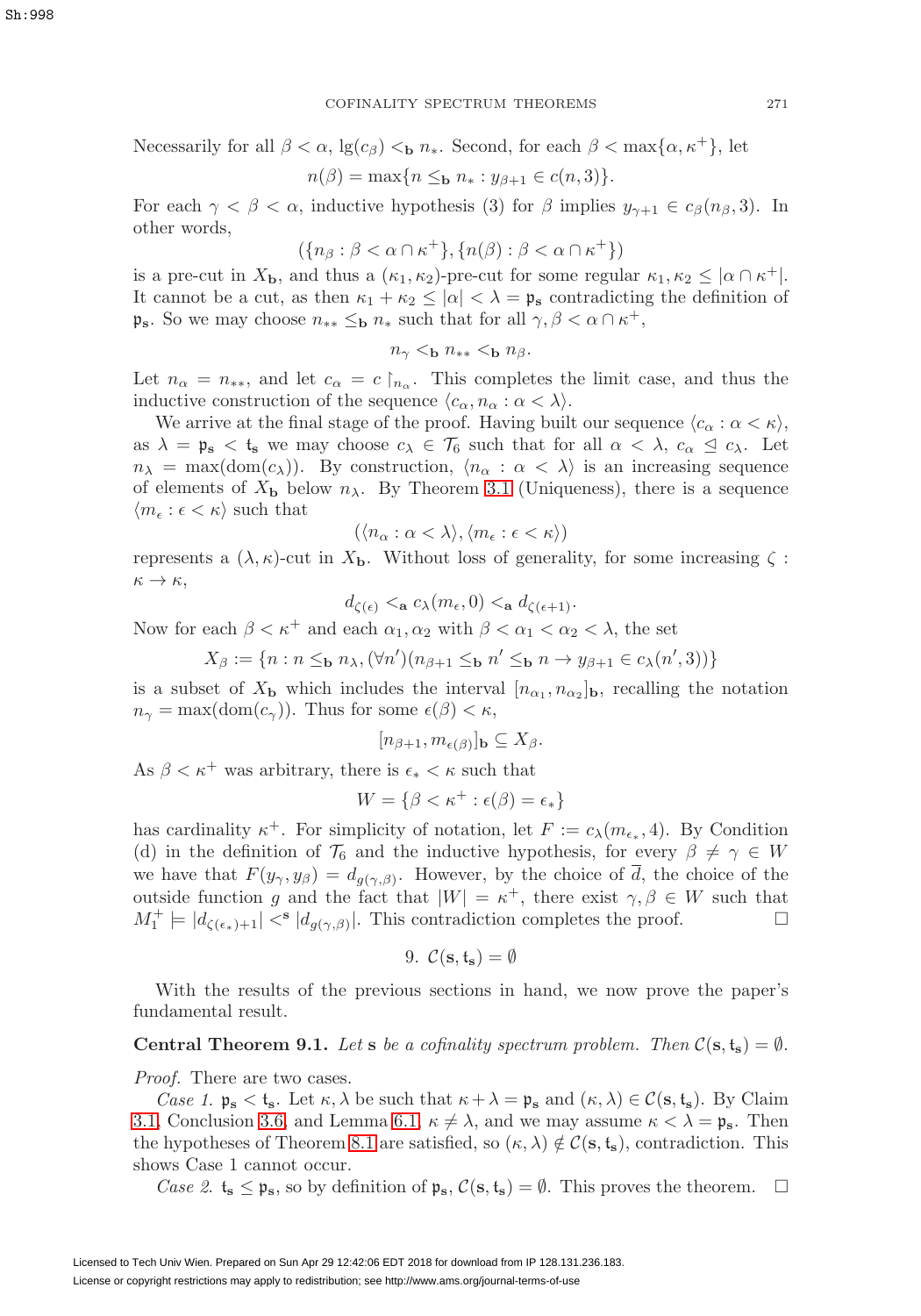## 10. A New Characterization of Good Regular Ultrafilters

We now apply cofinality spectrum problems to study regular ultrapowers and Keisler's order. We focus here on the definitions and history most relevant to our present proofs; further details can be found in [\[26\]](#page-59-13). In the present section, we give the necessary background and then prove two theorems: Theorem [10.1,](#page-40-1) the analogue of Theorem [9.1](#page-34-1) for regular ultrapowers, and Main Theorem [10.25,](#page-41-1) a new characterization of Keisler's notion of goodness.

## **Convention 10.1** (Conventions on ultrapowers)**.**

- (1) For transparency we assume all languages are countable.
- $(2)$  For transparency we assume all theories T are complete.
- (3) We use  $D$  to denote a regular ultrafilter on the index set I (see [10.2](#page-35-1)), and  $\lambda$  to denote |I|.
- (4) Small means of cardinality  $\leq |I|$ .
- (5) We use notation of the form a[t] following Convention [2.1](#page-6-2)(6).

<span id="page-35-1"></span>**Definition 10.2.** Say that the filter  $\mathcal{D}$  on |I| is  $\kappa$ -regular when there is a collection  $X = \{X_i : i < \kappa\} \subseteq \mathcal{D}$  such that for each  $t \in I$ ,

$$
|\{i < \kappa : t \in X_i\}| < \aleph_0.
$$

Such a collection is called a  $\kappa$ -regularizing family. Call D regular when it is [I]regular.

Regularity is a kind of strong incompleteness: a  $\kappa$ -regularizing family is such that for any  $\sigma \subseteq \kappa$ , if  $|\sigma| \geq \aleph_0$ , then  $\bigcap \{X_i : i \in \sigma\} = \emptyset$ .

**Definition 10.3.** When  $D$  is an ultrafilter on I, M a model, say that  $D$  saturates M to mean  $M^I/\mathcal{D}$  is  $|I|^+$ -saturated.

**Fact 10.4** (Keisler [\[16\]](#page-58-11)). If  $D$  is a regular ultrafilter on I, then whenever  $M \equiv N$ ,  $\mathcal D$  saturates  $M$  iff  $\mathcal D$  saturates  $N$ .

In particular, when  $D$  is regular, the following is well defined (recalling that all languages are countable).

**Definition 10.5.** When  $\mathcal D$  is regular, say that  $\mathcal D$  saturates  $T$  to mean  $\mathcal D$  saturates M for some, equivalently every,  $M \models T$ .

Keisler in 1967 proposed that regular ultrafilters could be used to investigate the relative complexity of first-order theories.

**Definition 10.6.** (Keisler [\[16\]](#page-58-11)) Let  $T_1, T_2$  be complete, countable first order theories. Say that  $T_1 \leq T_2$  if for any infinite cardinal  $\lambda$  and any regular ultrafilter  $\mathcal D$ on  $\lambda$ , if  $\mathcal D$  saturates  $T_2$ , then  $\mathcal D$  saturates  $T_1$ .

In other words,  $T_1 \leq T_2$  if for all infinite  $\lambda$ , all  $M_1 \models T_1, M_2 \models T_2$ , and any D a regular ultrafilter on  $\lambda$ , if  $M_2^{\lambda}/\mathcal{D}$  is  $\lambda^+$ -saturated, then  $M_1^{\lambda}/\mathcal{D}$  must be  $\lambda^+$ saturated.

Determining the structure of Keisler's order is a far-reaching problem. It was studied by Keisler, then by Shelah in Chapter VI of [\[40\]](#page-59-5), then in a series of papers by Malliaris [\[22\]](#page-58-9), [\[23\]](#page-58-12), [\[24\]](#page-58-8), [\[25\]](#page-59-7), and very recently by both authors jointly in [\[26\]](#page-59-13), [\[27\]](#page-59-14), [\[28\]](#page-59-6), [\[29\]](#page-59-15). We refer the interested reader to the introduction of [\[26\]](#page-59-13) for motivation and [\[29\]](#page-59-15) for a survey of what is known. Here, we focus on the part of

<span id="page-35-0"></span>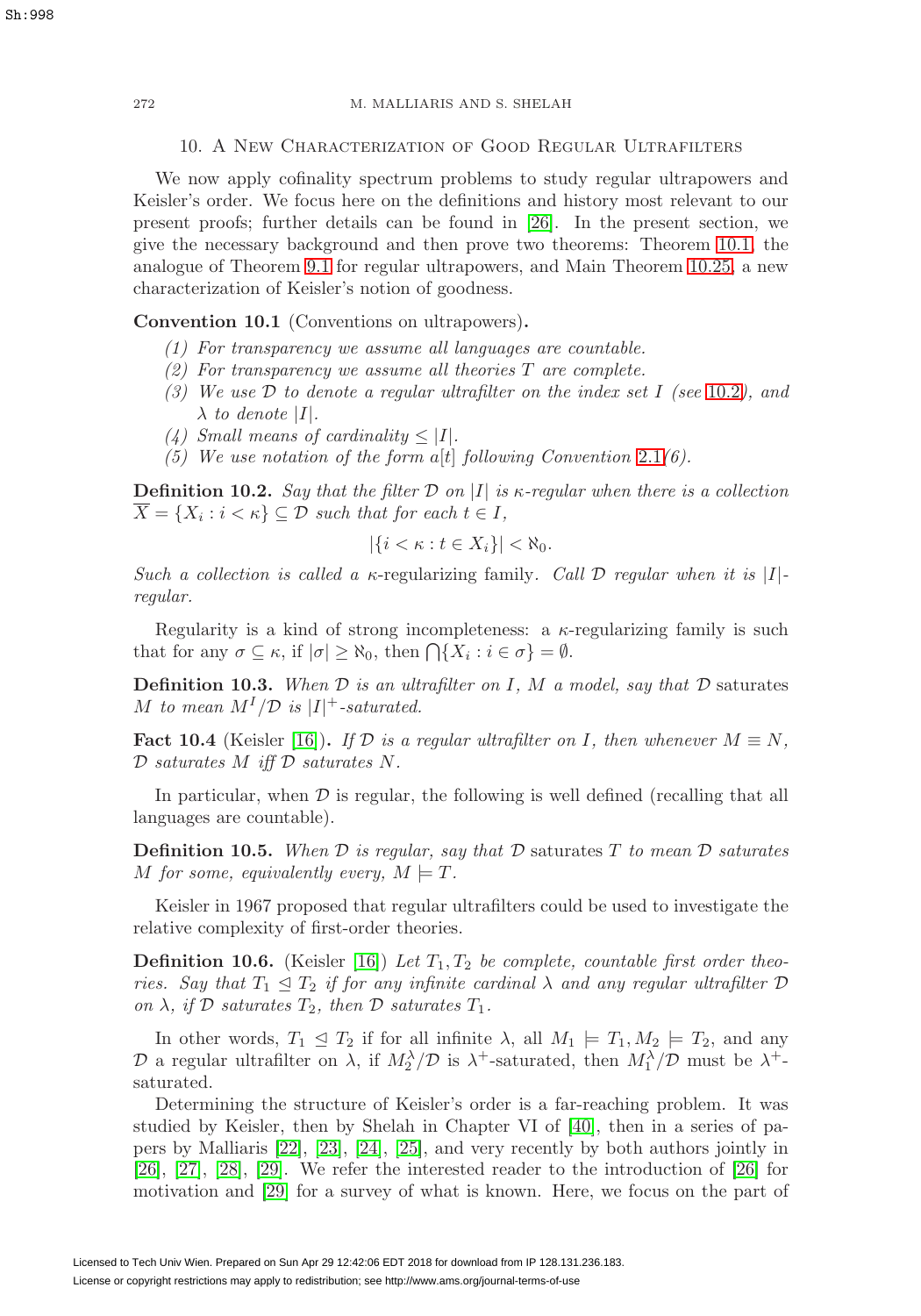the classification problem relevant to our current work (on the maximal class, and on nonsimple theories). Toward this let us give several theorems and definitions. The two fundamental theorems of ultraproducts we use are Los' theorem and its corollary.

<span id="page-36-1"></span>**Theorem A.** (Ultrapowers commute with reducts) Let  $\tau$ ,  $\tau'$  denote vocabularies. Let M be an  $\tau'$ -structure,  $\tau \subseteq \tau'$ ,  $\mathcal D$  an ultrafilter on  $\lambda \geq \aleph_0$ ,  $N = M^{\lambda}/\mathcal D$ . Then

$$
(M^{\lambda}/\mathcal{D})|_{\tau} = (M|_{\tau})^{\lambda}/\mathcal{D}.
$$

In light of Theorem [A,](#page-36-1) it is useful to consider structure on the ultrapower coming from the index models in some possibly expanded language.

**Definition 10.7.** (Internal, i.e., induced) Let  $N = M^{\lambda}/\mathcal{D}$  be an ultrapower. Say that a relation or function  $X$  on  $N$  is internal, also called induced, if we may expand the language by adding a new symbol  $Y$  of the same arity as  $X$ , and choose for each  $t \in \lambda$  an interpretation  $Y^{M_t}$  of Y, so that  $Y^N \equiv X \mod \mathcal{D}$ , where  $Y^N =$  ${a \in {}^{\lambda}M : \{t < \lambda : a[t] \in Y^{M_t}\} \in \mathcal{D}}.$ 

Good ultrafilters are a useful family of ultrafilters introduced by Keisler. For any infinite  $\lambda$ ,  $\lambda^+$ -good ultrafilters on  $\lambda$  exist by a theorem of Kunen [\[20\]](#page-58-13), extending a theorem of Keisler which assumed GCH.

<span id="page-36-0"></span>**Definition 10.8.** (Good filters, Keisler [\[14\]](#page-58-7)) Say that the filter D on I,  $|I| = \lambda$ is  $\kappa^+$ -good if every  $f : \mathcal{P}_{\aleph_0}(\kappa) \to \mathcal{D}$  has a multiplicative refinement; i.e., there is  $f' : \mathcal{P}_{\aleph_0}(\kappa) \to \mathcal{D}$  such that

- (1)  $u \in [\kappa]^{< \aleph_0}$  implies  $f'(u) \subseteq f(u)$ ;
- (2)  $u, v \in [\kappa]^{< \aleph_0}$  implies  $f'(u) \cap f'(v) = f'(u \cup v)$ .

In this paper we assume all good ultrafilters are  $\aleph_1$ -incomplete, and thus regular. We say that a filter is good if it is  $|I|$ <sup>+</sup>-good.

Keisler proved that Keisler's order has a maximum class, and that this class had a set-theoretic characterization.

<span id="page-36-2"></span>**Theorem B.** (Keisler [\[16\]](#page-58-11)) There is a maximum class in Keisler's order, which consists precisely of those theories T such that for  $M \models T$  and  $D$  a regular ultrafilter on  $\lambda$ ,  $M^{\lambda}/\mathcal{D}$  is  $\lambda^{+}$ -saturated iff  $\mathcal{D}$  is  $\lambda^{+}$ -good.

<span id="page-36-4"></span>**Conclusion 10.9.** Let X be any property of regular ultrafilters. Suppose it can be shown that for some countable first-order theory T and model  $M \models T$ , the condition "D has property X" is necessary for  $M^{I}/\mathcal{D}$  to be  $|I|^{+}$ -saturated. Then a consequence of Theorem [B](#page-36-2) is that any (regular) good ultrafilter  $D$  on I must have property X.

The question of the model-theoretic identity of this maximum class has remained elusive. The importance of this question comes, in part, from its being an outside definition of a class of unstable theories.

The connection in Theorem [B](#page-36-2) between realizing types and multiplicative refinements is based on the following definition and Fact [10.11.](#page-37-0)

<span id="page-36-3"></span>**Definition 10.10.** Let  $N = M^{I}/\mathcal{D}$  be a regular ultrapower and  $p = \{\psi(x; a_i) : i <$  $\mu$ } a  $\psi$ -type in N of cardinality  $\mu \leq |I|$ .

(1) The Los map  $d_0 : \mathcal{P}_{\aleph_0}(\mu) \to \mathcal{D}$  is given by

$$
u\in \mathcal{P}_{\aleph_0}(\mu)\mapsto \{s\in I: M\models \exists x\bigwedge \{\psi(x;a_j):j\in u\}\}.
$$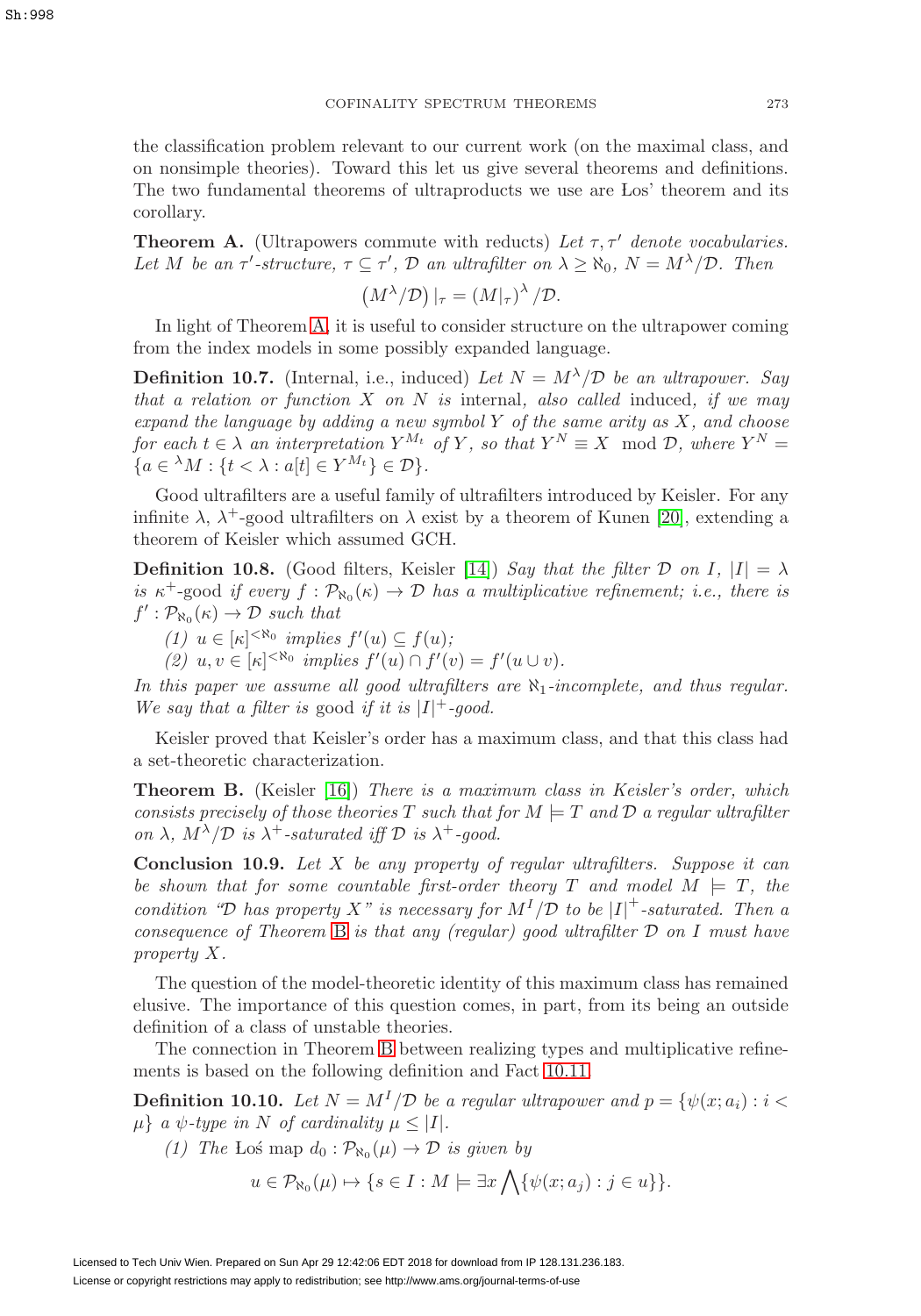- (2) A distribution for p is a map  $d : \mathcal{P}_{\aleph_0}(p) \to \mathcal{D}$  such that
	- (a) d refines the Los map;
	- (b) the image of d is a  $\mu$ -regularizing set for  $\mathcal{D}$ ;
	- (c) without loss of generality d is monotonic, i.e.,  $u \subseteq v$  implies  $d(u) \supseteq$  $d(v)$ .

<span id="page-37-0"></span>**Fact 10.11** (See, e.g., [\[26\]](#page-59-13) Section 1.2). For a small type p in an ultrapower  $N =$  $M<sup>I</sup>/\mathcal{D}$ , the following are equivalent: (a) p is realized, (b) some distribution of p has a multiplicative refinement.

If Keisler's order gives a measure of complexity of theories, a first surprise was the nature of the complexity which maximality suggests.

<span id="page-37-1"></span>**Theorem C.** (Sufficient conditions for maximality, Shelah)

(1) Any theory with the strict order property, e.g.,  $(\mathbb{Q}, \langle),$  is maximum in Keisler's order [\[40\]](#page-59-5).VI.2.

(And considerably later)

(2)  $SOP_3$ , a weakening of the strict order property, is sufficient for maximality [\[42\]](#page-59-16).

We will not work directly with  $SOP_3$ , a weaker order, in this paper; a definition can be found in Shelah and Usvyatsov [\[45\]](#page-59-11) Fact 1.3.

Since 1996, it has been open whether the boundary of the Keisler-maximal class lies at  $SOP_3$  or whether it could be pushed up to  $SOP_2$ , Definition [11.1](#page-41-2) below (or beyond). A major technical obstacle has been the lack of a framework within which to compare orders and trees. Note that there are also nontrivial model-theoretic questions about whether  $SOP_2$  may imply  $SOP_3$  on the level of theories, but our analysis is able to avoid this.

**Discussion 10.12.** (SOP<sub>2</sub> and SOP<sub>3</sub>) It is known that SOP<sub>2</sub> is weaker than SOP<sub>3</sub> on the level of formulas, but what about on the level of theories? This remains open and interesting. Our analysis ultimately circumvents this problem by showing that already  $SOP_2$  suffices for maximality from the point of view of Keisler's order.

Before addressing the question of the maximality of  $SOP_2$  in Keisler's order, we formally connect regular ultrapowers to CSPs. Namely, we prove that the results on cofinality spectrum problems developed above may be applied to the study of cuts in regular ultrapowers of linear order. First, we specialize the definitions of treetops [2.10,](#page-11-3) lower cofinality [3.2,](#page-16-4) and  $\mathcal{C}(\mathbf{s}, \mathbf{t}_{\mathbf{s}})$  [2.9\)](#page-11-0) to the context of regular ultrapowers. (Generally, what bounds results in this section is not the size of the index set but that of the regularizing family.) As  $\mathcal D$  is regular, the saturation of M will not matter.

<span id="page-37-2"></span>**Definition 10.13.** (Treetops) Let D be an ultrafilter on I and  $\kappa$  a regular cardinal.

- (1) We say that  $D$  has  $\kappa$ -treetops when for any  $\kappa$ -saturated model M which interprets a tree  $(\mathcal{T}_M, \trianglelefteq)$ ,  $N = M^I/\mathcal{D}$ ,  $\gamma = \text{cf}(\gamma) < \kappa$ , and for any  $\trianglelefteq$ increasing sequence  $\langle a_i : i \langle \gamma \rangle$  in  $(\mathcal{T}_N, \leq_N)$  there is  $a \in \mathcal{T}_N$  such that  $i < \kappa$  implies  $a_i \leq a$ .
- (2) We say that  $D$  has  $\lt \kappa$ -treetops if  $D$  has  $\theta$ -treetops whenever  $\theta = cf(\theta) \lt \kappa$ .
- (3) We say that  $D$  has  $\leq \kappa$ -treetops if  $D$  has  $( $\kappa^+$ )-treetops.$

Our main case is  $\lambda^+$ -treetops where D is a regular ultrafilter on I,  $|I| = \lambda$ .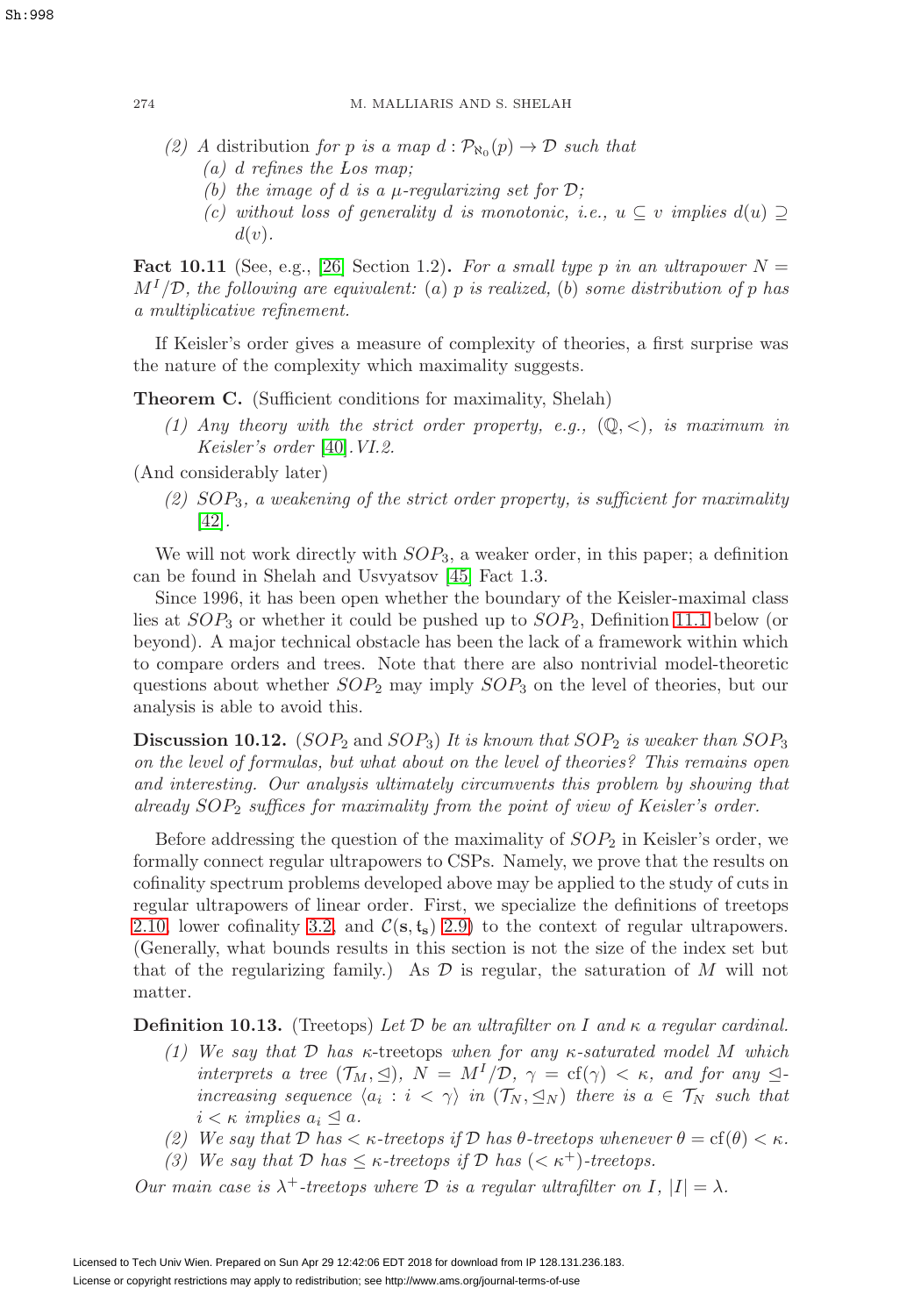**Definition 10.14.** For  $D$  an ultrafilter on I we define

$$
\mathcal{C}(\mathcal{D}) = \left\{ (\kappa_1, \kappa_2) \in (\text{Reg} \cap |I|^+) \times (\text{Reg} \cap |I|^+) : \ (\omega, \langle)^I / \mathcal{D} \text{ has a } (\kappa_1, \kappa_2) \text{-}cut \right\}.
$$

The paper's central question from the Introduction thus becomes the following.

**Question 10.15.** Let  $D$  be a regular ultrafilter on I with  $|I|$ <sup>+</sup>-treetops. What are the possible values of  $\mathcal{C}(\mathcal{D})$ ?

<span id="page-38-3"></span>**Corollary 10.16.** (Of the maximality of strict order, Theorem [C](#page-37-1) above) Let  $D$  be a regular ultrafilter on I,  $|I| = \lambda$ . Then  $\mathcal{C}(\mathcal{D}) = \emptyset$  iff  $\mathcal D$  is  $\lambda^+$ -good.

<span id="page-38-0"></span>**Claim 10.17.** Let D be a regular ultrafilter on I,  $|I| = \lambda$ . For any  $n < \omega$ , write  $\langle n \rangle$  for the order on  $\omega$  restricted to n, i.e., to  $\{0, \ldots, n-1\}$ . Then there exists a sequence  $\overline{n} = \overline{n}(\mathcal{D}) = \langle n_t : t \in I \rangle \in \mathcal{D}$  such that for all regular cardinals  $\kappa_1, \kappa_2$ with  $\kappa_1 + \kappa_2 \leq \lambda$ , the following are equivalent:

- (1)  $(\kappa_1, \kappa_2) \in \mathcal{C}(\mathcal{D}),$  i.e.,  $(\omega, \langle)^I/\mathcal{D}$  has a  $(\kappa_1, \kappa_2)$ -cut.
- (2)  $\prod_t(n_t, \langle n_t \rangle/\mathcal{D}$  has a  $(\kappa_1, \kappa_2)$ -cut.

*Proof.* Note that it suffices to show  $(1) \rightarrow (2)$ .

Without loss of generality, consider  $M = (\omega, \langle)^I / \mathcal{D}$  and  $M_1 = M^I / \mathcal{D}$ . Let  $\{X_i :$  $i < \lambda$  be a regularizing family, [10.2](#page-35-1) above. For  $t \in I$ , let  $n_t = |\{i < \lambda : t \in X_i\}| + 1$ . We verify that  $\langle n_t : t \in I \rangle$  works. Let  $(\langle a_\alpha : \alpha < \kappa_1 \rangle, \langle b_\beta : \beta < \kappa_2 \rangle)$  represent a  $(\kappa_1, \kappa_2)$ -cut in  $(\omega, \langle \rangle^{\lambda}/\mathcal{D})$ . As  $\kappa_1 + \kappa_2 \leq \lambda$ , there is a map  $d : \kappa_1 \times \{0\} \cup \kappa_2 \times \{1\} \to \mathcal{D}$ such that for each  $t \in I$ ,  $|\{x \in \text{dom}(d) : t \in d(x)\}| < n_t$ . For each  $t \in I$ , let  $X_t =$  ${a_{\alpha}[t]: t \in d((\alpha,0))\} \cup {b_{\beta}[t]: t \in d((\beta,1))},$  which is a (linearly ordered) subset of  $(\omega, \langle X \rangle^M)$  with fewer than  $n_t$  elements. Let  $\langle X_t \rangle$  denote the restriction of the linear order on  $\omega$  to  $X_t$ . Then we may choose at each index t an order preserving injection  $h_t: (X_t, \langle X_t \rangle \to (n_t, \langle X_t \rangle \cdot \langle X_t \rangle))$  whose image is an interval. Let h be the internal function whose projection to t is  $h_t$ . Then by Los' theorem and the requirement that the range be an interval, we have that  $(\langle h(a_\alpha): \alpha < \kappa_1 \rangle, \langle h(b_\beta): \beta < \kappa_2 \rangle)$  represents a  $(\kappa_1, \kappa_2)$ -cut in  $\prod_t (n_t, \langle n_t \rangle / \mathcal{D})$ . This completes the proof.

<span id="page-38-2"></span>**Definition 10.18.** Let  $D$  be a regular ultrafilter on I, M a model extending  $(\omega, <)$ . If  $\langle n_t : t \in I \rangle \in {}^I\omega$  is a sequence satisfying the conclusion of [10.17](#page-38-0) for  $\mathcal{D}$  and  $(X, \leq_X) \subseteq M^{I}/\mathcal{D}$  is given by

$$
(X, <_X) = \prod_t (n_t, <_{n_t})/\mathcal{D},
$$

then we say  $(X, \leq_X)$  captures pseudo-finite cuts. [Clearly, this depends on the background data of  $I, \mathcal{D}, M$ .

The next Claims [10.19,](#page-38-1) [10.21,](#page-39-0) and [10.22](#page-39-1) justify regarding regular ultrapowers extending the theory of linear order [see Claim [10.21\]](#page-39-0) as cofinality spectrum problems, and show that the specialized definitions for  $\mathcal{C}(\mathcal{D})$  and treetops accurately reflect the properties of this background CSP.

<span id="page-38-1"></span>**Claim 10.19.** (Regular ultrapowers as CSPs) Let  $\mathcal{D}$  be a regular ultrafilter on  $I$ .  $|I| = \lambda$ . Let M expand  $(\omega, <)$  and let  $M_1 = M^I/\mathcal{D}$ .

Then there exist expansions  $M^+$ ,  $M_1^+$  of  $M$ ,  $M_1$ , respectively, such that  $M_1^+$  =  $(M^+)^I/D$  and a set of formulas  $\Delta \supseteq {\{x < y < z\}}$  of the language of M such that

- $(1)$  **s** =  $(M, M_1, M^+, M_1^+, Th(M^+), \Delta)$  is a cofinality spectrum problem, and
- (2) some nontrivial  $\mathbf{a} \in \text{Or}(\mathbf{s})$  captures pseudo-finite cuts in the sense of [10.18](#page-38-2).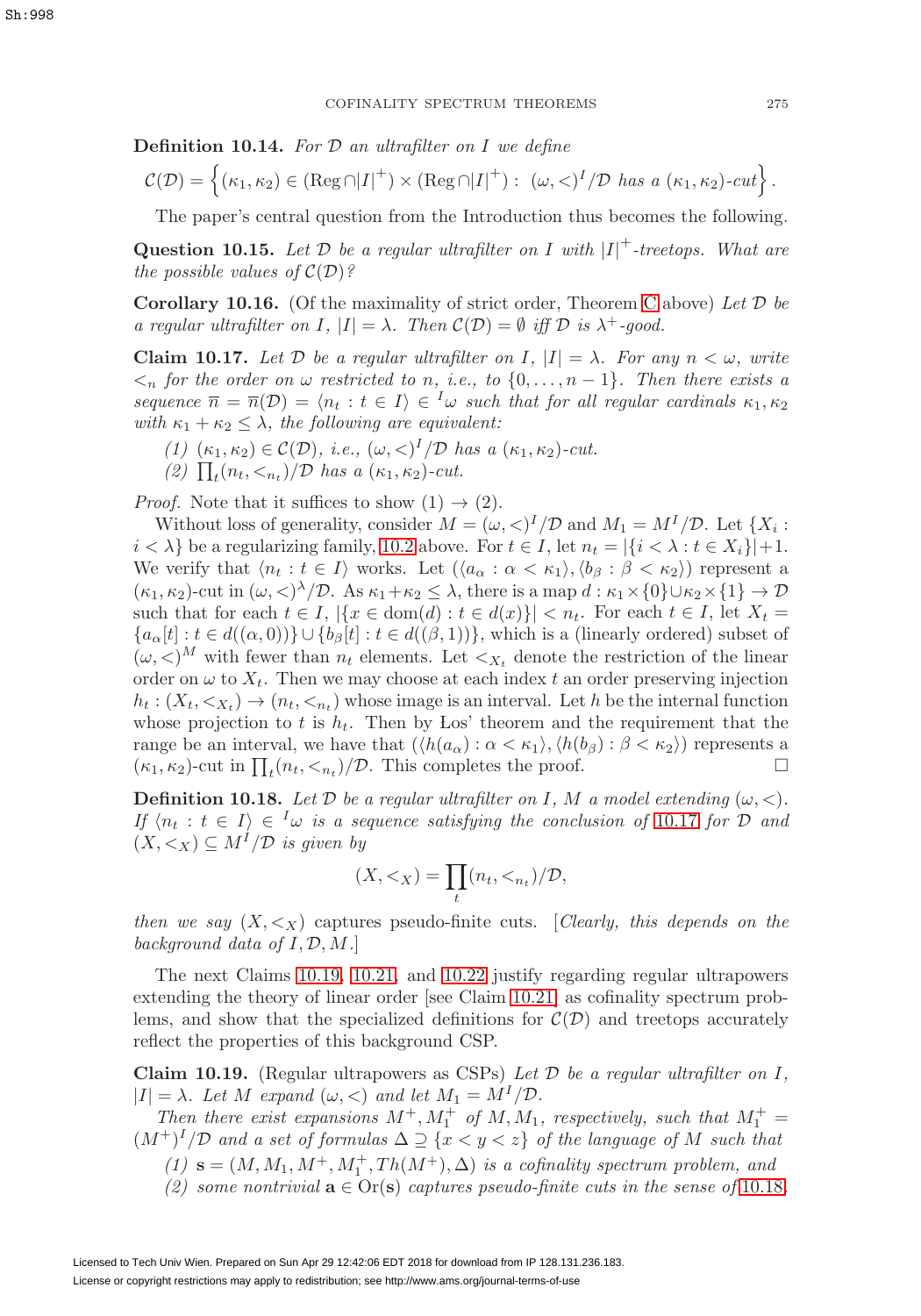*Proof.* As ultrapowers commute with reducts, for (1) choose any expansion  $M^+$ of  $M$  which will code sufficient set theory for trees in the sense of [2.3,](#page-8-1) e.g., the complete expansion, or an expansion to a model of  $(\mathcal{H}(\chi), \in)$  for some sufficiently large  $\chi$ . Let  $M_1^+ = (M^+)^I / \mathcal{D}$ . For (2), let  $\langle n_t : t \in I \rangle$  be given by [10.17.](#page-38-0) By construction, the linear order  $\prod_t(n_t, \langle n_t \rangle/\mathcal{D})$  is  $\Delta$ -definable in  $M_1$  and captures pseudo-finite cuts. It will correspond to some nontrivial  $\mathbf{a} \in \text{Or}(\mathbf{s})$  provided we choose  $d_{\mathbf{a}}$  to not be a natural number.

**Definition 10.20.** Call any **s** satisfying the conclusion of [10.19](#page-38-1) a cofinality spectrum problem associated to D.

In the next series of claims we verify that cuts and trees behave as expected.

<span id="page-39-0"></span>**Claim 10.21.** Let  $\mathcal{D}, I, \lambda, M, M_1$  be as in [10.19](#page-38-1) and let **s** be a cofinality spectrum problem given by that Claim. For  $\kappa_1 + \kappa_2 \leq \lambda$ ,  $\kappa_1, \kappa_2$  regular, the following are equivalent:

(1) There is a  $(\kappa_1, \kappa_2)$ -cut in some  $M_1^+$ -definable linearly ordered set.

$$
(2) \ (\kappa_1,\kappa_2) \in \mathcal{C}(\mathbf{s},|I|^+).
$$

(3)  $(\kappa_1, \kappa_2) \in \mathcal{C}(\mathcal{D}).$ 

*Proof.* (3)  $\rightarrow$  (1): By Claim [10.19\(](#page-38-1)2).

 $(1) \rightarrow (2)$ : It suffices to show that

Subclaim. For any definable linear order  $(Y, \leq_Y)$  in  $M_1^+$  [i.e., both Y and  $\leq_Y$  are  $M_1^+$ -definable but this order is not necessarily in  $\text{Or}(s)$  and any discrete  $A \subseteq Y$ ,  $|A| \leq \lambda$  (e.g., a representation of a cut) there exist a nontrivial  $\mathbf{a} \in \text{Or}(\mathbf{s})$  and an internal partial injection f such that

- (a) A ⊆ dom(f), range(f) ⊆ X**a**;
- (b) f is order preserving, i.e. for all  $a, b \in \text{dom}(f)$ ,  $a \leq_Y b$  iff  $f(a) \leq_{\mathbf{a}} f(b)$ ;
- (c) range(f) is an interval in  $(X_{\mathbf{a}}, \leq_{\mathbf{a}})$ .

The proof is almost exactly the same as that of [10.17,](#page-38-0) using  $(Y, \leq_Y)$  here instead of the representation of the cut there, and letting  $\mathbf{a} \in \text{Or}(\mathbf{s})$  be given by [10.19\(](#page-38-1)2). (The point: by regularity, any discrete linearly ordered set  $|A| \leq \lambda$  in the ultrapower may be considered as a subset of some internal, pseudo-finite linear order.)

 $(2) \rightarrow (3)$ : Assume  $(2)$ , so there are regular cardinals  $\kappa_1, \kappa_2$  with  $\kappa_1 + \kappa_2 \leq \lambda$  and some nontrival  $\mathbf{b} \in \text{Or}(\mathbf{s})$  such that  $X_{\mathbf{b}}$  contains a  $(\kappa_1, \kappa_2)$ -cut. To conclude that  $(\kappa_1, \kappa_2) \in \mathcal{C}(\mathcal{D})$ , let **a** be given by [10.19\(](#page-38-1)2). By Observation [3.5](#page-16-1) ("any  $\mathbf{a} \in \text{Or}(\mathbf{s})$ will work"), also  $(X_{\mathbf{a}}, \leq_{\mathbf{a}})$  has a  $(\kappa_1, \kappa_2)$ -cut, and thus also  $(\omega, \leq)^1/\mathcal{D}$ .

<span id="page-39-1"></span>**Claim 10.22.** Let  $\mathcal{D}, I, \lambda, M, M_1$  be as in [10.19](#page-38-1) and let **s** be a cofinality spectrum problem given by that Claim. For  $\kappa = \text{cf}(\kappa) \leq \lambda$ , then the following are equivalent:

(1) D has  $\kappa^+$ -treetops in the sense of [10.13](#page-37-2). (2)  $\kappa^+ \leq \mathfrak{t}_s$ .

*Proof.* Clearly  $(1) \rightarrow (2)$ .

To show  $(2) \rightarrow (1)$ , we prove the contrapositive. That is, we show that

Subclaim. If  $(\mathcal{T}, \leq_{\mathcal{T}})$  is any tree definable in  $M^+$ , not necessarily an element of Tr(s), and there is in  $(\mathcal{T}, \preceq_{\mathcal{T}})^{I}/\mathcal{D} = (\mathcal{T}, \preceq_{\mathcal{T}})^{M_{1}^{+}}$  an increasing sequence of length  $\kappa = \text{cf}(\kappa) \leq \lambda$  with no upper bound, then there is  $\mathbf{a} \in \text{Or}(\mathbf{s})$  such that in  $\mathcal{T}_{\mathbf{a}}$  there is an increasing sequence of length  $\kappa$  with no upper bound.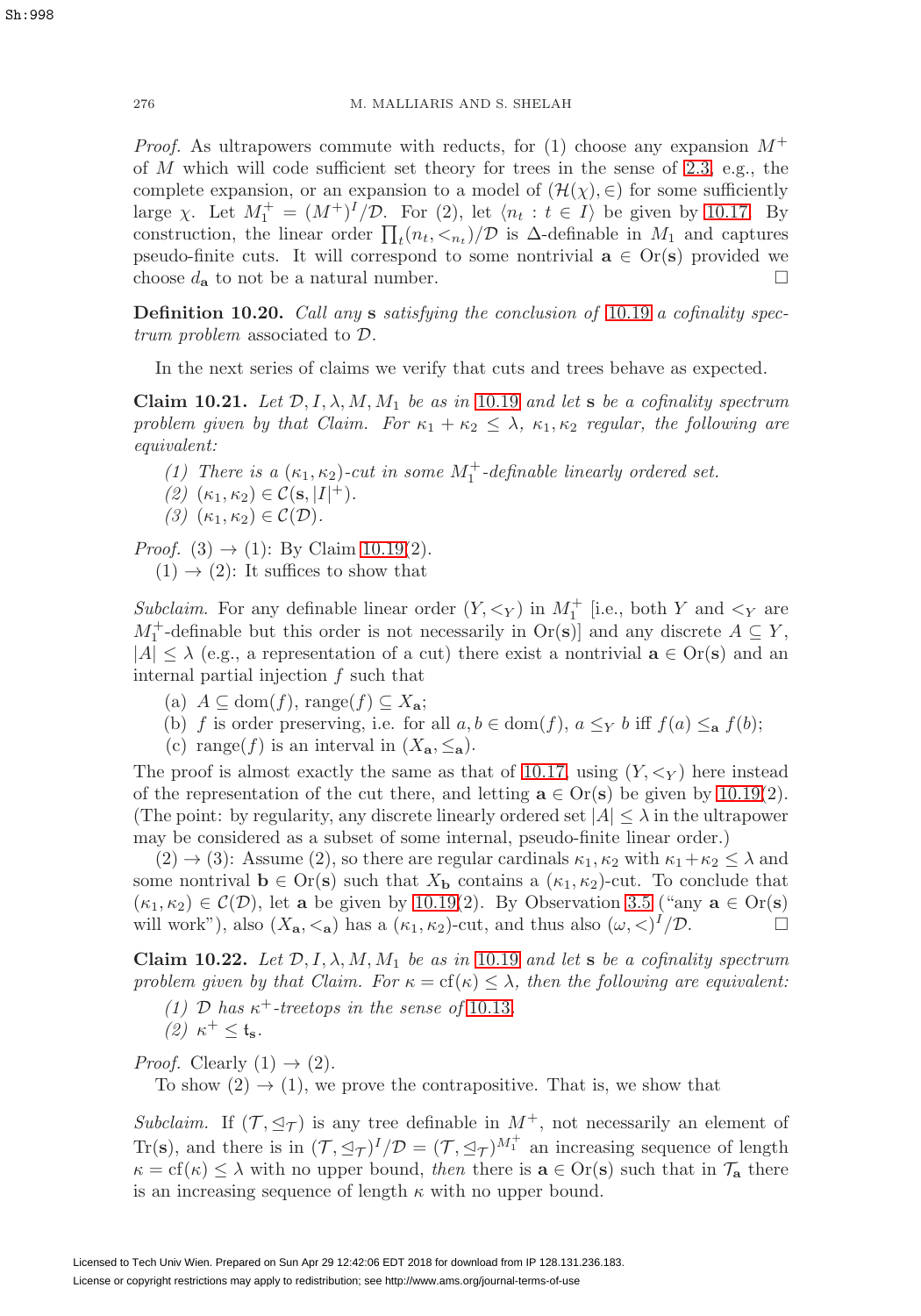(While **a** nontrivial will be guaranteed by choosing **a** from [10.19\(](#page-38-1)2), it follows from  $\mathcal{T}_{a}$  having arbitrarily long paths.)

So let such a  $(\mathcal{T}, \trianglelefteq_{\mathcal{T}})$  be given. Let  $\overline{c} = \langle c_{\alpha} : \alpha < \kappa \rangle$  be an increasing sequence in T with no upper bound. By regularity, as  $\kappa \leq \lambda$  there is a map  $d : \kappa \to \mathcal{D}$  whose image is a regularizing family. In other words, by Los' theorem, we may assume that there is a sequence of finite trees  $(\mathcal{T}_t, \leq^t_{\mathcal{T}})$  for  $t \in I$  such that

$$
\prod_t(\mathcal{T}_t,\trianglelefteq^t_{\mathcal{T}})/\mathcal{D}
$$

is a subtree of  $(\mathcal{T}, \leq_{\mathcal{T}})^{M_1^+}$  which includes the sequence  $\bar{c}$ . Let  $\mathbf{a} \in \text{Or}(\mathbf{s})$  be given by [10.19\(](#page-38-1)2).

Analogously to [10.17,](#page-38-0) we may choose at every (or almost every) index  $t \in I$  a function  $f_t: (\mathcal{T}_t, \leq^t_\mathcal{T}) \to (\mathcal{T}_{\mathbf{a}}^{M^+}, \leq^M_\mathbf{a}^{\mathcal{T}})$  such that  $f_t$  is injective and respects the partial ordering; i.e., for  $x, y \in \text{dom}(f_t)$  we have that  $x \leq^t_\mathcal{T} y$  iff  $f_t(x) \leq^M_{\mathbf{a}} f_t(y)$ . Now let  $f = \prod_t f_t/\mathcal{D}$  and suppose for a contradiction that  $\langle b_\alpha := f(c_\alpha) : \alpha < \kappa \rangle$ has an upper bound in  $\mathcal{T}_a$ ; call it  $b_*$ . Consider the map  $d' : \kappa \to \mathcal{D}$  given by  $\alpha \mapsto d(\alpha) \cap \{t \in I : b_{\alpha}[t] \leq b_*[t] \} \cap \{t \in I : f_t \text{ is injective and respects the partial }$ ordering}. Now for each  $t \in I$ , the set  $B_t := \{b_\alpha[t] : \alpha < \kappa \wedge t \in d'(\alpha)\}\$ is linearly ordered by  $\leq$ , by the choice of  $b_*$ . For each  $t \in I$ , let  $b_t$  be the maximal element of  $B_t$  under this linear ordering. Then by Los' theorem and the choice of the  $f_t$ 's, we have that the element  $c_* := \prod_t f_t^{-1}(b_t)/\mathcal{D}$  is well defined. By Los' theorem (recalling that T is definable)  $c_* \in \mathcal{T}$ , and again by Los' theorem  $c_*$  is an upper bound for the sequence  $\bar{c}$  in  $\mathcal{T}$ , contradiction. We have shown that  $\langle b_{\alpha} : \alpha < \kappa \rangle$  is an increasing sequence in  $\mathcal{T}_a$  with no upper bound, which completes the proof.  $\Box$ 

**Conclusion 10.23.** Regular ultrapowers extending the theory of linear order may be regarded as cofinality spectrum problems, for which the specialized definitions  $\mathcal{C}(\mathcal{D}),$  |I|<sup>+</sup>-treetops retain their intended meaning as stated in [10.21](#page-39-0) and [10.22](#page-39-1).

*Proof.* By [10.19,](#page-38-1) [10.21,](#page-39-0) [10.22.](#page-39-1)

We may now give the analogue of Theorem [9.1](#page-34-1) for regular ultrapowers.

<span id="page-40-1"></span>**Theorem 10.1.** Let  $D$  be a regular ultrafilter on I,  $|I| = \lambda \geq \aleph_0$ . If  $D$  has  $\lambda^+$ -treetops, then  $\mathcal D$  is  $\lambda^+$ -good.

*Proof.* Let **s** be a cofinality spectrum problem associated to  $D$ , given by [10.19.](#page-38-1) By Theorem [9.1,](#page-34-1)  $\mathcal{C}(\mathbf{s}, \mathbf{t_s}) = \emptyset$ . By Claim [10.22](#page-39-1) and the assumption of  $\lambda^+$ -treetops,  $\lambda^+ \leq t_s$ , so necessarily  $\mathcal{C}(s, |I|^+) = \emptyset$ . Apply Claim [10.21](#page-39-0) to conclude  $\mathcal{C}(\mathcal{D}) = \emptyset$ . Then by Corollary [10.16](#page-38-3) (or Fact [1.3\)](#page-3-3)  $\mathcal D$  is  $\lambda^+$ -good, which completes the proof.  $\Box$ 

Moreover, the result from Section [6](#page-23-0) may here be strengthened to a characterization.

<span id="page-40-0"></span>**Lemma 10.24.** Let  $\mathcal{D}$  be a regular ultrafilter on  $I, |I| = \lambda$ . Then the following are equivalent:

(1)  $\kappa = cf(\kappa) \leq \lambda = |I|$  implies  $(\kappa, \kappa) \notin C(\mathcal{D})$ .

(2)  $\mathcal{D}$  has  $|I|$ <sup>+</sup>-treetops.

*Proof.*  $(2) \rightarrow (1)$ : Lemma [2.2.](#page-6-3)

 $(1) \rightarrow (2)$ : We prove the contrapositive. Suppose that for some regular  $\kappa \leq |I|$ and some model M (in a countable signature), M interprets, or without loss of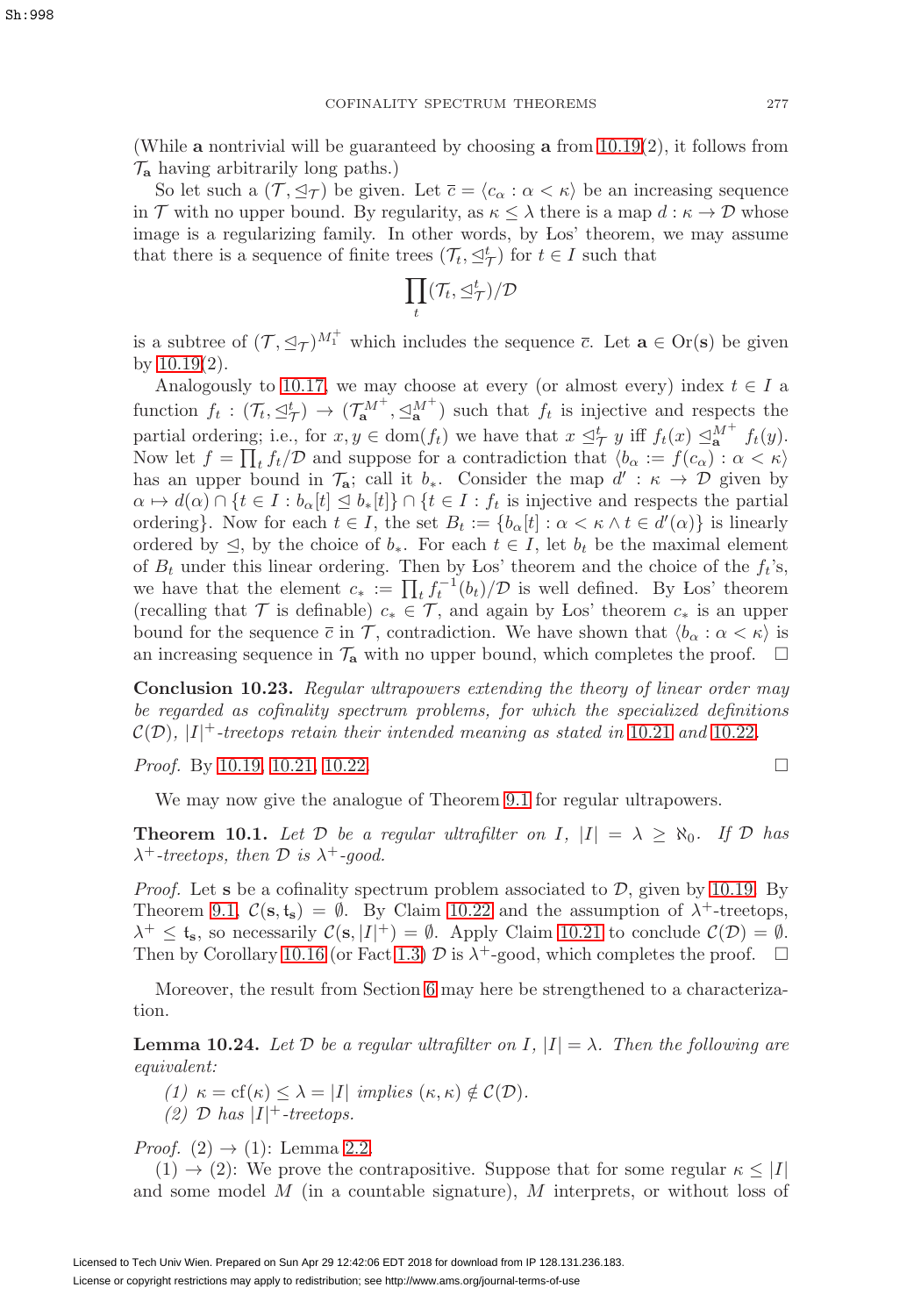generality, defines a tree  $(\mathcal{T}, \trianglelefteq_{\mathcal{T}})$  whose  $\mathcal{D}\text{-ultrapower contains a path of length } \kappa$ with no upper bound. Also without loss of generality, M expands  $(\omega, <)$ ; since ultrapowers commute with reducts, there is no harm in adding this order under a disjoint unary predicate, or as a separate sort.

Let **s** be a cofinality spectrum problem given by Claim [10.19.](#page-38-1) By Claim [10.22,](#page-39-1) there is  $\mathcal{T}_a \in \text{Tr}(s)$  which contains a path of length  $\kappa$  with no upper bound. By Lemma [6.2,](#page-24-0) there is a definable (i.e., definable in  $M_1^+$ ) linear order which has a  $(\kappa, \kappa)$ -cut. Now apply Claim [10.21](#page-39-0) to conclude that  $(\kappa, \kappa) \in C(\mathcal{D})$ , which completes the proof.  $\Box$ 

Thus we obtain the following new characterization of Keisler's notion of goodness.

<span id="page-41-1"></span>**Main Theorem 10.25.** Let D be a regular ultrafilter on I,  $|I| = \lambda$ . Then the following are equivalent:

- (1) D is  $\lambda^+$ -good.
- (2) D has  $\lambda^+$ -treetops.
- (3)  $\mathcal{C}(\mathcal{D})$  contains no symmetric cuts.
- $(4)$   $C(\mathcal{D}) = \emptyset$ .

*Proof.*  $(2) \leftrightarrow (3)$ : Lemma [10.24.](#page-40-0)

- $(4) \rightarrow (3)$ : Immediate.
- $(2) \rightarrow (1)$ : Theorem [10.1.](#page-40-1)
- $(1) \leftrightarrow (4)$ : Fact [1.3.](#page-3-3)

<span id="page-41-0"></span>**Remark 10.26.** By a theorem of Malliaris and Shelah, to the equivalent conditions of Theorem [10.25](#page-41-1) we may add:  $D$  is  $\lambda^+$ -excellent; see [\[28\]](#page-59-6) Theorem 5.2.

## 11. SOP<sub>2</sub> IMPLIES MAXIMALITY IN KEISLER'S ORDER

In this section, we first show that for a regular ultrafilter  $\mathcal D$  on I,  $\mathcal D$  has  $\lambda^+$ treetops precisely when  $\mathcal{D}\text{-ultrapowers}$  realize  $SOP_2$ -types, as defined in [11.2\(](#page-41-3)3). We then prove Main Theorem [11.11,](#page-44-1) showing that any theory with  $SOP_2$  is maximal in Keisler's order, which solves one of the two open problems mentioned in the introduction.

<span id="page-41-2"></span>**Definition 11.1.** (Shelah [\[39\]](#page-59-17)) The theory T has  $SOP_2$  if there is a formula  $\psi(x;\overline{y})$ such that in some model  $M \models T$  there exist  $\langle \overline{a}_\eta : \eta \in {}^{\kappa} \rangle \mu$ , called an  $SOP_2$  tree for  $\psi$ , such that

- (1) for  $\eta, \rho \in \infty$  incomparable, i.e.,  $\neg(\eta \leq \rho) \wedge \neg(\rho \leq \eta)$ , we have that  $\{\psi(x;\overline{a}_{\eta}),\psi(x;\overline{a}_{\rho})\}\$ is inconsistent.
- (2) for  $\eta \in \kappa \mu$ ,  $\{\psi(x; \overline{a}_{\eta\vert i}) : i < \kappa\}$  is a consistent partial  $\psi$ -type.

By compactness, clearly we can replace  $\kappa > \mu$  by  $\omega > 2$  in the definition.

<span id="page-41-3"></span>**Definition 11.2** (Definitions and conventions on SOP2)**.** In this section,

- (1) The formula  $\psi = \psi(x; y)$  will denote a formula with  $SOP_2$ , and  $\ell(x), \ell(y)$ need not be 1.
- (2) If  $M<sup>I</sup>/D$  is a regular ultrapower, by "SOP<sub>2</sub>-type" or "SOP<sub>2</sub>- $\kappa$ -type" we will mean a partial type  $p(x) = \{ \psi(x; a_{\ell}) : \ell < \kappa \}$  almost all of whose projections to the index model come from an  $SOP<sub>2</sub>$ -tree for  $\psi$ .
- (3) Say that  $D$  realizes all SOP<sub>2</sub>-types to mean that all SOP<sub>2</sub>-[I]-types are realized in all ultrapowers  $M^{I}/\mathcal{D}$ .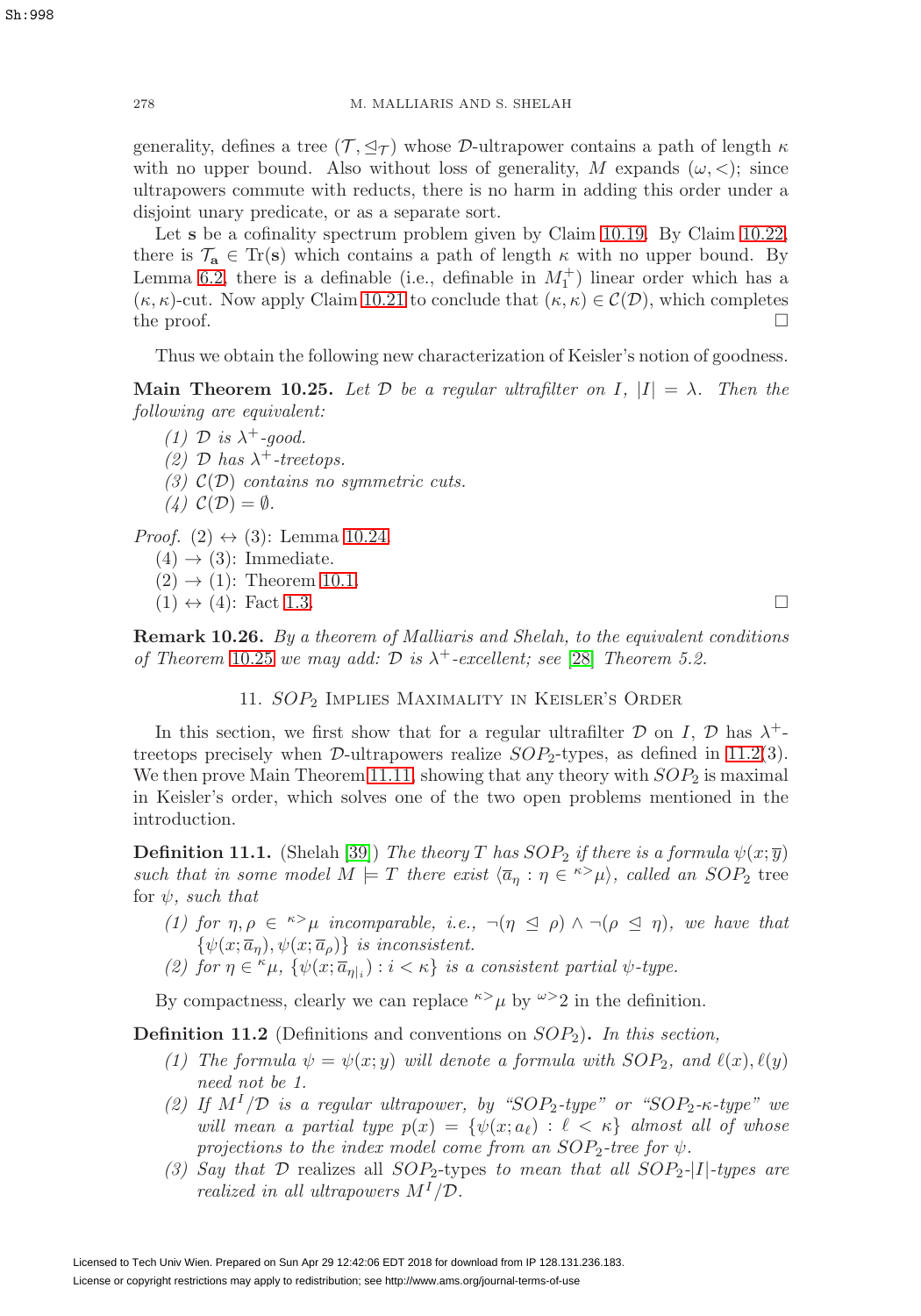- (4) All  $SOP_2$ -types considered will be  $SOP_2$ -μ-types for  $\mu \leq |I|$ . (A regular ultrapower of a nonsimple theory will fail to be  $|I|^{++}$ -saturated by prior work of the authors [\[26\]](#page-59-13).)
- (5) As ultrapowers commute with reducts, we will freely assume that the theory in question has enough set theory for trees, Definition [2.3](#page-8-1).

Note that saying  $D$  realizes all  $SOP_2$ -types in the sense of Definition [11.2](#page-41-3) certainly need not imply (a priori) that for any  $\varphi$  with  $SOP_2$ , all  $\varphi$ -types are realized in D-ultrapowers. By the usual coding tricks one may take the disjoint union of a formula with  $SOP_2$  and one with, e.g.,  $SOP$ ; such a formula will necessarily be maximal. Rather, Definition [11.2](#page-41-3) captures the essential structure in the sense that any D which is able to realize all  $\psi$ -types for some formula  $\psi$  with  $SOP_2$  will necessarily realize all  $SOP_2$ -types in the sense of Definition [11.2\(](#page-41-3)5). That said, it will follow a posteriori from Theorems [9.1](#page-34-1) and [11.9](#page-44-2) that realizing this minimal set of  $SOP_2$  types is, indeed, strong enough to guarantee  $\lambda^+$ -saturation in general.

**Corollary 11.3.** The type p is an  $SOP_2$ -type in  $M^{\lambda}/\mathcal{D}$  iff we may add a predicate P of arity  $\ell(y)$  to the vocabulary  $\tau$ , and for each  $i \in I$  define  $M_i$  as the index model M expanded to a model of  $\tau \cup \{P\}$  in which P names an SOP<sub>2</sub>-tree, so that in the ultraproduct  $N = \prod_i M_i/\mathcal{D}$  we have that p is a type whose parameters come from  $P^N$ .

*Proof.* By Los' theorem and Definition [11.2.](#page-41-3)  $\Box$ 

Given instances  $\psi(x; a_i), \psi(x; a_i)$  belonging to some consistent partial  $SOP_{2-}$ type, and some index  $s \in I$ , we may write  $a_i[s] \leq a_j[s]$  to indicate comparability in the chosen  $SOP_2$ -tree at index s, and likewise  $a_i \leq a_j$  to indicate comparability in the  $SOP_2$ -tree induced on N by P. Since ultrapowers commute with reducts, we may consider  $\leq$  as an additional relation in some expansion of the language.

We may thus consider  $SOP_2$ -types as arising in the following canonical way.

<span id="page-42-0"></span>**Definition 11.4.** (The canonical presentation)

- (1) Let  $T'_{SOP_2}$  be the universal first-order theory in the vocabulary  $\{P,Q,\leq,R\}$ such that  $M \models T'_{SOP_2}$  if
	- (a) M is the disjoint union of  $P^M$ ,  $Q^M$ ;
	- (b)  $R^M \subseteq Q^M \times P^M$ ;
	- $(c) \leq^M \subseteq P^M \times P^M;$
	- (d)  $(P^M, \trianglelefteq)$  is a tree;
	- (e) if  $a_1 \neq a_2 \in P^M$ ,  $\neg(a_1 \leq^M a_2) \land \neg(a_2 \leq^M a_1)$ , then  $M \models \neg (\exists x) (xRa_1)$  $\wedge xRa_2$ ).
- (2) Let  $T_{SOP_2}$  be the model completion of  $T'_{SOP_2}$ .
- (3) We say that the regular ultrafilter  $\mathcal D$  on  $I$

$$
(\lambda^+,Q) - saturates\;T_{SOP_2}
$$

if whenever  $M \models T_{SOP_2}$  we have that  $M<sup>I</sup>/\mathcal{D}$  realizes all 1-types  $q(x)$  such that  $|q(x)| \leq \lambda$  and  $Q(x) \in q(x)$ .

<span id="page-42-1"></span>**Remark 11.5.** Since ultrapowers commute with reducts, Section [10](#page-35-0) Theorem [A](#page-36-1), for any regular ultrafilter  $D$  on I and any model M whose theory has  $SOP_2$ , we clearly have that  $N = M^{1}/\mathcal{D}$  realizes all  $SOP_2$ -μ-types if and only if  $\mathcal{D}(\mu^{+}, Q)$ -saturates  $T<sub>SOP2</sub>$ . In what follows, we will use these two presentations interchangeably.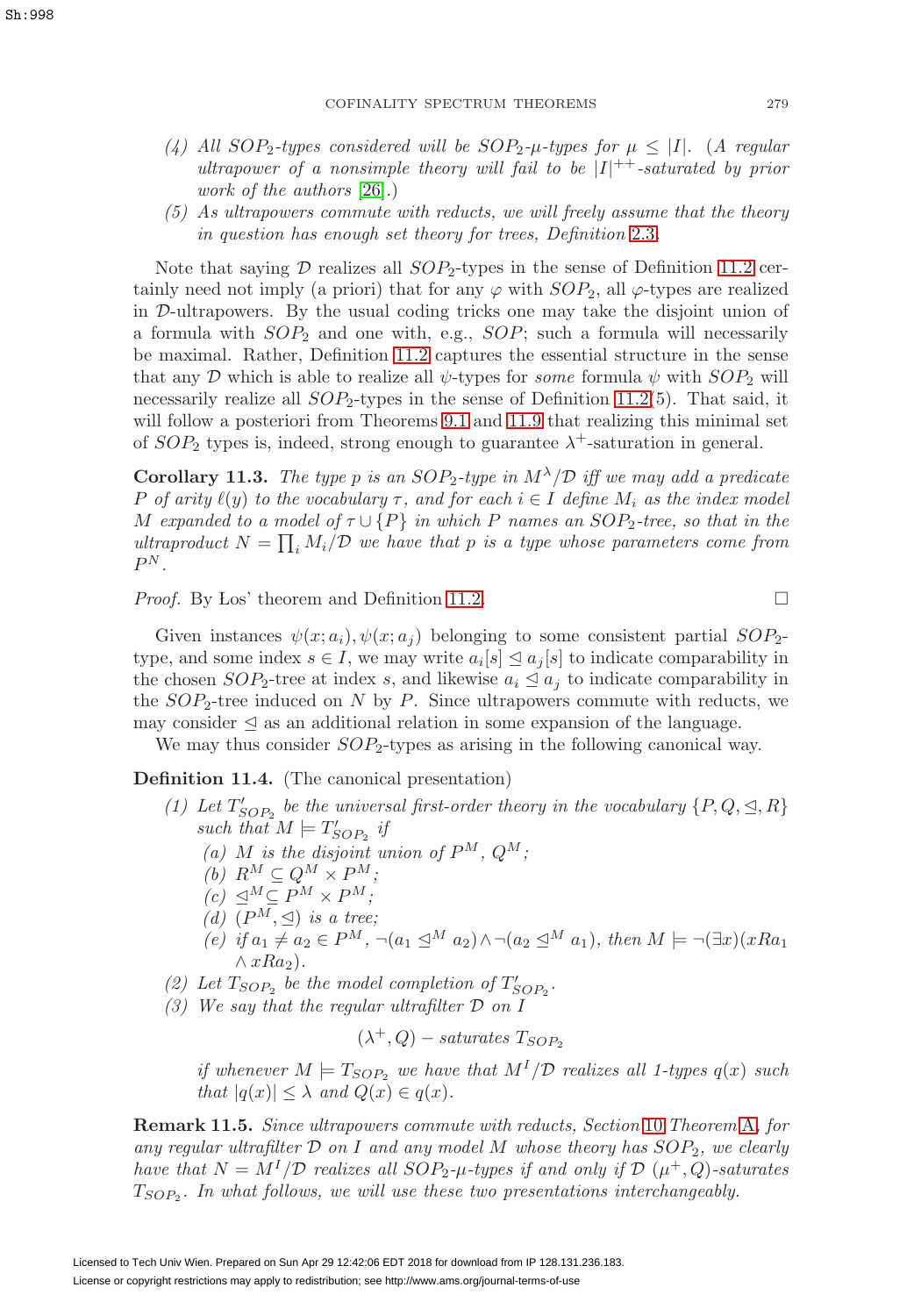Note that the goal of Definition [11.4](#page-42-0) is simply to standardize the presentation of  $SOP_2$ -types, which are focused on the single formula  $\psi$  (in the case of that definition,  $xRy$ ; in particular, it makes no claim to have constructed a minimally complex  $SOP_2$  theory from any point of view other than that of capturing the necessary  $xRy$ -types. Recall the definition of distribution, [10.10](#page-36-3) above.

Having set the stage, we state a simple criterion for a regular ultrafilter  $\mathcal D$  to realize  $SOP_2$ , in terms of upper bounds for increasing sequences in trees.

<span id="page-43-0"></span>**Lemma 11.6.** (SOP<sub>2</sub>-types and treetops) Let  $|I| = \lambda$ . Let

$$
\mathbf{P} = \{ p : p = \{ \psi(x; a_i) : i < \lambda \} \text{ is an } SOP_2\text{-type in } N = M^I/\mathcal{D}, |p| \leq |I| \}.
$$

Then the following are equivalent:

- (1) Each  $p \in \mathbf{P}$  is realized in N.
- (2) Each  $p \in \mathbf{P}$  has a distribution d such that for D-almost all s, for all  $i, j < \lambda$ ,  $s \in d(i) \cap d(j)$  implies  $(a_i[s] \leq a_j[s]) \vee (a_j[s] \leq a_i[s])$
- (3) If  $(\mathcal{T}, \preceq_{\mathcal{T}})$  is any tree and  $\langle c_i : i \langle \lambda \rangle$  is a  $\preceq_{\mathcal{T}}$ -increasing sequence in  $N_{\mathcal{T}} := (\mathcal{T}, \trianglelefteq_{\mathcal{T}})^I / \mathcal{D}$ , then  $\langle c_i : i \langle \lambda \rangle$  has an upper bound in  $N_{\mathcal{T}}$ . That is, there exists  $c \in N_{\mathcal{T}}$  such that  $i < \lambda$  implies  $c_i \leq_{\mathcal{T}} c$ .

*Proof.* (1)  $\rightarrow$  (2) Let p be given, let  $\alpha \in N$  be a realization of p, and let  $\langle X_i : i < \lambda \rangle$ be a  $\lambda$ -regularizing family for D. Then the distribution  $d : \mathcal{P}_{\aleph_0}(\lambda) \to \mathcal{D}$  given by

- $\{i\} \mapsto \{s \in I : M \models \psi(\alpha[s], a_i(s))\} \cap X_i,$
- for  $|u| > 1$ ,  $u \mapsto \bigcap \{d(\{i\}) : i \in u\}$

satisfies the criterion  $(2)$  by definition of  $SOP<sub>2</sub>$ .

 $(2) \rightarrow (1)$  For any given  $p \in \mathbf{P}$ , if  $(2)$  holds, then it is easy to define a realization  $\alpha[s]$  in each index model by definition of  $SOP_2$ , and any  $\alpha \in N$  with  $\alpha = \prod_s \alpha[s]$ mod  $D$  will realize the type by Los' theorem.

 $(3) \rightarrow (2)$  Let  $(P, \leq)$  be the (infinite)  $SOP_2$ -tree in  $M \models T_{SOP_2}$ . Let  $p \in \mathbf{P}$  be given, where  $p = \{\psi(x; a_i) : i < \mu\}$ . Then the sequence  $\langle a_i : i < \lambda \rangle$  is  $\trianglelefteq$ -increasing and thus has an upper bound c in  $M<sup>I</sup>/D$ . Then the distribution d given by

$$
\{i\} \mapsto \{s \in I : a_i[s] \trianglelefteq c[s]\}
$$

and for  $|u| > 1$ ,  $u \mapsto \bigcap \{d(\{i\}) : i \in u\}$ , satisfies (2) by definition of  $SOP_2$ : any consistent set of instances must lie along a branch.

 $(2) \rightarrow (3)$  By compactness, we may suppose that  $(P, \trianglelefteq)$  contains an  $\omega$ -branching tree of height  $\omega$ . We would like to realize the type  $\{x > c_i : i < \lambda\}$  in  $(\mathcal{T}, \preceq_{\mathcal{T}})^I / \mathcal{D}$ . Fix some distribution  $d_{\mathcal{T}}$  of this type. Then  $d_{\mathcal{T}}$  assigns finitely many formulas to each index model, and we may build a corresponding  $SOP_2$ -type  $p = \{xRa_i : i < \lambda\}$ by copying the patterns at each index: for each  $s \in I$  let  $a_i[s] \leq a_j[s]$  if and only if  $c_i[s] \leq \tau c_j[s]$ , and then choose each  $a_i \in M^I$  so that  $a_i = \prod_{s \in I} a_i[s]$ mod D. Since  $\{c_i : i < \lambda\}$  is  $\mathcal{I}_{\mathcal{T}}$ -increasing, by Los' theorem p will be a consistent  $SOP_2$ -type, so it will, by assumption, have a distribution d satisfying (2). Then d naturally refines  $d_{\mathcal{T}}$  and gives a distribution in which for each  $s \in I$ , the set  $C[s] := \{c_i[s] : i \leq \lambda, s \in d(\{i\})\}$  is finite and  $\preceq_{\mathcal{T}}$ -linearly ordered in  $(\mathcal{T}, \preceq_{\mathcal{T}})$ . Choose  $c \in (\mathcal{T}, \leq_{\mathcal{T}})^I$  so that  $c[s]$  is the  $\leq$ -maximum element of  $C[s]$  in each index model, and  $c/D$  will be an upper bound by Los' theorem.

**Remark 11.7.** In Lemma  $11.6(2) \rightarrow (3)$  $11.6(2) \rightarrow (3)$ , it is SOP<sub>2</sub> rather than simply the tree property which is used.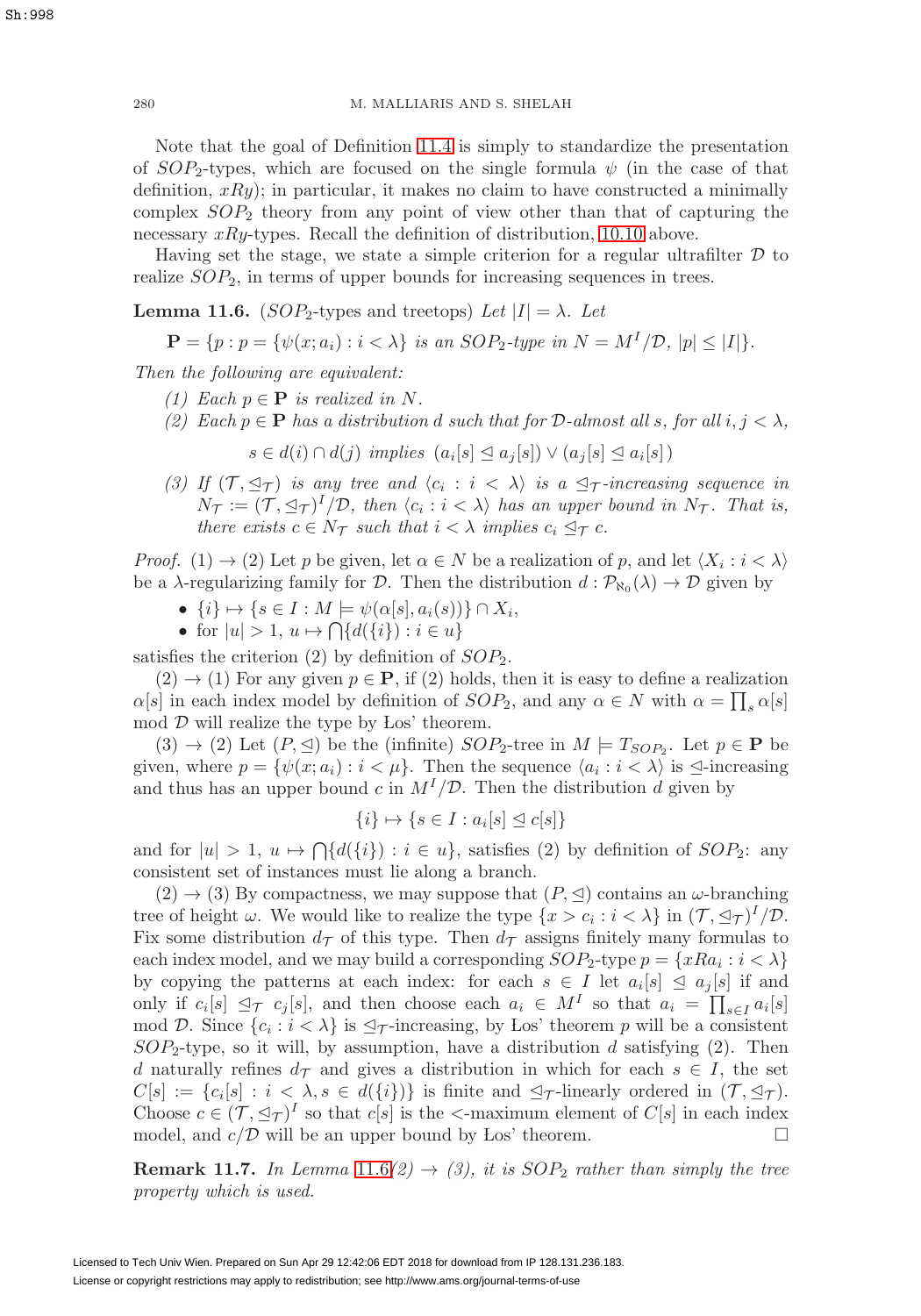On the level of theories, treetops therefore give a necessary condition for saturation.

<span id="page-44-3"></span>**Corollary 11.8.** Let  $\mathcal{D}$  be a regular ultrafilter on  $\lambda$  and suppose that  $\mathcal{D}$  saturates some theory with  $SOP_2$ . Then  $\mathcal D$  has  $\lambda^+$ -treetops.

*Proof.* This simply translates Lemma [11.6](#page-43-0) via Remark [11.5.](#page-42-1)  $\Box$ 

<span id="page-44-2"></span>**Conclusion 11.9.** Let  $D$  be a regular ultrafilter on I,  $|I| = \lambda$ . Then recalling Definition [11.2](#page-41-3), the following are equivalent:

- (1) D has  $\lambda^+$ -treetops.
- (2)  $\mathcal{C}(\mathcal{D})$  contains no symmetric cuts.
- (3) D realizes all  $SOP_2$ -types over sets of size  $\lambda$ .
- *Proof.* (1)  $\iff$  (2): Lemma [10.24.](#page-40-0)  $(1) \iff (3)$ : Lemma [11.6.](#page-43-0)

**Remark 11.10.** Clearly in [11.9](#page-44-2), i.e., in its constituent claims, one could separate the role of  $\lambda$  from the size of the index set, using  $\mathcal{C}^{ct}(s)$  instead of  $\mathcal{C}(\mathcal{D})$ .

This yields the following.

<span id="page-44-1"></span>**Main Theorem 11.11.** Every theory with  $SOP_2$  is maximal in Keisler's order.

Proof. By Keisler's characterization, Section [10](#page-35-0) Theorem [B,](#page-36-2) it suffices to show that if D is a regular ultrafilter on I,  $|I| = \lambda$  and  $M \models T$  then  $M^I/\mathcal{D}$  is  $\lambda^+$ -saturated only if  $\mathcal D$  is  $\lambda^+$ -good.

By Conclusion [11.9,](#page-44-2) a necessary condition for any regular ultrafilter  $\mathcal D$  on  $\lambda$  to saturate T is that D have  $\lambda^+$ -treetops. By Theorem [10.1,](#page-40-1) any regular ultrafilter D on  $\lambda$  with  $\lambda^+$ -treetops must be  $\lambda^+$ -good. So a necessary condition for D to saturate T is that  $\mathcal D$  be good, which completes the proof.  $\square$ 

<span id="page-44-0"></span>**Discussion 11.12.** To conclude this section, we review some evidence for Conjec-ture [1.2](#page-3-4) from the Introduction, which says that  $SOP<sub>2</sub>$  characterizes maximality in Keisler's order. Any nonsimple theory contains a minimally inconsistent tree, called  $TP_2$ , a maximally inconsistent tree, called  $TP_1$ , or both ([\[40\]](#page-59-5) Theorem III.7.11).  $TP_1$  may be identified with  $SOP_2$ , the lowest level of the so-called  $SOP_n$  hierarchy of properties whose complexity, in some sense, approaches that of linear order as  $n$ grows. (Considered as a property of formulas,  $SOP_2$  is much weaker than  $SOP_3$ ; it is open whether they coincide for first order complete  $T$ .) Briefly, then, the move from  $SOP_3$  to  $SOP_2$  moves Keisler's order out of the territory of the  $SOP_n$  hierarchy onto what appears to be a major dividing line for which there are strong general indications of a theory.  $NSOP_2$  (= not  $SOP_2$ ) is in some senses close to simplicity; we hope to develop this theory in light of our work here, leveraging the tool of Keisler's order.  $NSOP_2$  and Conjecture [1.2](#page-3-4) also connect to work of Džamonja-Shelah [\[9\]](#page-58-10) and Shelah-Usvyatsov [\[45\]](#page-59-11) on a weaker, related ordering; there it was shown, for instance, that under GCH  $NSOP<sub>2</sub>$  is necessarily nonmaximal in that ordering ([\[45\]](#page-59-11) 3.15(2)) thereby strengthening the case for Conjecture [1.2.](#page-3-4)

Finally, there is a key analogy in this case between the independence/strict order dichotomy for nonstable theories and the  $TP_2/SOP_2$  dichotomy for nonsimple theories. There is a Keisler-minimum unstable theory, the random graph, and as already noted strict order implies maximality. By a theorem of Malliaris [\[24\]](#page-58-8), quoted below in Section [13](#page-48-0) as Theorem [F,](#page-48-3) there is a Keisler-minimum theory among the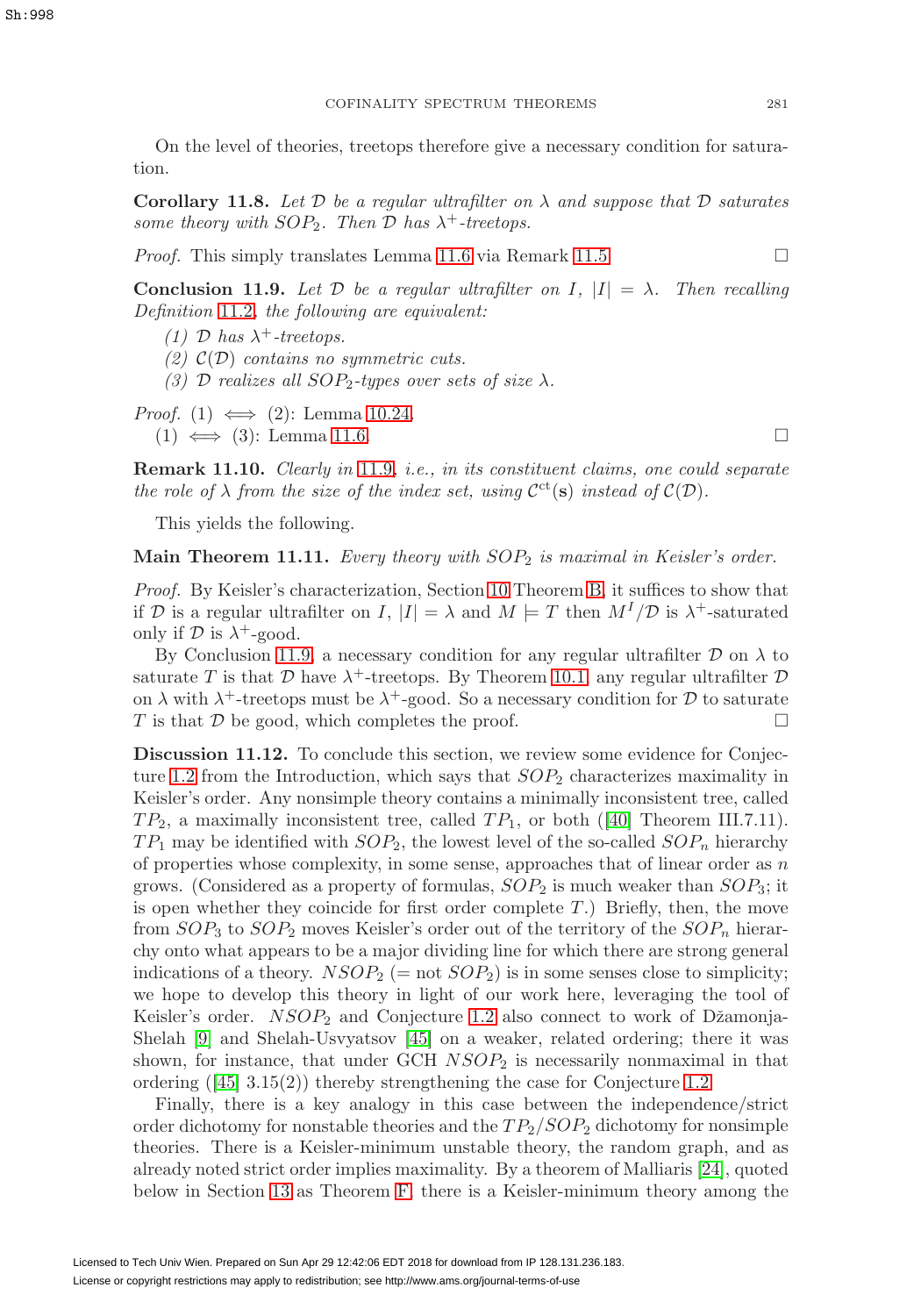theories with  $TP_2$ . In Section [13](#page-48-0) below, we apply Theorem [11.11](#page-44-1) to prove that this theory is indeed a minimum nonsimple theory in Keisler's order.

<span id="page-45-0"></span>12. IF  $D$  Is Good for Some Nonsimple Theory, Then  $D$  Is Flexible

In this section, we connect treetops to several key model-theoretically meaningful properties of ultrafilters. The main result is that any ultrafilter which is good for some nonsimple theory must be flexible (defined below), Conclusion [12.16.](#page-48-2) Also, with an eye to Conjecture [1.2,](#page-3-4) we further develop the picture of internal maps between sequences from Corollary [3.7.](#page-16-3)

It is known that Keisler classes other than the maximal class may be characterized by properties of filters; for example, see the following.

**Definition 12.1.** Let  $\mathcal{D}$  be a regular ultrafilter on I,  $|I| = \lambda$ . Say that  $\mathcal{D}$  has 2-separation if whenever  $N = M^{I}/\mathcal{D}$  is infinite and  $A, B \subseteq N$  are disjoint sets of size  $\lt \lambda$ , there is an internal predicate P which contains A and is disjoint from B.

<span id="page-45-2"></span>**Fact 12.2.** (The Keisler class of the random graph; see, e.g., [\[26\]](#page-59-13)) There is a minimum class in Keisler's order among the unstable theories, which includes the theory of the random graph. It can be characterized set-theoretically as the class of countable complete theories which are saturated precisely by regular ultrafilters with 2-separation.

**Corollary 12.3.** If  $D$  is a regular ultrafilter on  $\lambda$  which has  $\lambda^+$ -treetops, then  $D$ has 2-separation.

*Proof.* By Conclusion [10.9](#page-36-4) and Theorem [10.1.](#page-40-1) □

The following definition is standard for ultrapowers and coincides with the definition for CSPs when  $\mathcal D$  has treetops.

**Definition 12.4.** (Lower cofinality) Let D be a regular ultrafilter on I and let  $\kappa \leq$  $\lambda = |I|$  be a regular cardinal. Let  $N = (\lambda, \langle)^I/\mathcal{D}$ . The lower cofinality of  $\kappa$  modulo D, written  $\text{lcf}(\kappa, \mathcal{D})$ , is the cofinality of the set  $\{a \in N : \zeta \in \kappa \text{ implies } N \models a > \zeta\}$ considered with the reverse order type. In other words, it is the smallest regular cardinal  $\rho$  so that there is a  $(\kappa, \rho)$ -cut in N half of which is given by the diagonal embedding of κ. This is also called the coinitiality of κ with respect to  $\mathcal{D}$ .

Theorem [3.1](#page-14-0) (Uniqueness) need not hold for regular ultrapowers without the assumption of treetops: the following theorem gives a family of examples where it will fail.

**Theorem D.** (Shelah [\[41\]](#page-59-18) Theorem VI.3.12 p. 357) Suppose  $\aleph_0 = \lambda_0 < \lambda_1$  $\cdots < \lambda_n = \lambda^+$ , each  $\lambda_i$  is regular, and for  $\ell < n$ ,  $\mu_{\ell}$  are regular such that  $\lambda_{\ell+1} \leq$  $\mu_{\ell} \leq 2^{\lambda}$ . Then for some regular  $\lambda_1$ -good ultrafilter D on  $\lambda$ , lcf( $\kappa$ , D) =  $\mu_{\ell}$  whenever  $\lambda_{\ell} \leq \kappa < \lambda_{\ell+1}.$ 

These results were generalized by Koppelberg [\[18\]](#page-58-14).

<span id="page-45-1"></span>**Definition 12.5.** (Good for equality, Malliaris [\[24\]](#page-58-8)) Let  $D$  be a regular ultrafilter. Say that D is good for equality if for any set  $X \subseteq N = M^{I}/\mathcal{D}$ ,  $|X| \leq |I|$ , there is d :  $X \to \mathcal{D}$  such that for any  $a, b \in X$ ,  $t \in \lambda, t \in d(a) \cap d(b)$  implies that  $(M \models a[t] = b[t]) \iff (N \models a = b).$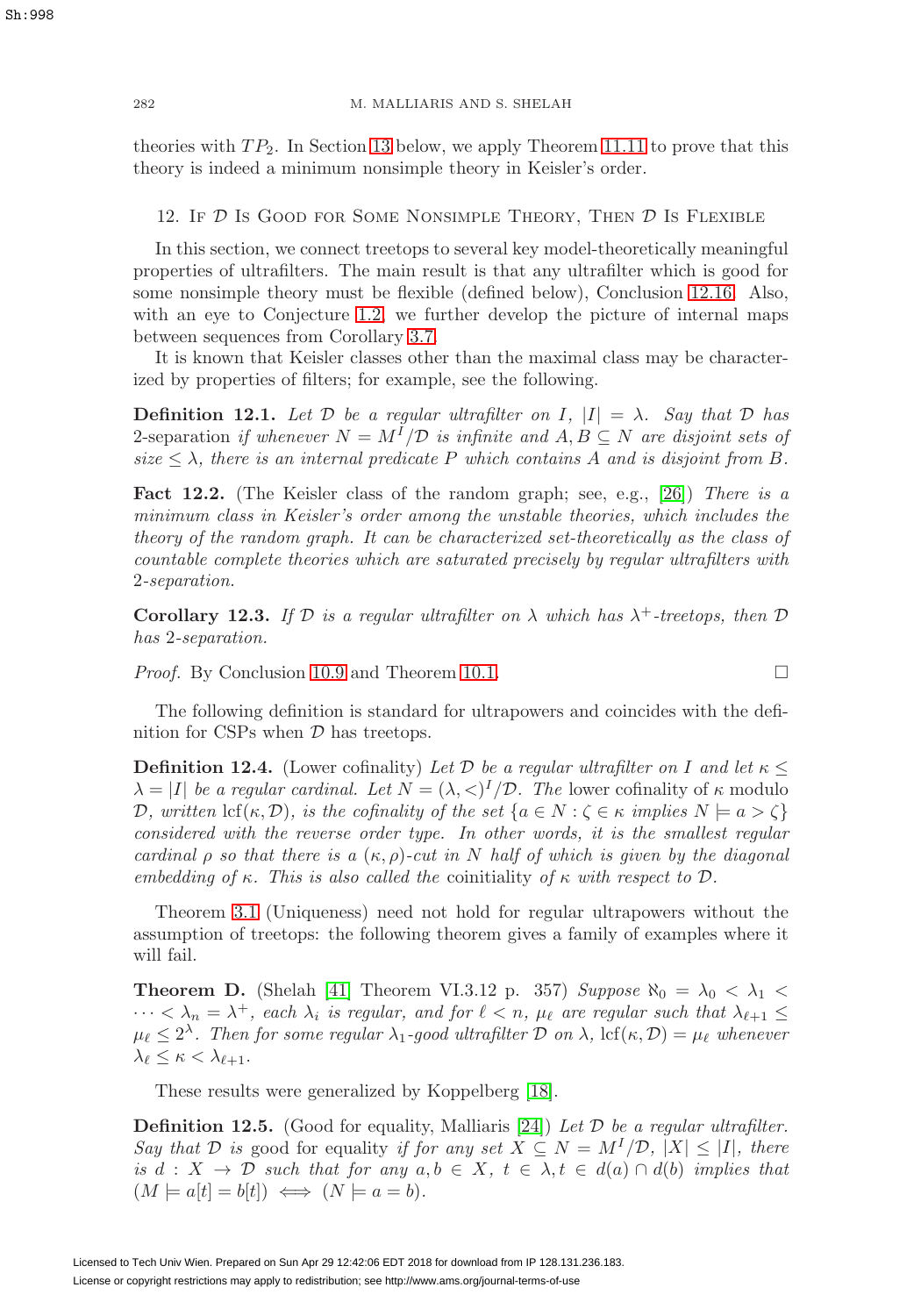In the language of homogeneity, Malliaris had shown that the minimum  $TP_2$ -class is precisely the class of theories saturated by ultrafilters on  $\lambda$  whose ultrapowers admit an internal bijection between any two disjoint sets of size  $\leq \lambda$ . (That is, for any two enumerations  $\langle a_i : i \langle \lambda \rangle, \langle b_i : i \langle \lambda \rangle \rangle$  of small sets in the ultrapower N, there is an internal bijection  $f: N \to N$  such that  $f(a_i)=(b_i)$  for  $i < \lambda$ . There is no harm in replacing "bijection"with partial injection whose domain contains the desired set.) The name good for equality reflects that these maps are not assumed to preserve any additional structure. So among the nonsimple theories, we have, on the one hand, a class of theories characterized by ultrapowers admitting internal partial injections which preserve equality (in the sense of Definition [12.5\)](#page-45-1), and, on the other hand, a class of theories characterized by ultrapowers admitting internal partial injections which preserve order (in the sense of Corollary [3.7\)](#page-16-3). Toward a possible separation between these classes, we investigate the relative strength of these hypotheses.

<span id="page-46-0"></span>**Corollary 12.6.** If  $\mathcal{D}$  is a regular ultrafilter on  $\lambda$  which has  $\lambda^+$ -treetops, then  $\mathcal{D}$ is good for equality.

*Proof.* Conclusion [10.9](#page-36-4) and Theorem [10.1.](#page-40-1) □

**Remark 12.7.** If Conjecture [1.2](#page-3-4) is true, then the converse to Corollary [12.6](#page-46-0) is false; i.e., if  $\mathcal D$  is a regular ultrafilter on  $\lambda$  which is good for equality, then it need not have  $\lambda^+$ -treetops.

*Proof.* Malliaris had shown that the Keisler class of the theory  $T_{feq}$  of a parametrized family of independent equivalence relations may be characterized as the class of theories saturated precisely by those regular ultrafilters which are good for equality (quoted below as Section [13](#page-48-0) Theorem [F\)](#page-48-3). This theory does not have  $SOP<sub>2</sub>$ . If Conjecture [1.2](#page-3-4) is true, then  $T_{feq}$  is not in the maximal class, so any ultrafilter able to saturate it will be good for equality but not good, so (by Theorem [10.1\)](#page-40-1) will not have  $\lambda^+$ -treetops.

<span id="page-46-1"></span>**Corollary 12.8** (of [3.7\)](#page-16-3). Suppose that D has  $\lambda^+$ -treetops, and let  $\kappa = cf(\kappa) \leq \lambda$ . Let  $M = (\lambda, <)$ . Let  $A = \langle a_i : i < \kappa \rangle$  be any strictly increasing,  $\kappa$ -indexed sequence of  $N = M^{\lambda}/\mathcal{D}$ . Then in N there is an internal partial injection f which takes  $\kappa$  to the diagonal embedding of  $\kappa$ .

<span id="page-46-3"></span>**Corollary 12.9.** (of [12.8\)](#page-46-1) Suppose that D has  $\lambda^+$ -treetops, and let  $\kappa = cf(\kappa)$  < λ. Then every strictly increasing (or strictly decreasing)  $κ$ -indexed sequence has a distribution, Definition [10.10](#page-36-3), which is good for equality.

*Proof.* The diagonal embedding of  $\kappa$  has such a distribution.

**Definition 12.10.** (Near-κ-indexed) Let M be an infinite model, D a regular ultrafilter on  $\lambda$ ,  $N = M^{\lambda}/\mathcal{D}$  and  $\kappa$  a regular cardinal. Say that the set  $A \subseteq N$ ,  $|A| = \kappa$ is near- $\kappa$ -indexed and there exists an internal linear order on N under which A is either monotonic increasing or monotonic decreasing of order-type  $\kappa$ .

In the context of ultrapowers, what the proof of Corollary [3.7](#page-16-3) actually shows is the following slightly stronger statement.

<span id="page-46-2"></span>**Observation 12.11.** If D is a regular ultrafilter on  $\lambda \geq \kappa$  with  $\lambda^+$ -treetops, then any near- $\kappa$ -indexed set X in any D-ultrapower has a distribution which is good for equality.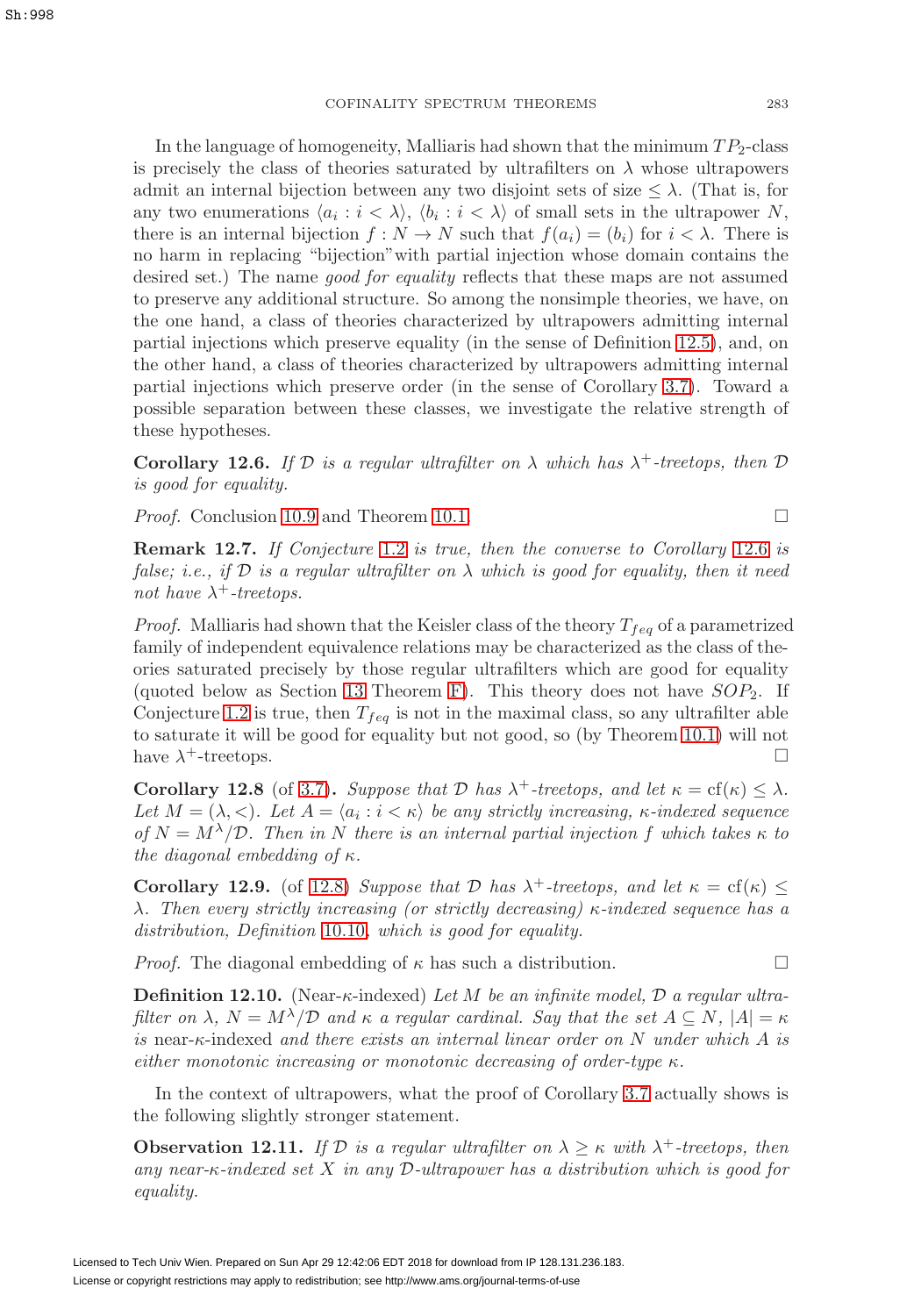Let  $N = M^{I}/\mathcal{D}$ ,  $|I| = \lambda$  and suppose  $\mathcal{D}$  has  $\lambda^{+}$ -treetops,  $\kappa < \lambda$ . Then Claim [3.1](#page-14-0) shows that the coinitiality of any two  $\kappa$ -indexed sequences in the ultrapower is the same. Thus if  $\mathcal{C}(\mathcal{D})$  contains some  $(\kappa, \theta)$ -cut, every monotonic  $\kappa$ -indexed sequence will represent half of a  $(\kappa, \theta)$ -cut. This is a strong omission of types. It does not contradict the universality of regular ultrapowers since elementary embeddings need not preserve cuts.

How strong is the assumption that all sets are near- $\kappa$ -indexed?

**Conclusion 12.12.** When  $D$  is a regular ultrafilter on  $\lambda$ , then (1) implies (2), where

- $(1)$  D is good for equality.
- (2) For any infinite model M,  $N = M^{\lambda}/\mathcal{D}$ , we have that any  $A \subseteq N$ ,  $|A| =$  $\kappa \leq \lambda$  is near- $\kappa$ -indexed.

If in addition  $D$  has  $\lambda^+$ -treetops, then (2) implies (1).

*Proof.* The last line holds by Observation [12.11,](#page-46-2) so we prove  $(1)$  implies  $(2)$ .

Without loss of generality,  $M$  is a two sorted structure, one side of which contains an infinite set (from which we choose  $A$ ) and the other side of which contains ( $\lambda, <$ ). Fix an enumeration  $\pi : \kappa \to A$  of A. Let  $K = \langle k_i : i < \kappa \rangle$  be the image of the diagonal embedding of  $\kappa$  in N, so  $k_i = \lambda \{i\}$ . Choose a distribution  $d_A: A \to \mathcal{D}$  which is good for equality. Let  $d_{\kappa}: K \to \mathcal{D}$  be the distribution given by  $d_{\kappa}(k_i) = d_{A}(\pi(i))$ , which will be good for equality by definition. Now simply expand each index model  $M[t]$  by adding a linear order  $\lt_*$  to the first sort in such a way that the existential  $\lt_{\ast}$ -type of  $\{a[t] : a \in A, t \in d_A(a)\}$  is the same as the existential  $\lt$ -type of  $\{i : t \in d_{\kappa}(k_i)\}.$ 

Then in N the order  $\lt_{*}$  on A will agree with the order  $\lt$  on the true copy of  $\kappa$ , described by the given enumeration. as described by the given enumeration.

Finally, the following property was introduced by Malliaris in [\[22\]](#page-58-9) and studied by Malliaris and by Malliaris and Shelah in [\[24,](#page-58-8) [26\]](#page-59-13). It is equivalent to  $\lambda$ -OK; see [\[26\]](#page-59-13) Section 6.

**Definition 12.13.** (Flexible filters, [\[22\]](#page-58-9)) We say that the filter  $D$  is  $\lambda$ -flexible if for any  $f \in {}^I\mathbb{N}$  with  $n \in \mathbb{N}$  implies  $n <_{\mathcal{D}} f$ , we can find  $X_\alpha \in \mathcal{D}$  for  $\alpha < \lambda$  such that for all  $t \in I$ 

$$
f(t) \ge |\{\alpha : t \in X_{\alpha}\}|.
$$

Informally, we can find a λ-regularizing family below any nonstandard integer.

<span id="page-47-1"></span>**Fact 12.14.** (Malliaris [\[24\]](#page-58-8)) Suppose that  $D$  is regular and  $T$  is nonlow or has  $TP_2$ . If  $D$  saturates  $T$ , then  $D$  must be flexible.

We now complete "T is nonlow or has  $TP_2$ " to all nonlow or nonsimple theories. Note that any regular ultrafilter on  $\lambda$  which saturates some unstable theory must satisfy  $\text{lcf}(\aleph_0, \mathcal{D}) \geq \lambda^+$  by [\[40\]](#page-59-5) VI.4. Alternately, one can derive this condition from Theorem [10.1.](#page-40-1) Indeed one can also derive Claim [12.15](#page-47-0) from that theorem, but it is interesting to prove it directly.

<span id="page-47-0"></span>**Claim 12.15.** If D is a regular ultrafilter on  $\lambda$ ,  $\text{lcf}(\aleph_0, \mathcal{D}) \geq \lambda^+$  and D has  $\lambda^+$ treetops, then D is flexible.

*Proof.* Let  $M = (\lambda, <)$  and let  $N = (\lambda, <)^{I}/D$ . Let some D-nonstandard integer  $n_{\ast}$  be given. We would like to show that there is a regularizing family below  $n_{\ast}$ .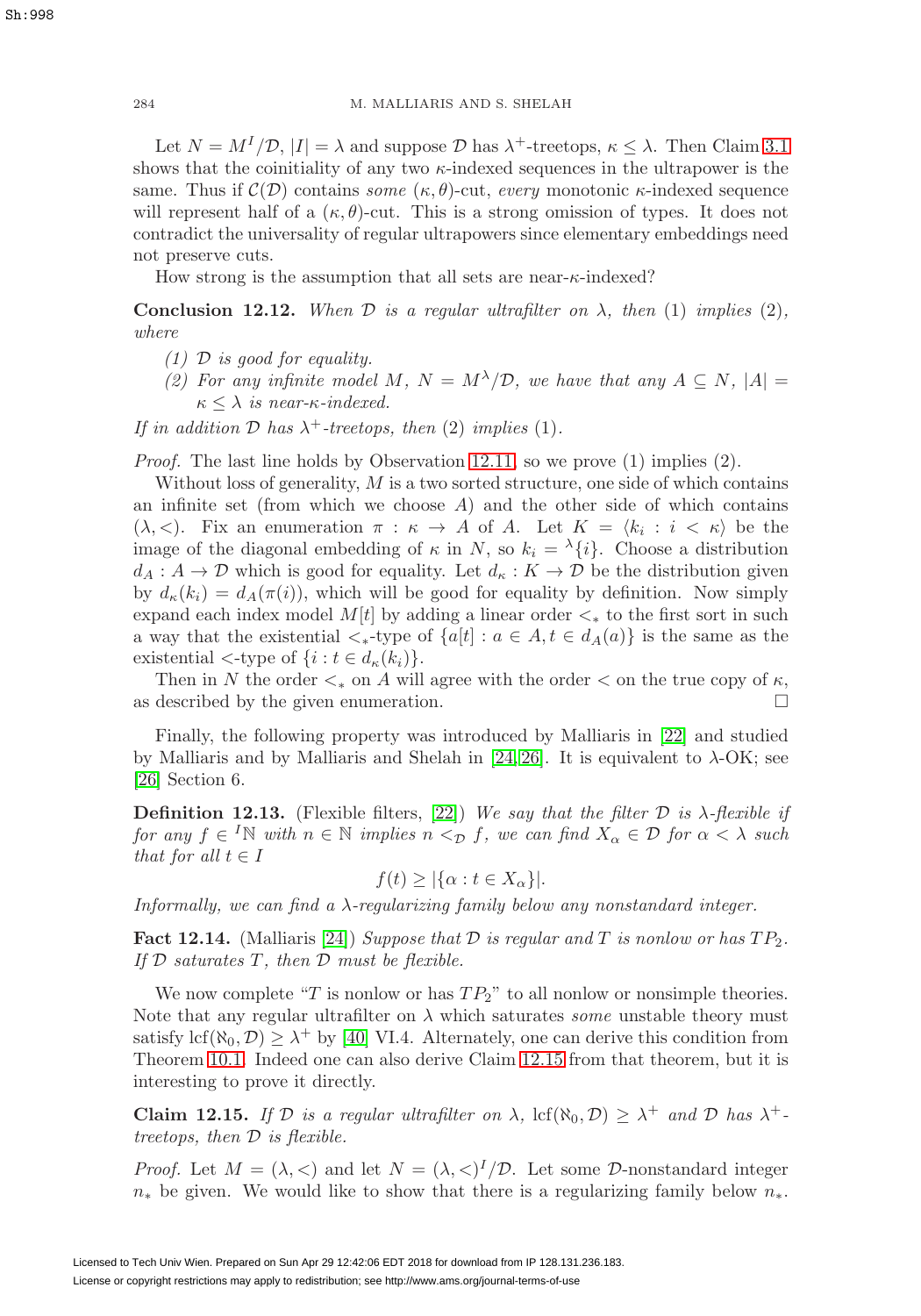By hypothesis,  $\text{lcf}(\aleph_0, \mathcal{D}) \geq \lambda^+$  so there is  $B \subseteq N \setminus \mathbb{N}$ ,  $B = \langle b_i : i \langle \lambda \rangle$  such that  $i < j < \lambda$ ,  $m < \omega$  implies  $m < b_i < b_i < n_*$ . By Corollary [3.7](#page-16-3) and Corollary [12.9,](#page-46-3) there is a distribution d of B which is good for equality; that is, for all  $b, b' \in B$ , and all  $t \in I$ ,

$$
t \in d(b) \cap d(b')
$$
 implies  $(M \models b[t] = b'[t] \iff N \models b = b')$ .

Let  $\{X_b : b \in B\} \subseteq \mathcal{D}$  be given by  $X_b = d(b)$ . By choice of B and goodness for equality,  $\{X_b : b \in B\}$  is a regularizing family, and by choice of d, it is below  $n_*,$  which completes the proof. which completes the proof.

<span id="page-48-2"></span>**Conclusion 12.16.** Suppose  $\mathcal{D}$  is a regular ultrafilter on  $\lambda$  and  $\mathcal{D}$  saturates some nonlow or nonsimple theory. Then  $\mathcal D$  is flexible.

*Proof.* Suppose  $D$  saturates some theory  $T$  which is not low or not simple. If  $T$ is not low, apply Fact  $12.14$ . So we may assume T is not simple. We know from [\[40\]](#page-59-5) Theorem III.7.11 that any nonsimple theory will have either  $TP_2$  or  $SOP_2$ . In the case where T has  $TP_2$ , Fact [12.14](#page-47-1) applies again. Suppose then that T has  $SOP_2$ . By Corollary [11.8,](#page-44-3) D has  $\lambda^+$ -treetops, so by Theorem [10.25](#page-41-1) we know that lcf( $\aleph_0, \mathcal{D}$ )  $\geq \lambda^+$ . Then the hypotheses of Claim [12.15](#page-47-0) are satisfied, and  $\mathcal D$  is flexible.  $\Box$ 

<span id="page-48-0"></span>13. There Is a Minimum Nonsimple Class in Keisler's Order

The main result of this section is the following theorem.

<span id="page-48-1"></span>**Theorem 13.1.** There is minimum class among the nonsimple theories in Keisler's order, which contains the theory  $T_{feq}$  of a parametrized family of independent equivalence relations.

We will build on the following theorems. (The reader may take the property  $TP_2$ , the tree property of the second kind, to be a black box in the following results.)

<span id="page-48-4"></span>**Theorem E.** (Shelah [\[40\]](#page-59-5) III.7.11, in our language) Every nonsimple theory has either  $TP_2$  or  $SOP_2$  (equivalently,  $TP_1$ ).

<span id="page-48-3"></span>**Theorem F.** (Malliaris [\[24\]](#page-58-8) Theorems 6.9 and 6.10, and Malliaris [\[25\]](#page-59-7) Theorem 5.21) There is minimum class among the theories with  $TP_2$  in Keisler's order, which contains the theory  $T_{feq}$  of a parametrized family of independent equivalence relations.

Moreover, for a regular ultrafilter  $D$  on  $\lambda$ , the following are equivalent:

- (1) D saturates  $T_{fea}$ .
- (2)  $D$  is good for equality, Definition [12.5](#page-45-1) above.
- (3) For any  $N = M^{\lambda}/\mathcal{D}$  and any two disjoint sets  $\{a_i : i < \lambda\}, \{b_i : i < \lambda\}$ of elements of N, listed without repetition, there exists an internal partial injection f such that for all  $i < \lambda$ ,  $f(a_i) = b_i$ .

The tools of the present paper will combine to give two distinct proofs for The-orem [13.1.](#page-48-1) First, in light of [11.11,](#page-44-1) i.e., the maximality of  $SOP_2$  in Keisler's order, Theorem [13.1](#page-48-1) follows from Theorem [F](#page-48-3) and Theorem [E](#page-48-4) by virtue of collapsing the  $SOP<sub>2</sub>$  case.

However, it is possible to give a direct and more illuminating proof of this theorem, as we do below. The direct proof is not specific to ultrapowers, but holds for any cofinality spectrum problem allowing an endless  $X_{\mathbf{a}}$ ; i.e., one in which there is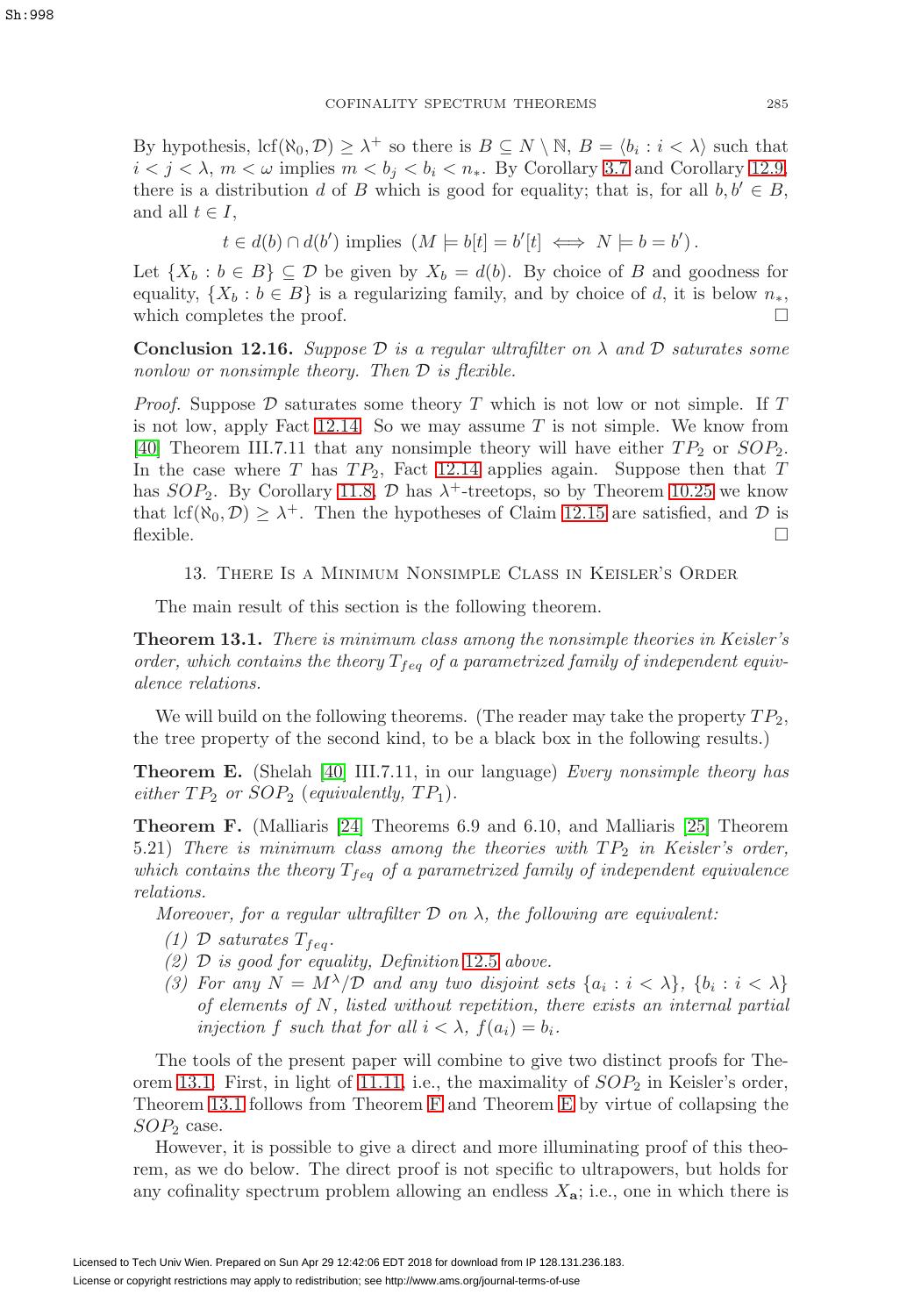286 M. MALLIARIS AND S. SHELAH

no bound  $d_{\mathbf{a}}$  (which extends the context of regular ultrapowers). The proof itself is deferred until after Claim [13.5.](#page-52-1) It supposes a reduction [13.1,](#page-49-0) an example of the phenomenon of reduction to few asymmetric cuts. Historically, this reduction was the turning point of our argument. Since the reduction is now trivially true by the umbrella Theorem [8.1,](#page-30-0) we do not give a separate proof of [13.1.](#page-49-0)

<span id="page-49-0"></span>**Reduction 13.1.** If **s** is a cofinality spectrum problem, to show that  $C(\mathbf{s}, \mathbf{t}_\mathbf{s}) \neq \emptyset$ , it suffices to rule out the case of a  $(\kappa, \kappa^+)$ -cut where  $\kappa^+ = \mathfrak{p}_s$ . [See Discussion [8.1](#page-28-2).]

<span id="page-49-1"></span>**Corollary 13.2.** (of Theorem [F\)](#page-48-3) If we consider the regular ultrapower  $M_1 = M^{\lambda}/\mathcal{D}$ as a cofinality spectrum problem  $(M, M_1, \ldots)$ , then to show that  $\mathcal D$  saturates  $T_{f eq}$ it suffices to verify Theorem  $F(3)$  $F(3)$  in the case where the sets are taken from  $X_{\mathbf{a}}$  for some *pseudo-finite*  $\mathbf{a} \in \text{Or}(\mathbf{s})$ .

*Proof.* In Theorem [F,](#page-48-3) by regularity of  $D$  and the fact that ultrapowers commute with reducts there is no harm in assuming  $M = (\mathbb{N}, <)$ , so  $N = M^{\lambda}/\mathcal{D}$ , in which case this is precisely what is proved.  $\square$ 

Recall also that by Fact [12.2,](#page-45-2) the theory  $T_{rg}$  of the random graph is minimum in Keisler's order among the unstable theories, and  $\mathcal D$  saturates  $T_{rq}$  if and only if it has so-called 2-separation (disjoint sets of size  $\leq \lambda$  in the ultrapower can be separated by an internal set; see [12.2\)](#page-45-2). For an arbitrary cofinality spectrum problem this means the following definition.

**Definition 13.3.** (2-separation for **s**) Let **s** be a cofinality spectrum problem. We say that **s** has 2-separation if for any  $\mathbf{a} \in \text{Or}(\mathbf{s})$  and any two disjoint sets  $A, B \subseteq X_{\mathbf{a}}$ with  $|A| + |B| \leq \mathfrak{p}_s$ , there is a definable  $X \in M_1$  such that  $A \subseteq X$  and  $B \cap X = \emptyset$ .

<span id="page-49-2"></span>**Lemma 13.4.** Let **s** be a cofinality spectrum problem and suppose that

- (1) **s** has 2-separation;
- (2)  $\kappa^+ = \lambda = \mathfrak{p}_s < \mathfrak{t}_s$ ;
- (3)  $\mathbf{a} \in \text{Or}(\mathbf{s})$  is endless; i.e., there is no bound  $d_{\mathbf{a}}$ ;
- (4)  $\{d_{\epsilon} : \epsilon < \lambda\}$ ,  $\{e_{\epsilon} : \epsilon < \lambda\}$  are disjoint subsets of  $X_{\mathbf{a}}$ , listed without repetition.

Then there is in M<sub>1</sub> a bijection  $f: X_{\mathbf{a}} \to X_{\mathbf{a}}$  such that  $f(d_{\epsilon}) = e_{\epsilon}$  for all  $\epsilon < \lambda$ .

*Proof.* We begin with  $\mathbf{a} \in \text{Or}(\mathbf{s}), \{d_{\epsilon} : \epsilon < \lambda\}, \{e_{\epsilon} : \epsilon < \lambda\}$  is as given. We define

 $\mathcal{I} = \{S \subseteq \lambda : \text{there is } f \text{ such that } M_1 \models ``f \text{ is a one-to-one function from } X_\mathbf{a} \text{ to } X_\mathbf{a}"\}$ 

and  $\epsilon \in S_1 \iff M_1 \models f(d_{\epsilon}) = e_{\epsilon}$ .

First, we verify that if  $M_1 \models "f$  is a one-to-one function with dom $(f) \subseteq X_a$  and range( $f$ )  $\subseteq X_{\mathbf{a}}$ ," then

$$
\{\epsilon < \lambda : f(d_{\epsilon}) = e_{\epsilon}\} \in \mathcal{I}.
$$

Equivalently, this holds if  $f \in M_1$  is a one-to-one function on some  $M_1$ -definable subset of  $X_{\mathbf{a}}$ .

We can define from  $f$  a total function  $g$  as follows. Necessarily the domain and range of f are definable sets. Let  $g: X_{\mathbf{a}} \to X_{\mathbf{a}}$  be defined by

$$
g(a) = \begin{cases} f(a) & \text{if } a \in \text{dom}(f) \\ f^{-1}(a) & \text{if } a \in \text{range}(f) \setminus \text{dom}(f) \\ a & \text{if } a \in X_{\mathbf{a}} \setminus \text{dom}(f) \setminus \text{range}(f) \end{cases}.
$$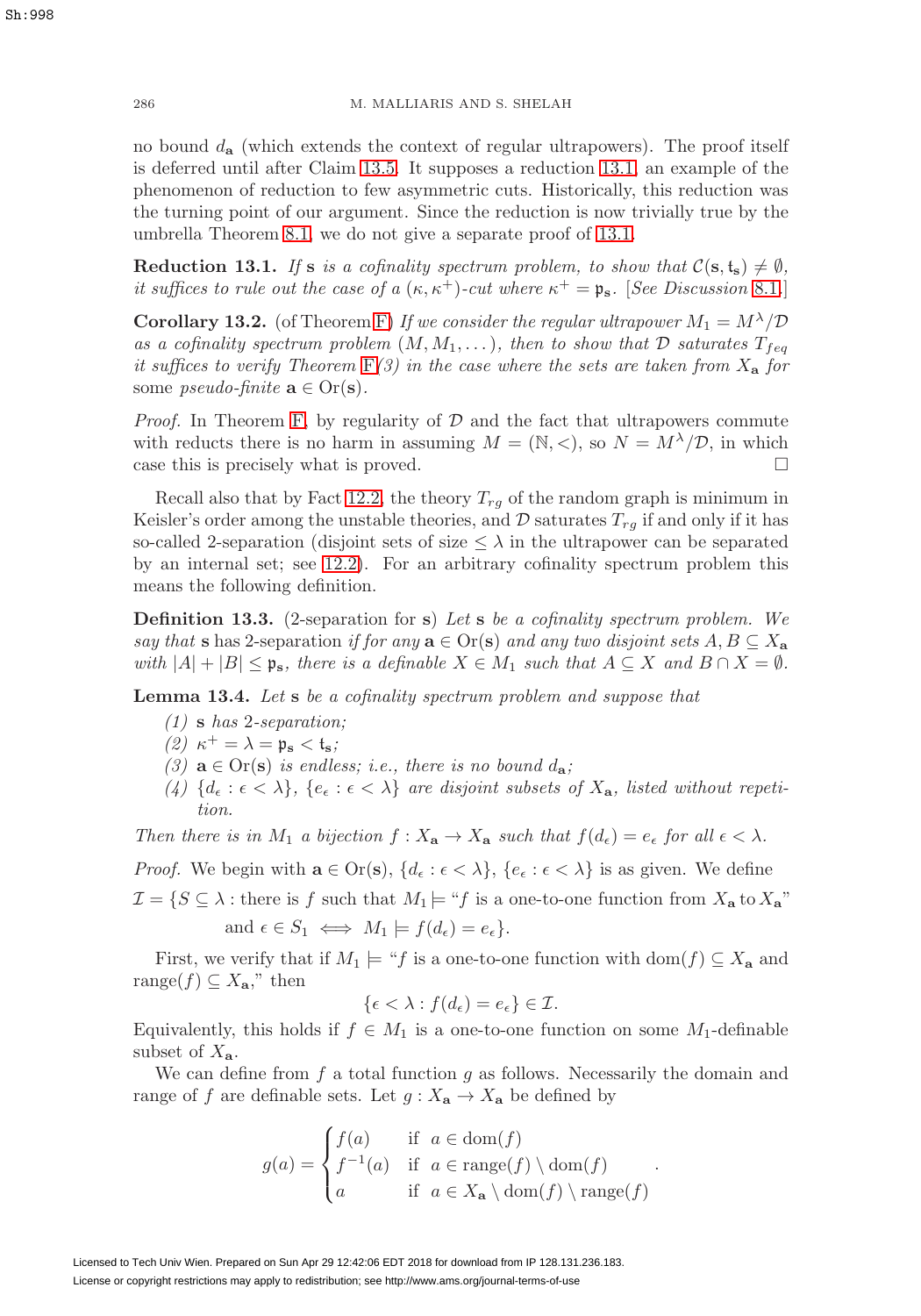Second, we prove that  $\mathcal I$  is an ideal on  $\lambda$ , by checking the conditions for an ideal. In light of the above it suffices to specify bijections on definable subsets of  $X_{a}$ .

(a)  $\mathcal{I} \subset \mathcal{P}(\lambda)$  by definition.

(b)  $\emptyset \in \mathcal{I}$  trivially.

(c) Suppose  $S_1 \subseteq S_2 \subseteq \lambda$  and  $S_2 \in I$ , exemplified by  $f_2$ . By 2-separation, there is a set  $X \in M_1$  such that  $M_1 \models X \subseteq X_a$  and for all  $\epsilon < \lambda$ ,

 $(M_1 \models d_{\epsilon} \in X) \iff (\epsilon \in S).$ 

Let  $f_1 = f_2$   $\upharpoonright_Y$  where  $Y = \text{dom}(f_2) \cap X$ . Then  $f_1$  witnesses that  $S_1 \in \mathcal{I}$ . So  $\mathcal{I}$  is downward closed.

(d) If  $S_1, S_2 \in \mathcal{I}$ , then by (c) the set  $S_2' = S_2 \setminus S_1$  belongs to  $\mathcal{I}$ . Let  $f_1, f_2'$  witness that  $S_1, S_2'$  belong to  $\mathcal{I}$ , respectively. Define  $f_2 \in M_1$  by  $dom(f) = dom(f_1) \cup$  $dom(f'_2)$ , and

$$
f_2(a) = \begin{cases} f_1(a) & \text{if } a \in \text{dom}(f_1) \\ f'_2(a) & \text{if } a \in \text{dom}(f_2) \setminus \text{dom}(f_1) \end{cases}
$$

.

Iterating, we have that  $\mathcal I$  is closed under a finite union.

It follows from (a)–(d) that  $\mathcal I$  is an ideal on  $\lambda$ .

Third, we prove closure for cf( $\delta$ )  $\lt \kappa$ . Let  $\mathbf{b} \in \text{Or}(\mathbf{s})$  be such that  $X_{\mathbf{b}} = X_{\mathbf{a}} \times X_{\mathbf{a}}$ . Let  $(\mathcal{T}, \trianglelefteq)$  be the subset of  $\mathcal{T}_{\mathbf{b}}$  consisting of elements c whose range is the graph of a partial injection from  $X_{\mathbf{a}}$  to  $X_{\mathbf{a}}$ , i.e.,

- for each  $n < \lg(c)$ ,  $\mathbf{c}(n) \in X_a \times X_a$ ; as before, we denote these values by  $\mathbf{c}(n,0)$  and  $\mathbf{c}(n,1)$ , respectively;
- the set  $\{c(n) : n \leq max(\text{dom}(c))\}$  is the graph of a partial injection from  $X_{\mathbf{a}}$  to  $X_{\mathbf{a}}$ ;
- if  $c_1 \leq c_2$ , then  $c_2$  extends  $c_1$ , considered as a function.

Note that for elements  $\mathbf{c} \in \mathcal{T}$ , we will refer extensively to the function whose graph is  $\{(\mathbf{c}(n, 0), \mathbf{c}(n, 1)) : n \leq \max(\text{dom}(\mathbf{c}))\}$ . For purposes of clarity, we denote this function by fun(**c**) and will say, e.g., that  $d_{\epsilon} \in \text{fun}(\mathbf{c})$  or that  $\text{fun}(\mathbf{c})(d_{\epsilon}) = e_{\epsilon}$ .

**Subclaim.** Suppose that  $\delta$  is an ordinal with  $cf(\delta) < \kappa$  and we are given  $\mathbf{c}_{\alpha}, n_{\alpha}, S_{\alpha}$  $(\alpha < \delta)$  and a set S, such that

- for each  $\alpha < \delta$ ,  $M_1 \models \mathbf{c}_{\alpha} \in \mathcal{T}$ ;
- $M_1 \models \mathbf{c}_{\beta} \trianglelefteq \mathbf{c}_{\alpha}$  for each  $\beta < \alpha < \delta$ ;
- for each  $\alpha < \delta$ ,  $n_{\alpha} = \lg(c_{\alpha}) 1$ ;
- for each  $\alpha < \delta$ ,  $S_{\alpha} = {\epsilon < \lambda : d_{\epsilon} \in \text{dom}(\text{fun}(\mathbf{c}_{\alpha})) }$ , i.e.,  $= {\epsilon < \lambda : (\exists n \leq \epsilon) }$  $n_{\alpha}$ )(**c**<sub> $\alpha$ </sub>(*n*, 0) = *d*<sub> $\epsilon$ </sub>)};
- for each  $\alpha < \delta$ ,  $\epsilon \in S_\alpha$  implies  $\text{fun}(\mathbf{c}_\alpha)(d_\epsilon) = e_\epsilon$ ;
- $S = \bigcup \{ S_\alpha : \alpha < \delta \}.$

Then there is **c**<sup>∗</sup> such that

- (1)  $M_1$   $\models$  **c**<sub>∗</sub>  $∈$   $T$ ;
- $(2)$   $M_1 \models \mathbf{c}_{\alpha} \trianglelefteq \mathbf{c}_{*}$  for  $\alpha < \delta$ ;
- (3) for  $\epsilon < \lambda$ ,

 $d_{\epsilon} \in \text{dom}(\text{fun}(\mathbf{c}_*)) \iff \epsilon \in S \iff \text{fun}(\mathbf{c}_*)(d_{\epsilon}) = e_{\epsilon}.$ 

In particular, fun( $\mathbf{c}_*$ ) witnesses that  $S \in \mathcal{I}$ .

*Proof.* Since  $cf(\delta) < \kappa < t_s$ , by treetops there is  $\mathbf{c} \in \mathcal{T}$  satisfying (1) and (2). Now the sequence  $\langle n_{\alpha} : \alpha < \delta \rangle$  represents the left half of some cut  $(C_1, C_2)$  of dom(**c**).

Let  $\langle m_\beta : \beta < \theta \rangle$  represent the right half of this cut.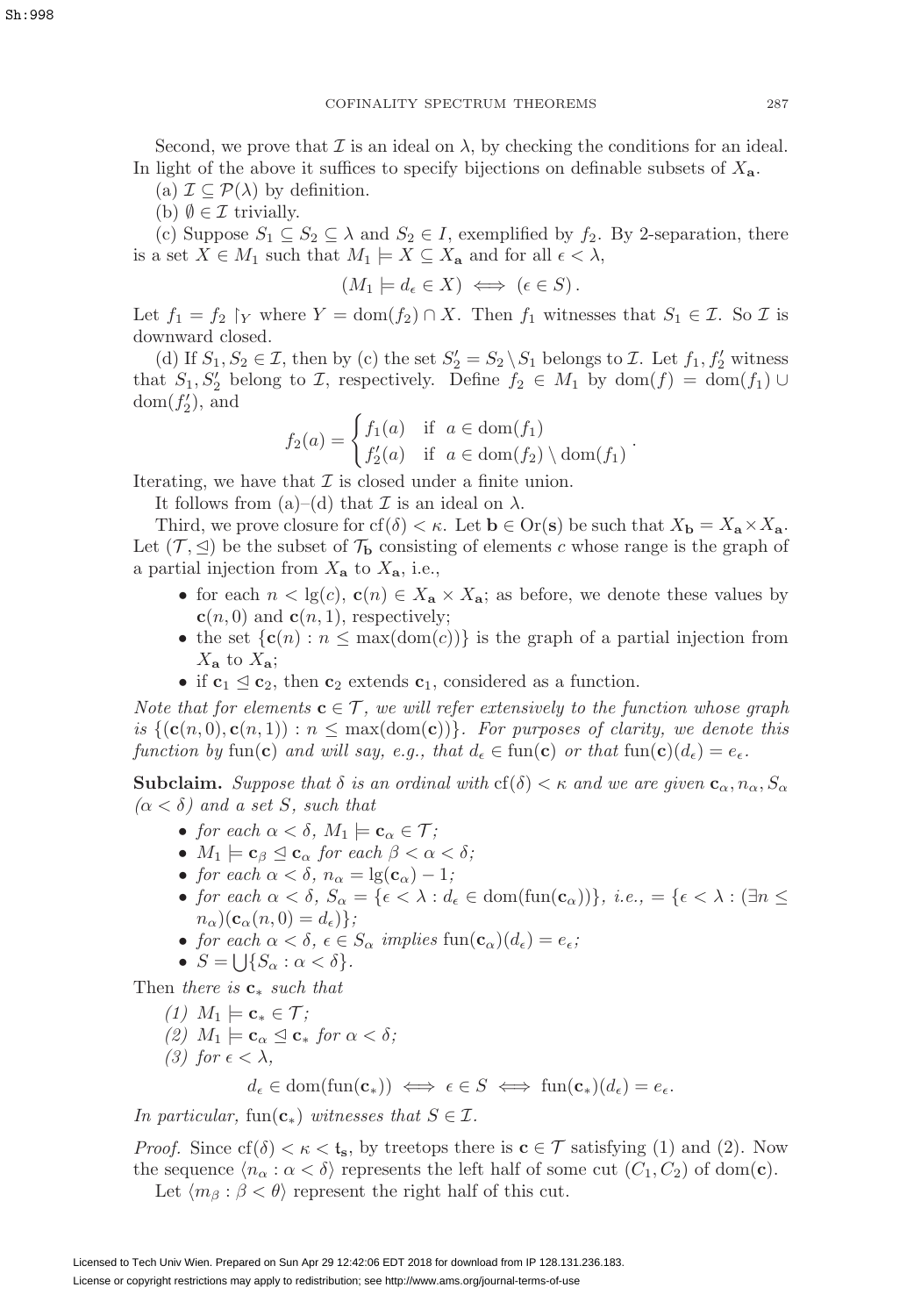By Reduction [13.1,](#page-49-0)  $cf(\delta) < \kappa < \kappa^+ = \lambda$  implies  $\text{lcf}(\delta) > \lambda$ , as otherwise there would be a corresponding cut in  $c(\mathcal{D})$ . Thus,  $\theta > \lambda$ .

Now for each  $\epsilon \in \lambda \setminus S$  there is  $\beta(\epsilon) < \theta$  such that  $d_{\epsilon} \notin \text{dom}(\mathbf{c}(m_{\beta}))$ . Let  $\beta = \sup{\{\beta(\epsilon) : \epsilon \in \lambda \setminus S\}}$ . Since  $\theta > \lambda$ ,  $\beta > \alpha$  for all  $\alpha < \delta$ . Then **c**  $\upharpoonright m_{\beta}$  is the desired **c**∗.

This completes the proof of closure.

Fourth, we prove that the ideal  $\mathcal I$  is  $\lambda$ -complete and contains each  $\{\alpha\}$  for  $\alpha \in \lambda$ . The claim about containing the singletons is trivial since we know it is an ideal on  $\lambda$ . So let us show that  $\mathcal I$  is  $\lambda$ -complete.

Let  $\langle S_\alpha : \alpha < \delta \rangle$  be an increasing sequence of elements of  $\mathcal{I}$ , with  $\delta < \lambda$ . Without loss of generality  $\delta = cf(\delta)$ ; call it  $\theta$ . So  $\theta \leq \kappa$ . By induction on  $\alpha < \kappa$  we choose a sequence  $\langle \mathbf{c}_{\alpha} : \alpha < \kappa \rangle$  just as before. The subclaim proved above says precisely that we can continue the induction for all  $\alpha < \kappa$ , and we now address the case of  $\kappa$ , i.e.,  $\theta$ .

That is, having chosen  $\langle \mathbf{c}_{\alpha} : \alpha < \theta \rangle$ , as  $\kappa < \lambda \leq \mathbf{t}_{s}$  we have  $\kappa^{+}$ -treetops so we may choose an upper bound **c**. Let  $n = max(dom(c))$ , and by definition fun(**c**) is a one-to-one function.

Thus by definition fun(**c**) witnesses that  $S \in \mathcal{I}$  where  $S = \{\epsilon : \text{fun}(\mathbf{c})(d_{\epsilon}) = e_{\epsilon}\}.$ By choice of **c** as an upper bound,  $\bigcup \{S_\alpha : \alpha < \theta\} \subseteq S \in \mathcal{I}$ , and thus necessarily  $\{S_\alpha : \alpha < \theta\} \in \mathcal{I}$  by (c) above. This finishes the proof that the ideal is  $\lambda$ -complete. Fifth, we prove that  $\kappa^+ = \lambda$  is the union of  $\kappa$  sets from I. By induction on  $\alpha < \lambda$ we choose  $(c_{\alpha}, n_{\alpha})$  such that

- $c_{\alpha} \in \mathcal{T}$ , i.e., it represents an increasing pseudo-finite sequence of one-to-one functions from  $X_{\mathbf{a}}$  to  $X_{\mathbf{a}}$ ;
- $n_{\alpha} = \lg(c) 1;$
- $\beta < \alpha$  implies  $\mathbf{c}_{\beta} \leq \mathbf{c}_{\alpha};$
- if  $\epsilon < \beta < \alpha$  and  $n \in (n_{\epsilon}, n_{\beta}]$ , then  $d_{\epsilon} \in \text{dom}(\text{fun}(\mathbf{c}_{\alpha} \restriction_n))$  and  $\text{fun}(\mathbf{c}_{\alpha} \restriction_n)$  $(d_{\epsilon}) = e_{\epsilon}.$

The induction is straightforward. For  $\alpha = 0$ , let  $\mathbf{c}_{\alpha} = \emptyset$ .

For  $\alpha = \beta + 1$ , let  $n_{\alpha+1} = n_{\beta} + 1$ , and  $\mathbf{c}_{\alpha}$  is determined by asking that  $dom(fun(\mathbf{c}_{\alpha})) = dom(fun(\mathbf{c}_{\beta})) \cup \{d_{\beta}\}\$ , that  $d \in dom(fun(\mathbf{c}_{\beta}))$  implies  $fun(c_{\alpha})(d) =$  $\text{fun}(c_{\beta})(d)$ , and that  $\text{fun}(c_{\alpha})(d_{\beta})=e_{\beta}$ .

For the  $\alpha = \delta < \lambda$  limit, let **c** be a  $\leq$ -upper bound given by treetops. Now for each  $\epsilon < \alpha$  we define

$$
k_{\epsilon}^{\alpha} = \max\{n : n_{\epsilon+1} \leq n \leq \text{dom}(\mathbf{c}) \text{ and } \text{fun}(\mathbf{c} \restriction_n)(d_{\epsilon}) = e_{\epsilon}\}.
$$

Thus for all  $\epsilon < \alpha$  and all  $\beta < \alpha$ ,  $k_{\epsilon}^{\alpha} > n_{\beta}$ , while for fixed  $\alpha$  and increasing  $\epsilon < \alpha$ the  $k_{\epsilon}^{\alpha}$  form is a descending sequence. In other words,  $(\langle n_{\beta} : \beta < \alpha \rangle, \langle k_{\epsilon}^{\alpha} : \epsilon < \alpha \rangle)$ represent a pre-cut in  $X_{\mathbf{b}}$ . However,  $\text{lcf}(\text{cf}(\alpha), \mathbf{s}) \geq \lambda$  so necessarily it is a pre-cut and not a cut; we may find  $k_{\epsilon}$  such that for all  $\epsilon < \alpha$  and all  $\beta < \alpha$ ,  $n_{\beta} < k_{\epsilon} < k_{\epsilon}^{\alpha}$ . Let  $\mathbf{c}_{\alpha} = \mathbf{c} \restriction_{k_{\epsilon}}$ . This completes the inductive construction of the sequence.

Thus  $\langle (c_{\alpha}, n_{\alpha}) : \alpha < \lambda \rangle$  is well defined. As we assumed  $t_s > \lambda$ , we have  $\lambda^+$ treetops so we may choose c to be an upper bound in  $\mathcal T$  for  $\langle \mathbf{c}_\alpha : \alpha < \lambda \rangle$ . For each  $\epsilon < \lambda$ , let  $k_{\epsilon}$  be as given in the previous paragraph.

By definition  $\langle n_{\alpha} : \alpha \langle \lambda \rangle$  is an increasing sequence in  $X_{\mathbf{b}}$ . By assumption in the statement of the Claim, we are in the case where  $\mathfrak{p}_s < t_s$ , and thus by Reduction [13.1](#page-49-0) lcf( $\lambda$ ) =  $\kappa = \lambda^-$ . Thus for some  $\langle n_i^* : i \langle \kappa \rangle$  we have that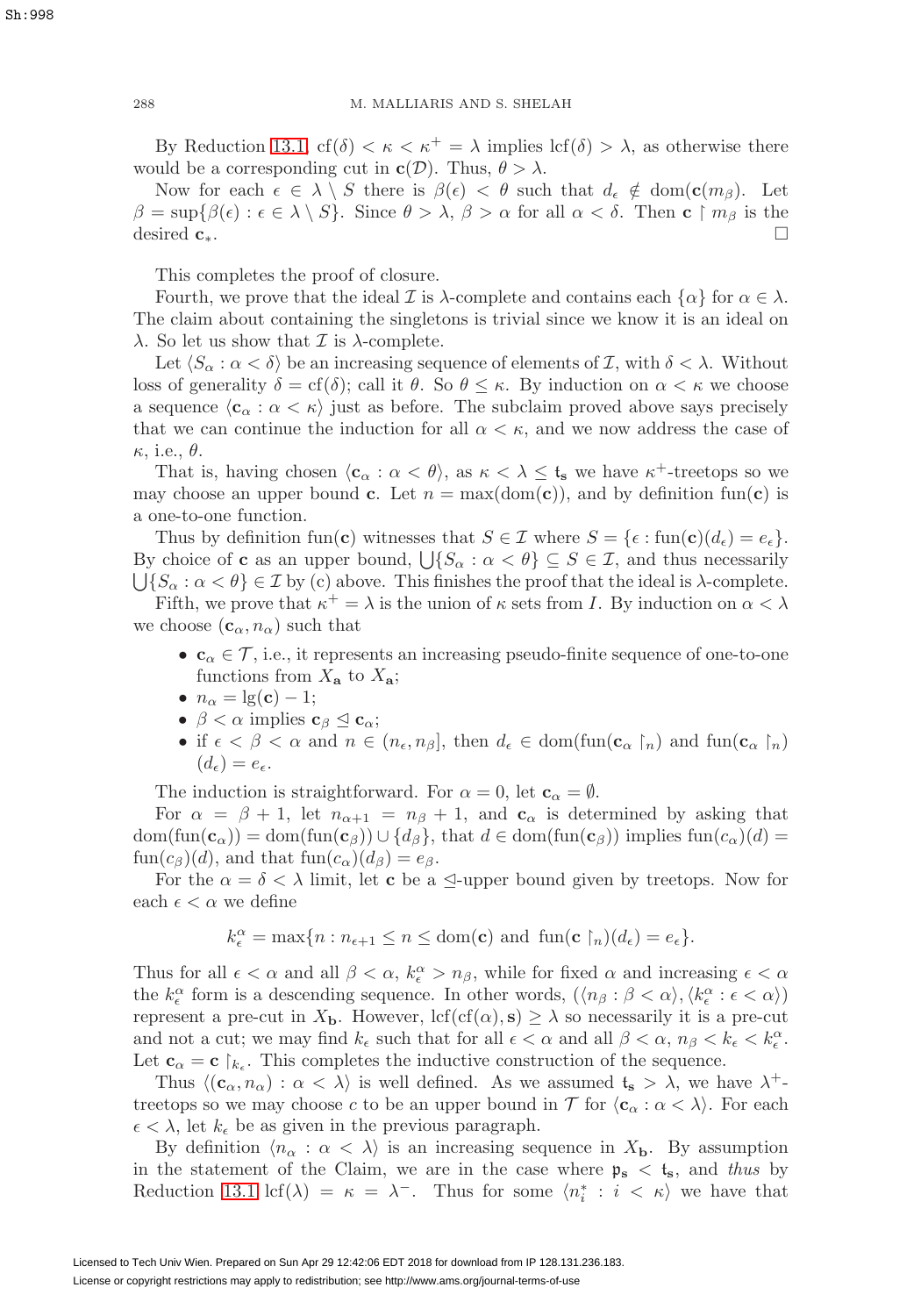$(\langle n_{\alpha} : \alpha < \lambda \rangle, \langle n_i^* : i < \kappa \rangle)$  represents a cut in  $X_{\mathbf{b}}$ . For each  $i < \kappa$ , let

$$
Y_i = \{ \epsilon < \lambda : n_i^* < k_\epsilon \}.
$$

Now, each  $Y_i \in \mathcal{I}$ , since this is witnessed by **c**  $\upharpoonright_{n_i^*}$  by what we have shown. Moreover,  ${Y_i : i < \kappa}$  is an increasing sequence of subsets of  $\lambda$  whose union is  $\lambda$ . So we have presented  $\lambda$  as the union of  $\kappa$  elements of  $\mathcal{I}$ .

Having proved each of these properties, we may therefore assume  $\lambda$  is the union of  $\kappa$  sets from I, and that the ideal I is  $\lambda$ -complete. Thus  $\lambda \in \mathcal{I}$ . As  $\lambda \in \mathcal{I}$  shows the existence of the desired bijection, this completes the proof.  $\Box$ 

<span id="page-52-1"></span>**Corollary 13.5.** Let D be a regular ultrafilter on  $\lambda$  which  $\lambda^+$ -saturates the theory of the random graph. If  $\mathcal D$  has  $\lambda^+$ -treetops, then  $\mathcal D$   $\lambda^+$ -saturates  $T_{fea}$ .

*Proof.* As  $D$  is a regular ultrafilter, we may choose any  $M$  with enough set theory for trees and consider the ultrapower as a cofinality spectrum problem  $(M, M^{\lambda}/\mathcal{D}, \dots)$ . By assumption,  $\mathcal{D}$  has  $\lambda^+$ -treetops, and thus  $t_s > \lambda$ . There are two cases. If  $t_s = \mathfrak{p}_s > \lambda$ , then by definition of  $\mathfrak{p}_s$  [\(2.9](#page-11-0) above) and Corollary [10.16,](#page-38-3) D is  $\lambda^+$ -good. Thus necessarily  $D$  saturates  $T_{feq}$ .

Otherwise,  $t_s > p_s$ . It will suffice by Corollary [13.2](#page-49-1) to show that bijections exist. By Reduction [13.1,](#page-49-0) the case  $t_s > p_s$  necessarily entails that  $\lambda$  is the successor of a regular cardinal  $\kappa$  and that  $t_s > \mathfrak{p}_s = \lambda = \kappa^+$ . Thus, for any  $\mathbf{a} \in \text{Or}(\mathbf{s})$  and any suitably chosen sequences  $\{d_{\epsilon} : \epsilon < \lambda\}$ ,  $\{e_{\epsilon} : \epsilon < \lambda\}$  of elements of  $X_{\mathbf{a}}$ , we may apply Lemma [13.4](#page-49-2) to obtain a suitable bijection. We conclude by Theorem [F](#page-48-3) or just Corollary [13.2](#page-49-1) that  $\mathcal D$  saturates  $T_{feq}$ , as desired.

We now have the ingredients to prove Theorem [13.1.](#page-48-1)

*Proof of Theorem [13.1](#page-48-1).* Let  $\lambda \geq \aleph_0$  and let D be a regular ultrafilter on  $\lambda$ . Suppose that D saturates some nonsimple theory  $T_*$ . It suffices to show that D necessarily also saturates  $T_{feq}$ . There are two cases which, by Fact [E,](#page-48-4) cover all possibilities.

Case 1.  $T_*$  has  $TP_2$ . Then  $\mathcal D$  saturates  $T_{f \neq g}$  by Theorem [F.](#page-48-3)

Case 2.  $T_*$  has  $SOP_2$ . By Fact [12.2,](#page-45-2)  $D$  saturates  $T_{rq}$ . By Conclusion [11.9,](#page-44-2)  $D$  has  $\lambda^+$ -treetops. So we may apply Claim [13.5](#page-52-1) to conclude D saturates  $T_{feq}$ . This completes the proof of Theorem [13.1.](#page-48-1)

14.  $p = t$ 

<span id="page-52-0"></span>In this section we apply the main theorem of Section [9](#page-34-0) to prove Theorem [14.1.](#page-57-0)

**Definition 14.1.** (See, e.g., van Douwen [\[8\]](#page-58-3), Vaughan [\[49\]](#page-59-0), Blass [\[5\]](#page-58-4)) We define several properties which may hold of a family  $D \subseteq [\mathbb{N}]^{\aleph_0}$ . Let  $A \subseteq^* B$  mean that  ${x : x \in A, x \notin B}$  is finite.

- D has a pseudo-intersection if there is an infinite  $A \subseteq \mathbb{N}$  such that for all  $B \in D, A \subseteq^* B.$
- D has the s.f.i.p. if every nonempty finite subfamily has infinite intersection.
- D is called a tower if it is well ordered by  $\supseteq^*$  and has no infinite pseudointersection.
- D is called open if it is closed under almost subsets, and dense if every  $A \in [\mathbb{N}]^{\aleph_0}$  has a subset in D.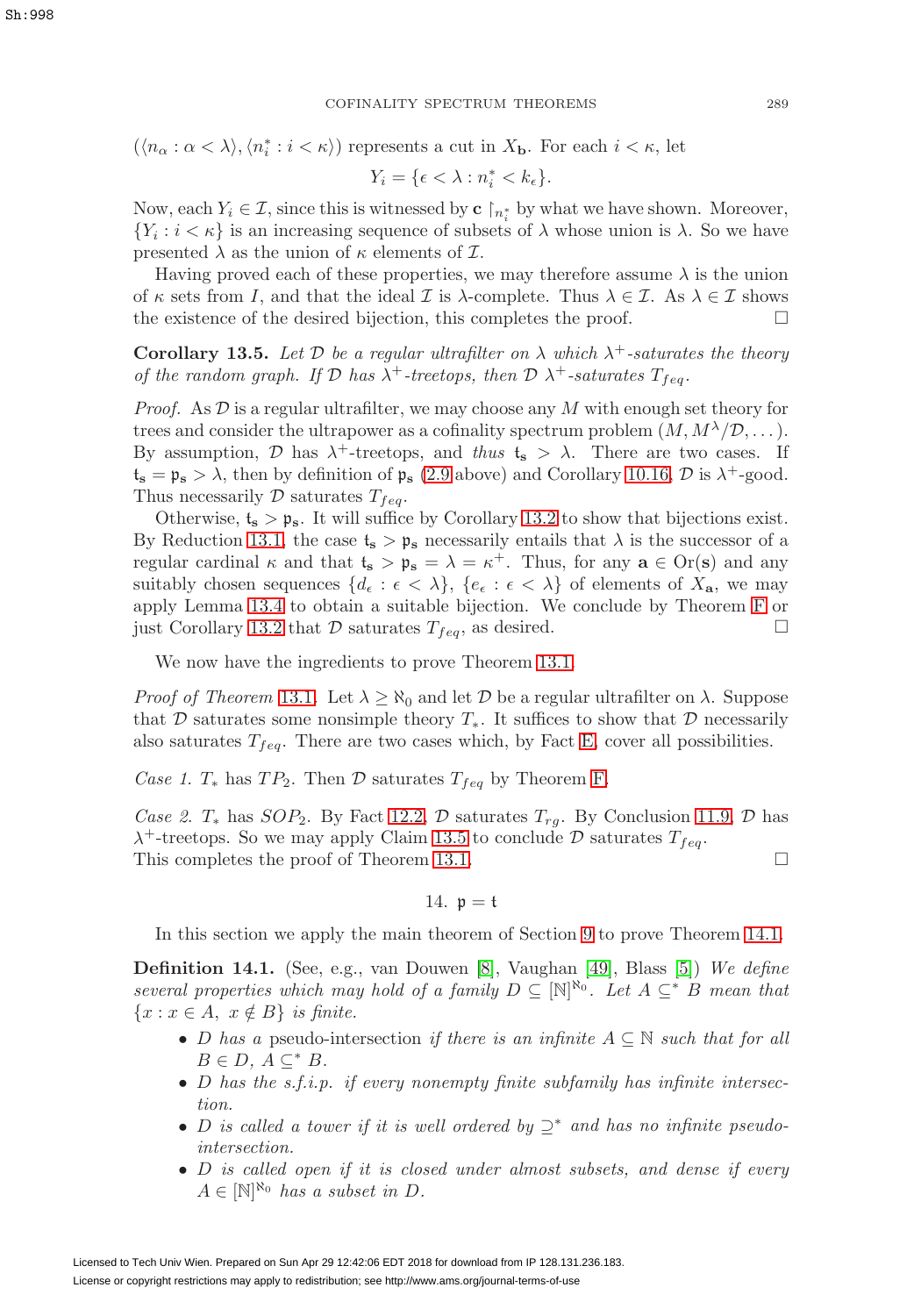We then define  $\mathfrak{p} = \min\{|\mathcal{F}| : \mathcal{F} \subseteq [\mathbb{N}]^{\mathbb{N}_0} \text{ has the s.f.i.p. but has no infinite pseudo-intersection}\},\$  $\mathfrak{t} = \min \{ |\mathcal{T}| \; : \; \mathcal{T} \subseteq [\mathbb{N}]^{\aleph_0} \; \text{is a tower} \},$  $\mathfrak{b} = \min\{|B| : B \subseteq \omega \text{ is unbounded in } (\omega_{\omega}, \leq_{*})\},\$  $h = the$  smallest number of dense open families with empty intersection.

**Fact 14.2.** p and t are regular. It is known that  $p \le t \le b \le b$ .

Proof. Regularity of t and the first inequality are clear from the definitions. For regularity of  $\mathfrak{p}$ , due to Szymański, see, e.g., van Douwen [\[8\]](#page-58-3) Theorem 3.1(e). The result  $t \leq b$  is due to Rothberger [\[37\]](#page-59-1), attributed in [\[8\]](#page-58-3) p. 123, and the result  $t \leq \mathfrak{h} \leq \mathfrak{b}$  is due to Balcar, Pelant, and Simon [\[3\]](#page-58-15), attributed in [\[49\]](#page-59-0) p. 200. For completeness: for the second inequality, see, e.g., Blass [\[5\]](#page-58-4) Proposition 6.8; for the third,  $[5]$  Theorem 6.9.

To begin, we look for a relevant cofinality spectrum problem.

<span id="page-53-0"></span>**Definition 14.3.** We fix the following for the remainder of this section:

- (1) Let  $M = (\mathcal{H}(\aleph_1), \in)$ .
- (2) Let  $\mathbf{Q} = (\mathbb{N}^{\aleph_0}, \supseteq^*)$  be our forcing notion, and **V** a transitive model of ZFC.
- (3) Let  $\mathbf{G}$  be the canonical name of a generic subset of  $\mathbf{Q}$  (which is forced to be an ultrafilter on the Boolean algebra  $\mathcal{P}(\mathbb{N})^{\mathbf{V}}$ ). be an ultrafilter on the Boolean algebra  $\mathcal{P}(\mathbb{N})^{\mathbf{V}}$ .
- (4) Let **G** be a generic subset of **Q** over **V**, which we fix for this section. (Often, however, we will simply work in **V** using the name **G** .)
- (5) For  $f \in V$ , let f denote the **Q**-name for f.

Define the generic ultrapower in the forcing extension **V**[**G**] as follows:

- (6) Given  $M, \mathbf{Q}$ , and  $\mathbf{G}$ , by the generic ultrapower  $M^{\omega}/\mathbf{G}$  in  $\mathbf{V}[\mathbf{G}]$  we will mean the model  $\mathcal{N} \in \mathbf{V}[\mathbf{G}]$  with universe  $\{f/\mathbf{G} : f \in (^\omega M)^\mathbf{V}\}\$ , such that
	- $\mathcal{N} \models$  " $f_1/\mathbf{G} = f_2/\mathbf{G}$ " iff  $\{n : f_1(n) = f_2(n)\} \in \mathbf{G}$  (this set is necessarily from **V**);
	- $\mathcal{N} \models \text{``}(f_1/\mathbf{G}) \in (f_2/\mathbf{G}) \text{''} \text{ iff } \{n : f_1(n) \in f_2(n)\} \in \mathbf{G}.$

We denote by  $\mathbf{j} = \mathbf{j}_\mathbf{G} : M \to \mathcal{N}$  the map given by  $\mathbf{j}(a) = \langle \cdots a \cdots \rangle / \mathbf{G}$ .

It will also be useful to refer to these objects in **V**.

- (7) In **V**, let  $\mathcal{N}$  be the **Q**-name of the generic ultrapower  $M^{\omega}/\mathbf{G}$ , i.e., the model with with
	- (a) universe  $\{f/\mathbf{G} : f \in (^\omega M)^\mathbf{V}\}\$  such that
	- (a) universe  $\{f/\mathbf{G} : f \in (^\omega M)^\mathbf{V}\}\$  such that<br>
	(b)  $\Vdash_{\mathbf{Q}} \text{``}(\mathcal{N} \models f_1/\mathbf{G} = f_2/\mathbf{G}) \text{ iff } \{n : f_1(n) = f_2(n)\} \in \mathbf{G}$ "<br>
	(as noted, this set is necessarily from **V**);
	- (as noted, this set is necessarily from **V**);
	- $(c) \Vdash_{\mathbf{Q}} \text{``}(\mathcal{N} \models (f_1/\mathbf{G}) \in (f_2/\mathbf{G})) \text{ iff } \{n : f_1(n) \in f_2(n)\} \in \mathbf{G}.$ "<br>Vote that  $\mathcal{N} = \mathcal{N}[\mathbf{G}].$
- (8) Note that  $\mathcal{N} = \mathcal{N}[\mathbf{G}].$ <br>By definition of **t**, **Q** is **t**-co:

By definition of t, **Q** is t-complete. Thus, forcing with **Q** adds no new bounded subsets of t (where new means " $\notin \mathbf{V}$ ") and no new sequences of length  $\lt t$  of members of **V**. Moreover, by the t-completeness of **Q**, and since  $p \le t$ , moving from **V** to **V**[**G**] will not affect whether  $p < t$ .

We now build a cofinality spectrum problem. We will let  $M = M^+ = (\mathcal{H}(\aleph_1), \in)$ as above and  $M_1 = M_1^+ = \mathcal{N}$ . For generic ultrapowers, the parallel of Los' theorem holds, so **j** is an elementary embedding of  $M$  into  $\mathcal N$ .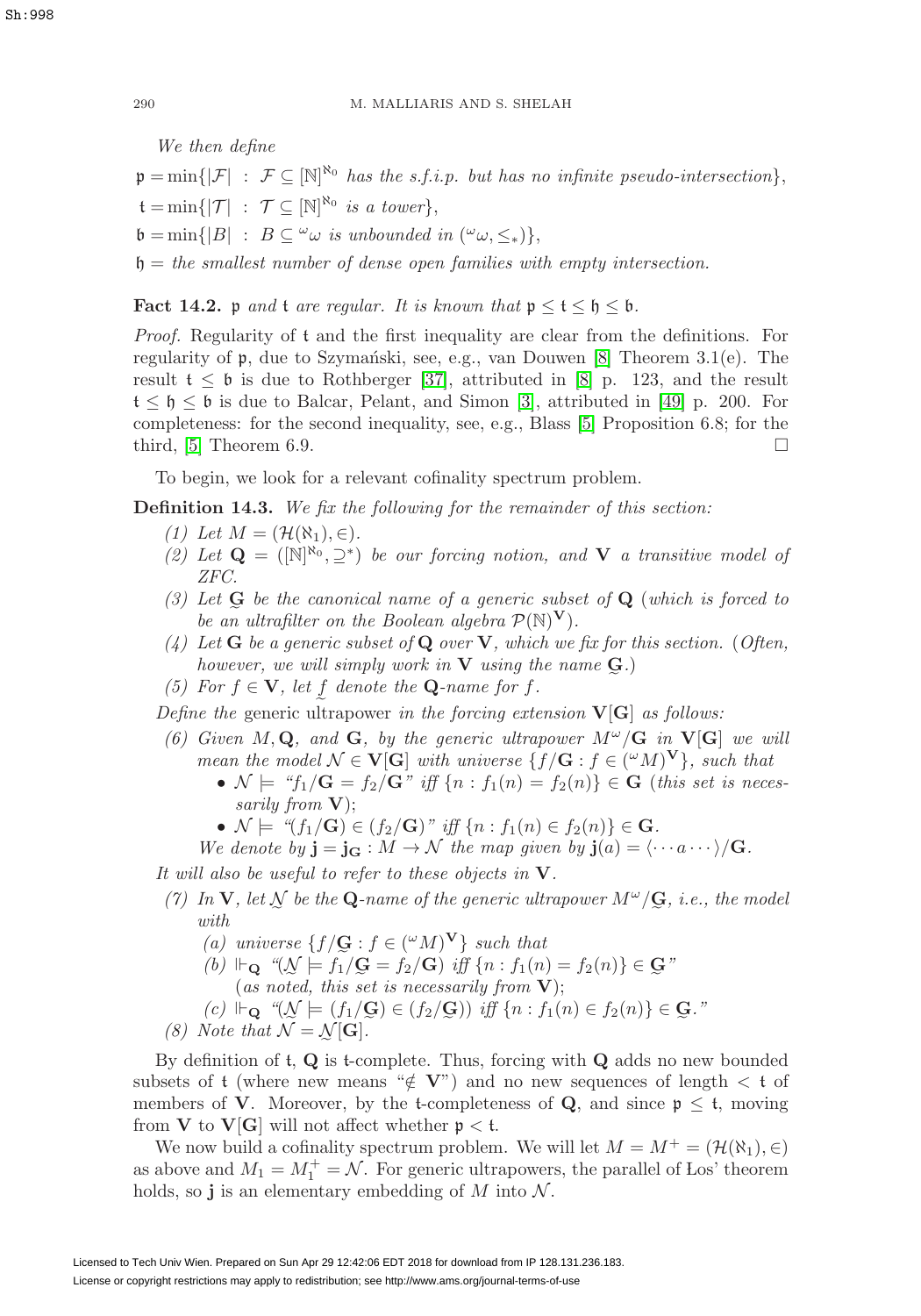<span id="page-54-1"></span>**Definition 14.4.** Working in  $\mathbf{V}[\mathbf{G}]$ , let  $M, \mathcal{N}$  be as in [14.3](#page-53-0). Let  $\Delta_{\text{psf}}$  be the set of all first-order formulas  $\varphi(x, y, \bar{z})$  in the vocabulary of M, i.e., { $\in$ , =}, such that if  $\bar{c} \in {}^{\ell(\bar{z})}M$ , then  $\varphi(x, y, \bar{c})$  is a linear order on the finite set  $A_{\varphi, \bar{c}} = \{a : M \models$  $\varphi(a, a, \bar{c})\},$  denoted by  $\leq_{\varphi, \bar{c}}$ . We require  $\ell(x) = \ell(y)$  but do not require  $\ell(x) = 1$ .

<span id="page-54-0"></span>**Observation 14.5.** If M, N are as above and  $\varphi \in \Delta_{\text{psf}}$ , then

(a) for each  $\overline{c} \in \ell(\overline{y})\mathcal{N}$ ,  $\varphi(x, y; \overline{c})$  is a discrete linear order on the set

 ${a : \mathcal{N} \models \varphi(a, a; \overline{c}) };$ 

- (b) each nonempty N-definable subset of  $A_{\varphi,\bar{c}}$  has a first and a last element;
- (c) we may in N identify  $(A_{\varphi,\bar{c}}, \leq_{\varphi,\bar{c}})$  with a definable subset of some

$$
\langle (X_n, \leq_n) : n < \omega \rangle / \mathbf{G},
$$

where each  $X_n$  is finite and linearly ordered by  $\leq_n$ .

*Proof.* Los' theorem.  $\Box$ 

<span id="page-54-2"></span>**Claim 14.6.** Working in  $\mathbf{V}[\mathbf{G}]$ ,  $(M, \mathcal{N}, Th(M), \Delta_{\text{psf}})$  is a cofinality spectrum problem which, for the remainder of this section, we call **s**.

Proof. We check Definition [2.3.](#page-8-1) Conditions (1) and (2) are immediate. For (3), let  $\Delta = \Delta_{\text{psf}}$ , so the only other data we need to specify are in each instance to set  $d_{\mathbf{a}}$  to be the maximum element. Condition (4) is by construction; see [14.5.](#page-54-0) Suppose we are given **a**, **b** with  $X_{\mathbf{a}} = \{a : \mathcal{N} \models \varphi_1(a, a, \bar{c}_1)\}\$ and  $X_{\mathbf{b}} = \{a : \mathcal{N} \models \varphi_2(a, a, \bar{c}_2)\}\$ where  $\varphi_1, \varphi_2$  are from [14.4.](#page-54-1) Let  $\theta(x_1y_1x_2y_2, \bar{c}_1, \bar{c}_2)$  be the formula which implies  $(x_1, y_1), (x_2, y_2) \in X_{\mathbf{a}} \times X_{\mathbf{b}}$  and gives the Gödel pairing function; i.e., we order  $(x_1, y_1)$ ,  $(x_2, y_2)$  first by maximum, then by first coordinate, and then by second coordinate. Clearly  $\theta(x_1y_1, x_2y_2, z_1z_2) \in \Delta_{psf}$ . This gives (5) and (6). It remains to check we have trees. Let **a** be given, and suppose  $\varphi_{\mathbf{a}} = \varphi(x, y, z)$ . Let  $\psi(w, z)$ be such that for each  $\bar{c} \in {}^{\ell(\bar{z})}M$  we have that  $\mathcal{T}_{\varphi,\bar{c}} = \{\eta : M \models \psi(\eta,\bar{c})\}$  is the set of finite sequences of members of  $A_{\varphi,\bar{c}} = \{a : M \models \varphi(a,a,\bar{c})\}$  of length  $\langle \max A_{\varphi,\bar{c}} \rangle$ . Let  $\trianglelefteq = \{(\eta, \nu) : \eta, \nu \in \mathcal{T}_{\varphi, \bar{c}} \text{ and } \eta \text{ is an initial segment of } \nu \}.$  We can likewise define the functions lg and val. Clearly by Los' theorem these objects will behave as desired in  $\mathcal N$ . This completes the proof of (7), and (8) is immediate, so we are done.  $\Box$ 

It follows from the definitions that  $\mathfrak{p} \leq \mathfrak{t}$ . If  $\mathfrak{p} = \mathfrak{t}$ , then Theorem [14.1](#page-57-0) is immediately true. So we shall assume, toward a contradiction, that  $p \lt t$  in **V**.

<span id="page-54-3"></span>**Claim 14.7.** Working in  $\mathbf{V}[\mathbf{G}]$ , let **s** be the cofinality spectrum problem from [14.6](#page-54-2). Then  $t \leq t_{s}$ .

That is, let  $\mathbf{a} \in \text{Or}(\mathbf{s})$  be given, so  $\mathcal{N} \models \text{``}(\mathcal{T}_{\mathbf{a}}, \leq_{\mathbf{a}})$  is a tree of finite sequences of  $(X_{\mathbf{a}}, \leq_{\mathbf{a}})$ ." Then any increasing sequence of cofinality  $\kappa < \mathfrak{t}$  in  $(\mathcal{T}_{\mathbf{a}}, \leq_{\mathbf{a}})$ <sup>N</sup> has an upper bound.

**Remark 14.8.** In fact  $t = t_s$ , but this will not be needed.

Proof of Claim [14.7](#page-54-3). First, a reduction: Recalling the definition of **s** in [14.6](#page-54-2) and [14.5\(](#page-54-0)c), we may assume  $(X_{\mathbf{a}}, \leq_{\mathbf{a}}, \mathcal{T}_{\mathbf{a}}, \leq_{\mathbf{a}}) = \langle (X_{\mathbf{a}_n}, \leq_{\mathbf{a}_n}, \mathcal{T}_n, \leq_{\mathcal{T}_n}) : n < \omega \rangle / \mathbf{G}$ . So without loss of generality for each  $n < \omega$  ( $X_{\mathbf{a}_n}, <_{\mathbf{a}_n}, \mathcal{T}_n, \leq_{\mathcal{T}_n}$ ) is standard; i.e.,  $X_{\mathbf{a}_n}$ is finite and  $\mathcal{T}_n$  is the set of finite sequences of elements of  $X_{\mathbf{a}_n}$ , partially ordered by inclusion.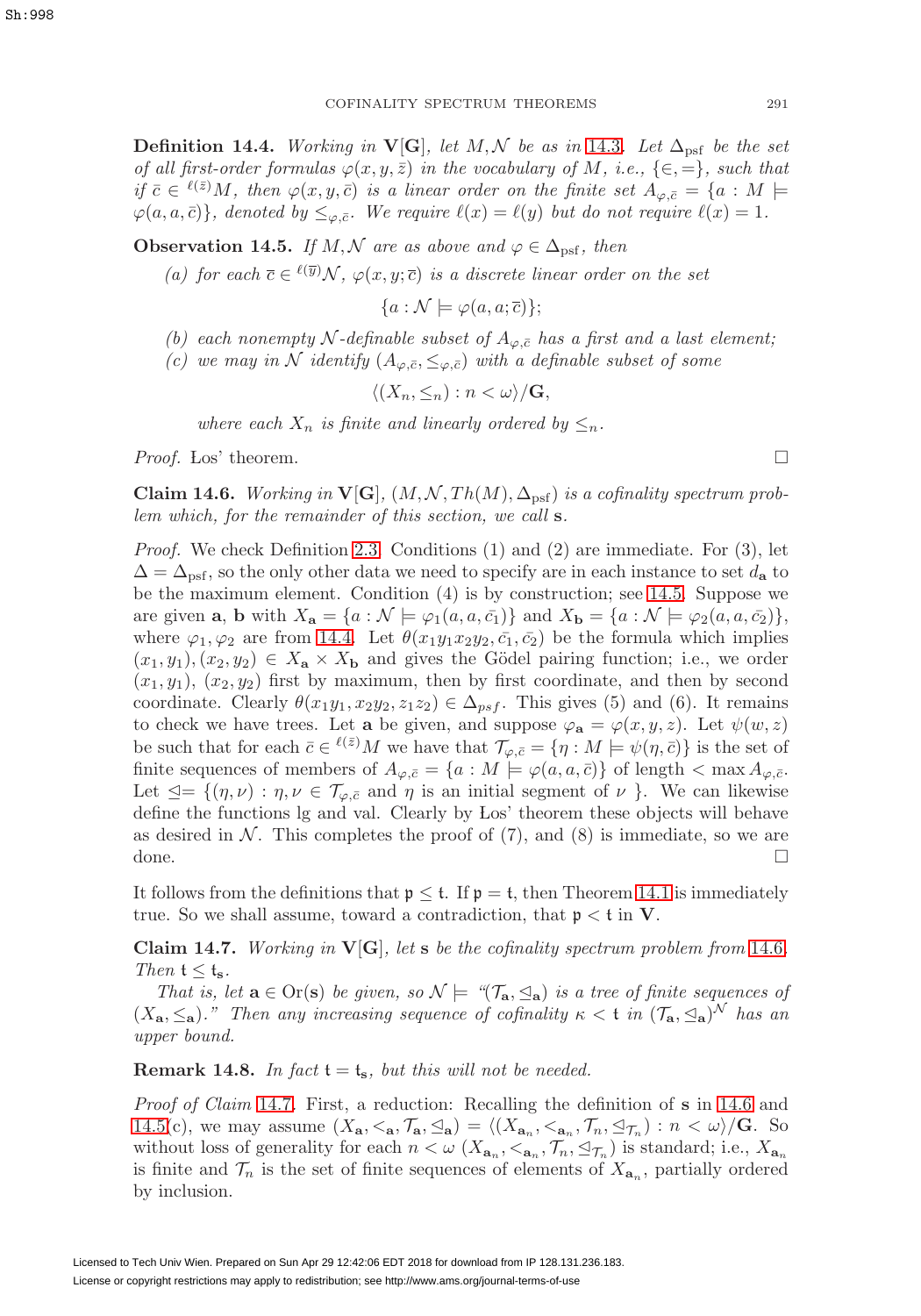292 M. MALLIARIS AND S. SHELAH

For each  $n < \omega$ , there is an isomorphism  $h_n : (X_{\mathbf{a}_n}, <_{\mathbf{a}_n}) \to (k_n, <_{k_n})$  where  $k_n \in \omega, \langle k \rangle$  is the usual order on  $\omega$  restricted to k, and  $\lim_{\mathbf{G}} \langle k_n : n \langle \omega \rangle$  is infinite. Then in N,  $h = \langle h_n : n \langle \omega \rangle / G$  gives an isomorphism between  $(\mathcal{T}_a, \leq_a)$  and a definable downward closed subset of  $({}^{\omega\gt}\omega,\leq)^\mathcal{N}$ . So for the remainder of the proof, without loss of generality, we work in the tree  $({}^{\omega\gt}\omega,\trianglelefteq)^{\mathcal{N}}$ . This completes the reduction.

We work now in **V**. Let  $\theta = \text{cf}(\theta) < t$  be given and let  $B \in \mathbf{Q}$  ( $B \in \mathbf{G}$ ) be such that

$$
B \Vdash_{\mathbf{Q}} \text{``$\langle f_{\alpha}/\mathbf{G} : \alpha < \theta \rangle$ is $\preceq^{\mathcal{N}}$-increasing in $(^{\omega>} \omega, \preceq)^{\mathcal{N}}$''},
$$

 $B \Vdash_{\mathbf{Q}} \text{``$\langle \underline{f}_{\alpha}/\mathbf{G} : \alpha < \theta \rangle$ is $\preceq^{\mathcal{N}}$-increasing in $(^{\omega}{}>^{\omega}, \preceq)^{\mathcal{N}}$''},$ <br>where without loss of generality,  $B \Vdash_{\mathbf{Q}} \text{``$\langle \underline{f}_{\alpha} = \underline{f}_{\alpha} \rangle$''}$  for  $\alpha < \theta$  since forcing with  $\mathbf{Q}$  $\mathbf{r}$ adds no new sequences of length  $\lt t$ .

By assumption,  $\theta < t$  and thus  $\theta < \mathfrak{b}$ , the bounding number. So we may choose some increasing function  $g : \mathbb{N} \to \mathbb{N} \setminus \{0\}$  such that for each  $\alpha < \theta$  there is  $n_{\alpha}$ satisfying

if 
$$
n \ge n_\alpha
$$
, then  $g(n) > \lg(f_\alpha(n)) + \sum\{f_\alpha(n)(j) : j < \lg(f_\alpha)(n)\}.$ 

Informally, for each  $\alpha < \theta$ , for all but finitely many n,  $g(n)$  dominates the sum of all values in the range of  $f_{\alpha}$  when the domain is restricted to n.

Now let  $\overline{s} = \langle s_n : n \langle \omega \rangle$  be given by

$$
s_n = \frac{g(n)}{2}g(n) = \{ \eta : \eta \text{ a sequence of length } \le g(n) \text{ of numbers } < g(n) \}.
$$

Then

- (1) each  $s_n$  is a finite nonempty subtree of  $\omega > \omega$ ;
- (2) if  $\alpha < \theta$ , then  $(\forall^{\infty} n)(f_{\alpha}(n) \in s_n)$ .

We use the following notation:

$$
({}^{\omega{>}}\omega)^{[\nu]} = \{\eta \in {}^{\omega{>}}\omega : \nu \trianglelefteq \eta\}.
$$

Then for each  $\alpha < \theta$ , we define  $Y_{\alpha}$  as follows:

$$
Y_{\alpha} = \bigcup \{ \{n\} \times \left( s_n \cap {\omega} > \omega} \right) [f_{\alpha}(n)] \}, n \in B \}.
$$

Finally, let

$$
Y_* = \bigcup \{ \{n\} \times s_n : n \in B \}.
$$

Then for each  $\alpha < \theta$ , we have

(1)  $Y_{\alpha} \subset B \times \omega > \omega$ ; (2)  $Y_\alpha \cap (\{n\} \times \infty)$  is finite, and  $\subseteq \{n\} \times s_n$  for every n; (3)  $Y_\alpha$  is infinite; (4)  $Y_{\alpha} \subseteq Y_*$ .

Moreover, if  $\alpha < \beta$ , then  $Y_{\beta} \subseteq^* Y_{\alpha}$ . Why? If  $\alpha < \beta$ , then  $\{n \in B : f_{\alpha}(n) \not\supseteq$  $f_{\beta}(n)$  is finite, as otherwise there is  $B' \geq_{\mathbf{Q}} B$  contradicting

$$
B \Vdash_{\mathbf{Q}} (\mathcal{N} \models \text{``} f_{\alpha}/\mathbf{G} \trianglelefteq f_{\beta}/\mathbf{G} \text{''})\,.
$$

 $B \Vdash_{\mathbf{Q}} (\mathcal{N} \models \text{``} f_{\alpha}/\mathbf{G} \trianglelefteq f_{\beta}/\mathbf{G})'.$ <br>So as  $\mathfrak{t} = \lambda > \theta$ , there is an infinite  $Z \subseteq Y_*$  such that  $\alpha < \theta$  implies  $Z \subseteq^* Y_{\alpha}$ . Let  $B_1 = \{n \in B : Z \cap (\{n\} \times s_n) \neq \emptyset\}$ . For each  $n \in B_1$  choose  $\nu_n \in s_n$  such that  $(n, \nu_n) \in Z \cap (\{n\} \times s_n)$ . Choose  $\nu_n = \langle 0 \rangle$  for  $n \in \mathbb{N} \setminus B$ . Then

$$
B_1 \Vdash_{\mathbf{Q}} \text{``$\langle \nu_n : n < \omega \rangle$/\mathbf{G}$ is an upper bound for $\langle f_\alpha / \mathbf{G} : \alpha < \theta \rangle$ in $(\omega > \omega, \Delta)^{\mathcal{N}}$''}.
$$
\nthis completes the proof

This completes the proof.  $\Box$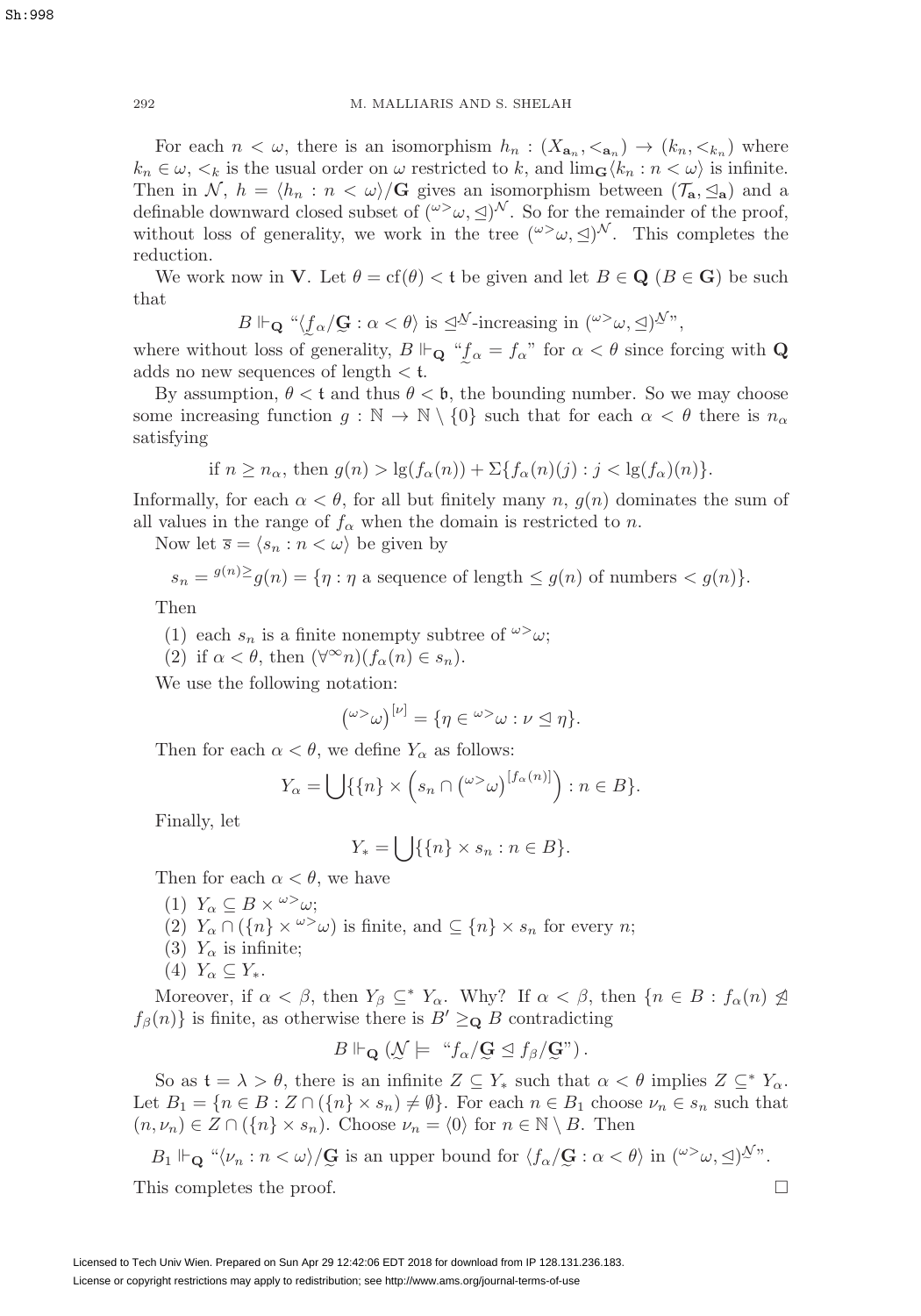<span id="page-56-2"></span>**Conclusion 14.9.** Working in **V**[**G**], let **s** be the cofinality spectrum problem from [14.6](#page-54-2). Then  $C(\mathbf{s}, \mathbf{t}) = \emptyset$ .

*Proof.* By Theorem [9.1,](#page-34-1)  $C(s, t_s) = \emptyset$ , and by Claim [14.7,](#page-54-3)  $t \le t_s$ .

**Discussion 14.10.** These results do not contradict the existence of Hausdorff gaps: see, e.g., Definition 2.26 of [\[46\]](#page-59-19). This is because to obtain treetops and the transfer of the peculiar cut below, we restrict ourselves to some infinite subset of  $\omega$ .

Aiming for a contradiction, we will leverage Conclusion [14.9](#page-56-2) against a cut existence result from Shelah [\[44\]](#page-59-4), which we prove can be translated to our context.

<span id="page-56-4"></span>**Definition 14.11.** (Peculiar cut, [\[44\]](#page-59-4) Definition 1.10) Let  $\kappa_1, \kappa_2$  be infinite regular cardinals. A  $(\kappa_1, \kappa_2)$ -peculiar cut in  $\omega$  is a pair  $(\langle q_i : i < \kappa_2 \rangle, \langle f_i : i < \kappa_1 \rangle)$  of sequences of functions in  $\omega_{\omega}$  such that

(1)  $(\forall i < j < \kappa_2)(g_i <^* g_j);$ (2)  $(\forall i < j < \kappa_1)(f_i <^* f_i);$ (3)  $(\forall i < \kappa_1)(\forall j < \kappa_2)(g_i <^* f_i);$ (4) if  $f: \omega \to \omega$  is such that  $(\forall i < \kappa_1)(f <^* f_i)$ , then  $f <^* g_i$  for some  $j < \kappa_2$ ; (5) if  $f: \omega \to \omega$  is such that  $(\forall j < \kappa_2)(q_i <^* f)$ , then  $f_i <^* f$  for some  $i < \kappa_1$ .

<span id="page-56-0"></span>**Theorem G.** (Shelah [\[44\]](#page-59-4) Theorem 1.12) Assume  $p < t$ . Then for some regular cardinal κ there exists a  $(\kappa, \mathfrak{p})$ -peculiar cut in  $\omega_{\omega}$ , where  $\aleph_1 \leq \kappa < \mathfrak{p}$ .

We include here a definition which we plan to investigate in a future paper (it is not used in the main line of our proof here).

<span id="page-56-1"></span>**Discussion 14.12.** We note here that for a D a filter on  $\mathbb{N}$  (if D is the cofinite filter we may omit it), one may also define

(1) for  $\delta_1, \delta_2$  limit ordinals, normally regular cardinals, we say  $(\overline{f}^1, \overline{f}^2)$  is a D-weakly peculiar  $(\delta_1, \delta_2)$ -cut when

(a)  $\overline{f}^1 = \langle f^1_\alpha : \alpha < \delta_1 \rangle$  is  $\langle \delta_1 \rangle$  is  $\langle \delta_2 \rangle$  increasing;

(b)  $\overline{f}^2 = \langle f_\beta^2 : \beta < \delta_2 \rangle$  is  $\langle D \rangle$ -decreasing;

- (c)  $f^1_\alpha <_{D} f^2_\beta$  if  $\alpha < \delta_1, \beta < \delta_2$ ;
- (d) for no  $A \in D$  and  $f \in \omega \omega$  do we have

 $\alpha < \delta_1 \wedge \beta < \delta_2$  implies  $f^1_\alpha <_{\mathcal{D}} f <_{\mathcal{D}} f^2_\beta$ .

(2) we define

 $\mathcal{C}(D,^{\omega}\omega) = \{(\kappa_1, \kappa_2): \text{ there is a } D\text{-weakly peculiar } (\kappa_1, \kappa_2)\text{-cut}, \kappa_1, \kappa_2 \text{ regular} \}.$ 

In a work in preparation we will show that the lower cofinality exists for  $\kappa < \mathfrak{p}$ in, e.g.,  $\mathcal{C}(\omega_{\omega})$ .

We now connect the cut existence from Theorem [G](#page-56-0) with the existence of a cut in the generic ultrapower  $\mathcal N$ .

<span id="page-56-3"></span>**Claim 14.13.** Working in  $V[G]$ , suppose  $\mathfrak{p} < \mathfrak{t}$  and let N, s be as above. Then for some regular  $\kappa_1$  with  $\aleph_1 \leq \kappa_1 < \mathfrak{p}$ , we have that  $(\kappa_1, \mathfrak{p}) \in \mathcal{C}(\mathbf{s}, \mathfrak{t})$ .

**Remark 14.14.** We use Claim [14.13](#page-56-3) in the case where  $\kappa_1 < \mathfrak{p} = \kappa_2$ , but it holds generally.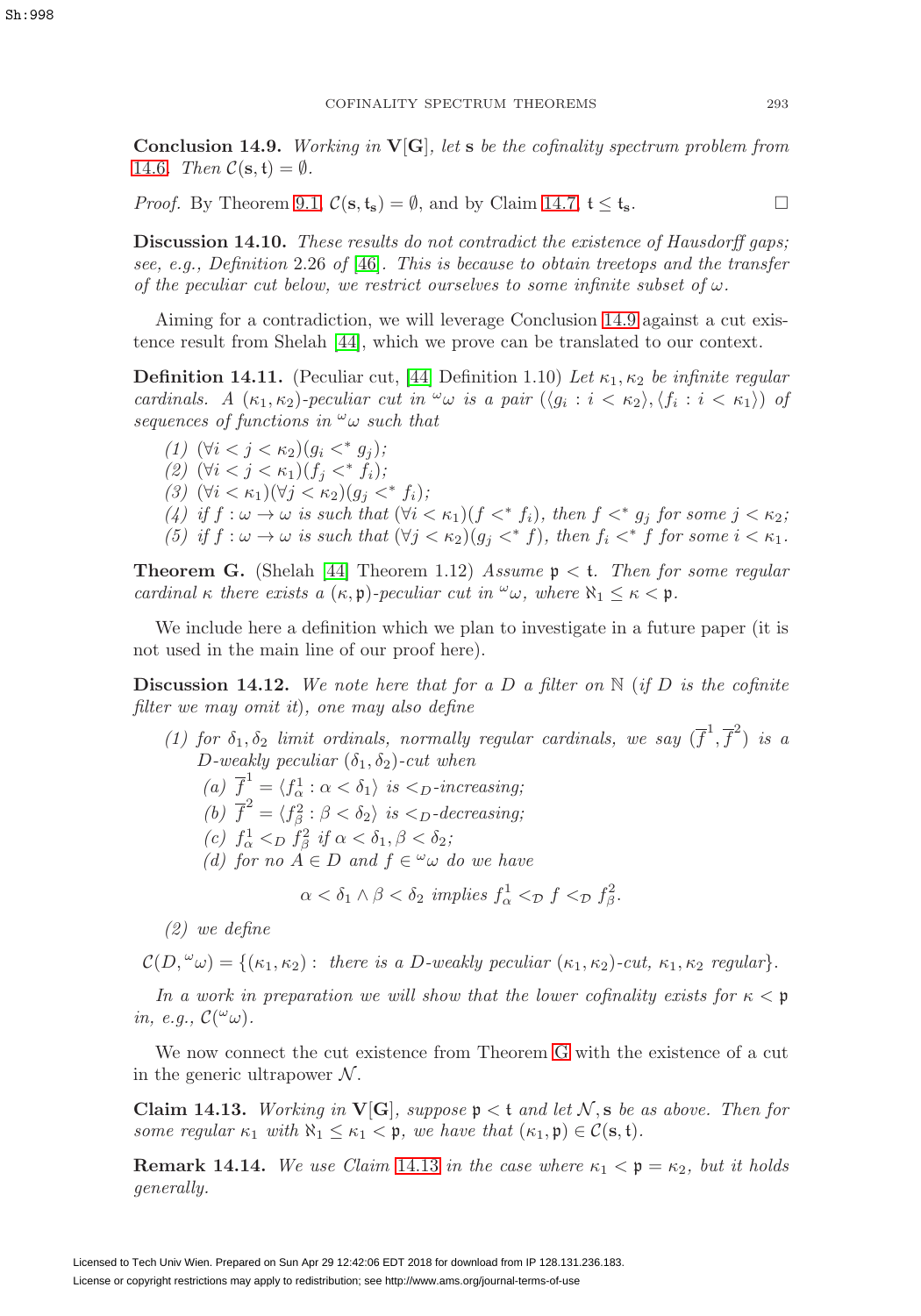*Proof of Claim* [14.13](#page-56-3). Let N be as above. We will prove that N has a  $(\kappa_1, \kappa_2)$ -cut for some regular  $\kappa_1, \kappa_2$  with  $\aleph_1 \leq \kappa_1 < \kappa_2 = \mathfrak{p}$ . The construction will show that this cut is in a pseudo-finite linear order of  $N$ , in the sense of [14.4](#page-54-1) above. As we have assumed that  $p < t$ , this will suffice to prove that  $(\kappa_1, \mathfrak{p}) \in \mathcal{C}(\mathbf{s}, t)$ .

Let  $(\langle g_i : i < \kappa_2 \rangle, \langle f_i : i < \kappa_1 \rangle)$  be as in Theorem [G,](#page-56-0) i.e., a  $(\kappa_1, \kappa_2)$ -peculiar cut in  $\omega$ . Working in **V**[**G**], consider in N the set

$$
I = \prod_{n < \omega} [0, f_0(n)] / \mathbf{G}
$$

with the usual linear order, i.e., the order  $\langle \equiv \langle \rangle$  induced on the generic ultrapower by the factors. Note that the product is in **V**, though **G** is not. Clearly I is pseudo-finite in  $N$ . (In other words, recalling [14.4](#page-54-1) and [14.6,](#page-54-2) there is a nontrivial  $\mathbf{a} = (I, \langle I_1, \rangle \mathbf{a}) = (X_{\mathbf{a}}, \langle \mathbf{a}, \rangle \mathbf{a}) \in \mathcal{O}(\mathbf{s})$ .) Moreover,

- $i < j < \kappa_1$  implies  $g_i/\mathbf{G}, g_j/\mathbf{G} \in I = X_a$  and  $g_i/\mathbf{G} < a g_j/\mathbf{G}$ ;
- $i < j < \kappa_2$  implies  $f_i/\mathbf{G}, f_j/\mathbf{G} \in I = X_a$  and  $f_i/\mathbf{G} <_{\mathbf{a}} f_j/\mathbf{G}$ ;
- $i < \kappa_2, j < \kappa_1$  implies  $g_i/\mathbf{G} <_{\mathbf{a}} g_j/\mathbf{G}$ .

So  $(\langle g_i/G : i < \kappa_2 \rangle, \langle f_i/G : i < \kappa_1 \rangle)$  represents a pre-cut in  $X_{\mathbf{a}}$ , and it will suffice to show that it represents a cut.

We carry out the remainder of the proof in **V**. Assume for a contradiction that the conclusion fails; i.e., our pre-cut is not a cut. Then this failure is forced by some  $B \in \mathbf{Q}, B \in \mathbf{G}$ . That is, for some  $h \in ({}^{\omega}\omega)^{\mathbf{V}}, B \Vdash_{\mathbf{Q}} {}^{\omega}g_i/\mathbf{G} < h/\mathbf{G} < f_j/\mathbf{G}$ " for  $B \in \mathbf{Q}$ ,  $B \in \mathbf{G}$ . That is, for some  $h \in ({}^{\omega}\omega)^{\mathbf{V}}$ ,  $B \Vdash_{\mathbf{Q}} {}^{\omega}g_i/\mathbf{G} < h/\mathbf{G} < f_j/\mathbf{G}$ " for  $i < \kappa_2, j < \kappa_1$ . Then B is infinite, and  $i < \kappa_2$  implies that  $\{n : g_i(n) < h(n)\} \supseteq^* B$ , as otherwise (recalling the definition of **Q**) there is  $B_1 \geq_{\mathbf{Q}} B$ ,  $B_1 \Vdash g_i/\mathbf{G} \geq h/\mathbf{G}$ . as otherwise (recalling the definition of **Q**) there is  $B_1 \geq_Q B$ ,  $B_1 \Vdash g_i/\mathbf{G} \geq h/\mathbf{G}$ .<br>Likewise,  $j < \kappa_1$  implies that  $\{n : h(n) < f_j(n)\} \supseteq^* B$ . This contradicts Definition [14.11](#page-56-4) and so completes the proof.

<span id="page-57-1"></span>**Conclusion 14.15.** In Claim [14.13](#page-56-3) we have shown that if  $p < t$  (in **V**), then

- $(1)$   $\Vdash_{\mathbf{Q}}$  "N has a  $(\kappa_1, \kappa_2)$ -cut for some  $\kappa_1 < \kappa_2 = \mathfrak{p}$ ".
- (1)  $\Vdash_{\mathbf{Q}} \mathcal{W}$  has a  $(\kappa_1, \kappa_2)$ -cut for some  $\kappa_1 < \kappa_2 = \mathfrak{p}$ ".<br>(2) In  $\mathbf{V}[\mathbf{\tilde{G}}]$  for some regular  $\kappa_1, \kappa_2$  with  $\aleph_1 \leq \kappa_1 < \kappa_2 = \mathfrak{p}$ ,  $(\kappa_1, \kappa_2) \in \mathcal{C}(\mathbf{s}, \mathfrak{t})$ , thus  $(\kappa_1, \kappa_2) \in \mathcal{C}(\mathbf{s}, \mathbf{t}_\mathbf{s})$ . In particular,  $\mathcal{C}(\mathbf{s}, \mathbf{t}_\mathbf{s}) \neq \emptyset$ .

*Proof.* So there is no confusion about the assumption, recall by [14.6](#page-54-2) that  $p^V < t^V$ iff  $\mathfrak{p}^{\mathbf{V}[\mathbf{G}]} < \mathfrak{t}^{\mathbf{V}[\mathbf{G}]}.$  Then both (1) and (2) are immediate from [14.13,](#page-56-3) noting in the case of (2) that  $t \le t_s$  by [14.7.](#page-54-3)

We now prove Theorem [14.1.](#page-57-0)

#### <span id="page-57-0"></span>**Theorem 14.1.**  $p = t$ .

*Proof.* It follows from the definitions that  $p \leq t$ . Suppose, in **V**, that  $p < t$ . Working now in  $\mathbf{V}[\mathbf{G}]$ , let **s** be the cofinality spectrum problem from [14.6.](#page-54-2) By Conclusion [14.9,](#page-56-2) which does not assume  $\mathfrak{p} < \mathfrak{t}$ ,  $\mathcal{C}(\mathbf{s}, \mathfrak{t}_{\mathbf{s}}) = \emptyset$ . By Conclusion [14.15\(](#page-57-1)2), which does assume  $\mathfrak{p} < \mathfrak{t}$ ,  $\mathcal{C}(\mathbf{s}, \mathfrak{t}_{\mathbf{s}}) \neq \emptyset$ , a contradiction. So necessarily  $\mathfrak{p} = \mathfrak{t}$ , which completes the proof.  $\Box$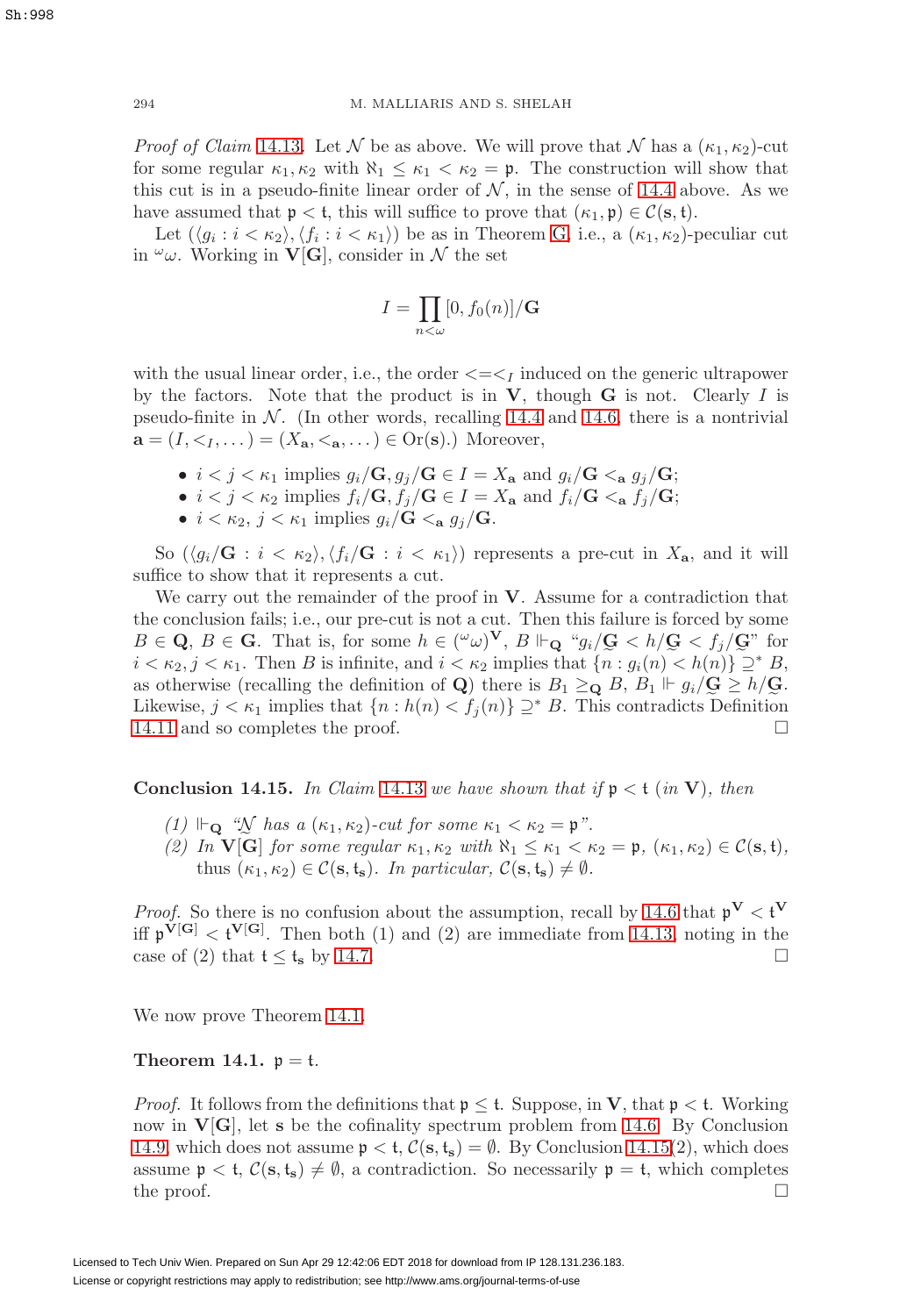#### <span id="page-58-0"></span>**ACKNOWLEDGMENTS**

The authors would like to warmly thank the anonymous referee for thoughtful, extensive reports which significantly improved the presentation of this paper.

#### <span id="page-58-1"></span>**REFERENCES**

- [1] James Ax, The elementary theory of finite fields, Ann. of Math. (2) **88** (1968), 239–271. M[R0229613 \(37 #5187\)](http://www.ams.org/mathscinet-getitem?mr=0229613)
- [2] James Ax and Simon Kochen, Diophantine problems over local fields. I, Amer. J. Math. **87** (1965), 605–630. M[R0184930 \(32 #2401\)](http://www.ams.org/mathscinet-getitem?mr=0184930)
- <span id="page-58-15"></span>[3] Bohuslav Balcar, Jan Pelant, and Petr Simon, The space of ultrafilters on **N** covered by nowhere dense sets, Fund. Math. **110** (1980), no. 1, 11–24. M[R600576 \(82c:54003\)](http://www.ams.org/mathscinet-getitem?mr=600576)
- <span id="page-58-6"></span>[4] Murray G. Bell, On the combinatorial principle P(c), Fund. Math. **114** (1981), no. 2, 149–157. M[R643555 \(83e:03077\)](http://www.ams.org/mathscinet-getitem?mr=643555)
- <span id="page-58-4"></span>[5] Andreas Blass, Combinatorial cardinal characteristics of the continuum, Handbook of set theory. Vols. 1, 2, 3, Springer, Dordrecht, 2010, pp. 395–489, DOI 10.1007/978-1-4020-5764- 9<sub>-7.</sub> M[R2768685](http://www.ams.org/mathscinet-getitem?mr=2768685)
- <span id="page-58-2"></span>[6] G. Cantor, Uber eine Eigenschaft des Inbegriffes aller reellen algebraischen Zahlen, Journal für die reine und angewandte Mathematik (Crelle's journal) 77 (1874), no. 2, 258–262.
- [7] Alan Dow, Good and OK ultrafilters, Trans. Amer. Math. Soc. **290** (1985), no. 1, 145–160, DOI 10.2307/1999788. M[R787959 \(86f:54044\)](http://www.ams.org/mathscinet-getitem?mr=787959)
- <span id="page-58-3"></span>[8] Eric K. van Douwen, The integers and topology, Handbook of set-theoretic topology, North-Holland, Amsterdam, 1984, pp. 111–167. M[R776622 \(87f:54008\)](http://www.ams.org/mathscinet-getitem?mr=776622)
- <span id="page-58-10"></span>[9] Mirna Dˇzamonja and Saharon Shelah, On ∗-maximality, Ann. Pure Appl. Logic **125** (2004), no. 1-3, 119–158, DOI 10.1016/j.apal.2003.11.001. M[R2033421 \(2004j:03044\)](http://www.ams.org/mathscinet-getitem?mr=2033421)
- [10] T. E. Frayne, D. S. Scott, and A. Tarski, Reduced products, Not. Amer. Math. Soc. **5** (1958), 673–674.
- [11] D. H. Fremlin, Consequences of Martin's axiom, Cambridge Tracts in Mathematics, vol. 84, Cambridge University Press, Cambridge, 1984. M[R780933 \(86i:03001\)](http://www.ams.org/mathscinet-getitem?mr=780933)
- [12] Haim Gaifman and Constantine Dimitracopoulos, Fragments of Peano's arithmetic and the MRDP theorem, Logic and algorithmic (Zurich, 1980), Monograph. Enseign. Math., vol. 30, Univ. Genève, Geneva, 1982, pp. 187–206. M[R648303 \(83j:03095\)](http://www.ams.org/mathscinet-getitem?mr=648303)
- <span id="page-58-5"></span>[13] F. Hausdorff, Summen von ℵ<sup>1</sup> Mengen, Fund. Math. **26** (1936), 241–255.
- <span id="page-58-7"></span>[14] H. Jerome Keisler, Good ideals in fields of sets, Ann. of Math. (2) **79** (1964), 338–359. M[R0166105 \(29 #3383\)](http://www.ams.org/mathscinet-getitem?mr=0166105)
- [15] H. Jerome Keisler, Ultraproducts and saturated models, Nederl. Akad. Wetensch. Proc. Ser. A 67 = Indag. Math. **26** (1964), 178–186. M[R0168483 \(29 #5745\)](http://www.ams.org/mathscinet-getitem?mr=0168483)
- <span id="page-58-11"></span>[16] H. Jerome Keisler, Ultraproducts which are not saturated, J. Symbolic Logic **32** (1967), 23–46. M[R0218224 \(36 #1312\)](http://www.ams.org/mathscinet-getitem?mr=0218224)
- [17] Simon Kochen, Ultraproducts in the theory of models, Ann. of Math. (2) **74** (1961), 221–261. M[R0138548 \(25 #1992\)](http://www.ams.org/mathscinet-getitem?mr=0138548)
- <span id="page-58-14"></span>[18] Sabine Koppelberg, Cardinalities of ultraproducts of finite sets, J. Symbolic Logic **45** (1980), no. 3, 574–584, DOI 10.2307/2273424. M[R583375 \(81i:04006\)](http://www.ams.org/mathscinet-getitem?mr=583375)
- [19] Linus Kramer, Saharon Shelah, Katrin Tent, and Simon Thomas, Asymptotic cones of finitely presented groups, Adv. Math. **193** (2005), no. 1, 142–173, DOI 10.1016/j.aim.2004.04.012. M[R2132762 \(2006d:20075\)](http://www.ams.org/mathscinet-getitem?mr=2132762)
- <span id="page-58-13"></span>[20] Kenneth Kunen, Ultrafilters and independent sets, Trans. Amer. Math. Soc. **172** (1972), 299–306. M[R0314619 \(47 #3170\)](http://www.ams.org/mathscinet-getitem?mr=0314619)
- [21] Jerzy Los, Quelques remarques, théorèmes et problèmes sur les classes définissables d'algèbres (French), Mathematical interpretation of formal systems, North-Holland Publishing Co., Amsterdam, 1955, pp. 98–113. M[R0075156 \(17,700d\)](http://www.ams.org/mathscinet-getitem?mr=0075156)
- <span id="page-58-9"></span>[22] M. Malliaris, Persistence and regularity in unstable model theory, Ph. D. thesis, University of California, Berkeley, 2009.
- <span id="page-58-12"></span>[23] M. E. Malliaris, Realization of φ-types and Keisler's order, Ann. Pure Appl. Logic **157** (2009), no. 2-3, 220–224, DOI 10.1016/j.apal.2008.09.008. M[R2499710 \(2010b:03044\)](http://www.ams.org/mathscinet-getitem?mr=2499710)
- <span id="page-58-8"></span>[24] M. E. Malliaris, Hypergraph sequences as a tool for saturation of ultrapowers, J. Symbolic Logic **77** (2012), no. 1, 195–223, DOI 10.2178/jsl/1327068699. M[R2951637](http://www.ams.org/mathscinet-getitem?mr=2951637)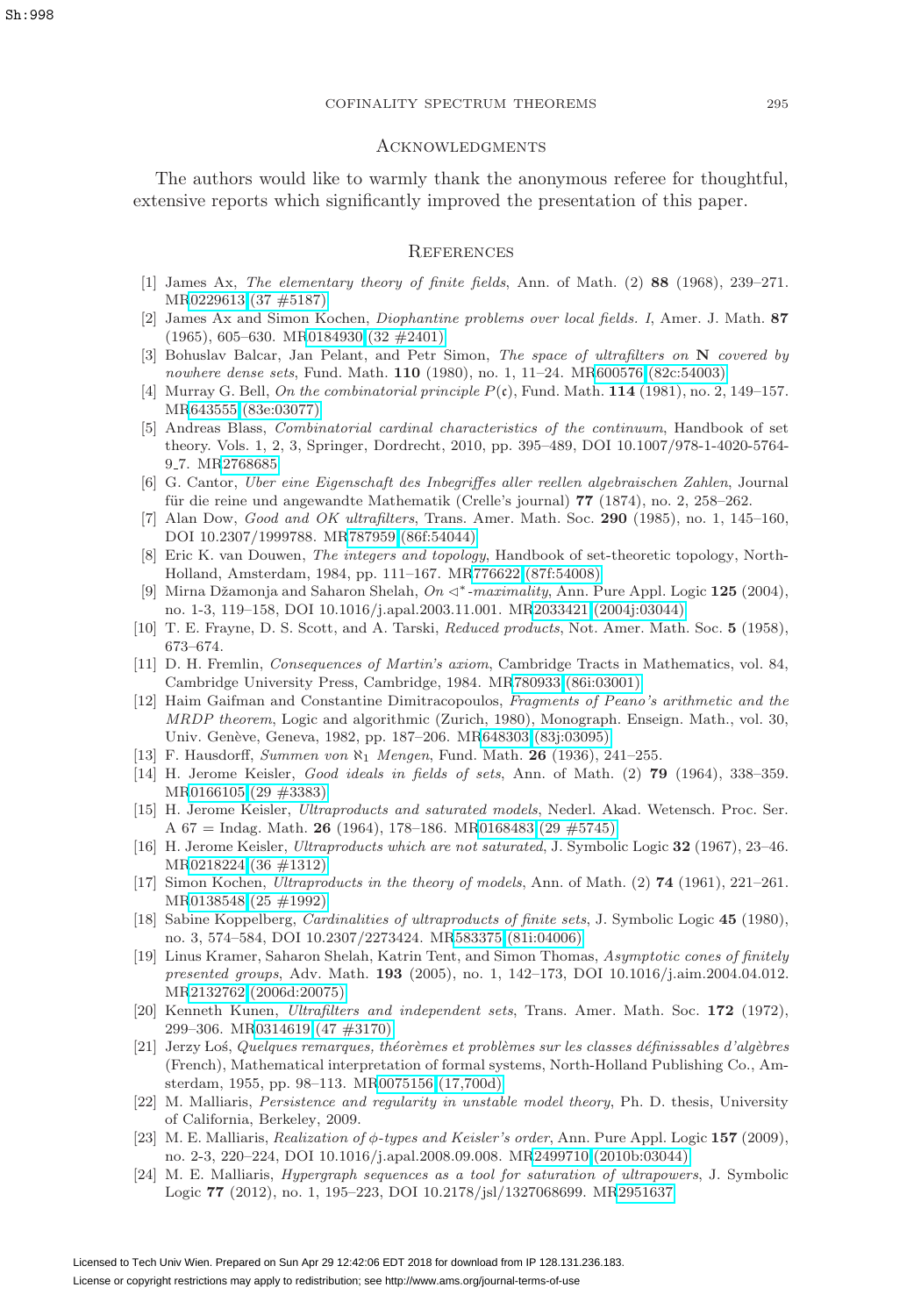- <span id="page-59-7"></span>[25] M. E. Malliaris, Independence, order, and the interaction of ultrafilters and theories, Ann. Pure Appl. Logic **163** (2012), no. 11, 1580–1595, DOI 10.1016/j.apal.2011.12.010. M[R2959661](http://www.ams.org/mathscinet-getitem?mr=2959661)
- <span id="page-59-13"></span>[26] M. Malliaris and S. Shelah, Constructing regular ultrafilters from a model-theoretic point of view, Trans. Amer. Math. Soc. (2015).
- <span id="page-59-14"></span>[27] M. Malliaris and S. Shelah, Model-theoretic properties of ultrafilters built by independent families of functions, J. Symbolic Logic **79** (2014), no. 1, 103–134, DOI 10.1017/jsl.2013.28. M[R3226014](http://www.ams.org/mathscinet-getitem?mr=3226014)
- <span id="page-59-6"></span>[28] M. Malliaris and S. Shelah, A dividing line within simple unstable theories, Adv. Math. **249** (2013), 250–288, DOI 10.1016/j.aim.2013.08.027. M[R3116572](http://www.ams.org/mathscinet-getitem?mr=3116572)
- <span id="page-59-15"></span>[29] M. Malliaris and S. Shelah, Saturating the random graph with an independent family of small range, Logic Without Borders (A. Hirvonen, J. Kontinen, R. Kossak, and A. Villaveces, eds.), DeGruyter, 2015, pp. 422.
- <span id="page-59-12"></span>[30] M. Malliaris and S. Shelah, An axiomatic approach to cofinality spectrum problems. Manuscript F1245.
- <span id="page-59-10"></span>[31] M. Malliaris and S. Shelah, Existence of optimal ultrafilters and the fundamental complexity of simple theories. arXiv:1404.2919.
- <span id="page-59-9"></span>[32] M. Malliaris and S. Shelah, Keisler's order has infinitely many classes. arXiv:1503.08341.
- <span id="page-59-8"></span>[33] M. Malliaris and S. Shelah, *Model-theoretic applications of cofinality spectrum problems*. Manuscript 1051, arXiv:math.LO/1503.08338.
- <span id="page-59-3"></span>[34] Zbigniew Piotrowski and Andrzej Szymański, Some remarks on category in topological spaces, Proc. Amer. Math. Soc. **101** (1987), no. 1, 156–160, DOI 10.2307/2046568. M[R897088](http://www.ams.org/mathscinet-getitem?mr=897088) [\(88g:54007\)](http://www.ams.org/mathscinet-getitem?mr=897088)
- [35] A. J. Wilkie and J. B. Paris, On the scheme of induction for bounded arithmetic formulas, Ann. Pure Appl. Logic **35** (1987), no. 3, 261–302, DOI 10.1016/0168-0072(87)90066-2. M[R904326 \(89g:03087\)](http://www.ams.org/mathscinet-getitem?mr=904326)
- [36] F. Rothberger and J. B. Paris, Une remarque concerenant l'hypothèse du continu, Fund. Math. **31** (1939), no. 3, 224–226.
- <span id="page-59-1"></span>[37] Fritz Rothberger, On some problems of Hausdorff and of Sierpiński, Fund. Math. **35** (1948), 29–46. M[R0029958 \(10,689a\)](http://www.ams.org/mathscinet-getitem?mr=0029958)
- [38] Saharon Shelah, *Every two elementarily equivalent models have isomorphic ultrapowers*, Israel J. Math. **10** (1971), 224–233. M[R0297554 \(45 #6608\)](http://www.ams.org/mathscinet-getitem?mr=0297554)
- <span id="page-59-17"></span>[39] Saharon Shelah, Simple unstable theories, Ann. Math. Logic **19** (1980), no. 3, 177–203, DOI 10.1016/0003-4843(80)90009-1. M[R595012 \(82g:03055\)](http://www.ams.org/mathscinet-getitem?mr=595012)
- <span id="page-59-5"></span>[40] Saharon Shelah, Classification theory and the number of nonisomorphic models, Studies in Logic and the Foundations of Mathematics, vol. 92, North-Holland Publishing Co., Amsterdam–New York, 1978. M[R513226 \(81a:03030\)](http://www.ams.org/mathscinet-getitem?mr=513226)
- <span id="page-59-18"></span>[41] S. Shelah, Classification theory and the number of nonisomorphic models, 2nd ed., Studies in Logic and the Foundations of Mathematics, vol. 92, North-Holland Publishing Co., Amsterdam, 1990. M[R1083551 \(91k:03085\)](http://www.ams.org/mathscinet-getitem?mr=1083551)
- <span id="page-59-16"></span>[42] Saharon Shelah, Toward classifying unstable theories, Ann. Pure Appl. Logic **80** (1996), no. 3, 229–255, DOI 10.1016/0168-0072(95)00066-6. M[R1402297 \(97e:03052\)](http://www.ams.org/mathscinet-getitem?mr=1402297)
- <span id="page-59-2"></span>[43] Saharon Shelah, Two cardinal invariants of the continuum  $(0 < a)$  and FS linearly ordered iterated forcing, Acta Math. **192** (2004), no. 2, 187–223, DOI 10.1007/BF02392740. M[R2096454 \(2005f:03074\)](http://www.ams.org/mathscinet-getitem?mr=2096454)
- <span id="page-59-4"></span>[44] Saharon Shelah, A comment on "p < t", Canad. Math. Bull. **52** (2009), no. 2, 303–314, DOI 10.4153/CMB-2009-033-4. M[R2518968 \(2010h:03078\)](http://www.ams.org/mathscinet-getitem?mr=2518968)
- <span id="page-59-11"></span>[45] Saharon Shelah and Alexander Usvyatsov, More on SOP<sub>1</sub> and SOP<sub>2</sub>, Ann. Pure Appl. Logic **155** (2008), no. 1, 16–31, DOI 10.1016/j.apal.2008.02.003. M[R2454629 \(2009k:03045\)](http://www.ams.org/mathscinet-getitem?mr=2454629)
- <span id="page-59-19"></span>[46] Stevo Todorcevic, Coherent sequences, Handbook of set theory. Vols. 1, 2, 3, Springer, Dordrecht, 2010, pp. 215–296, DOI 10.1007/978-1-4020-5764-9 4. M[R2768682](http://www.ams.org/mathscinet-getitem?mr=2768682)
- [47] S. Todorčević and B. Veličković, *Martin's axiom and partitions*, Compos. Math. **63** (1987), 391–408.
- [48] B. Tsaban, Selection principles and special sets of reals (E. Pearl, ed.), Elsevier, New York, 2007.
- <span id="page-59-0"></span>[49] Jerry E. Vaughan, Small uncountable cardinals and topology, Open problems in topology, North-Holland, Amsterdam, 1990, pp. 195–218. With an appendix by S. Shelah. M[R1078647](http://www.ams.org/mathscinet-getitem?mr=1078647)